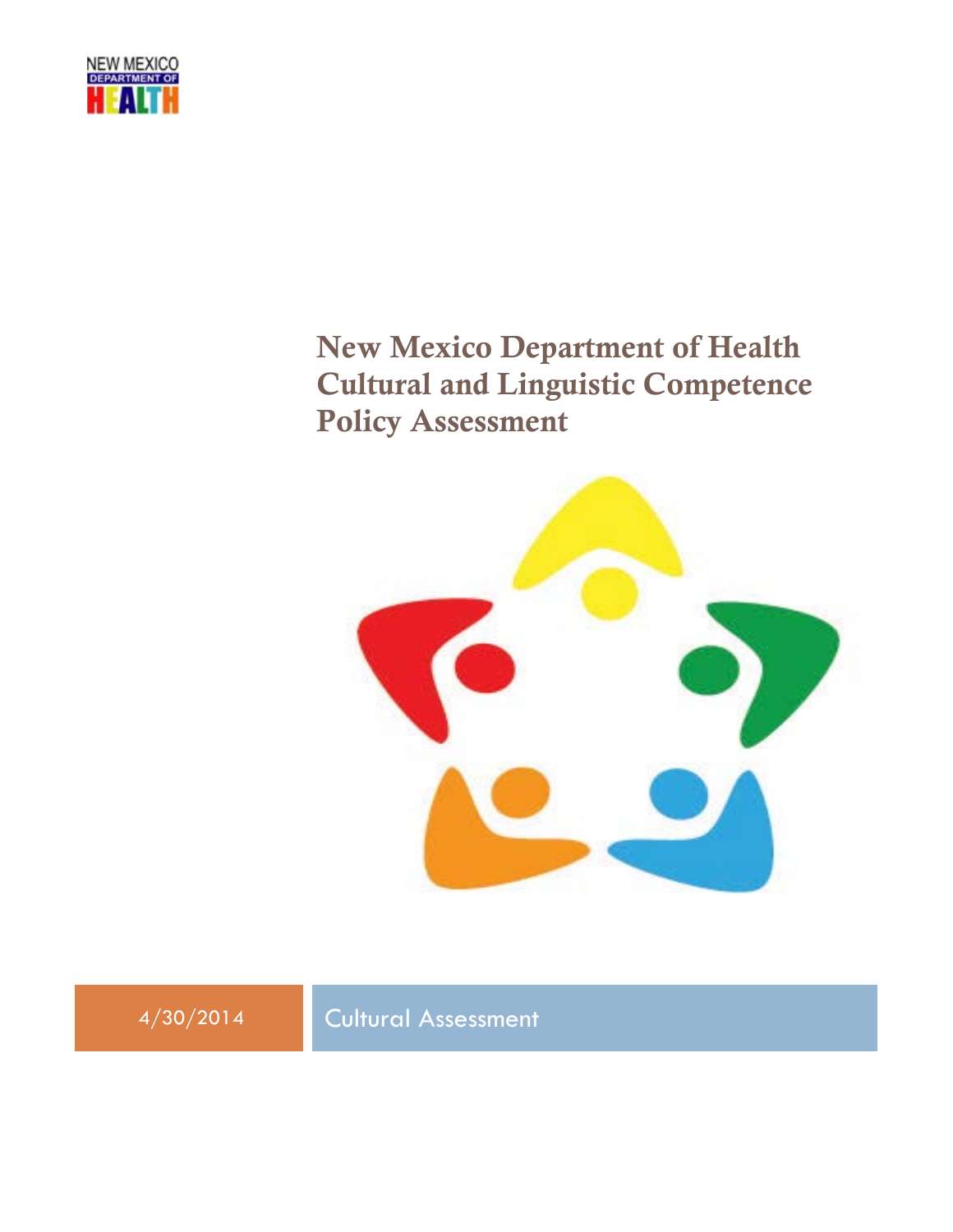# **Table of Contents**

| Assessment Response: Qualitative Themes and |
|---------------------------------------------|
|                                             |
|                                             |
|                                             |
|                                             |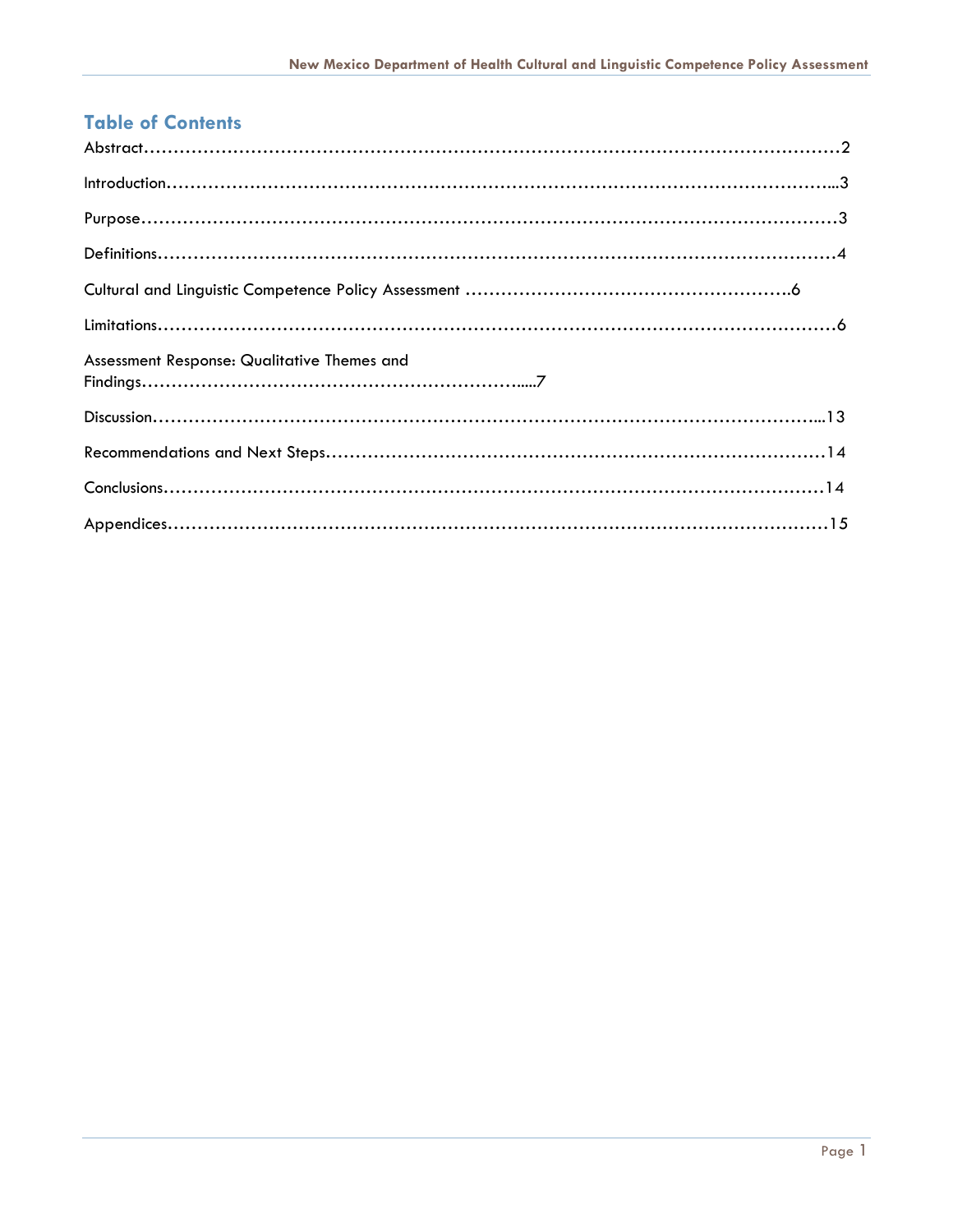#### *Abstract*

*The New Mexico Department of Health (NMDOH) as a centralized State public health agency is responsible for all residents within its jurisdiction. New Mexicans are diverse in background and culture. The NMDOH is committed to understanding its population's values, norms, and traditions and how they affect perceptions, thoughts, judgments and decisions about health, health behaviors, and health care services. The NMDOH wants to provide services, and education which consider physical, social, cultural, language and literacy variables.*

#### *The Cultural and Linguistic Competence Policy Assessmen***t**

*mandates that the NMDOH : a) improves health care access and utilization; b) enhances the quality of services with New Mexico's culturally diverse and underserved communities; and, c) promotes cultural and linguistic competence as essential approaches in the elimination of health disparities in New Mexico. The Cultural and Linguistic Competence Policy Assessment is based on three assumptions: 1. Achieving cultural competence is a developmental process at both the individual and organizational levels; 2. With appropriate support, individuals can enhance their cultural awareness, knowledge and skills over time; and, 3. Cultural strengths exist within organizations or networks of professionals, but often go unnoticed and untapped. The findings of this assessment will inform NMDOH's practices and improve their outcomes.*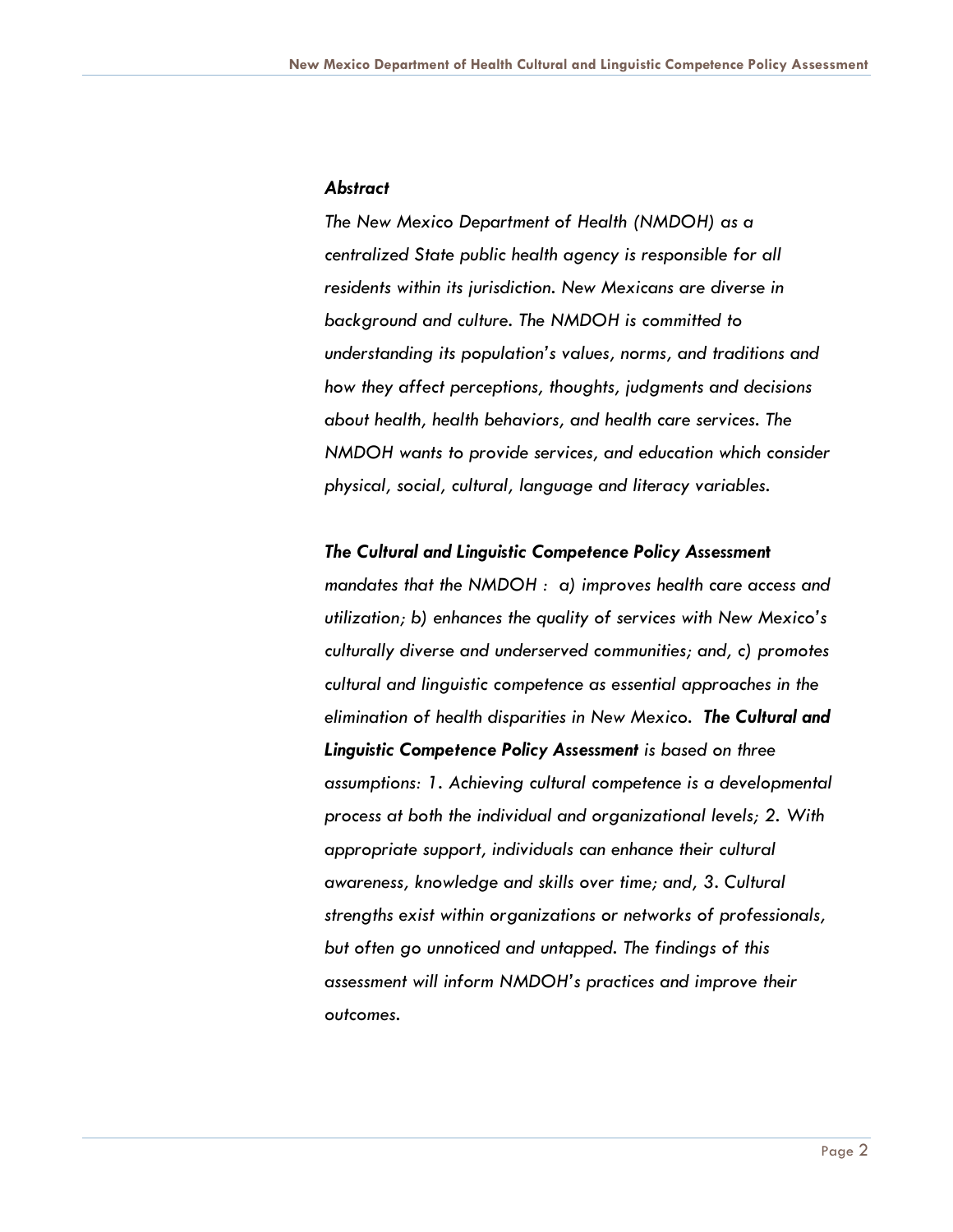# New Mexico Department of Health Cultural and Linguistic Competence Policy Assessment **CULTURAL ASSESSMENT**

#### **Introduction**

The New Mexico Department of Health (NMDOH) as a public health organization in a 'minority majority' state recognizes the need to provide services and access to quality health care in a culturally and linguistically appropriate manner. In 2010, through development of a formal policy, the NMDOH institutionalized the use of Culturally and Linguistically Appropriate Services (CLAS) or National CLAS Standards, as defined by the Health Resources and Services Administration (HRSA), Office of Minority Health (OMH). Within the CLAS rubric it is incumbent upon adherents to include assessment as part of an organization's continuous quality improvement.

The NMDOH conducted a cultural assessment in the spring of 2014 to examine factors that may enhance, enable or impede the effectiveness and performance of its service delivery system. The assessment will inform planning, implementation, and quality of services, as well as resource allocation for the department.

#### **Purpose**

The purpose of the self-assessment is to: a) obtain information about the NMDOH's organization and the people it serves in order to tailor and improve the services it provides or should provide; and, b) establish baseline information on what NMDOH employees know about the department's policies, procedures, and standard practices, which provide a structural basis for the work the NMDOH performs. The assessment will inform NMDOH's strategies, outcome goals (including metrics), and indicate appropriate intervals for reassessment to provide a "snapshot in time" of the department's cultural and linguistic competency status.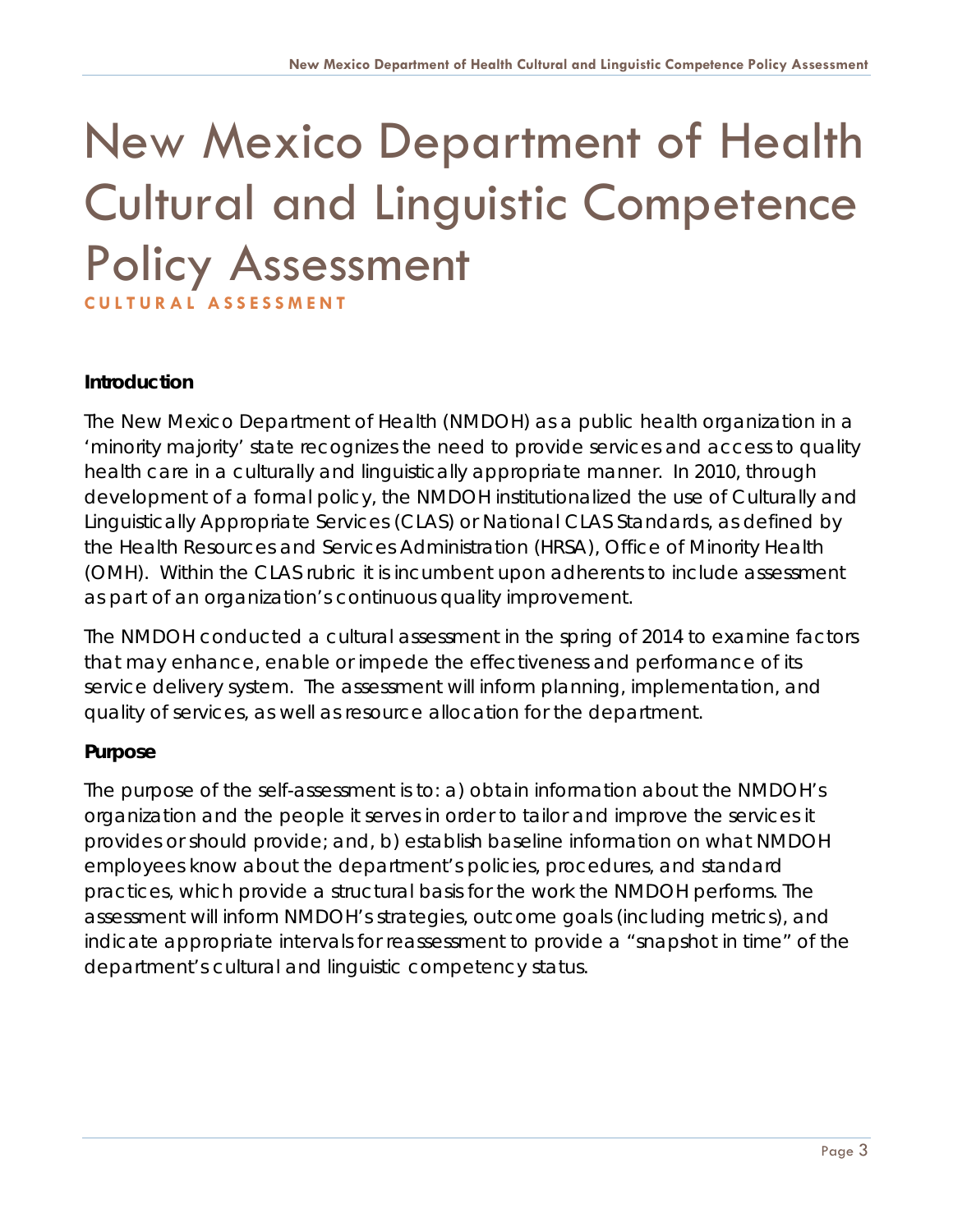## **Definitions[1](#page-0-0)**

Cultural and Linguistic Competency: The capacity for individuals and organizations to work and communicate effectively in cross-cultural situations through the adoption and implementation of strategies to ensure appropriate awareness, attitudes, and actions and through the use of policies, structures, practices, procedures, and dedicated resources that support this capacity.

Cultural Competency: A developmental process in which individuals or institutions achieve increasing levels of awareness, knowledge, and skills along a cultural competence continuum. Cultural competence involves valuing diversity, conducting self-assessments, avoiding stereotypes, managing the dynamics of difference, acquiring and institutionalizing cultural knowledge, and adapting to diversity and cultural contexts in communities.

Linguistic Competency: The capacity of individuals or institutions to communicate effectively at every point of contact. Effective communication includes the ability to convey information---both written and oral---in a manner that is easily understood by diverse groups, including persons of limited English proficiency, those who have low literacy skills or who are not literate, those having low health literacy, those with disabilities, including those with hearing or vision impairment.

Culturally and Linguistically Appropriate Services (CLAS): Services that are respectful and responsive to individual cultural and religious health beliefs and practices, preferred languages, health literacy levels, and communication needs, and employed by all members of an organization (regardless of size) at every point of contact.

Culture: The integrated pattern of thoughts, communications, actions, customs, beliefs, values, and institutions associated, wholly or partially, with racial, ethnic, or linguistic groups as well as religious, spiritual, biological, geographical or sociological characteristics. Culture is dynamic in nature, and individuals may identify with multiple cultures over the course of their lifetimes.

Elements of culture include, but are not limited to, the following:

Age

Cognitive ability or limitations

<span id="page-4-0"></span>Degree of acculturation

 <sup>1</sup> https://www.thinkculturalhealth.hhs.gov/CLAS/glossary1.asp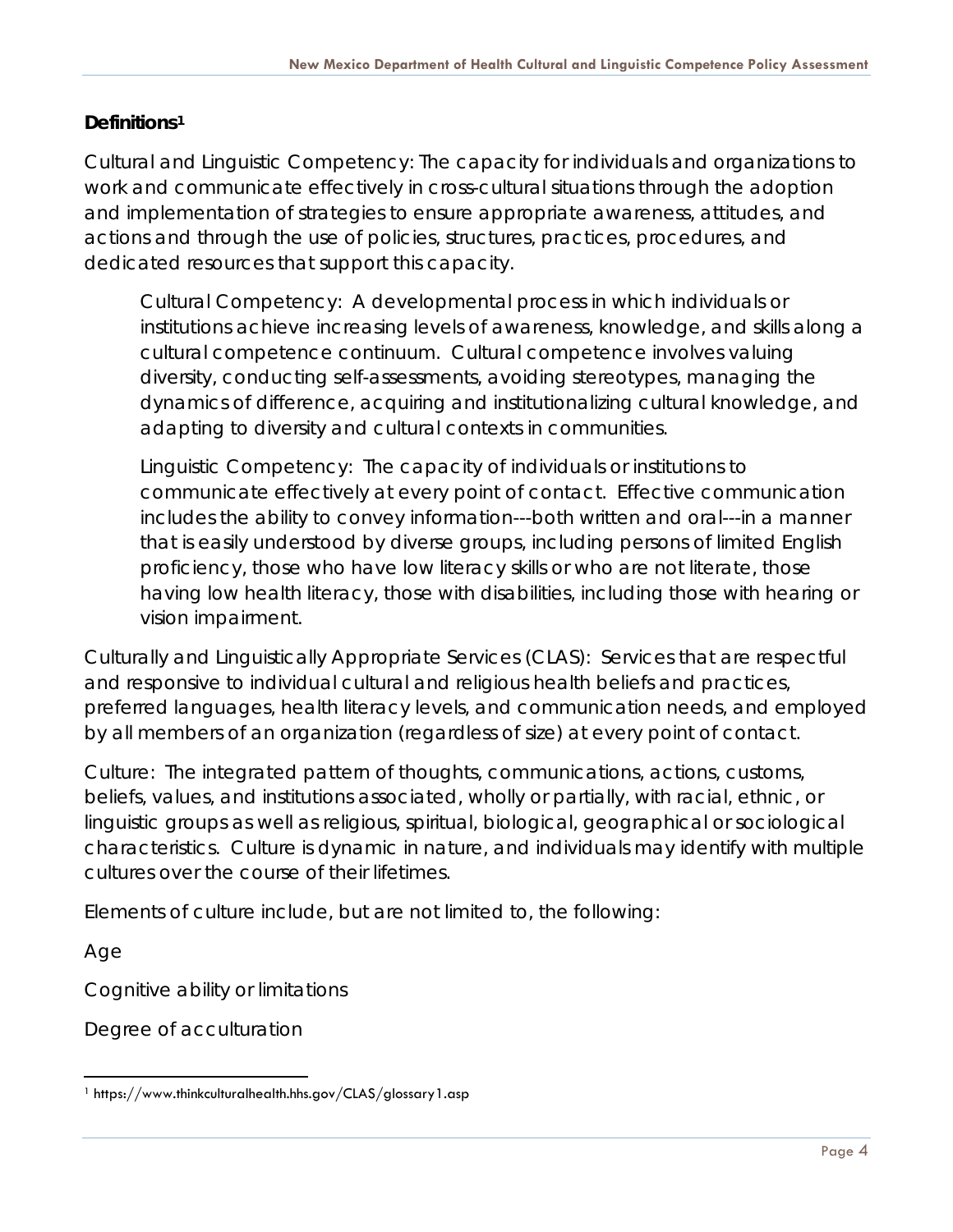Educational level attained

Environment and surroundings

Family and household composition

Gender Identity

Generation

Health practices, including use of traditional healer techniques such as Reiki and acupuncture.

Linguistic characteristics, including language(s) spoken, written, or signed; dialects or regional variants; literacy levels; and other related communication needs.

Military affiliation

Occupational groups

Perceptions of family and community

Perceptions of health and well-being and related practices

Perceptions/beliefs regarding diet and nutrition

Physical ability or limitations

Political beliefs

Racial and ethnic groups include----but are not limited to---those defined by the U.S. Census Bureau.

Religious and spiritual characteristics, including beliefs, practices, and support systems related to how an individual finds and defines meaning in his/her life.

Residence (i.e., urban, rural, or suburban)

Sex

Sexual orientation

Socioeconomic status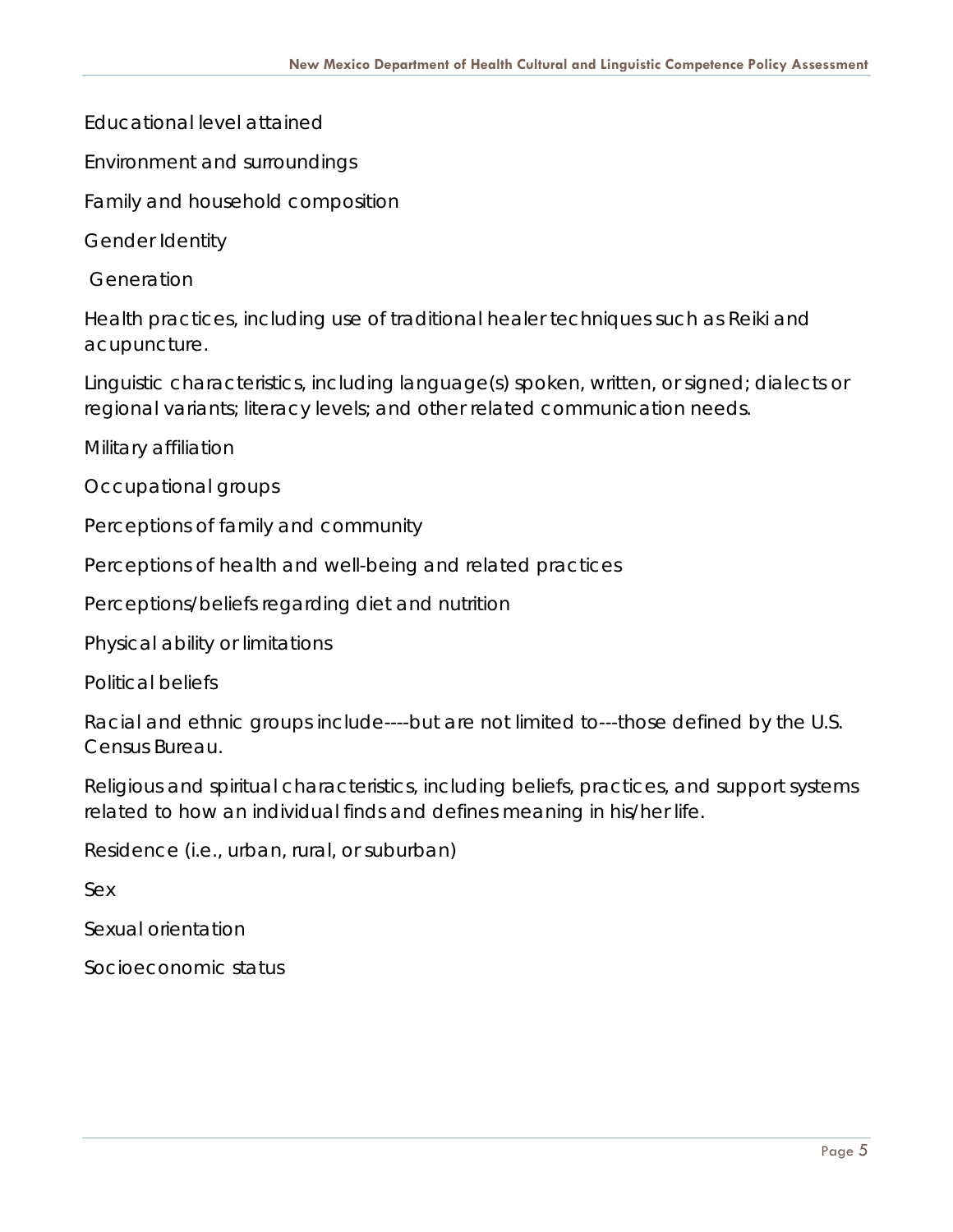## **Cultural and Linguistic Competence Policy Assessment**

The NMDOH developed its cultural and linguistic competence policy assessment from guidance material provided by the National Center for Cultural Competence[2](#page-4-0). The assessment contained 8[3](#page-6-0) questions<sup>3</sup> (Appendix A and B) and was sent to all employees with a NMDOH e-mail account (N=3,692; point in time count dated 4/23/14). The assessment was disseminated via a Survey Monkey link contained in the e-mail.[4](#page-6-1) The assessment was opened on 4/3/14 and closed on 4/18/14; there were 245 respondents from a possible pool of 3,233 active employees. The assessment added questions to include the Lesbian, Gay, Bisexual, Transgender and Questioning (LGBTQ) population. The assessment included the hearing impaired population.

# **Limitations**

The assessment achieved the goal of producing a "snapshot" of NMDOH's workforce competence with regard to cultural and linguistic policy. However, there are several limitations that should be noted as follows.

1. There are 3,692 e mail accounts. Many of the accounts may be inactive (e.g., an employee has resigned, but the account was not eliminated) since there are actual 3,233 employees (point in time count on 4/23/14). Of the 3,233 employees not all have e mail accounts and/or access to a computer (e.g., facilities personnel) in order to respond to the assessment. Not all questions were answered by the 245 (about 8% of the total workforce) assessment respondents, which created variable numbers for each question answered.

"This is FYI about how I answered the survey: Wherever I left something blank/with no answer, it was because I didn't know and there was no place to reflect that. Thanks for conducting this survey. NMDOH may have a lot in place that I'm just not aware of, which is an issue in and of itself. I hope you'll share the results of this survey with staff so we can address these issues together." (Q83, Comment 5)

"I don't have any policies to list, but this survey doesn't appear to allow a participant to indicate that a particular question/issue isn't relevant to the work performed at that person's agency. This is a huge flaw in the results you're going to get. I would have selected Not Applicable for many questions were that an option." (Q83, Comment 12)

 <sup>2</sup> Goode, T., Jones, W. and Mason, J. (2002). A guide to planning and implementing cultural competence organization selfassessment. Washington, D.C.: National Center for Cultural Competence, Georgetown University Child Development Center.

<span id="page-6-0"></span><sup>3</sup> Questions are abbreviated in the body of the report as Q1, Q2, Q3, etc.

<span id="page-6-1"></span><sup>4</sup> https://www.surveymonkey.com/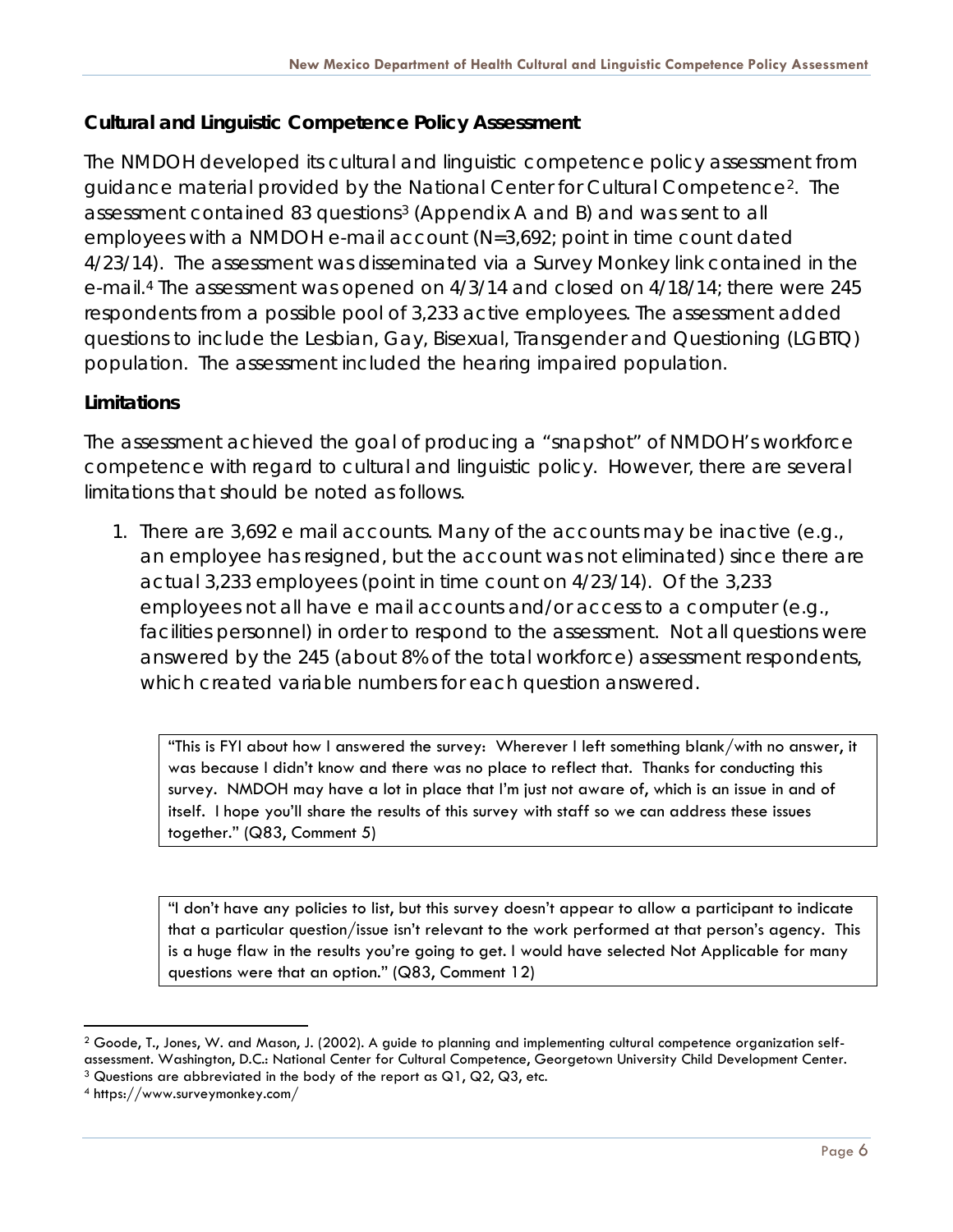- 2. The assessment was voluntary, which is both a limitation and strength. The limitation is a reduction in numbers for a robust assessment. The strength represents an open approach to the assessment.
- 3. A full array of questions pertaining to the developmentally disabled population was not included in the assessment. However, hearing impairment was included. The NMDOH has an extensive framework with which to interface with the disabilities cultural and linguistic issues such as taskforces, memorials, working/collaborative groups and specialized quality improvement initiatives tailored to the needs of both consumers and providers.

"I work at DDSD – the cultural and access issues related to that are primarily over racial/cultural. We deal with augmentative communication needs, non-verbal clientele and I/DD accommodations although we do accommodate linguistic supports for non-English speaking family members. Our NW region in particular is very sensitive to the cultural preferences of the many Native Americans served in that region." (Q83 Comment 2)

- 4. The NMDOH did not use a committee approach (i.e., external and internal stakeholders) to develop the assessment. However, an internal working group was devised and utilized. A committee with diverse parties will be included in next steps.
- 5. The assessment questionnaire, while thorough, was very long (83 questions), which may have contributed to a smaller response rate.

"This survey was very long." (Q83, Comment 17)

#### **Assessment Response: Qualitative Themes and Findings**

1. There were 37 follow up "Supporting Policy" questions to a preponderance of the assessment's questions: "Is there policy that supports ….?" The central tendency was that *60% of respondents did not know if there were policies* that supported cultural and linguistic competencies in the deployment of one's daily work as a public health provider.

"It was hard to answer questions around policies. The CLAS standards cover most of the topics but not sure if I would say it's policy." (Q83, Comment 16)

2. Respondents tended to affirm that they believed that they were culturally and linguistically responsive to consumers of public health. For example, in "Q1 Is your agency able to identify the culturally diverse communities in your area?" (Figure 1) employees rated the agency as fairly well to very well as identifying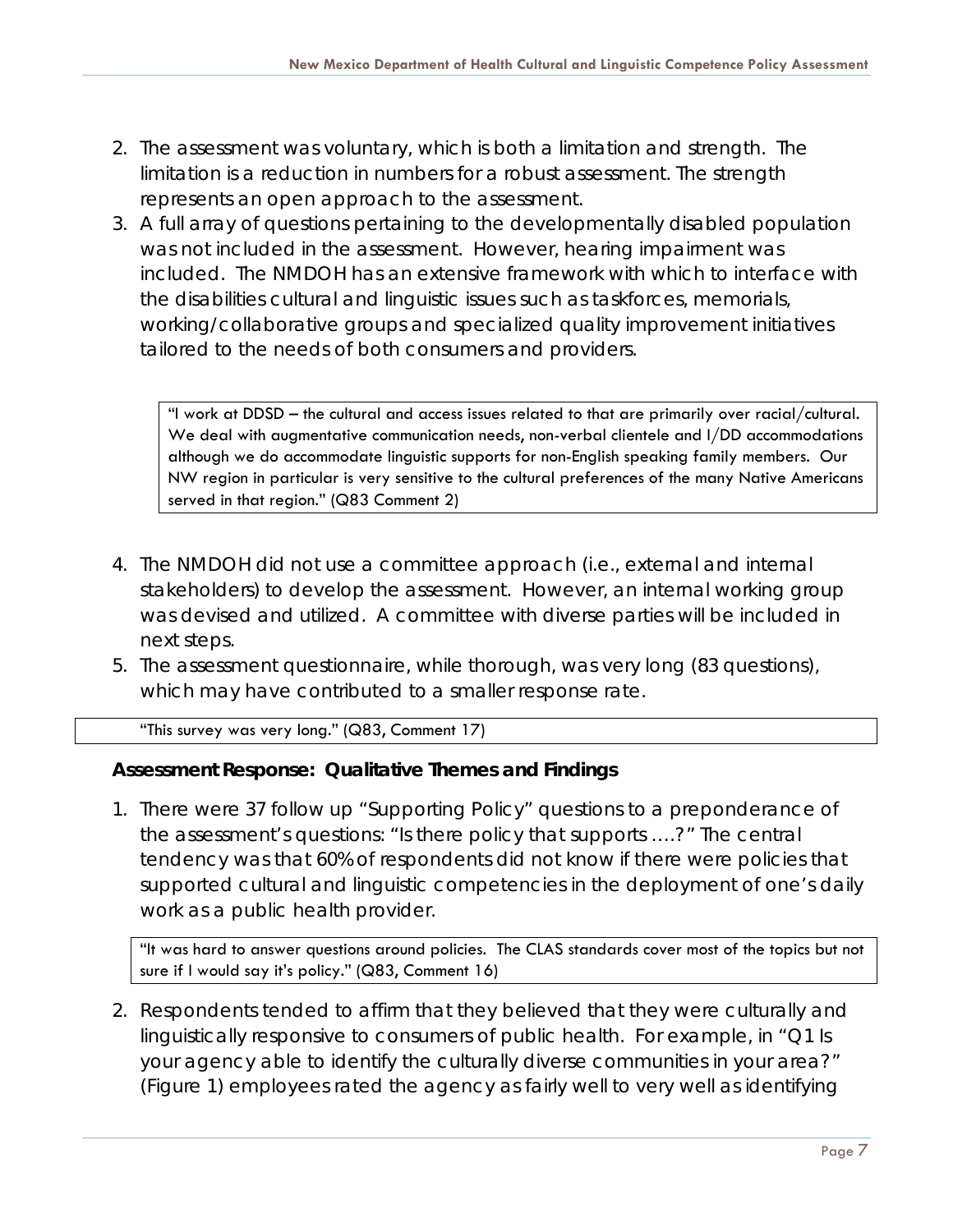the following communities: a) Hispanic – 95%; b) Black or African American – 83.62 %; c) Asian or Pacific Islander – 69.92%; d) White – 94.47%; and, e) Lesbian, Gay, Bisexual, Transgender and Questioning (LGBTQ) – 69.66%. Comparable issues (i.e.,Q3, Q5, Q7, Q9) such as demographics, social strengths, knowledge of social problems, knowledge of health disparities, and knowledge of languages, dialects and cultural groups ranked equally high for employees' public health practice. In Q67 "Do you differentiate between racial and cultural identity when serving diverse communities?" respondents tended to rate NMDOH at 74.24% as "Sometimes" (36.20%) plus "Regularly" (38.04%). Improvement could be made in this nuance between racial and cultural diversity, however, the percentage is consistent with the tendency of similar issues on the assessment, which is not a severely deficit rating.



#### **Figure 1**

NMNMDOH needs to look at health equity within cultural groups to provide more points of entry into health care. (Q83, Comment 1)

3. In Q13 and Q14 respondents rated NMDOH in about the 70% range for understanding issues like health beliefs, natural networks, help seeking practices,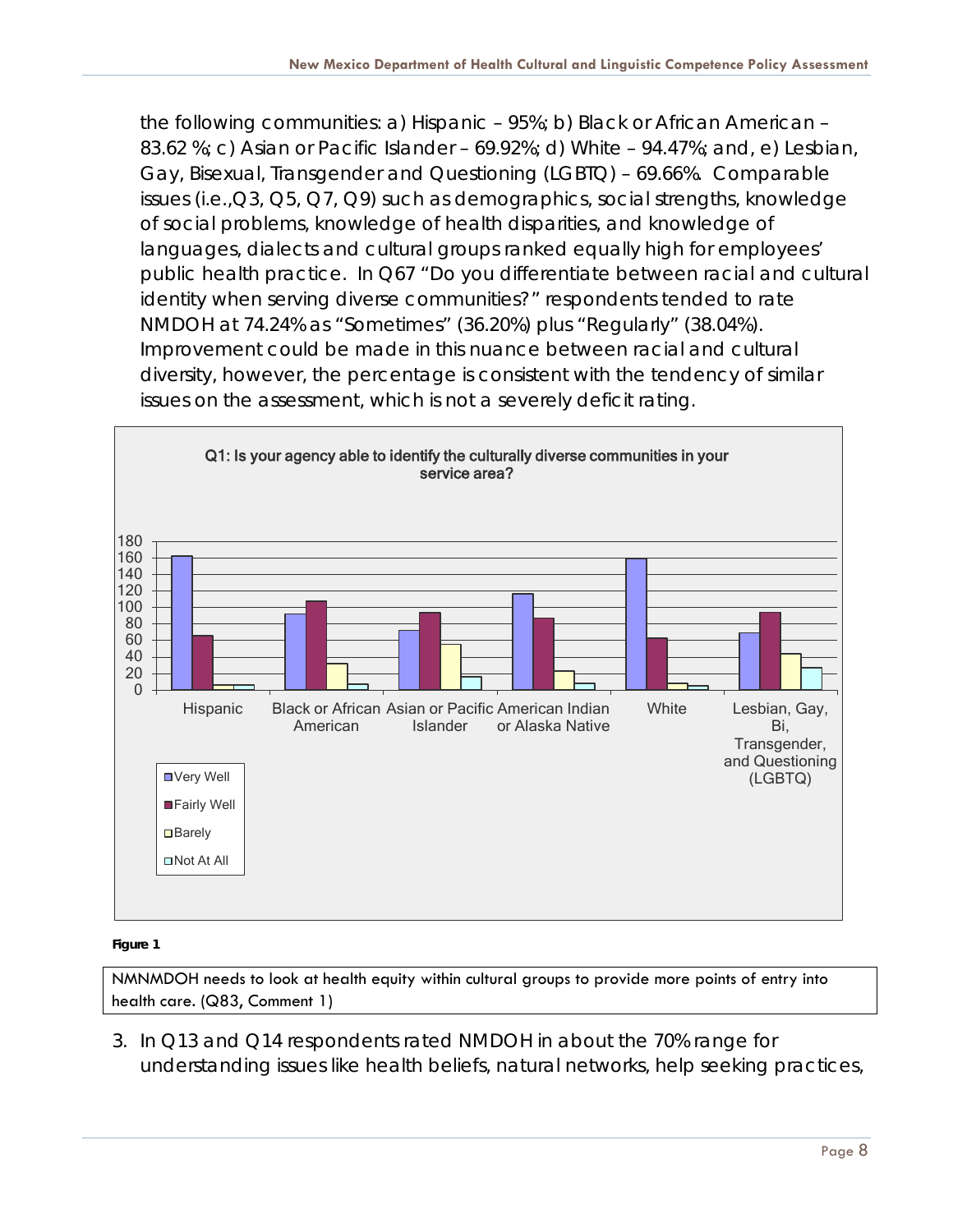how illness and mental health are viewed and modeling good service delivery to each cultural and linguistic group it might serve (example, Figure 2)<sup>5</sup>.



#### **Figure 2**

- 4. The NMDOH did not fare well in the areas having to do with quality improvement processes, continuous and systematic review of procedures, quality of life issues for consumers and review of linguistically competent services. Combining the ratings for Fairly Often and Very Often (best possible ratings) the range was  $44.71\%$  to  $60.87\%$  (Q19-25, Appendix A).
- 5. In Q29, "Are there structures in your agency to assure for consumer and community participation in program planning, service delivery, evaluation of services, quality improvement, hiring practices, performance appraisal and customer satisfaction?" NMDOH rated very low from 30% to 54.32% for Fairly Often and Very Often ratings combined.
- 6. The NMDOH had a rating of 11.74% for "None" or no signage in languages other than English (Q33, Appendix A) in NMDOH workplaces. In this case a low score is good since the converse rating was *88.26% of signage is present in languages other than English in NMDOH workplaces*.
- 7. The NMDOH's dynamic interface with the communities it serves was poorly rated in areas such as attending cultural functions, career awareness days, community education, recreational opportunities, communities contributing

 <sup>5</sup> All tables are illustrated in Appendix A.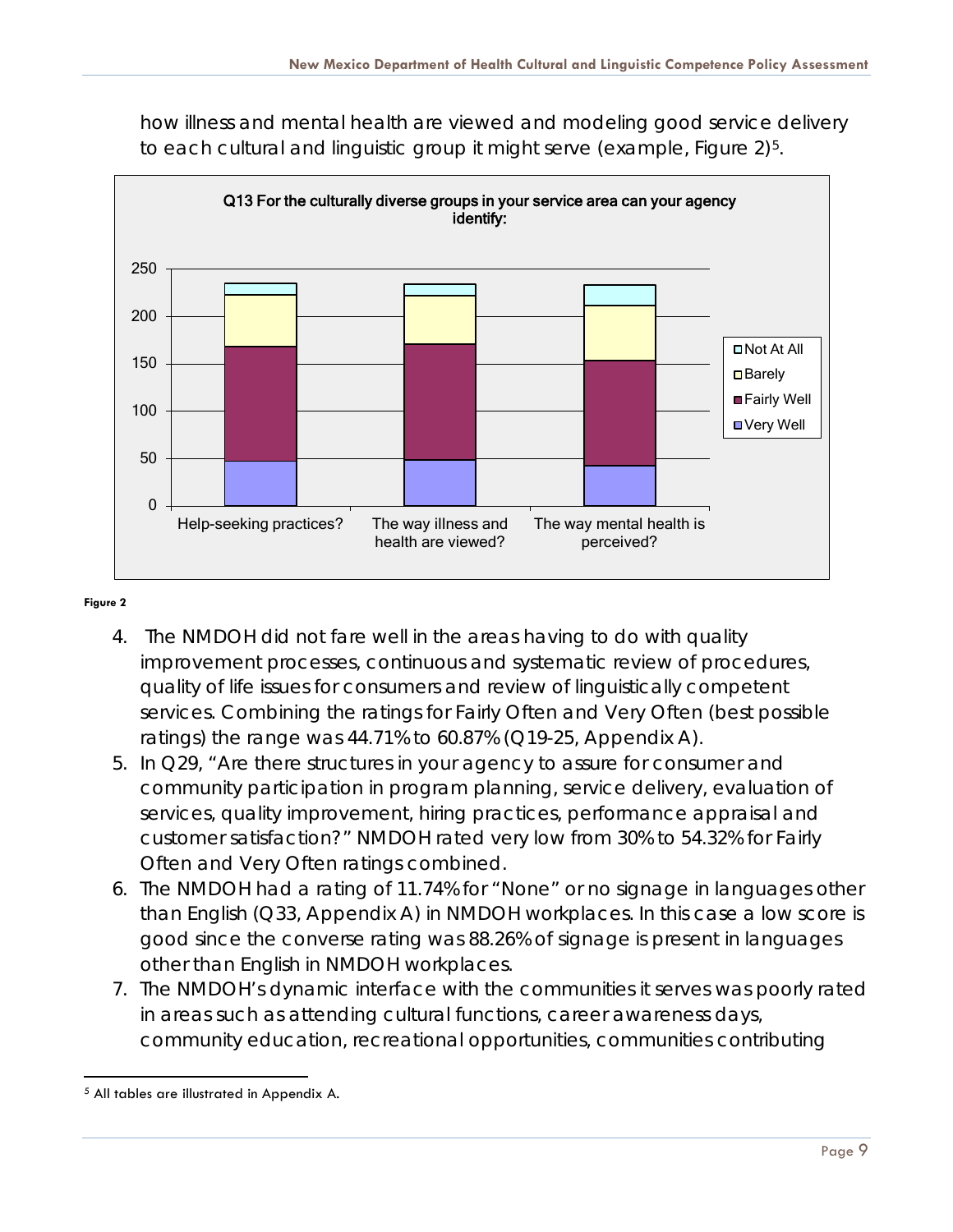policy and procedure development, collaborations, and cultural sharing. The best rating was "Sometimes" knowledge is shared about diverse communities (Q37) at 44.72% to the worst rating of 47.96% --- "Not at All" in the area of participation in recreational or leisure time activities under identifying opportunities within culturally diverse communities for one as an employee to participate (Q35).

8. For cultural diversity of NMDOH's workforce (Q47) respondents rated White and Hispanics as being well represented with LGBTQ, American Indian or Alaska Native, Black or African American and Asian or Pacific Islander respectively not well represented in the workforce (Figure 3).



#### **Figure 3**

However, in Q49 "Does your agency have culturally and linguistically diverse individuals as: board members, center directors, senior management, physicians, clinical staff, administrative staff, clerical staff, support staff, consultants, and volunteers?" the tendency was for respondents to rate NMDOH in the "Some" category, which is not representative of the minority majority demographics. In Q51 "Does your agency have incentives for the improvement of cultural competence throughout the organization?" respondents rated the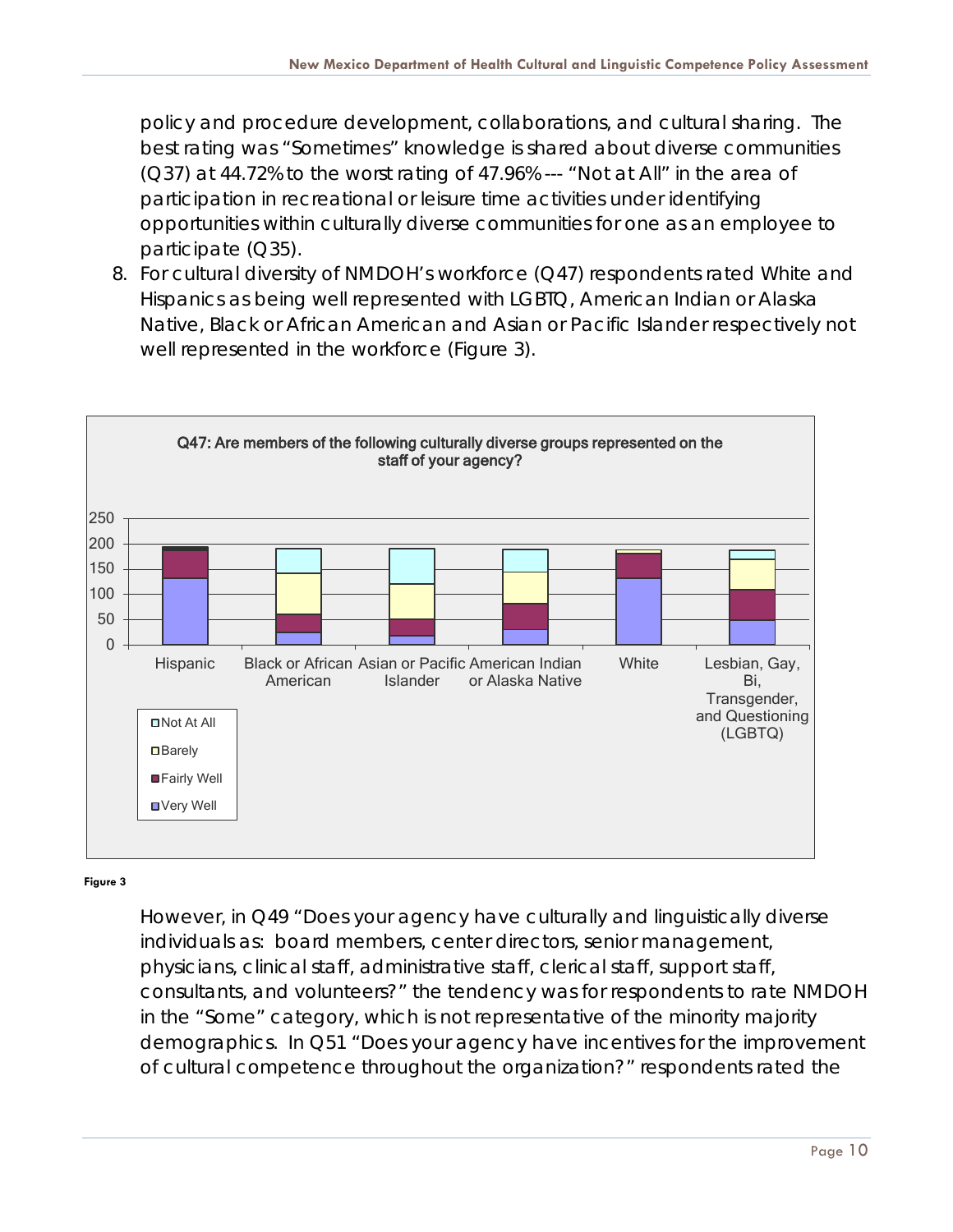department at 56.35% - "None" and 33.70% - "Some" indicating a perceived lack of support for improvement in this area.

"This agency has an on-line CLAS Standards class, but this is inadequate on so many levels. Public Health Regions do not get any measurable support for cultural and linguistic competencies." (Q83, Comment 6)

- 9. Q53 covers the issues of staff recruitment, hiring, retention, and promotion of a culturally and linguistically competent workforce. Respondents rated NMDOH 51.12% "Yes" in staff recruitment and 51.98% "Yes" in hiring of culturally and linguistically competent individuals for the workforce. However, retention and promotion were areas needing improvement. Retention was rated 65.71% as "No" or not retaining culturally and linguistically competent individuals in the workforce. Promotion was rated 65.52% for promotion culturally and linguistically competent individuals in the workforce. In Q59 covering incentives for the improvement of linguistic competence throughout the organization, 57.46% respondents rated NMDOH with "None" or no incentives.
- 10.Q61 and Q63 (Figure 4 example) deal with health promotion, diagnostic/treatment protocols, and disease prevention. Respondents generally rated NMDOH as using appropriate practice with target groups, an average of about 67%. The least accommodated groups were Asian and Pacific Islander, Black or African American and LGBTQ respectively. The percentage rate for Hispanics and Whites was good, but there is room for significant improvement with all other groups.

"Spanish speaking clients, particularly dialects from Mexico, PR and Cuba regularly tell us that they much prefer to come to Public Health Office for services because they both like the way they are treated and the effort we put into interpretation for them. They also really appreciate the time we take to locate resources. The fastest growing cultural service group we are serving those coming in for Harm Reduction services. Word of mouth is constantly spreading the news of our NMDOH services here and also Medicaid enrollment and Dental services offered by County of Sandoval." (Q3 Comment 11)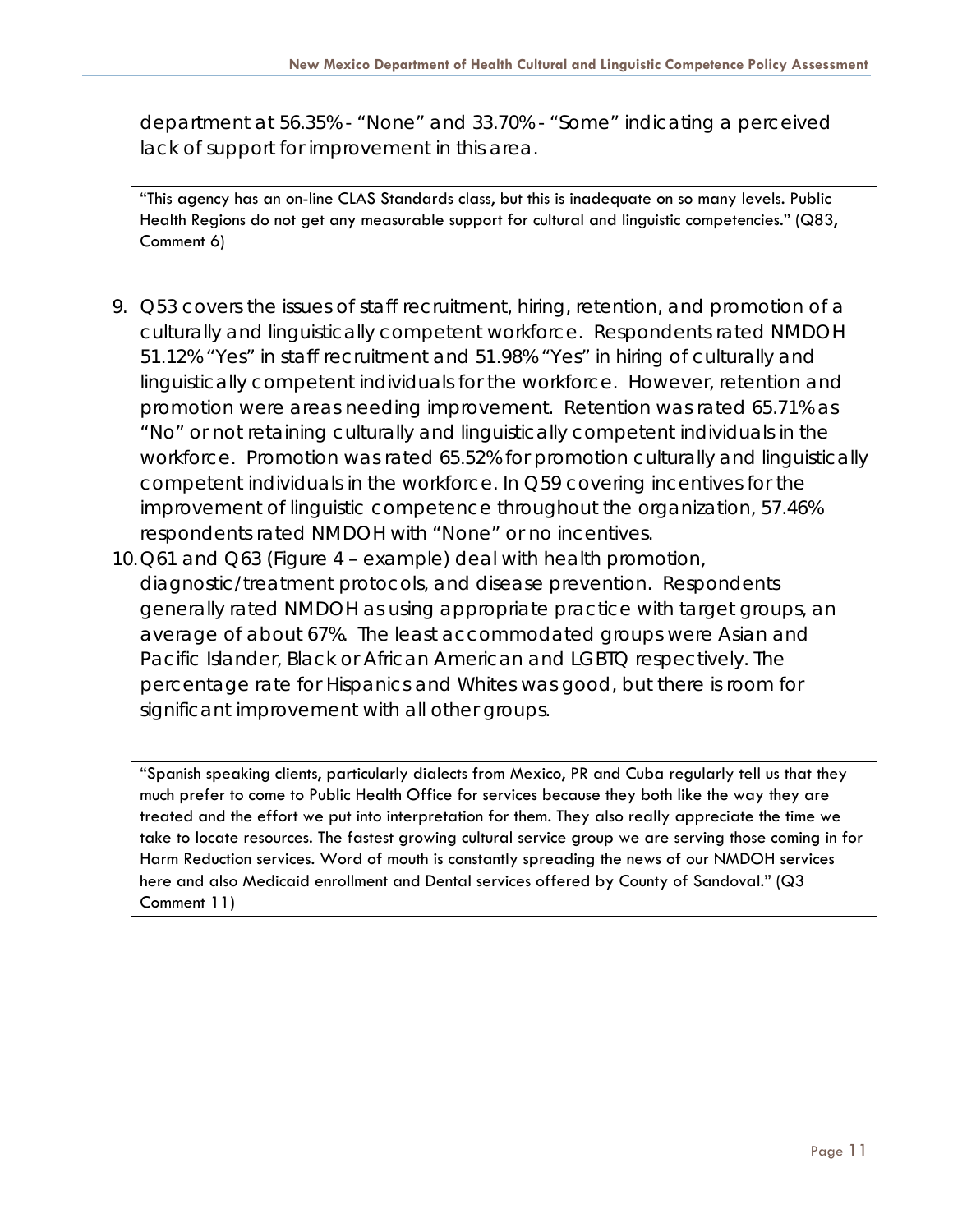

**Figure 4**

- 11.In Q65 respondents generally perceived that NMDOH is able to connect consumers to natural networks of support to assist with health and mental health care 38.04% "Sometimes" to 35.58% "Regularly" (73.62% combined). Of note, the Human Services Department has the lead role in providing assistance with connections to health and mental health care since they monitor key funding streams for this activity.
- 12. Q69, Q71, and Q72 illustrate: a) informing consumers to language access; b) agency utilization of interpretation services; and c) the provision of interpretation services for Limited English Speakers and/or hearing impaired consumers. The ratings were generally indicated that about 27% of consumers as "Never" having access to interpretation services and/or about 27% of consumer do have regular access (Q71). The best rating in this set of questions, but still low, was for informing consumers of their rights to language access at 46.20% (Q69).

"We actively discriminate and do not provide services to potential patients if they are illiterate and/or do not speak English or Spanish speaking only, as well as not providing services to the developmentally delayed. It is unethical to take taxpayer money and only serve a small portion of New Mexicans." (Q83, Comment 11)

13. The set of questions in Q73 and Q79 covers the translation of forms, brochures, media, materials, and information as well as the assessment of literacy and interventions for consumers. Respondents generally perceived that NMDOH provides translated material, assesses a consumer's literacy and provides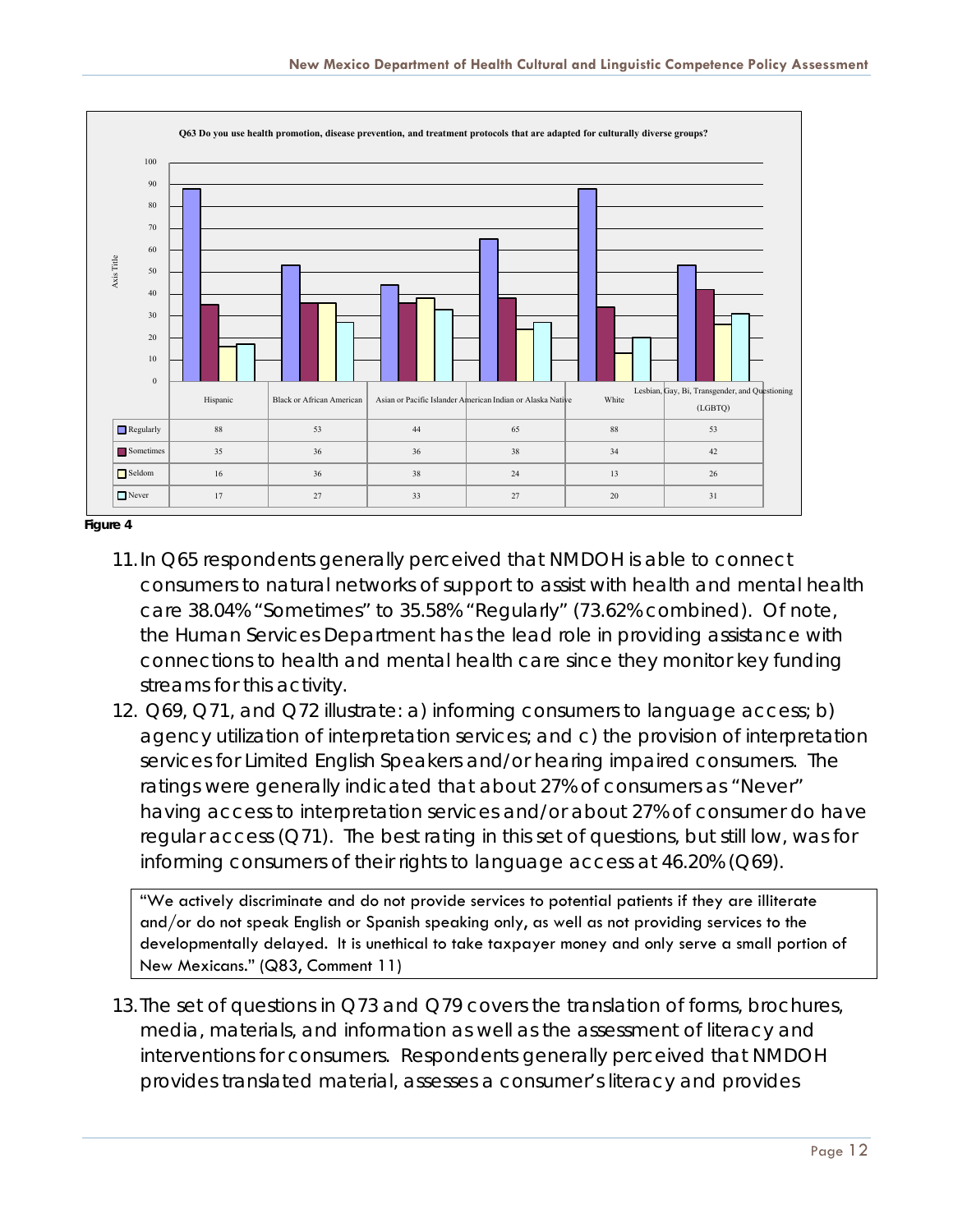interventions to communicate health information. For example, translated materials were at 26.83% for "Sometimes" translated to 60.37% for "Regularly" translated (87.20% combined). Improvement could be made to achieve a consistently high rate of regular practice in these areas.

"Social Workers for CMS/NMDOH pretty much uphold cultural and linguistic competence and linguistic policies." (Q83, Comment 8)

14. The question (Q75) of whether the NMDOH evaluates the quality and effectiveness of interpretation and translation services it provides and/or uses via contract rated at 18.30% for "Regularly" being evaluated. The perception of respondents was rather low on quality of interpretation/translation evaluation.

"As a former trainer, I found that none of the training materials are in Spanish, I had to rely on coworkers who were fluent in the language. Sometimes this was problematic, because many New Mexicans do not speak Spanish or if they speak it, they cannot always translate. Current demographics show that Hispanic populations growing in this country. People from many Spanish speaking countries are in New Mexico, and there is diversity in the way in which they speak the language. I have found providers have employees of other racial or ethnic groups where English is a second language. I find that some need support when writing incident progress notes and incident reports. A couple of years ago, I asked if training materials could be translated in Spanish. I was told that materials were not translated in Spanish, because they would have to translate the materials in other languages too, and it would be difficult. I feel that if we want to have good customer service, and competent workforce; there will have to be some sort of consensus on this issue." (Q83 Comment 7)

15. In Q77, Q81, and Q82 the assessment asks whether the NMDOH has activities tailored to engage diverse groups, sectors, and communities in an appropriate linguistic and culturally competent manner for the purpose of health promotion and/or disease prevention. Respondents rated these questions in a rather flat manner, meaning that each response from "Never" to "Regularly" engaging consumers was about the same. The rating of "Sometimes" engagement was appropriately made was the slightly stronger than the rest of the ratings, but was only about 30%. Improvement in consumer engagement (e.g., outreach) seems warranted.

#### **Discussion**

The benefits of the assessment for the NMDOH are basic in nature. The NMDOH is able to use the information gleaned from the assessment to enhance services for culturally and linguistically diverse populations. A critical activity will be for the NMDOH to craft a plan to incorporate cultural and linguistic competence within the 'culture' of the organization in an effective and systematic way. The assessment illustrated that the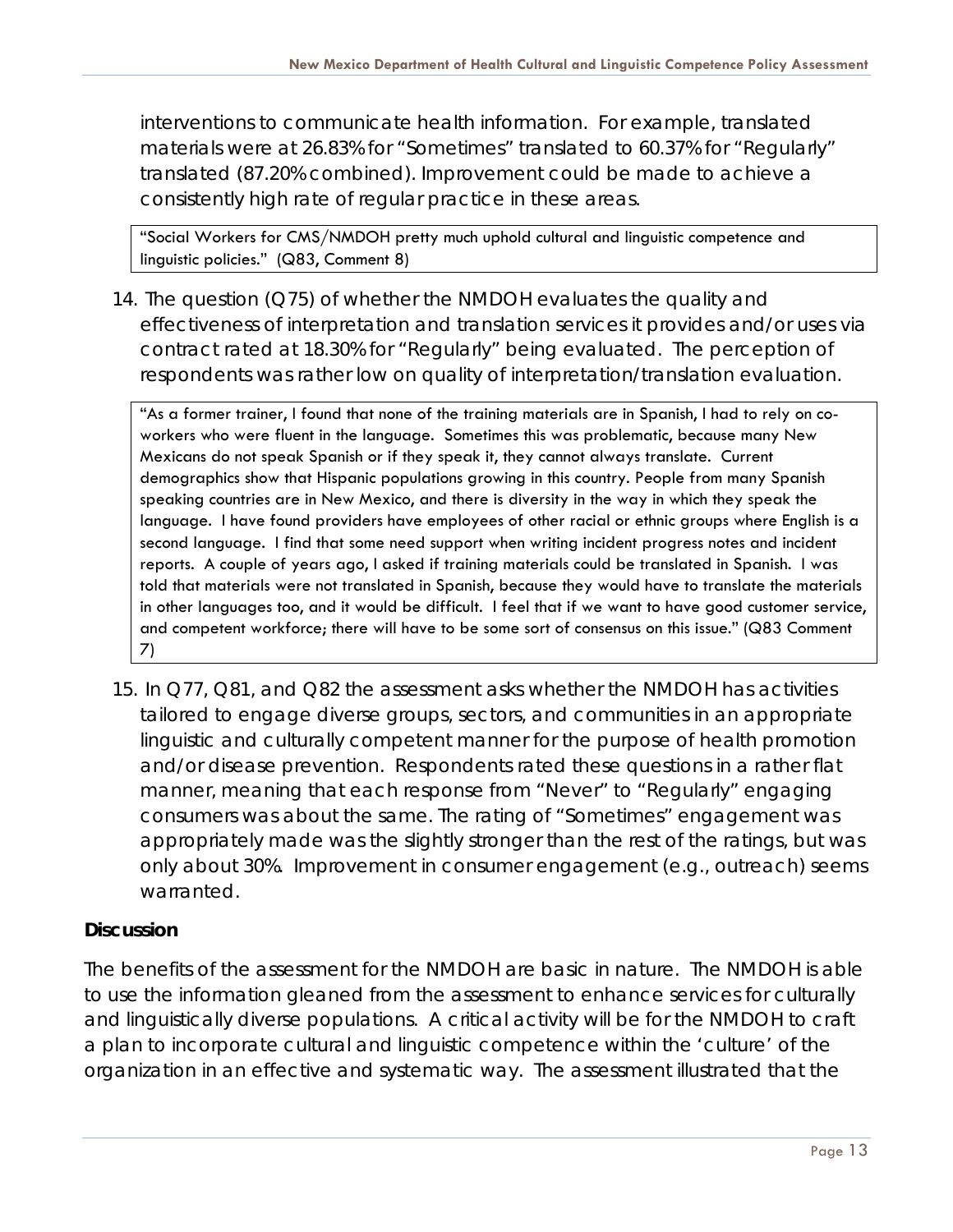NMDOH has the opportunity to promulgate its policies and procedures, improve the quality of cultural and linguistic practices for both consumers and employees, and develop a workforce that values diversity and is able to manage the dynamics of difference. NMDOH has in place the Results Based Accountability (RBA) approach for continuous improvement and meaningful change. The RBA approach will allow NMDOH to use the assessment's data to easily develop short-term and long-term goals with measurable objectives, identify and dedicate resources, and enhance consumer and community partnerships or collaborations.

#### **Recommendations and/or Next Steps**

- 1. Establish and empower an ongoing, self-assessment work group, which includes internal and external stakeholders (e.g., from policy making, administration, service delivery, consumers, and communities). The NMDOH should allocate personnel and fiscal resources to support an ongoing work group dedicated to regular and systematic cultural and linguistic self-assessment for the department.
- 2. Diverse strategies may have to be employed in order to cultivate leadership and get "buy in" from the overall organization to accept a shared vision of cultural and linguistic appropriate practice, which enables one to improve service delivery.
- 3. Incorporate cultural and linguistic self-assessment results into the general planning and development process (e.g., funding streams, block grant planning, training, etc.).
- 4. Incorporate cultural and linguistic competency concepts into overall policy development at the department, division and program levels

## **Conclusion**

The three assumptions guiding the assessment seem to be realized in the results.

The assumptions were:

- 1. Achieving cultural competence is a developmental process at both the individual and organizational levels.
- 2. With appropriate support, individuals can enhance their cultural awareness, knowledge and skills over time.
- 3. Cultural strengths exist within organizations or networks of professionals, but often go unnoticed and untapped.

Cultural and linguistic competency policies, procedures and practices are developing at different paces and levels within the NMDOH. Overall, employees do not seem to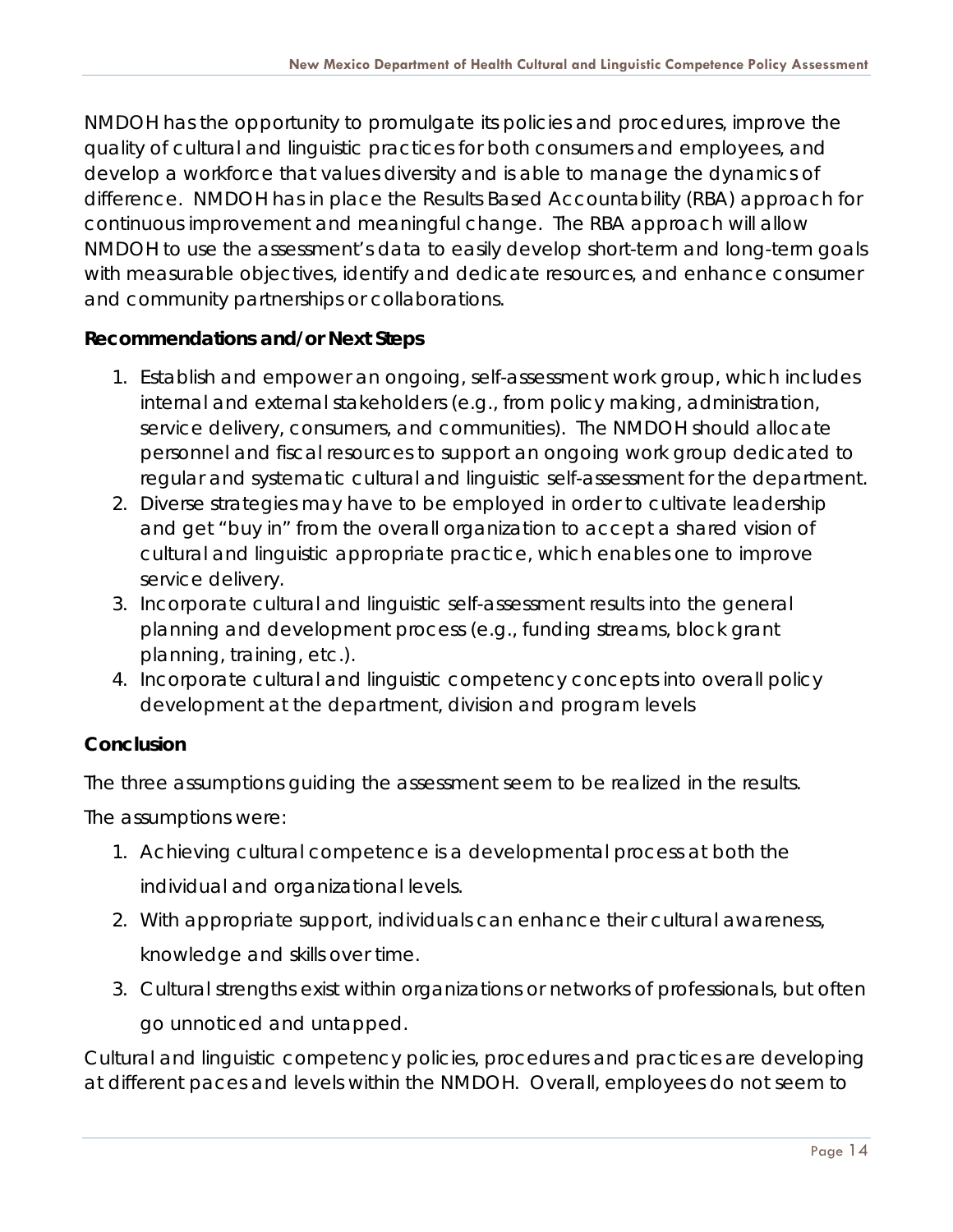be aware of existing policies for cultural and linguistic competency. For the most part, employees expressed a commitment to achieving cultural and linguistic competency, but conveyed a sense of isolation in one's attempt to perform in this way.

The assessment indicates that employees have strengths (e.g., training, expertise, professional ethics, etc.) and are untapped resources for developing and promulgating NMDOH's policies. Supports for employees to more fully participate in policy, procedure, and practice development that will result in improved linguistically and culturally public health services are necessary

This collaborative commitment will build a dynamic framework for the NMDOH's organizational culture that will establish services that fully reflect the characteristics and needs of the State's minority majority profile.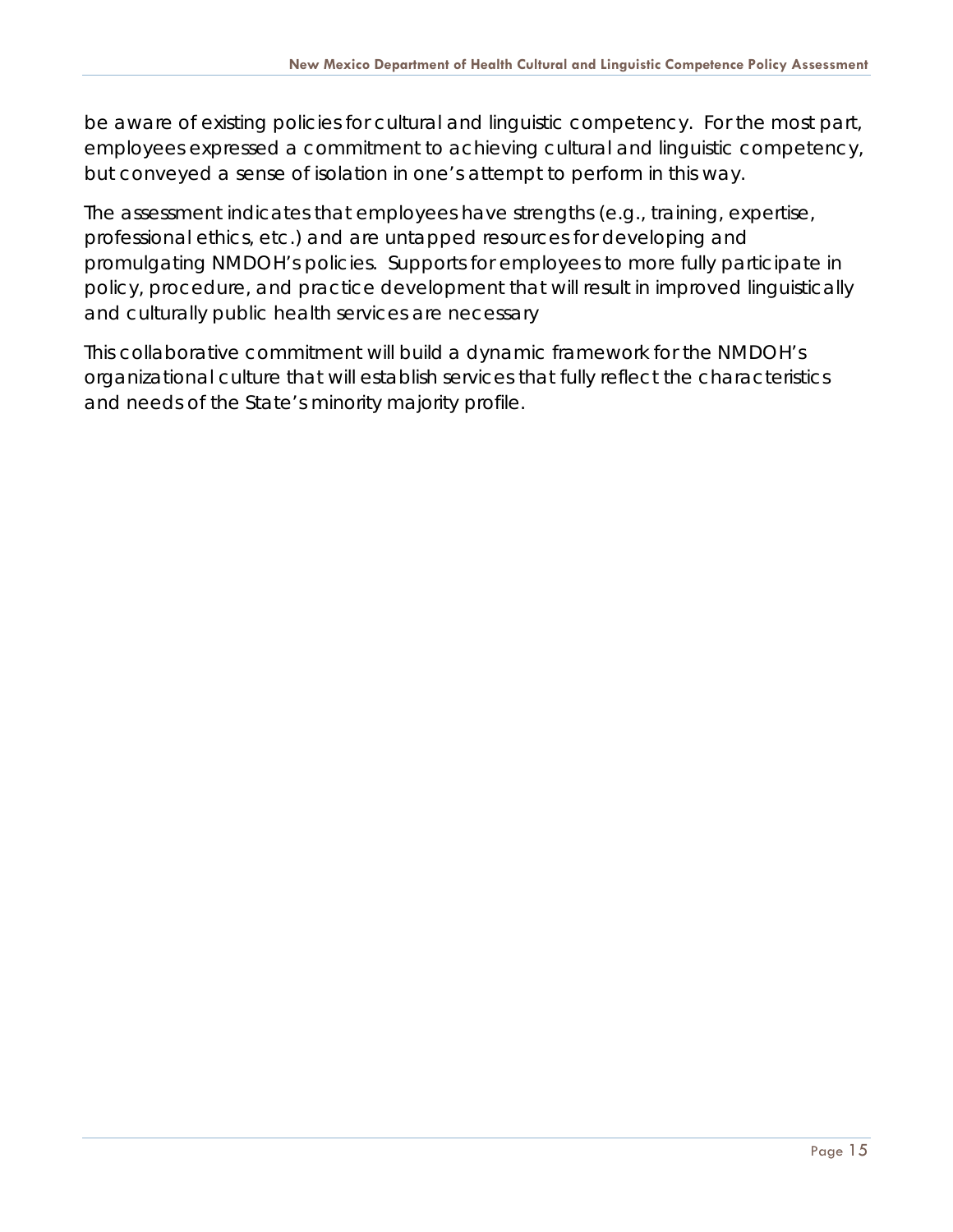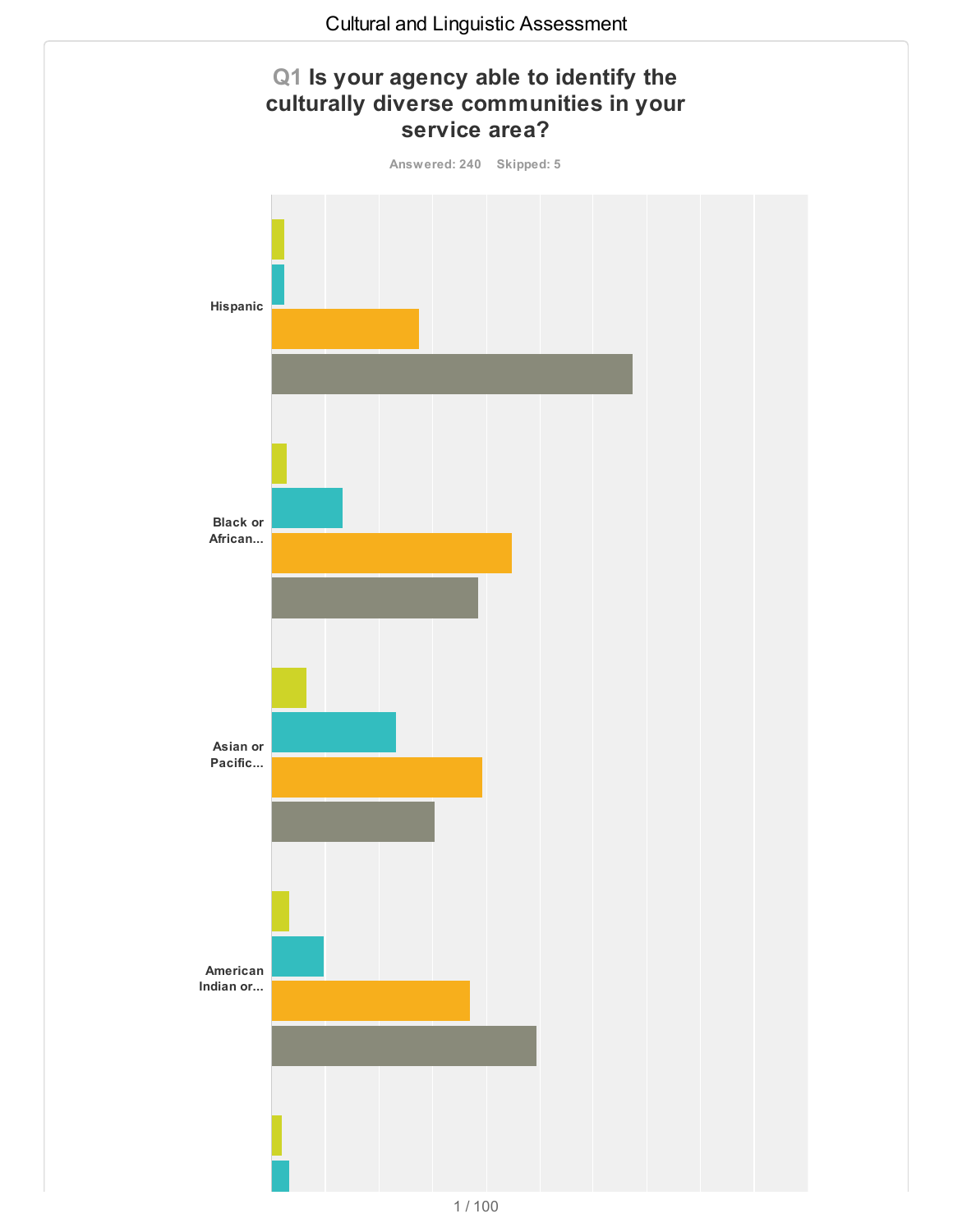

American Indian or Alaska Native

Lesbian, Gay, Bi, Transgender, and Questioning (LGBTQ)

White

16

**3.42%** 8

**2.13%** 5

**11.54%** 27

55

**9.83%** 23

**3.40%** 8

**18.80%** 44 93

**37.18%** 87

**26.81%** 63

**40.17%** 94 72 236

116 234

159 235

69 234

**49.57%**

**67.66%**

**29.49%**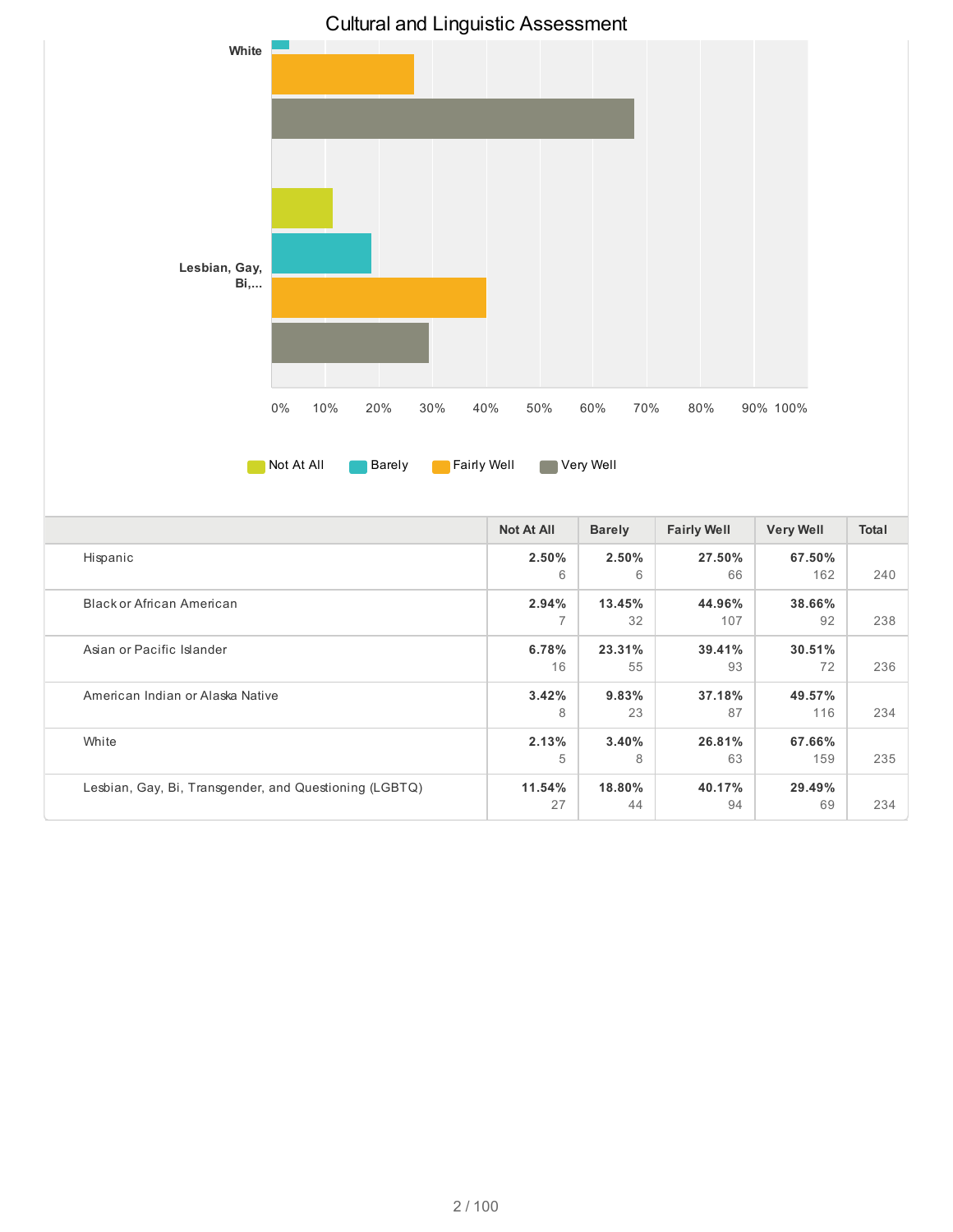

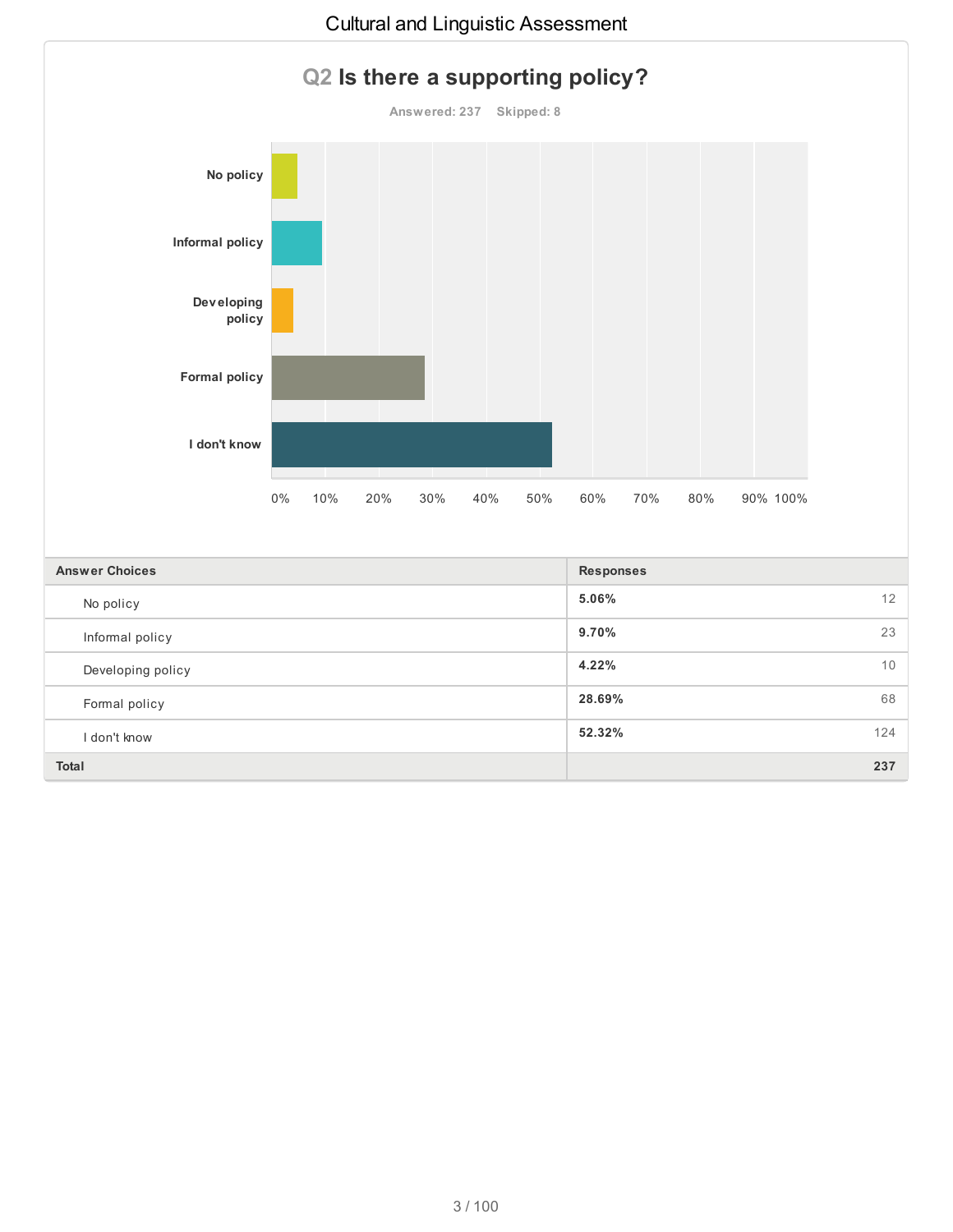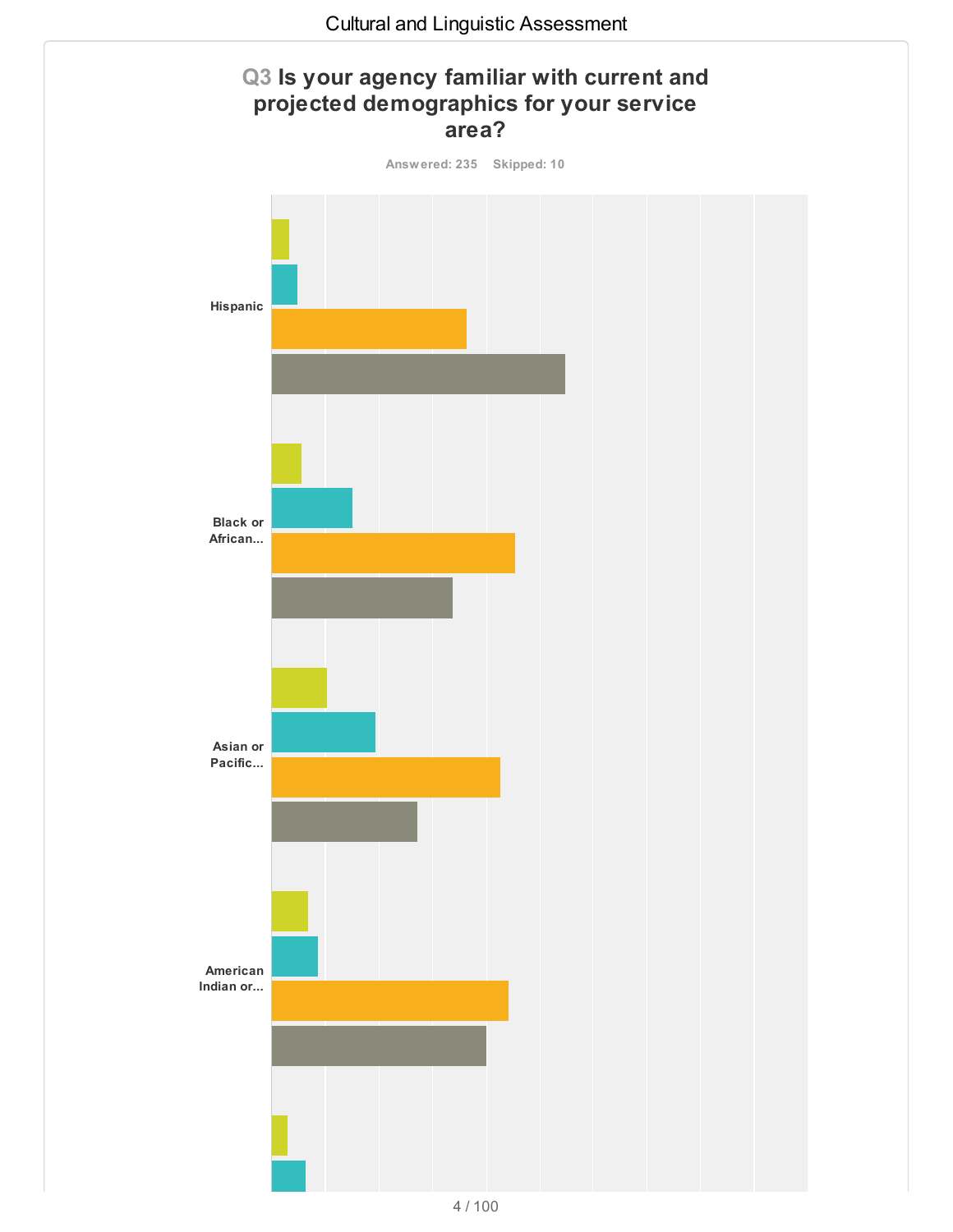

American Indian or Alaska Native

Lesbian, Gay, Bi, Transgender, and Questioning (LGBTQ)

White

**6.96%** 16

**3.06%** 7

**16.81%** 39 **8.70%** 20

**6.55%** 15

**22.41%** 52 **44.35%** 102

**39.30%** 90

**36.21%** 84 **40.00%**

**51.09%**

**24.57%**

92 230

117 229

57 232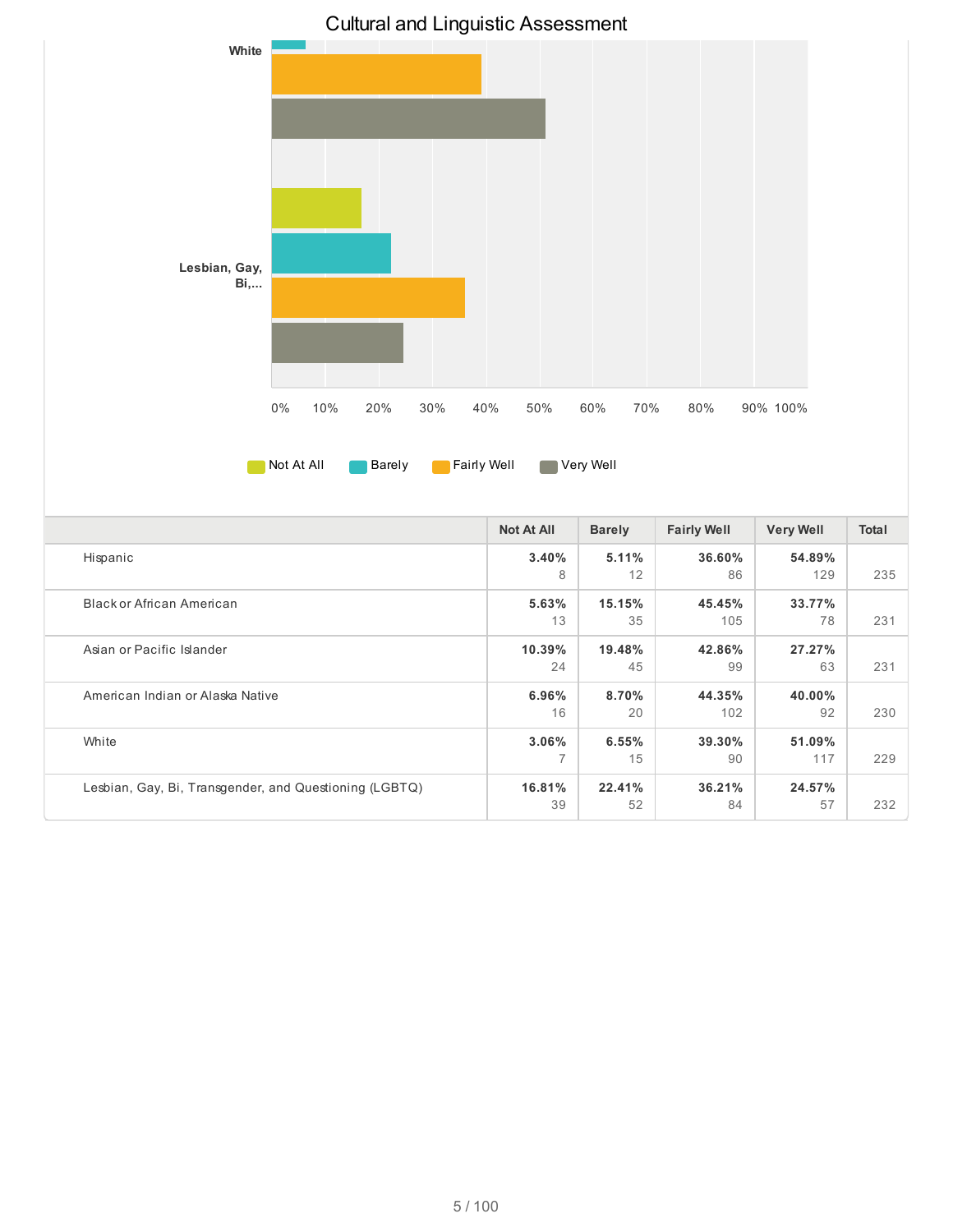

**Total 235**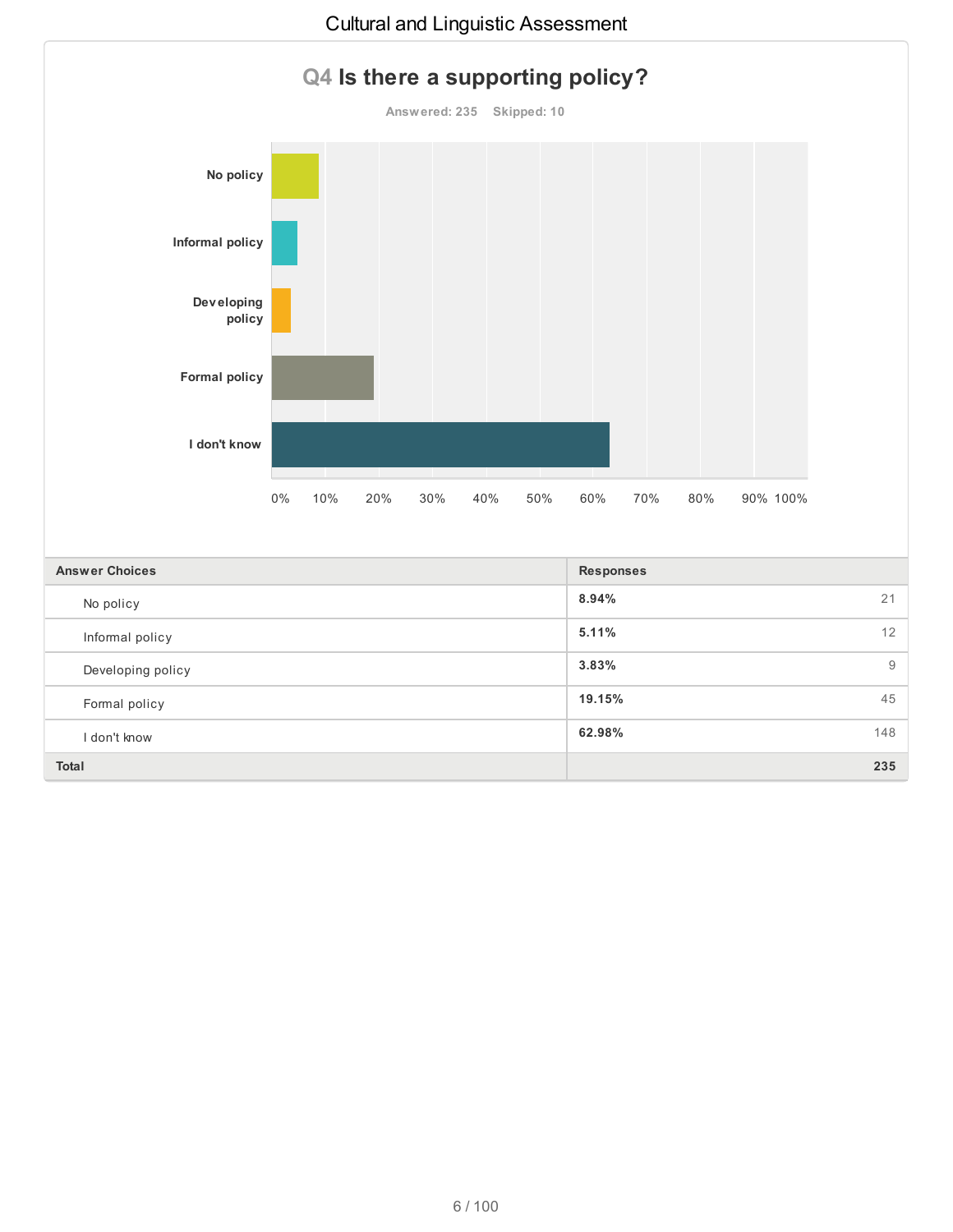# **Q5 Is your agency able to describe the social strengths (e.g., support networks, family ties, spiritual leadership, etc.) of diverse cultural groups in your service area?**

**Answered: 232 Skipped: 13**

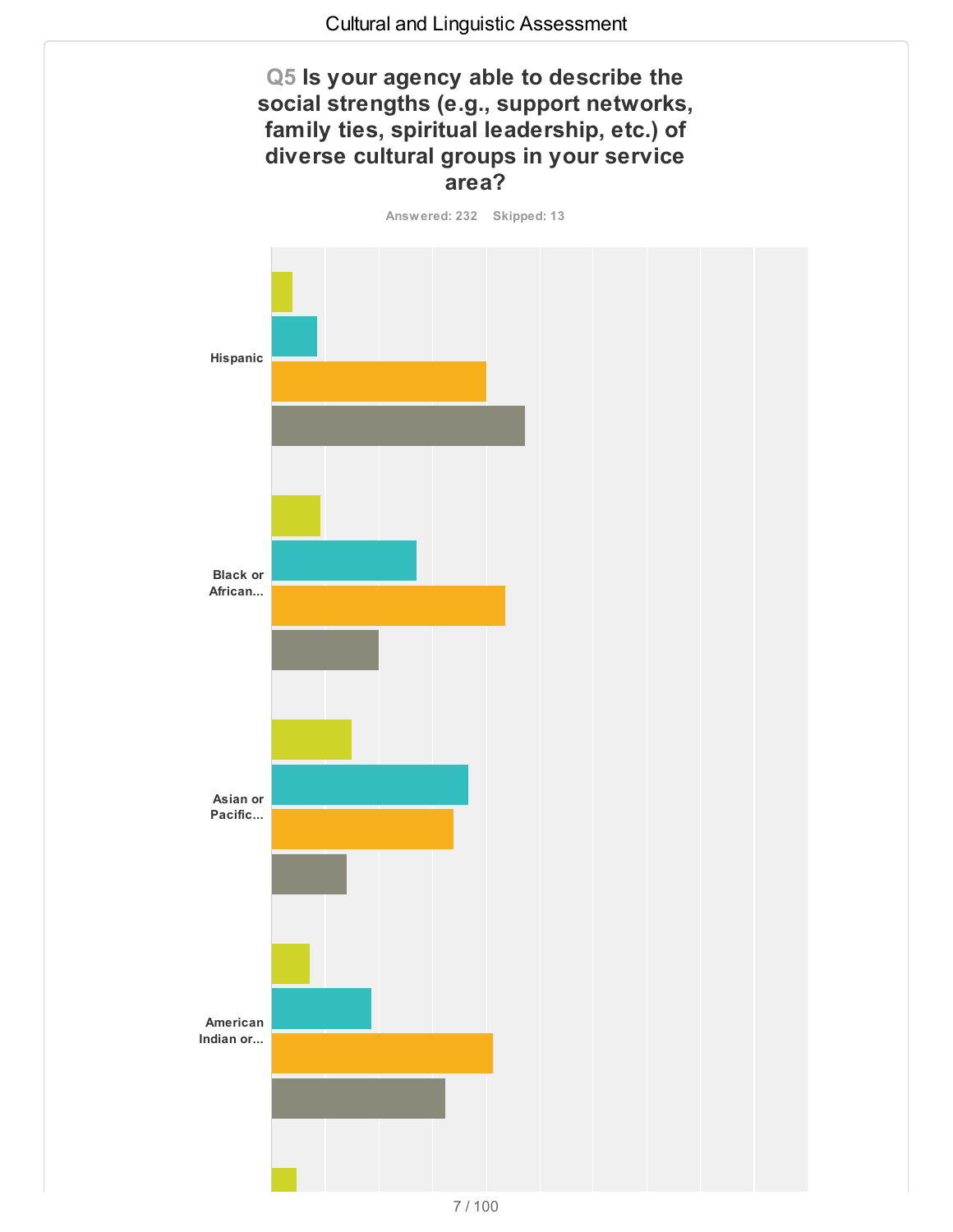

|                                                        | <b>Not At All</b> | <b>Barely</b> | <b>Fairly Well</b> | <b>Very Well</b> | <b>Total</b> |
|--------------------------------------------------------|-------------------|---------------|--------------------|------------------|--------------|
| Hispanic                                               | 3.88%             | 8.62%         | 40.09%             | 47.41%           |              |
|                                                        | 9                 | 20            | 93                 | 110              | 232          |
| Black or African American                              | 9.17%             | 27.07%        | 43.67%             | 20.09%           |              |
|                                                        | 21                | 62            | 100                | 46               | 229          |
| Asian or Pacific Islander                              | 15.04%            | 36.73%        | 34.07%             | 14.16%           |              |
|                                                        | 34                | 83            | 77                 | 32               | 226          |
| American Indian or Alaska Native                       | 7.39%             | 18.70%        | 41.30%             | 32.61%           |              |
|                                                        | 17                | 43            | 95                 | 75               | 230          |
| White                                                  | 4.85%             | 9.69%         | 40.53%             | 44.93%           |              |
|                                                        | 11                | 22            | 92                 | 102              | 227          |
| Lesbian, Gay, Bi, Transgender, and Questioning (LGBTQ) | 15.04%            | 29.65%        | 36.28%             | 19.03%           |              |
|                                                        | 34                | 67            | 82                 | 43               | 226          |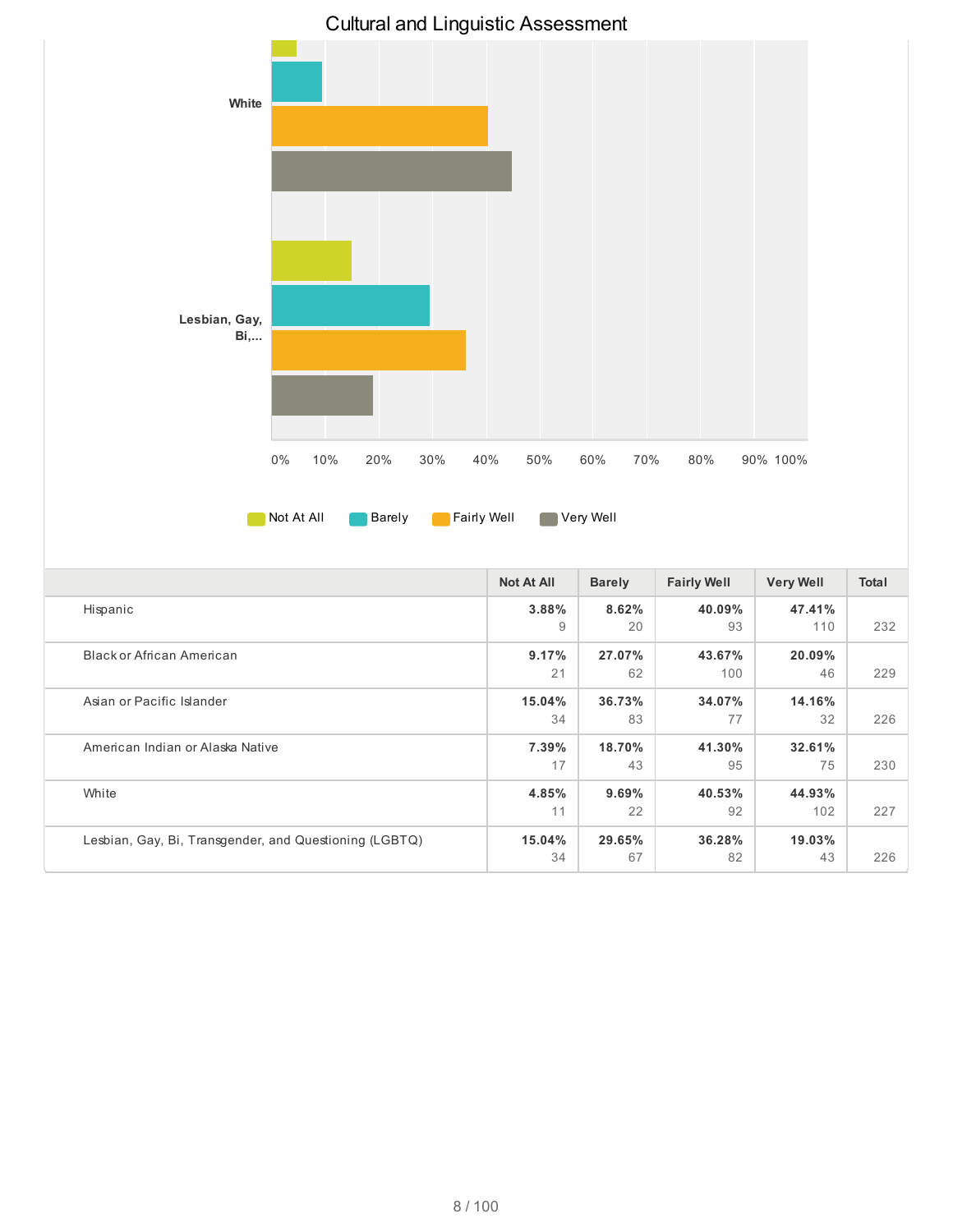

**Total 230**

#### Cultural and Linguistic Assessment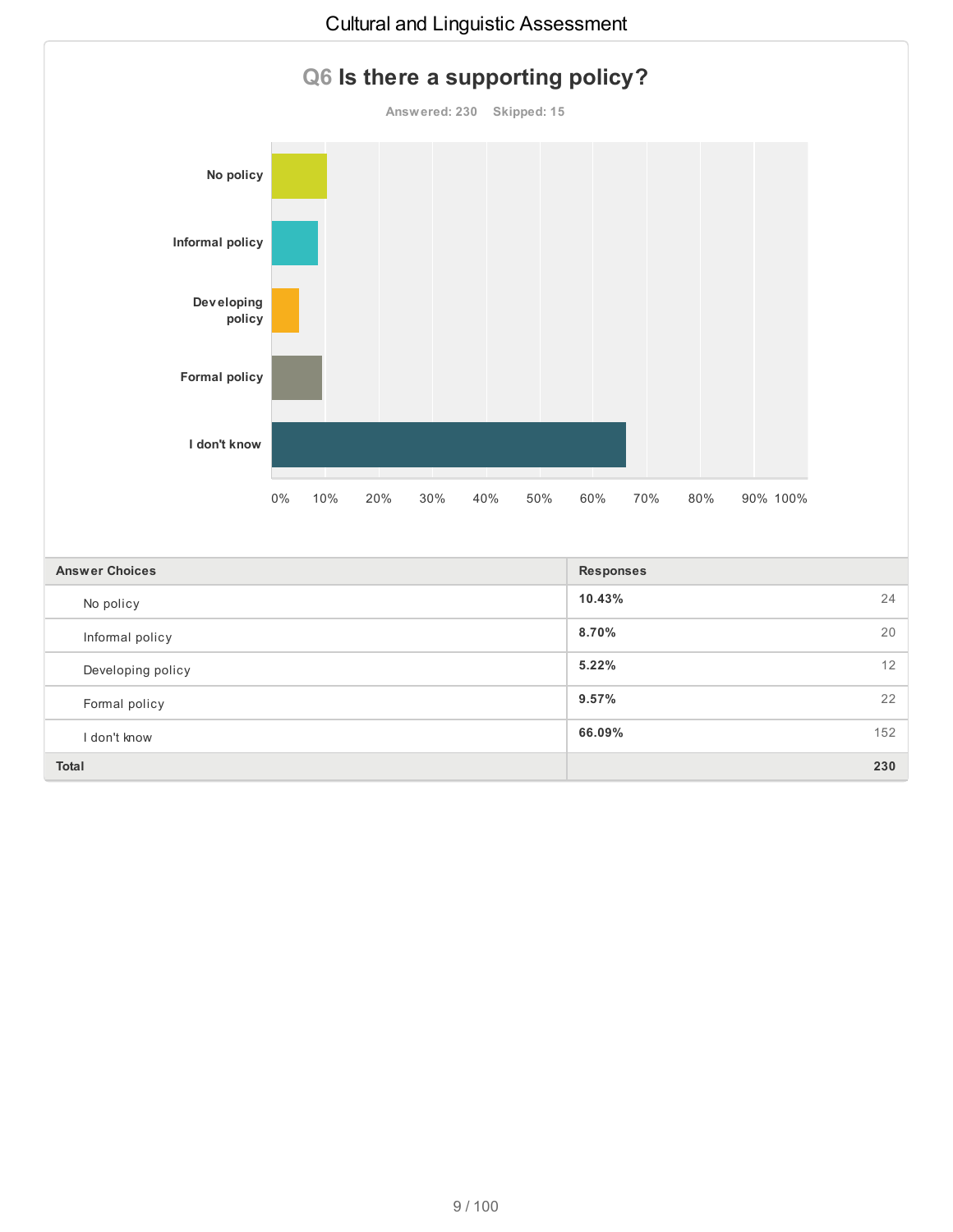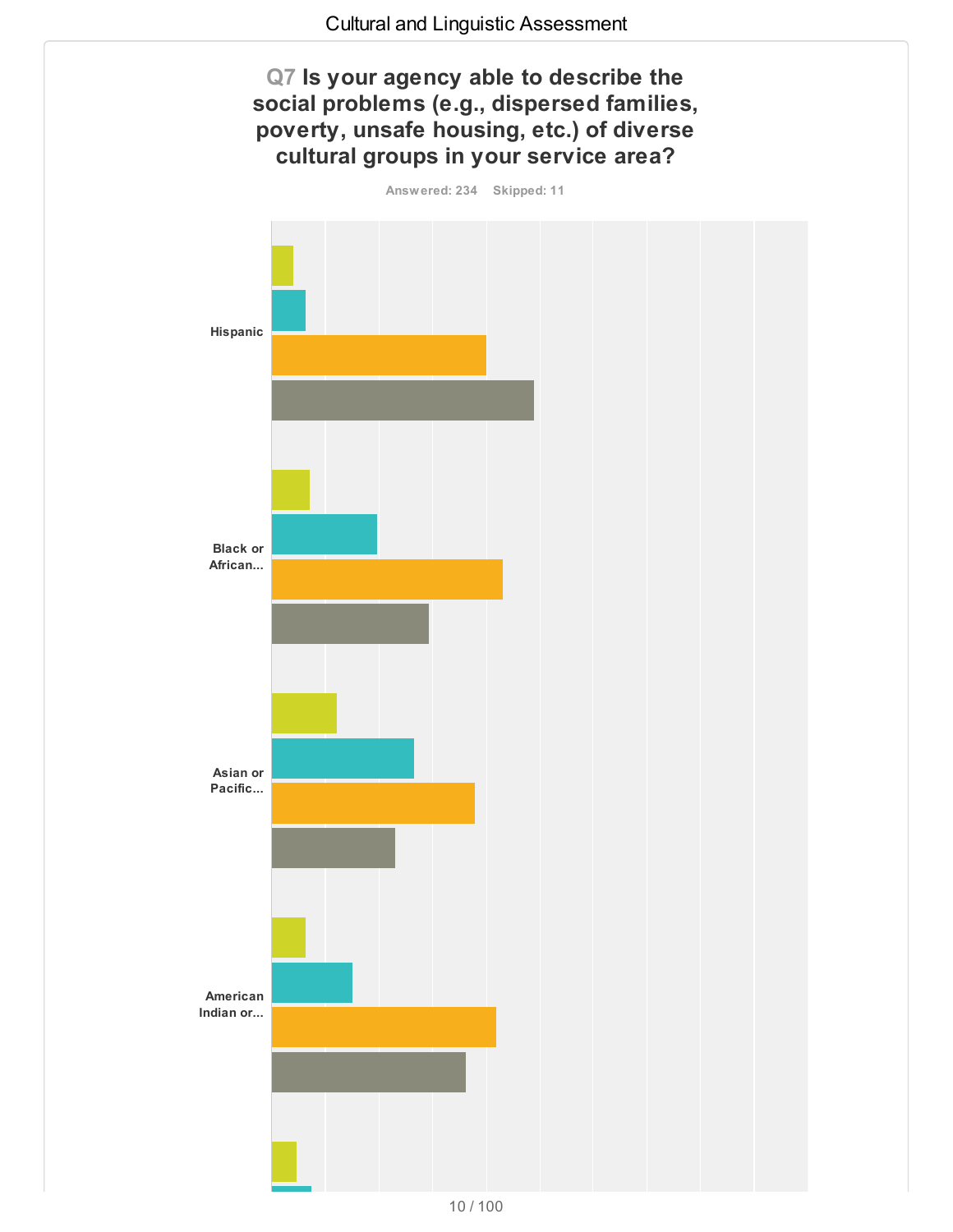

|                                                        | <b>Not At All</b> | <b>Barely</b> | <b>Fairly Well</b> | <b>Very Well</b> | <b>Total</b> |
|--------------------------------------------------------|-------------------|---------------|--------------------|------------------|--------------|
| Hispanic                                               | 4.27%             | 6.41%         | 40.17%             | 49.15%           |              |
|                                                        | 10                | 15            | 94                 | 115              | 234          |
| <b>Black or African American</b>                       | 7.36%             | 19.91%        | 43.29%             | 29.44%           |              |
|                                                        | 17                | 46            | 100                | 68               | 231          |
| Asian or Pacific Islander                              | 12.23%            | 26.64%        | 37.99%             | 23.14%           |              |
|                                                        | 28                | 61            | 87                 | 53               | 229          |
| American Indian or Alaska Native                       | 6.49%             | 15.15%        | 41.99%             | 36.36%           |              |
|                                                        | 15                | 35            | 97                 | 84               | 231          |
| White                                                  | 4.82%             | 7.46%         | 42.98%             | 44.74%           |              |
|                                                        | 11                | 17            | 98                 | 102              | 228          |
| Lesbian, Gay, Bi, Transgender, and Questioning (LGBTQ) | 14.91%            | 24.12%        | 35.09%             | 25.88%           |              |
|                                                        | 34                | 55            | 80                 | 59               | 228          |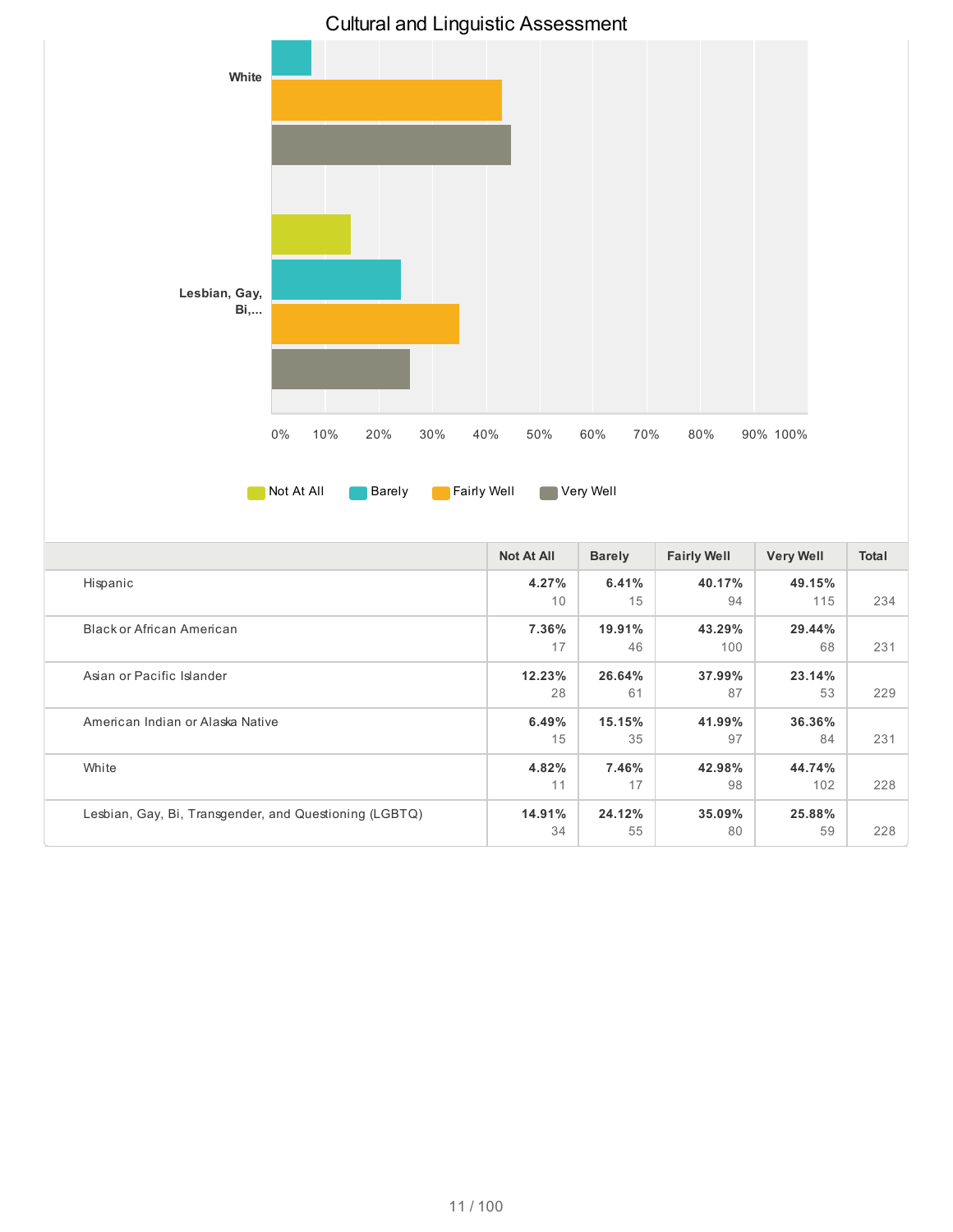

**Total 232**

#### Cultural and Linguistic Assessment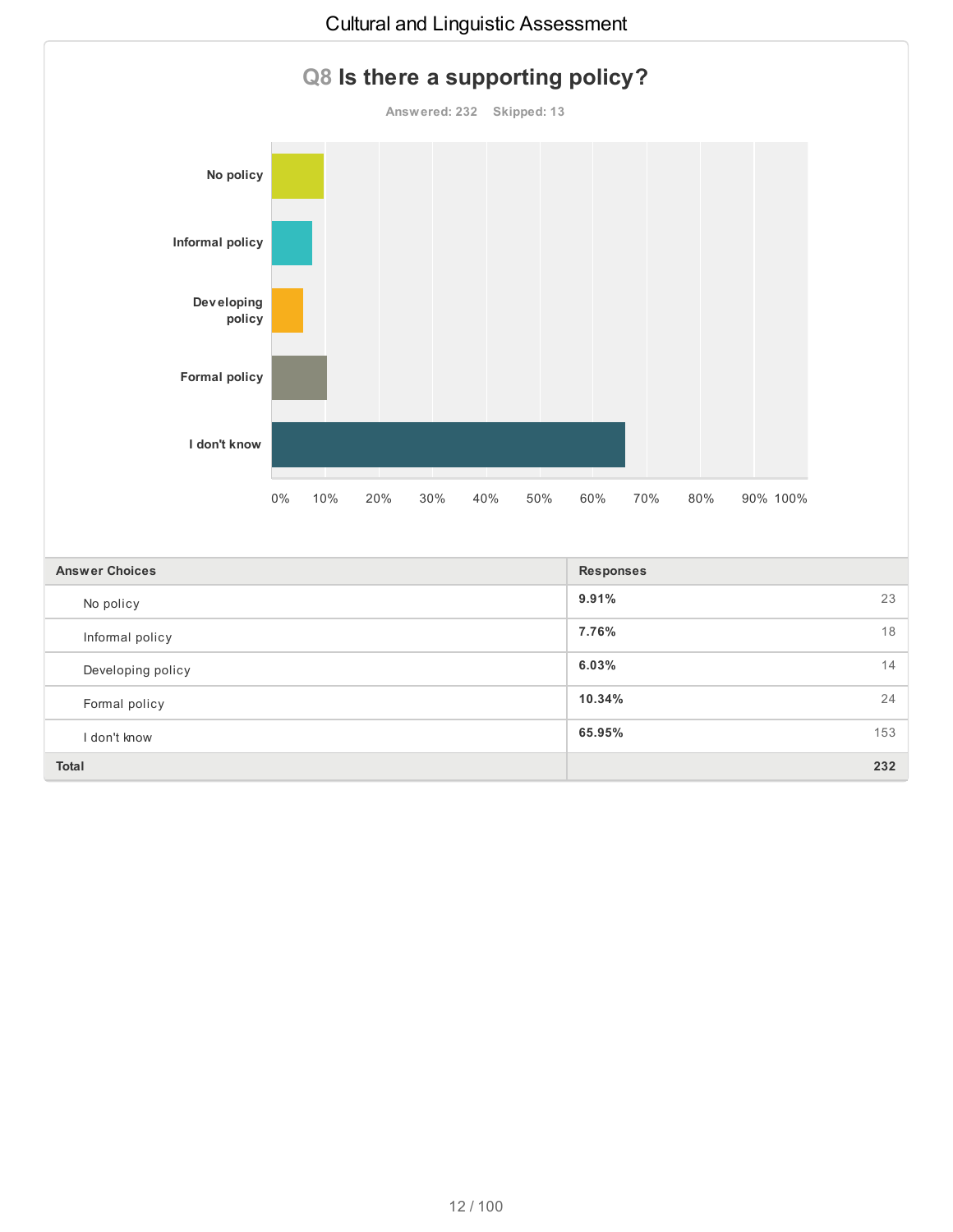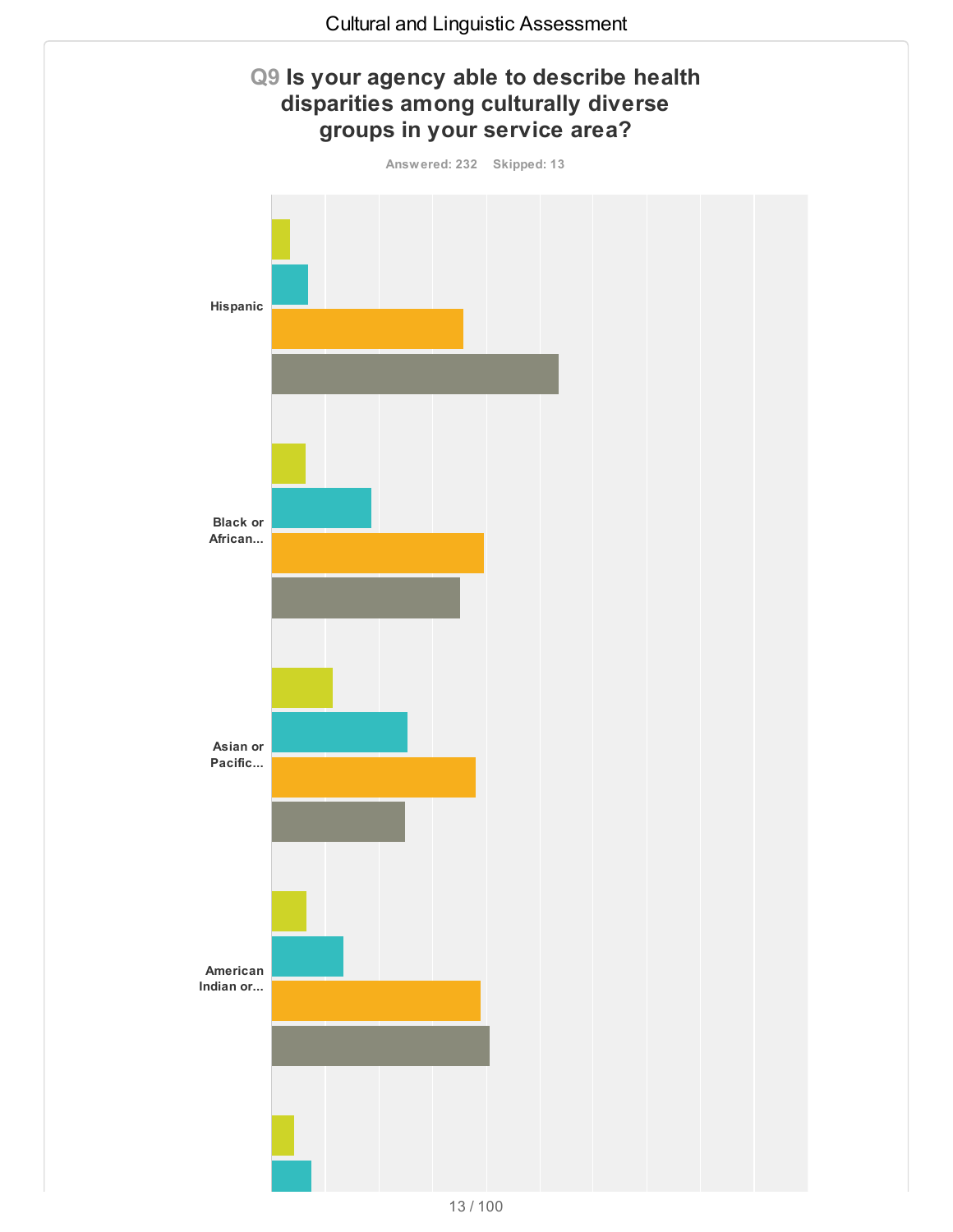

American Indian or Alaska Native

Lesbian, Gay, Bi, Transgender, and Questioning (LGBTQ)

White

**6.58%** 15

**4.41%** 10

**12.44%** 28 **13.60%** 31

> **7.49%** 17

**22.22%** 50 **39.04%** 89

**37.89%** 86

**37.78%** 85 **40.79%**

**50.22%**

**27.56%**

93 228

114 227

62 225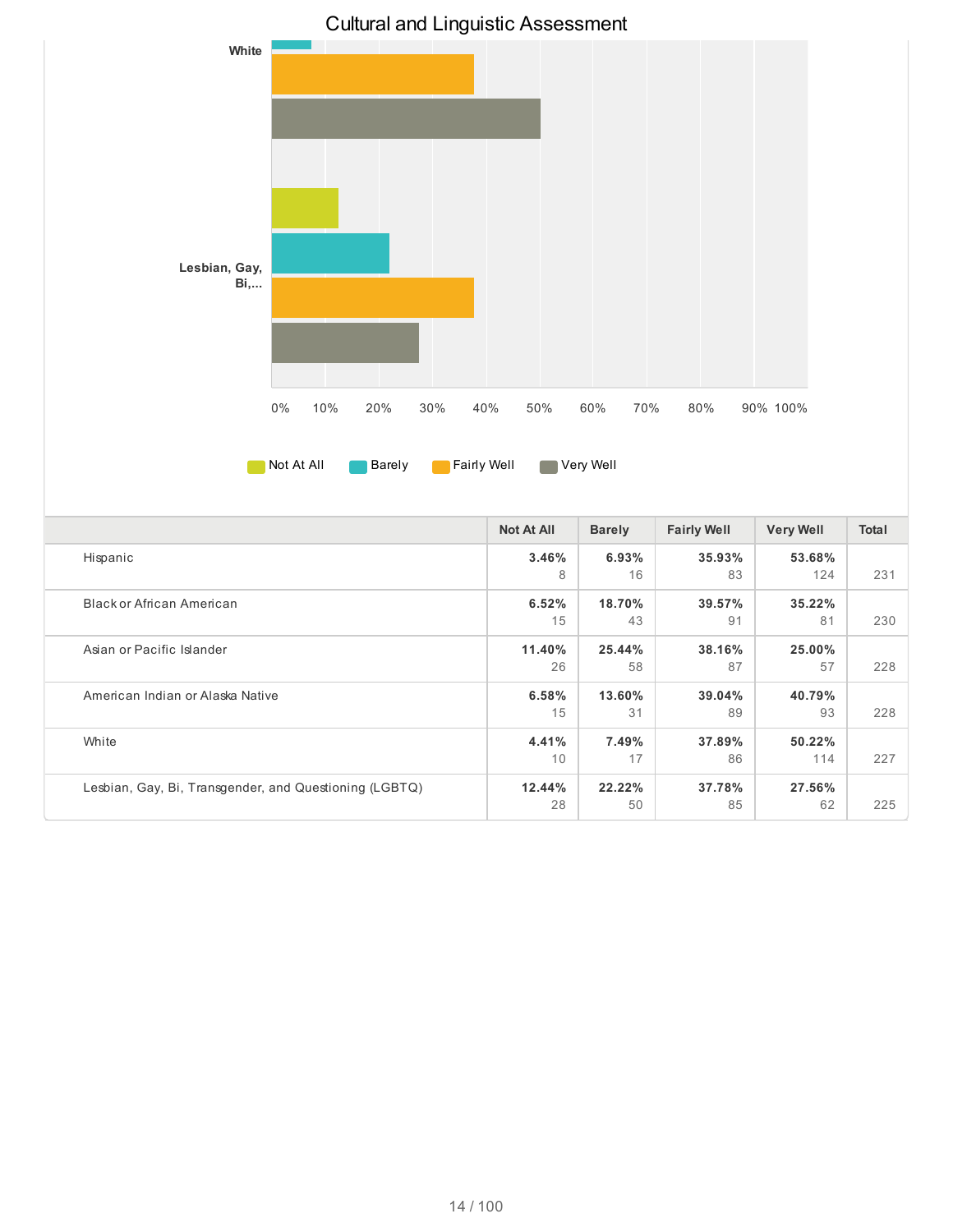

**Total 231**

Formal policy

I don't know

**16.88%** 39

**63.20%** 146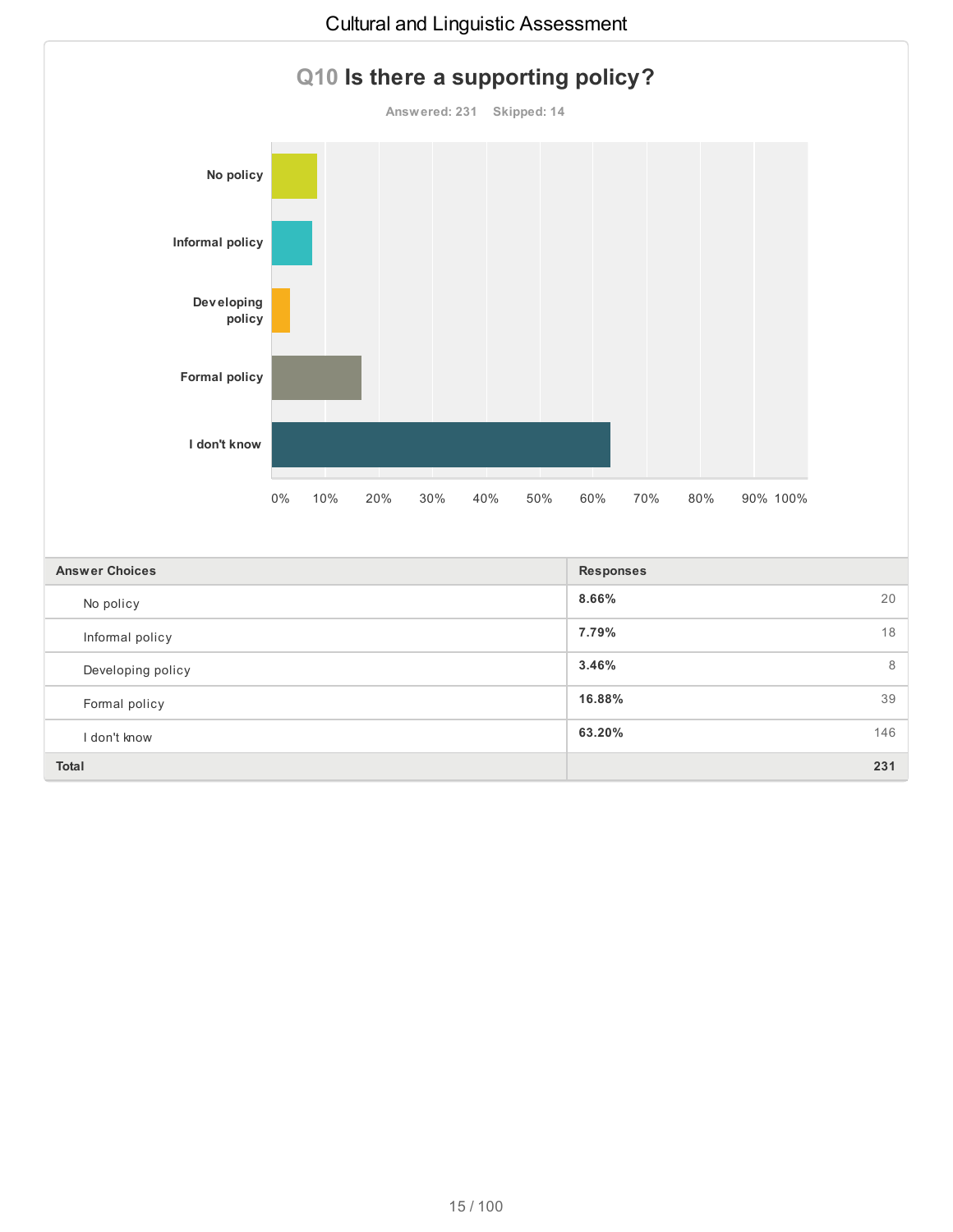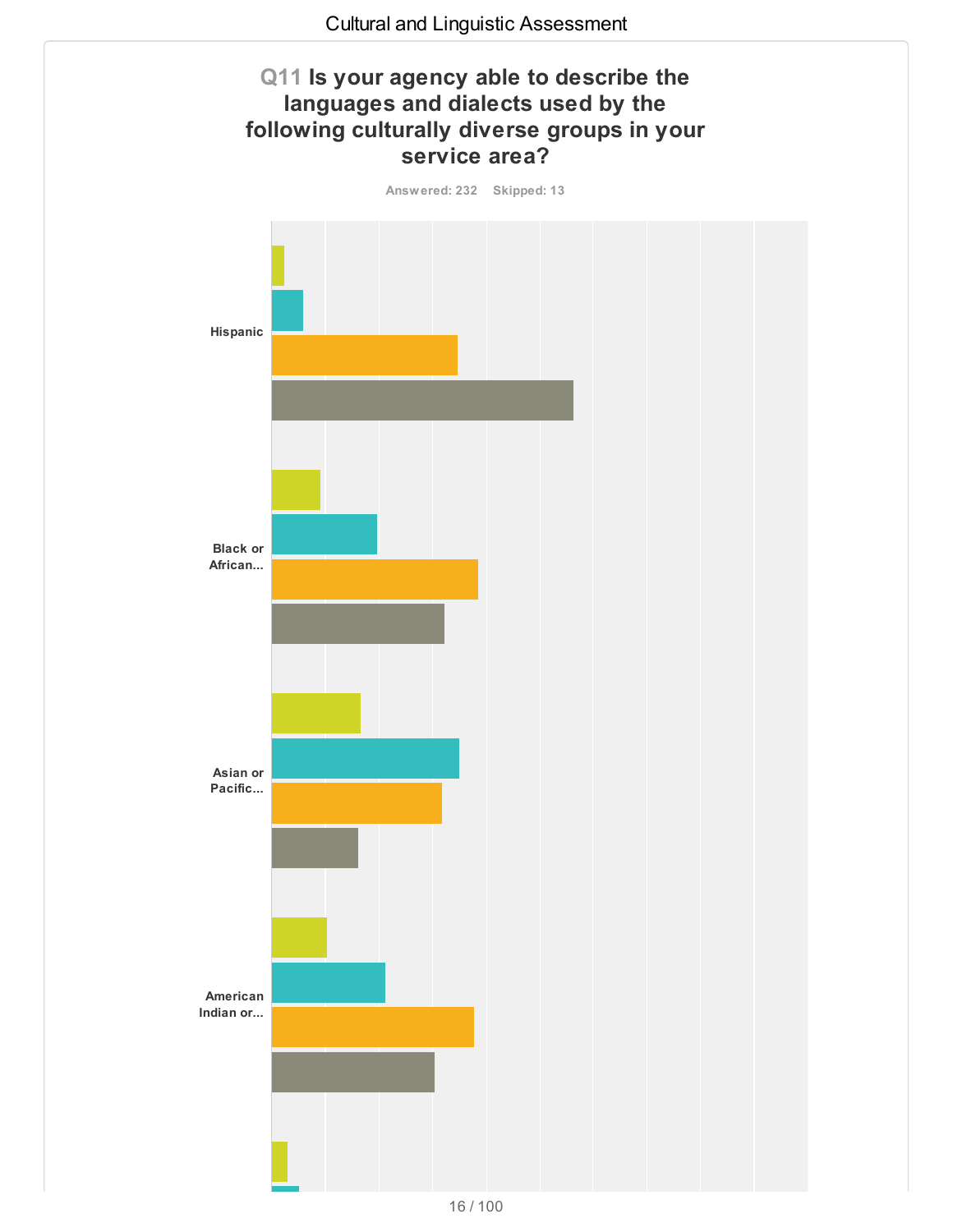

|                                  | <b>Not At All</b> | <b>Barely</b> | <b>Fairly Well</b> | <b>Very Well</b> | <b>Total</b> |
|----------------------------------|-------------------|---------------|--------------------|------------------|--------------|
| Hispanic                         | 2.59%             | 6.03%         | 34.91%             | 56.47%           |              |
|                                  | 6                 | 14            | 81                 | 131              | 232          |
| Black or African American        | 9.21%             | 19.74%        | 38.60%             | 32.46%           |              |
|                                  | 21                | 45            | 88                 | 74               | 228          |
| Asian or Pacific Islander        | 16.67%            | 35.09%        | 32.02%             | 16.23%           |              |
|                                  | 38                | 80            | 73                 | 37               | 228          |
| American Indian or Alaska Native | 10.43%            | 21.30%        | 37.83%             | 30.43%           |              |
|                                  | 24                | 49            | 87                 | 70               | 230          |
| White                            | 3.06%             | 5.24%         | 31.88%             | 59.83%           |              |
|                                  | $\overline{7}$    | 12            | 73                 | 137              | 229          |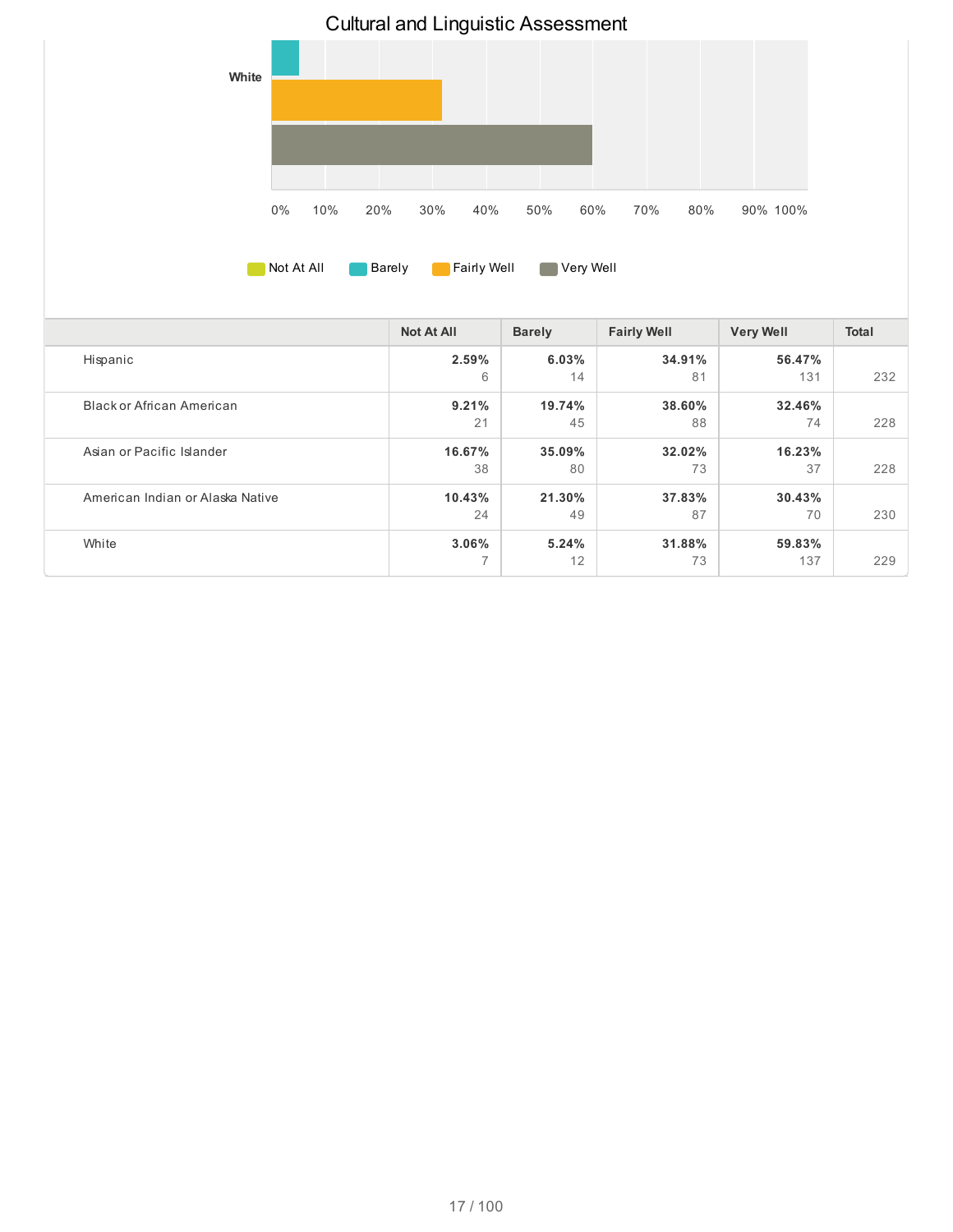

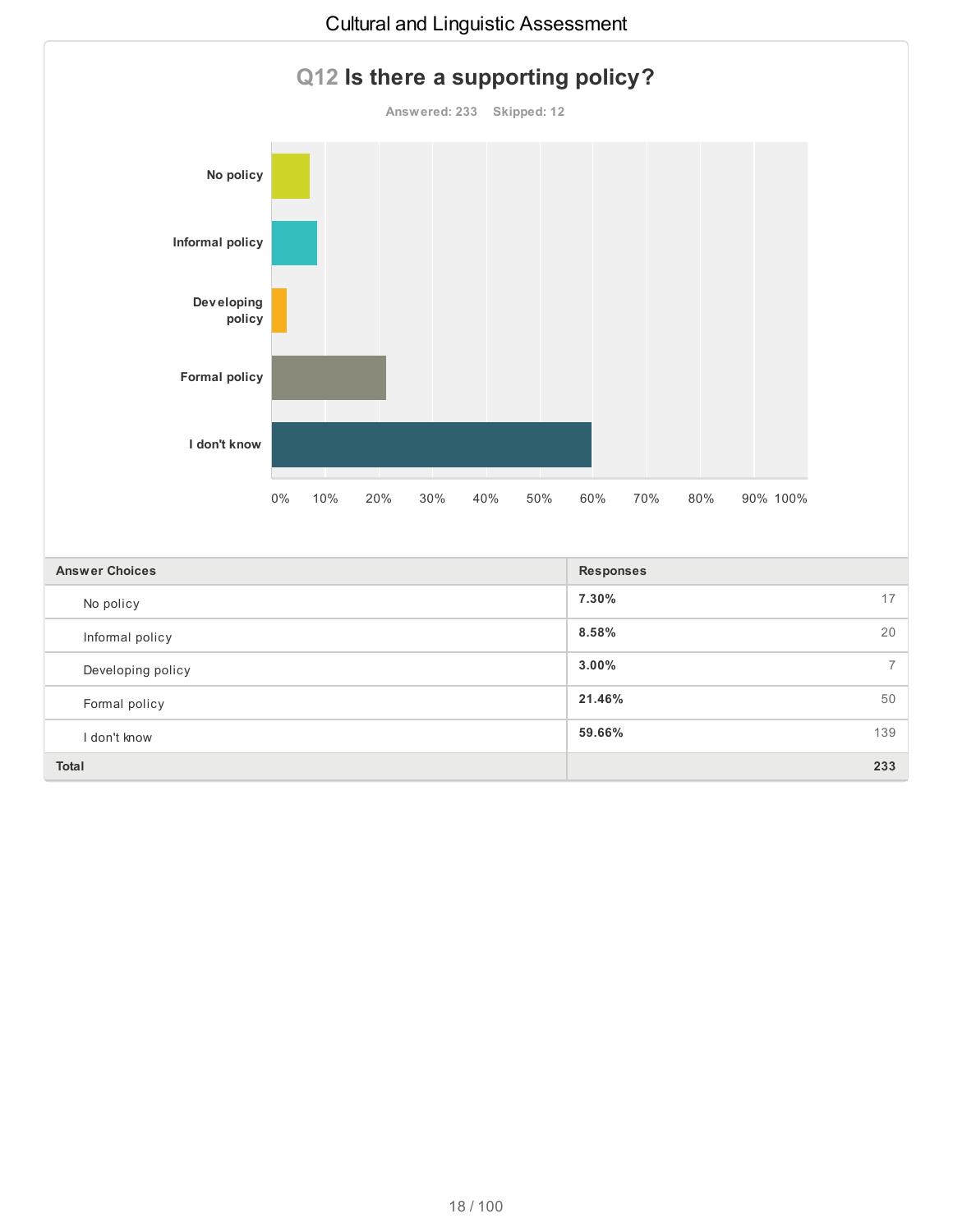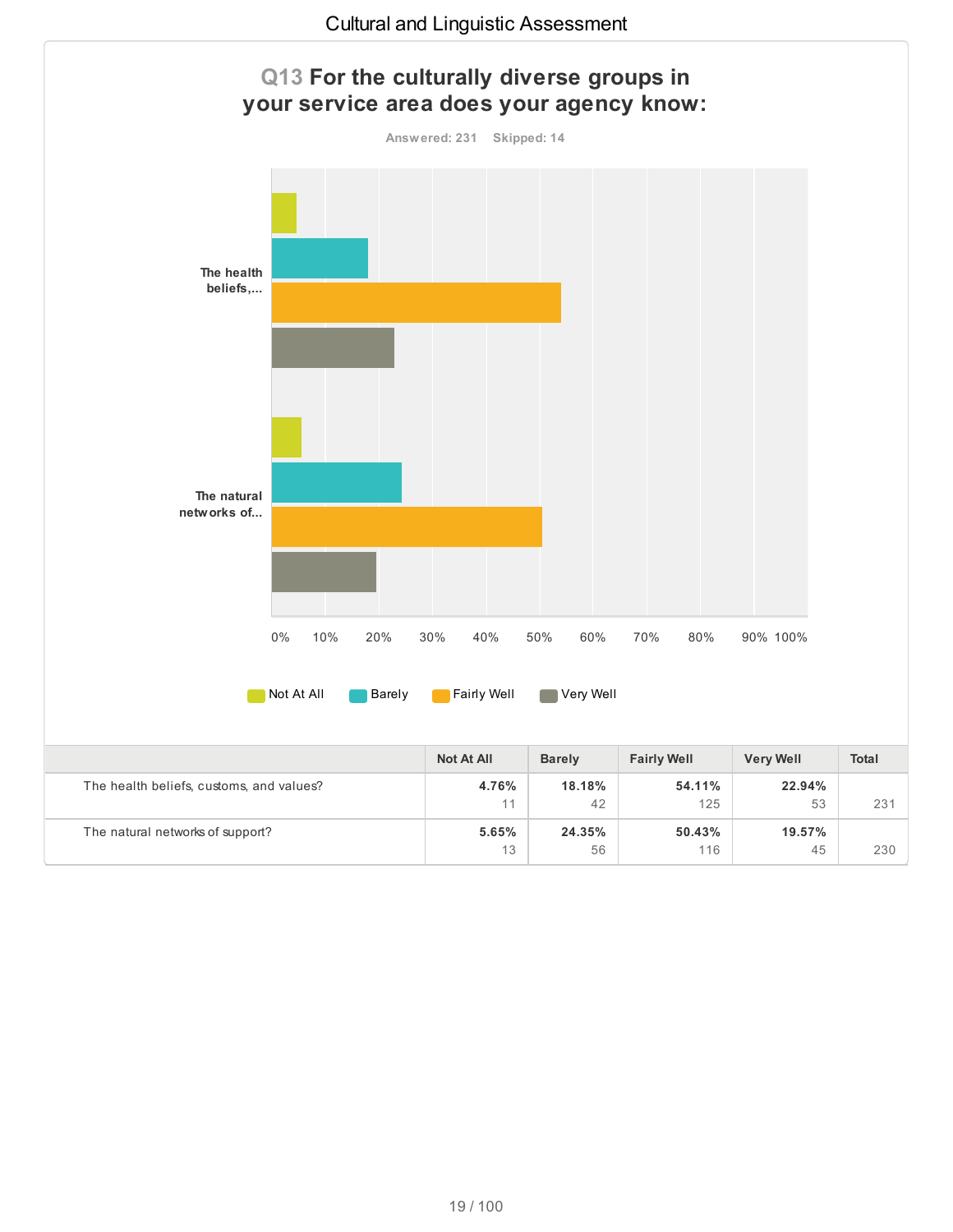

|                                     | 12          | 5 <sup>1</sup> | 123    |  |
|-------------------------------------|-------------|----------------|--------|--|
| The way mental health is perceived? | 9.44%<br>22 | 24.89%<br>58   | 47.64% |  |
|                                     |             |                |        |  |

48 234

42 233

**18.03%**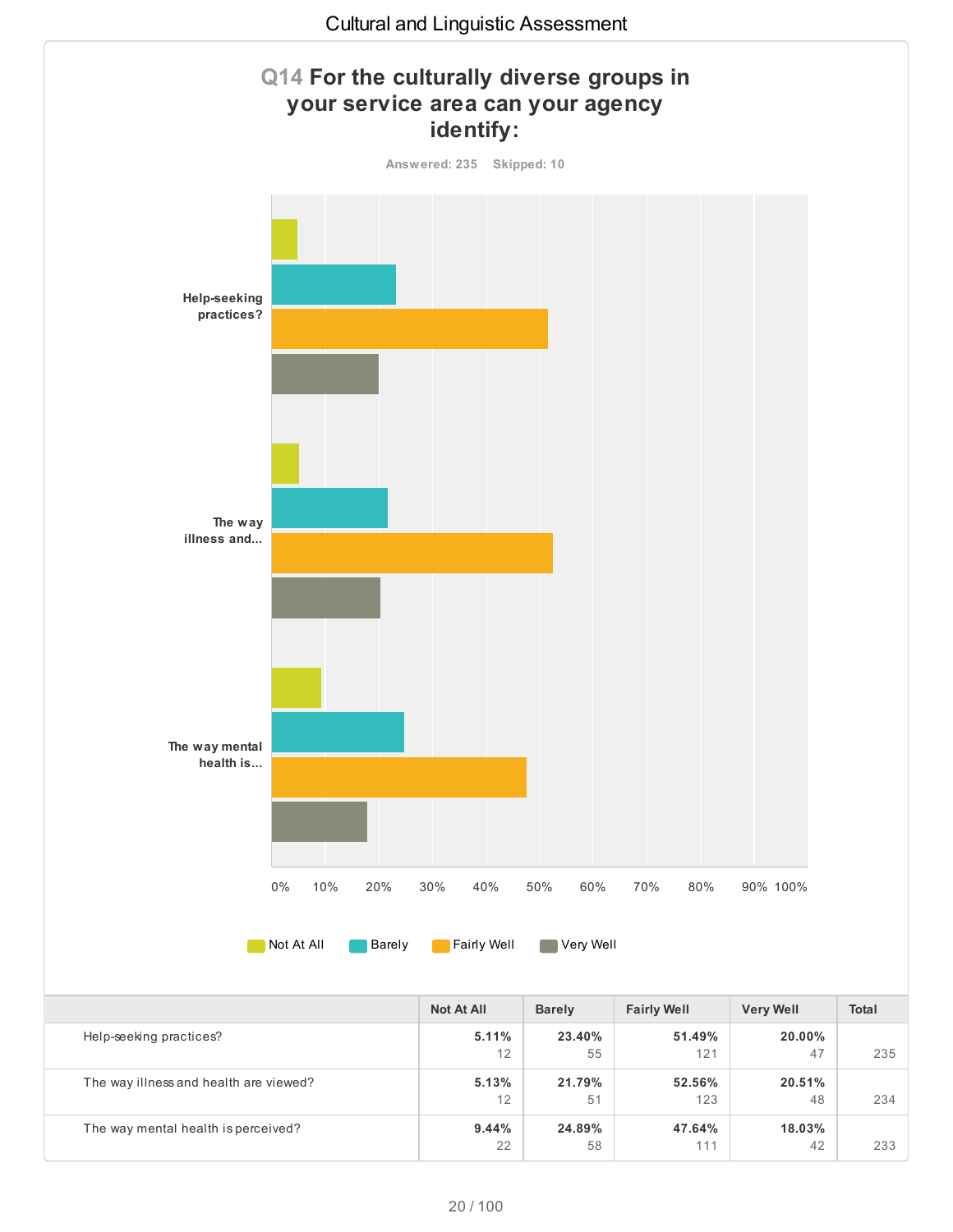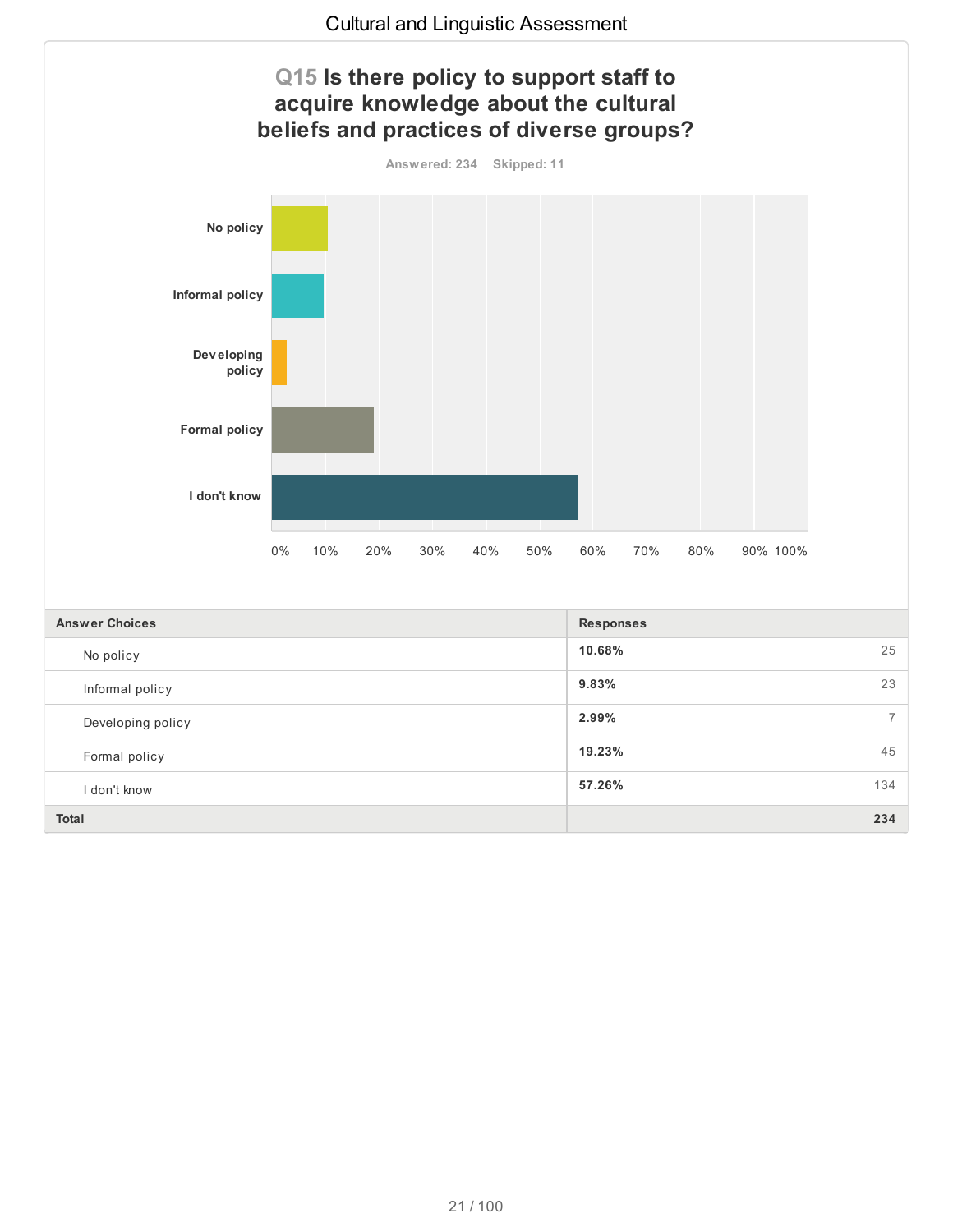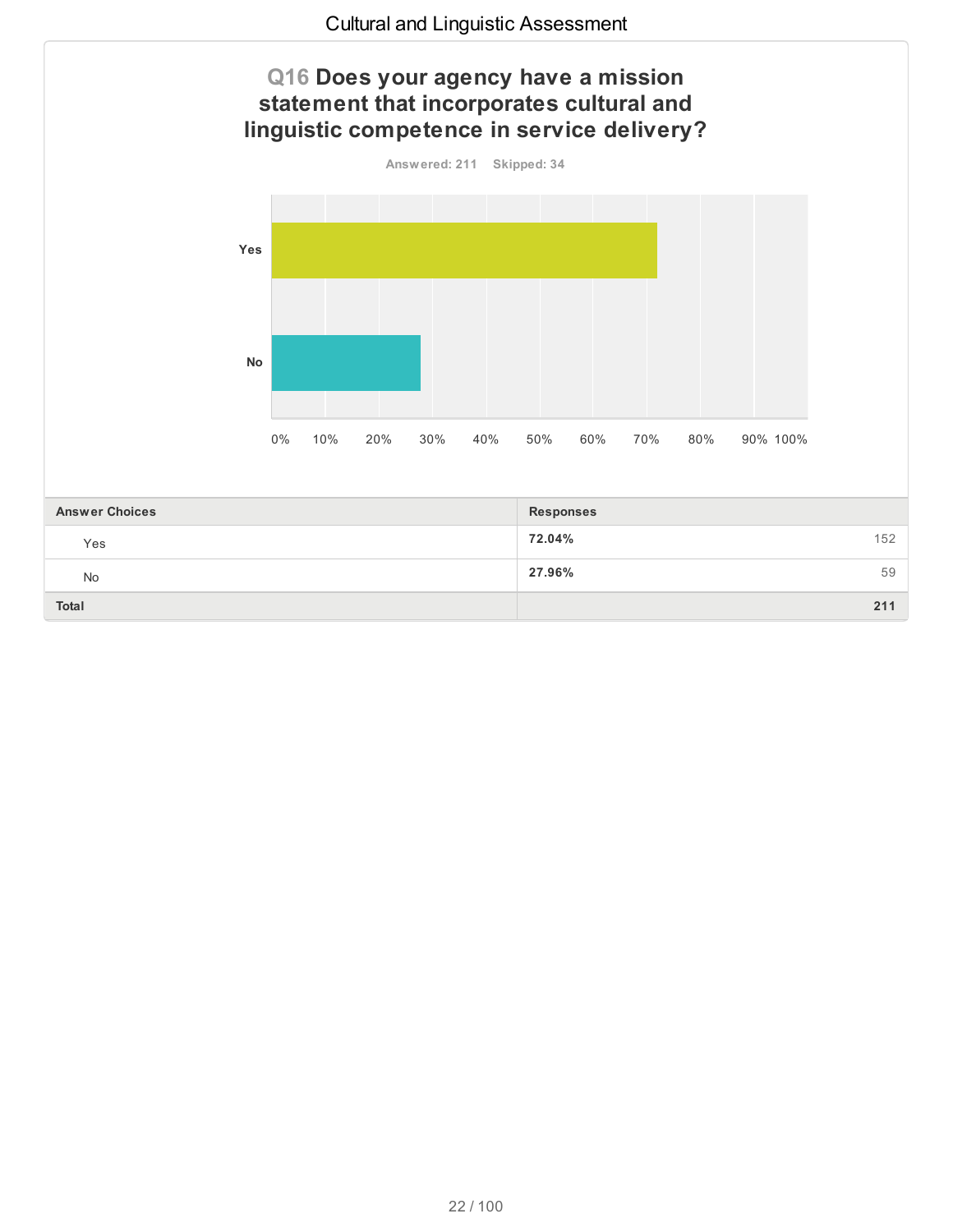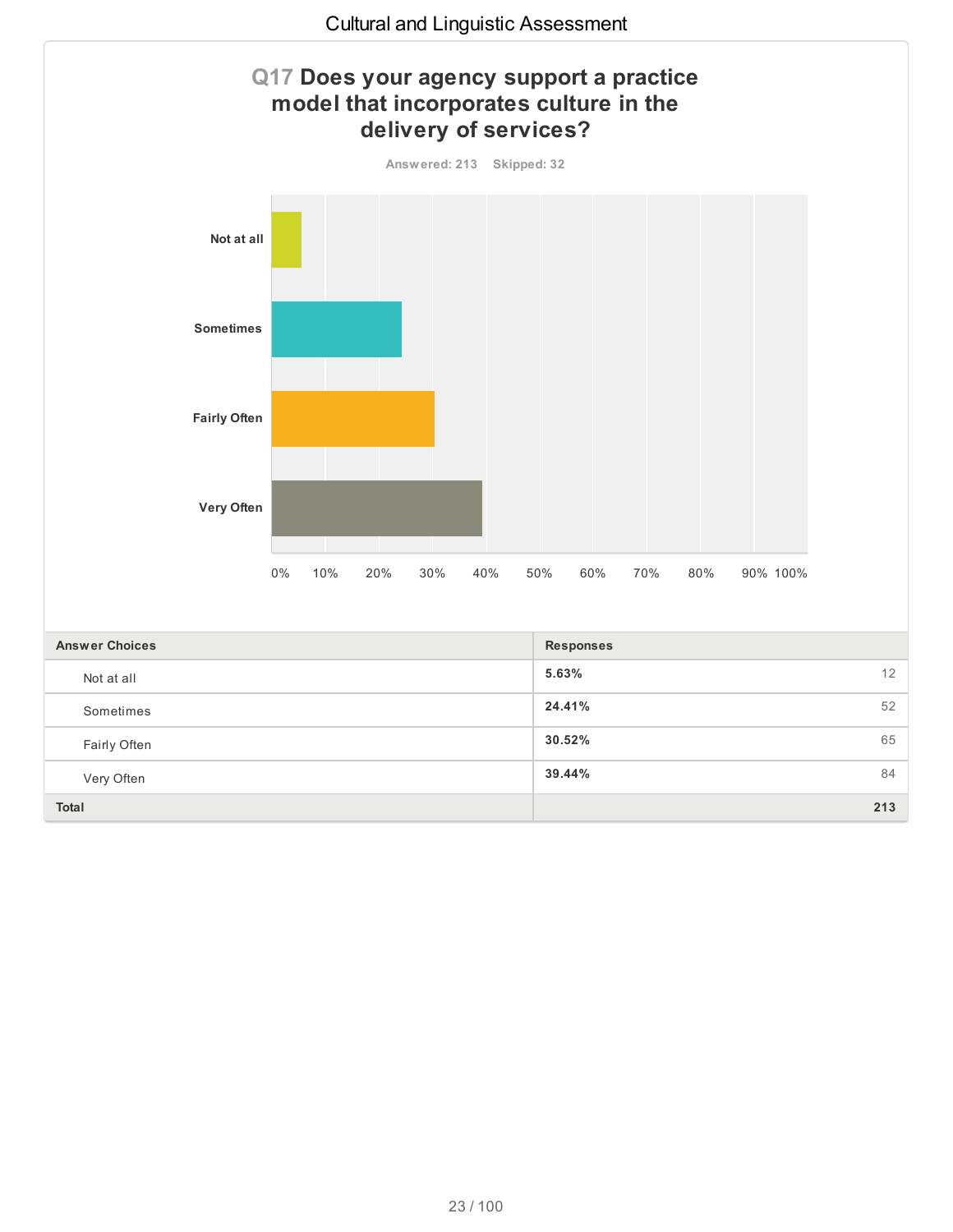

I don't know

**49.77%** 106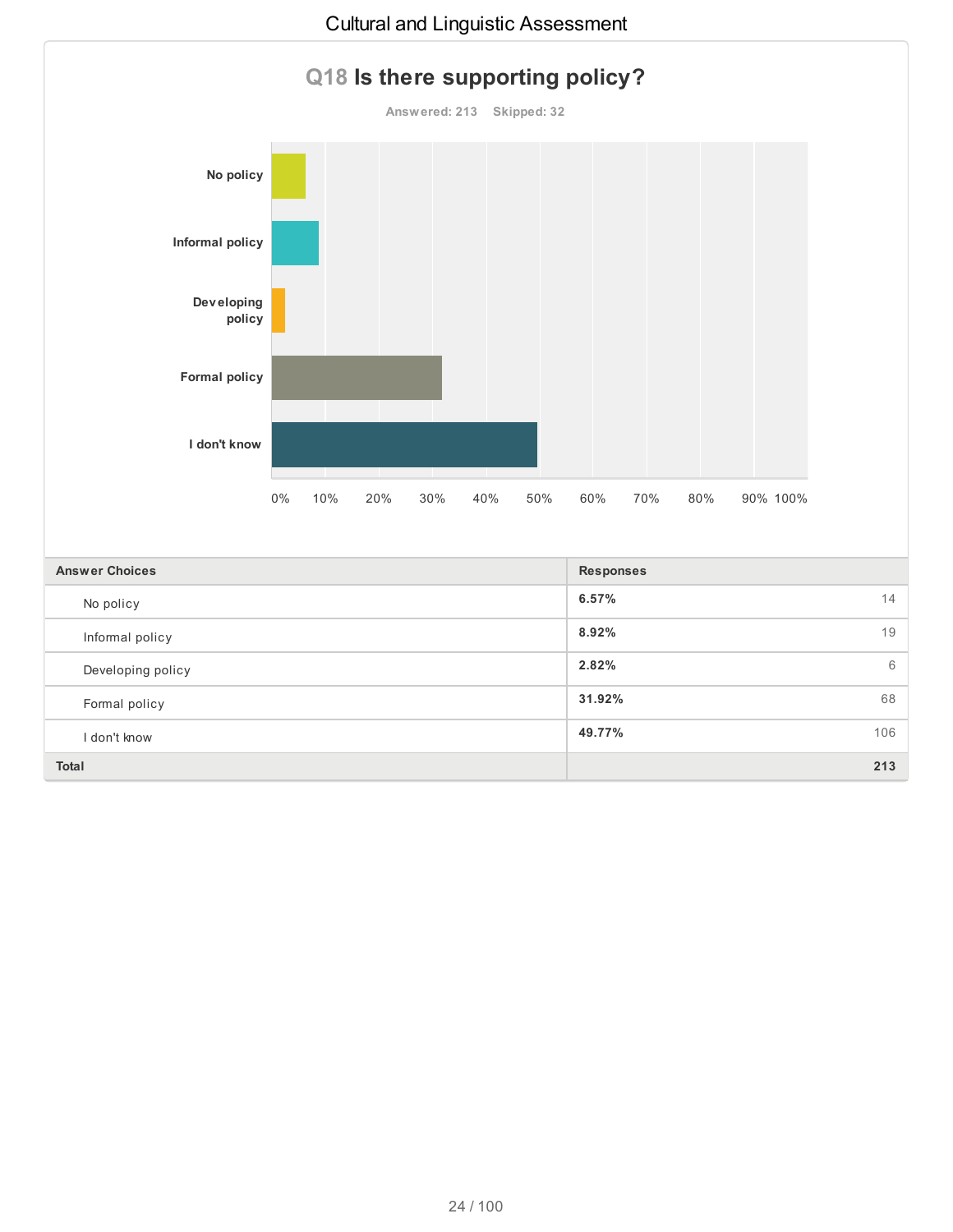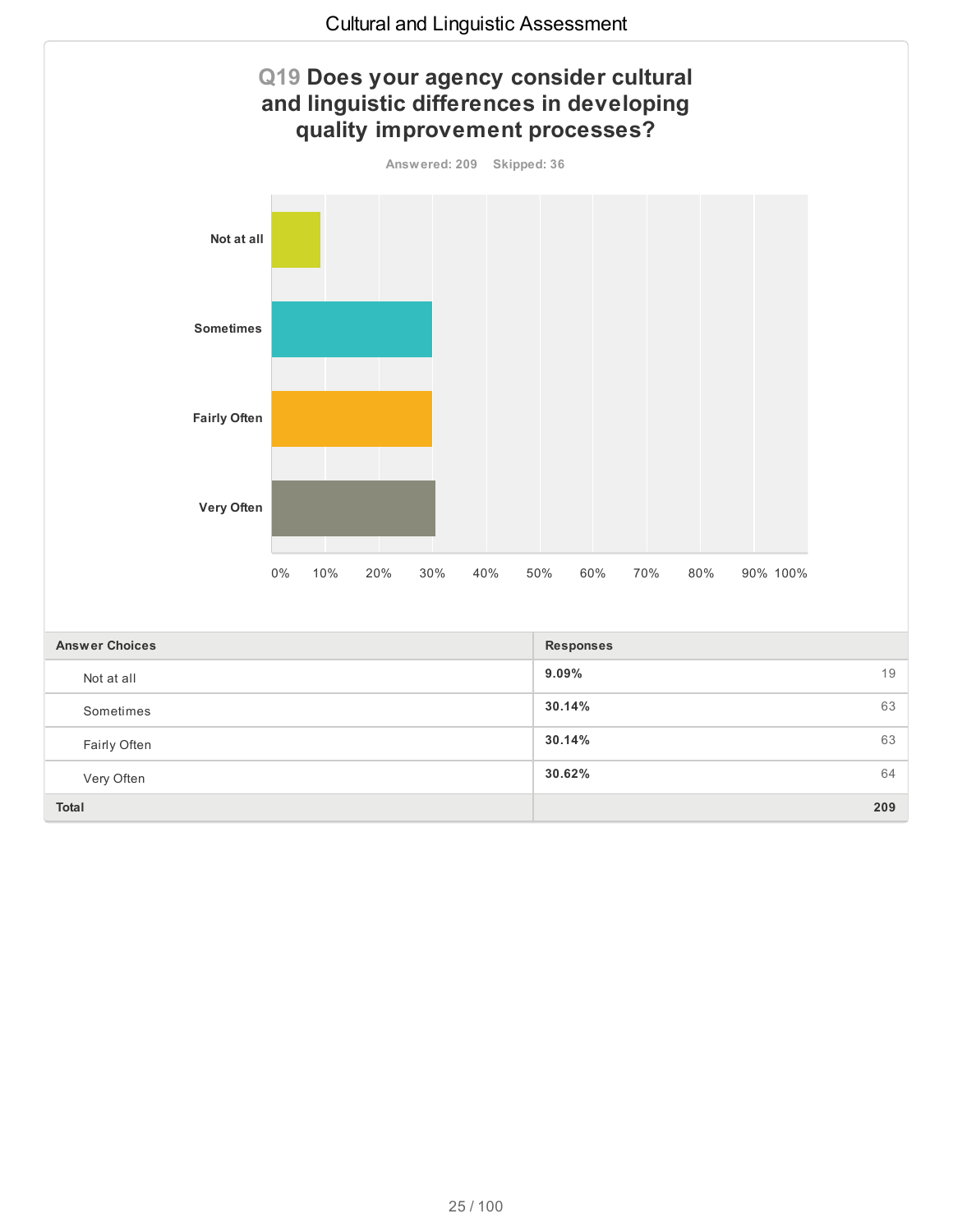

**22.17%** 47

**55.19%** 117

**Total 212**

Developing policy

Formal policy

I don't know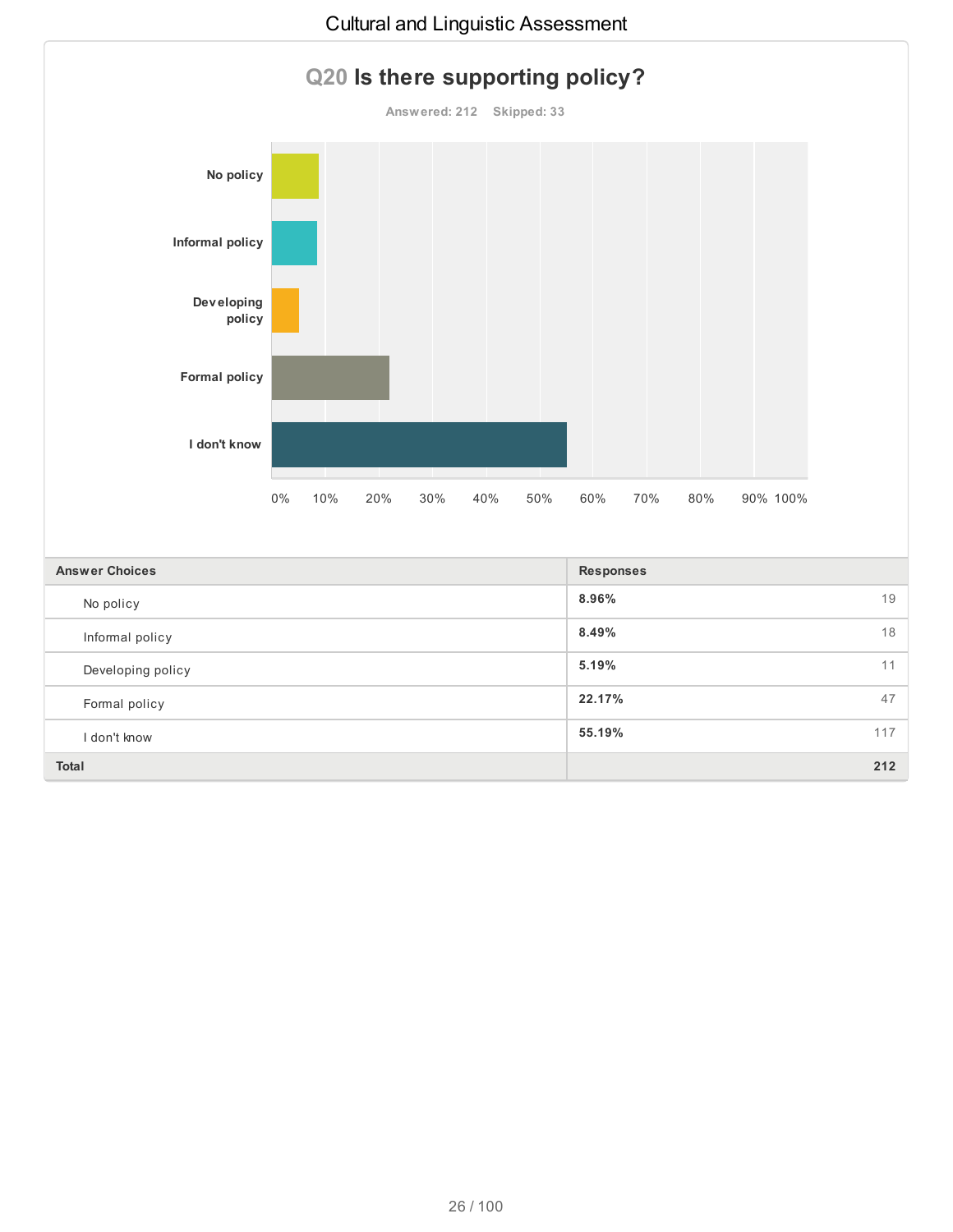

**26.09%** 54

**34.78%** 72

**Total 207**

Fairly Often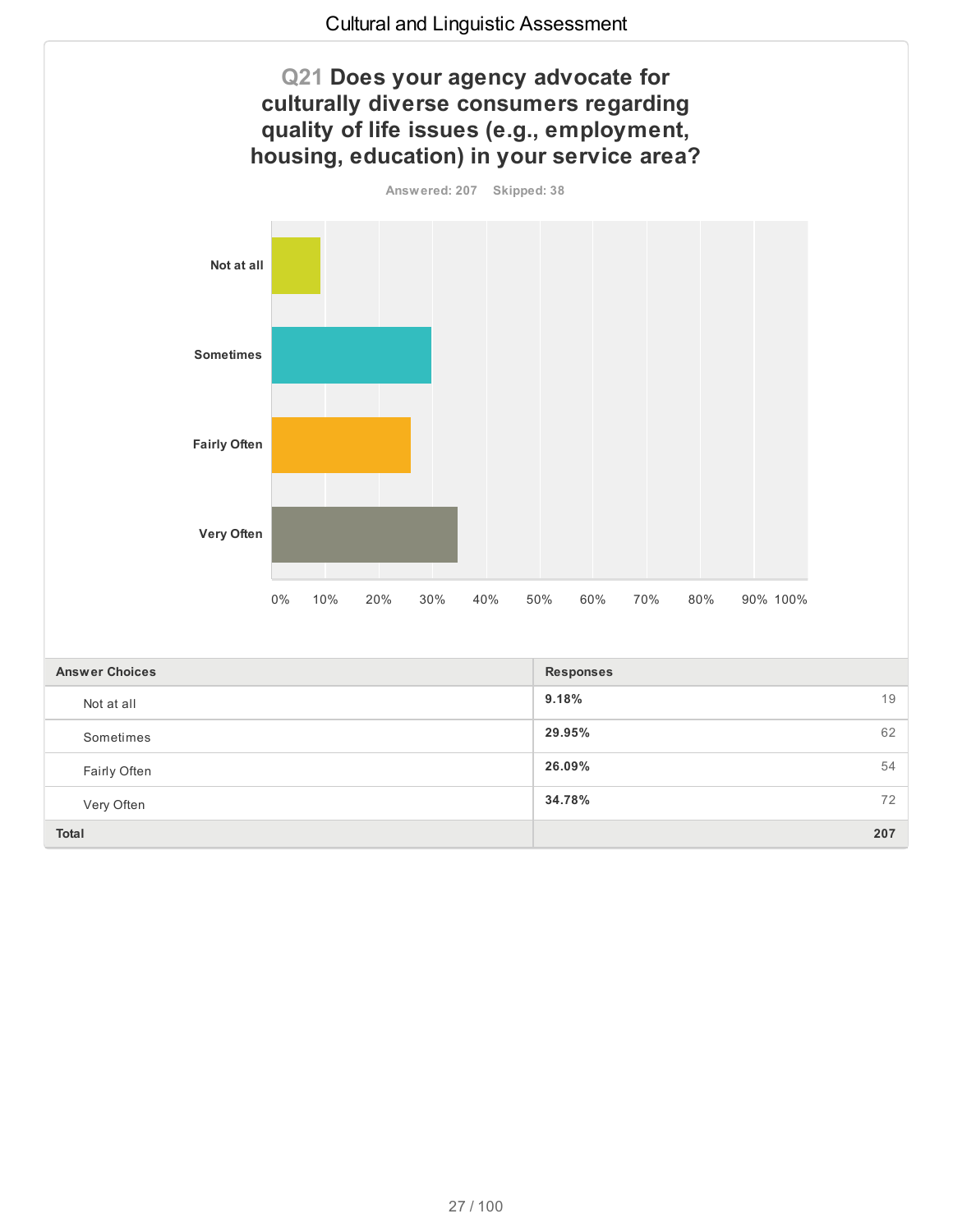

I don't know

**61.14%** 129

## Cultural and Linguistic Assessment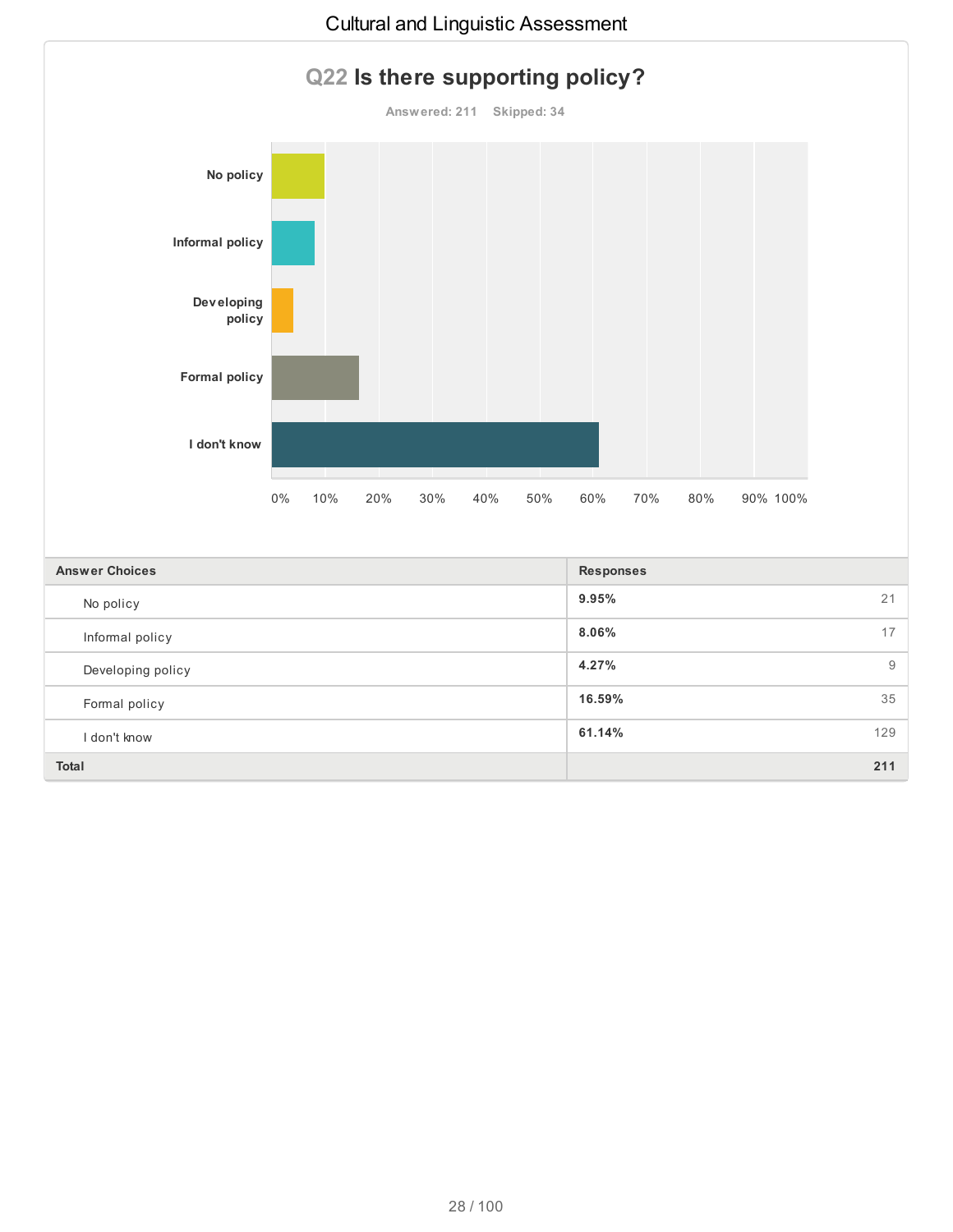

**25.00%** 52

**19.71%** 41

**Total 208**

Fairly Often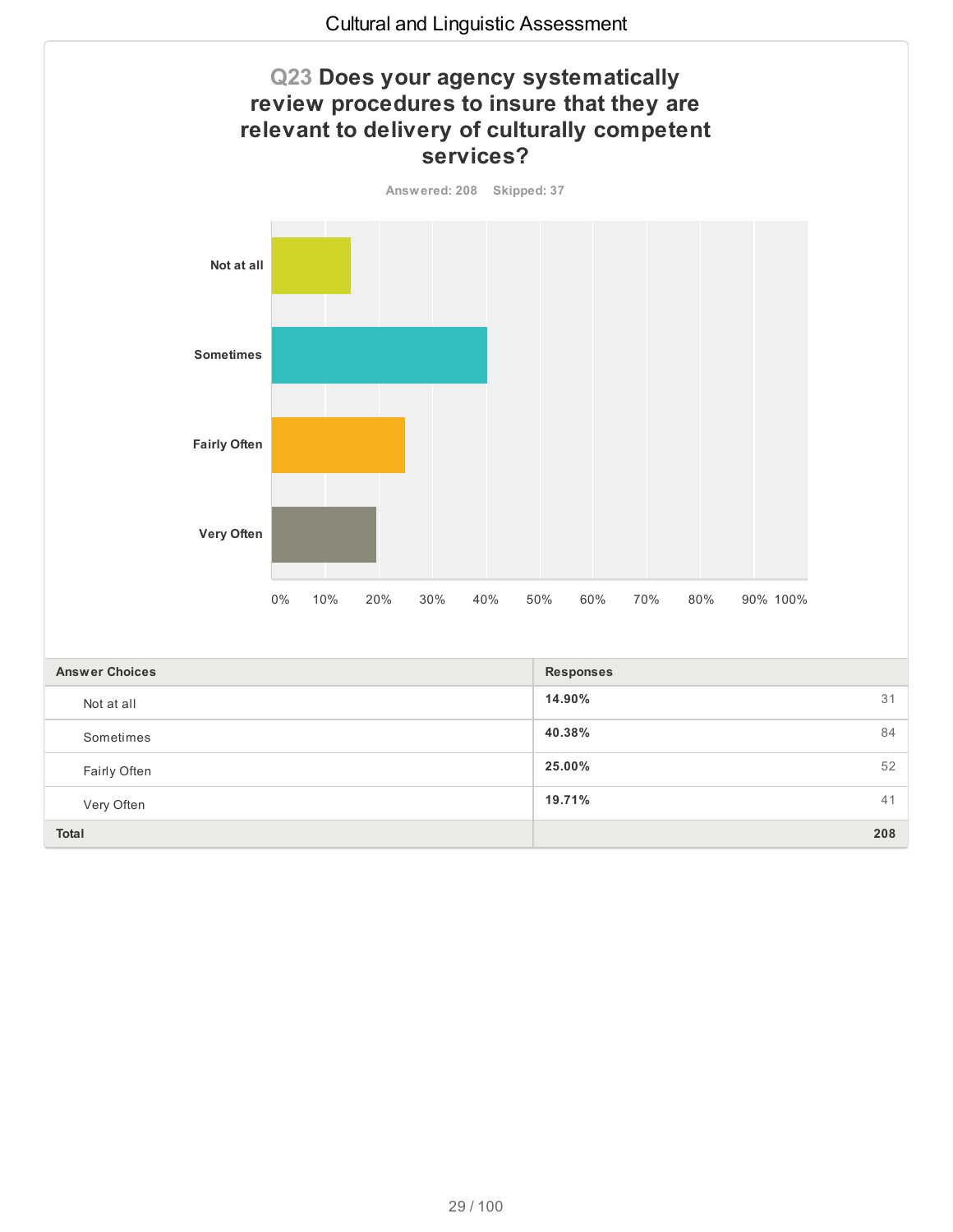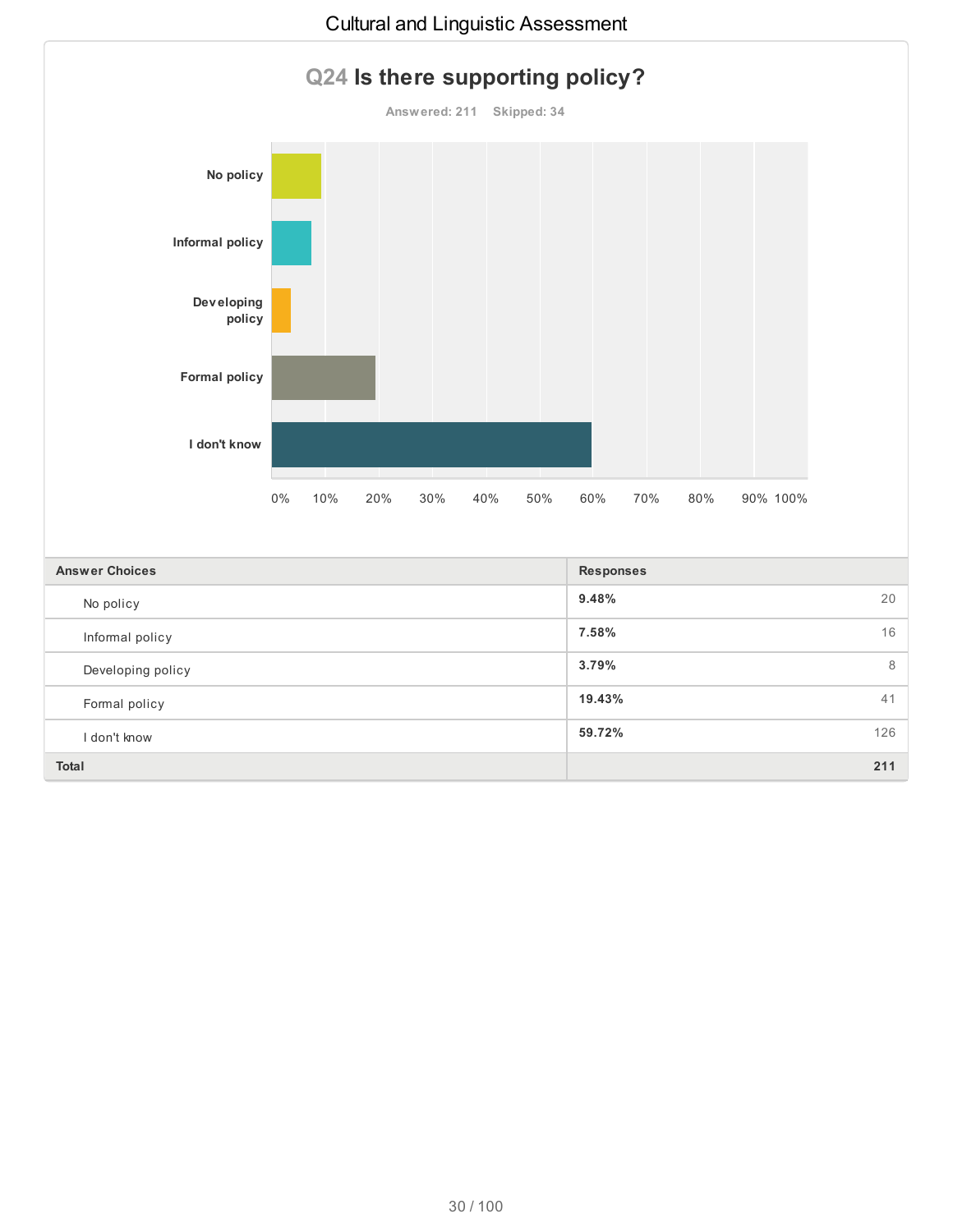

**32.20%** 66

**16.10%** 33

**Total 205**

Fairly Often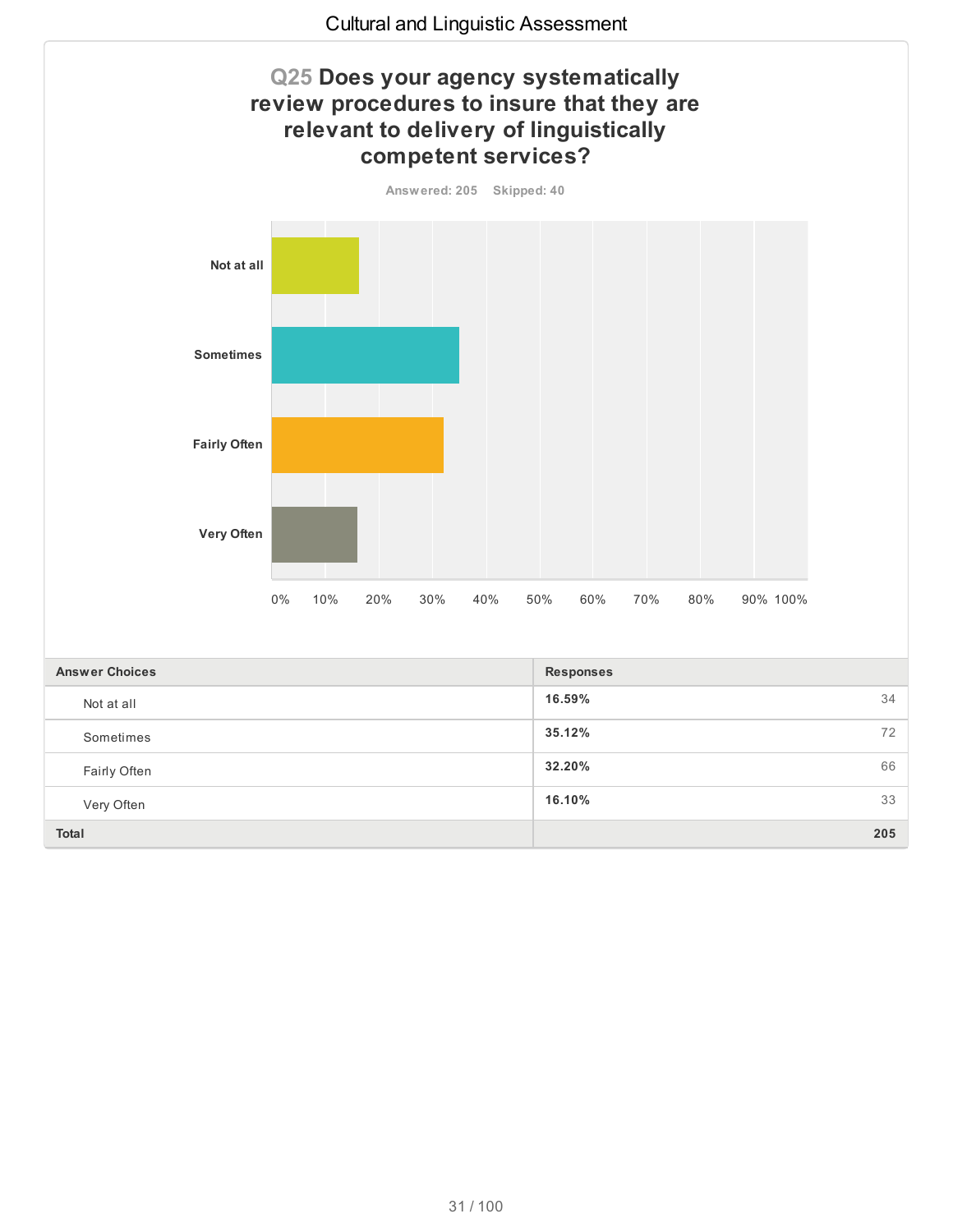

| <b>Answer Choices</b> | <b>Responses</b> |
|-----------------------|------------------|
| No policy             | 11.43%<br>24     |
| Informal policy       | 6.67%<br>14      |
| Developing policy     | $1.90\%$<br>4    |
| Formal policy         | 23.81%<br>50     |
| I don't know          | 118<br>56.19%    |
| Total                 | 210              |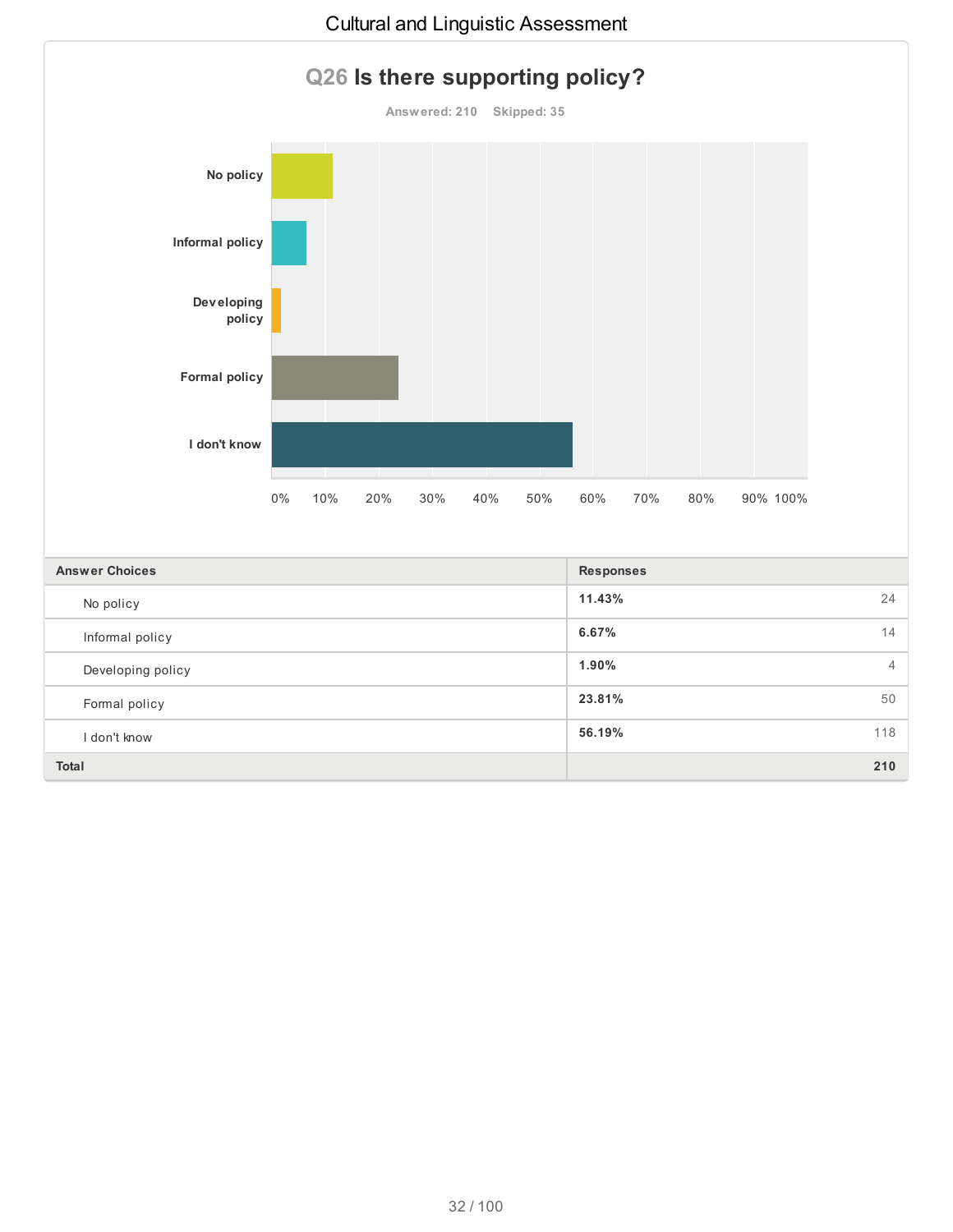

**30.88%** 63

**Total 204**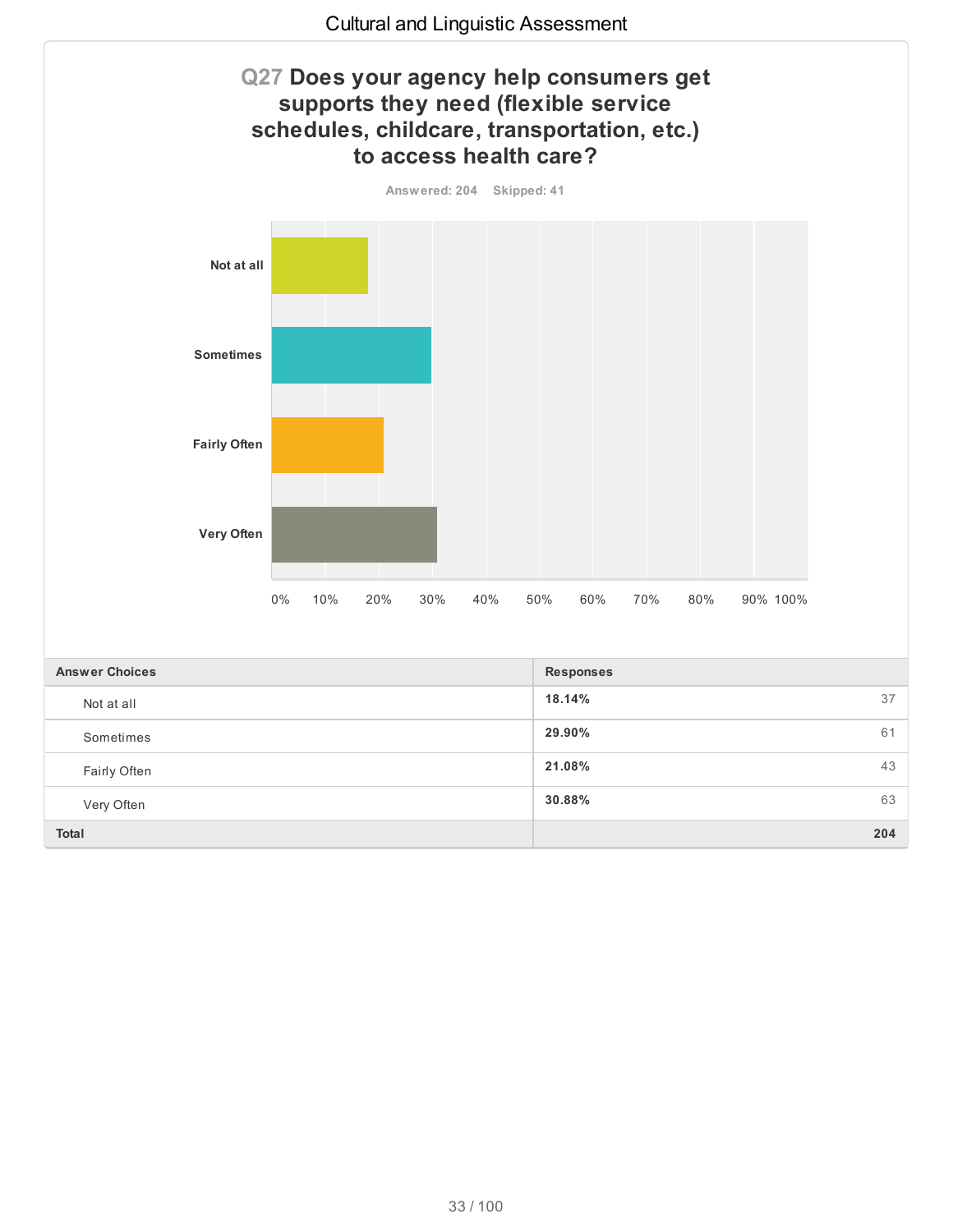

**4.27%** 9

**20.38%** 43

**52.13%** 110

**Total 211**

Informal policy

Formal policy

I don't know

Developing policy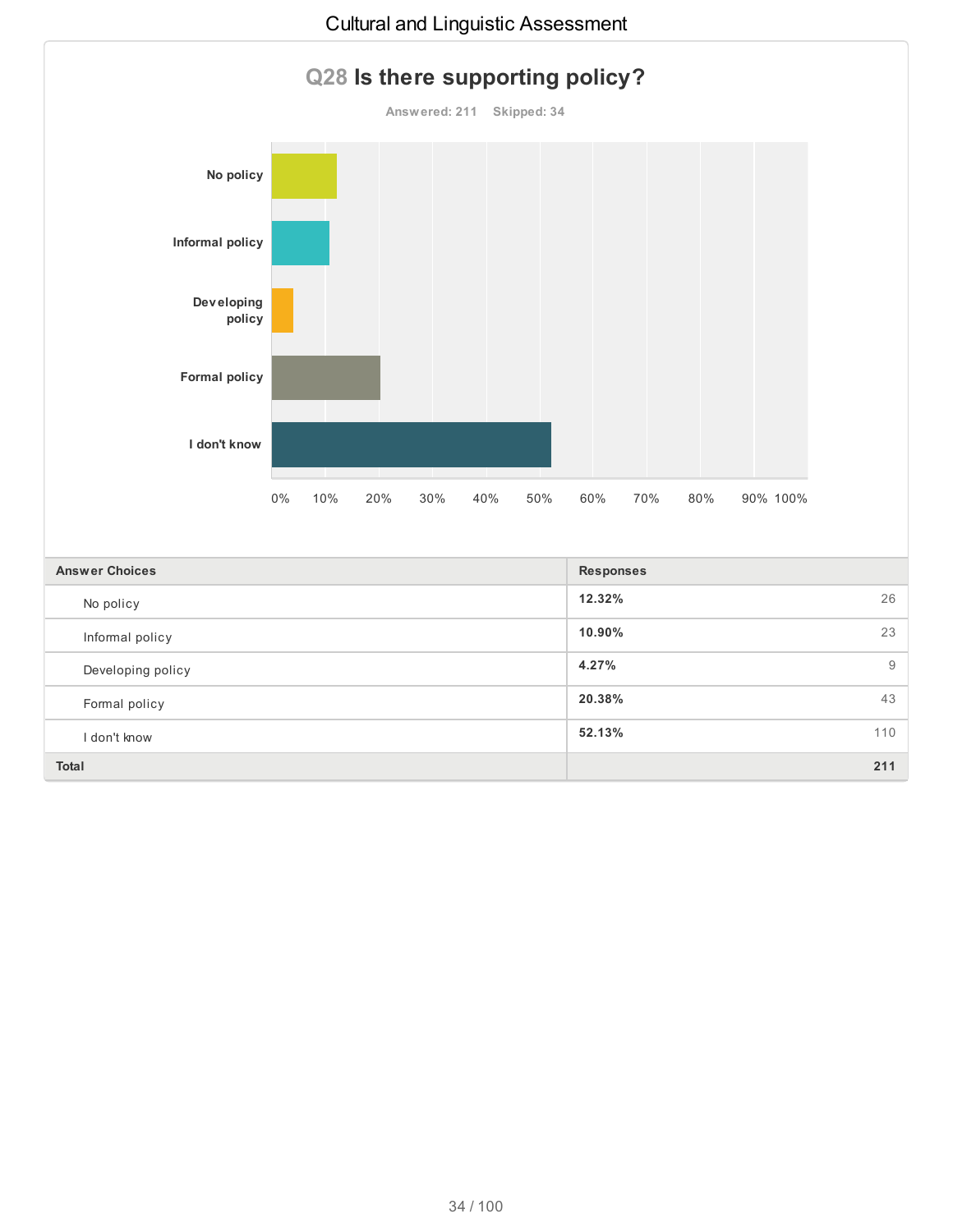

<sup>35</sup> / 100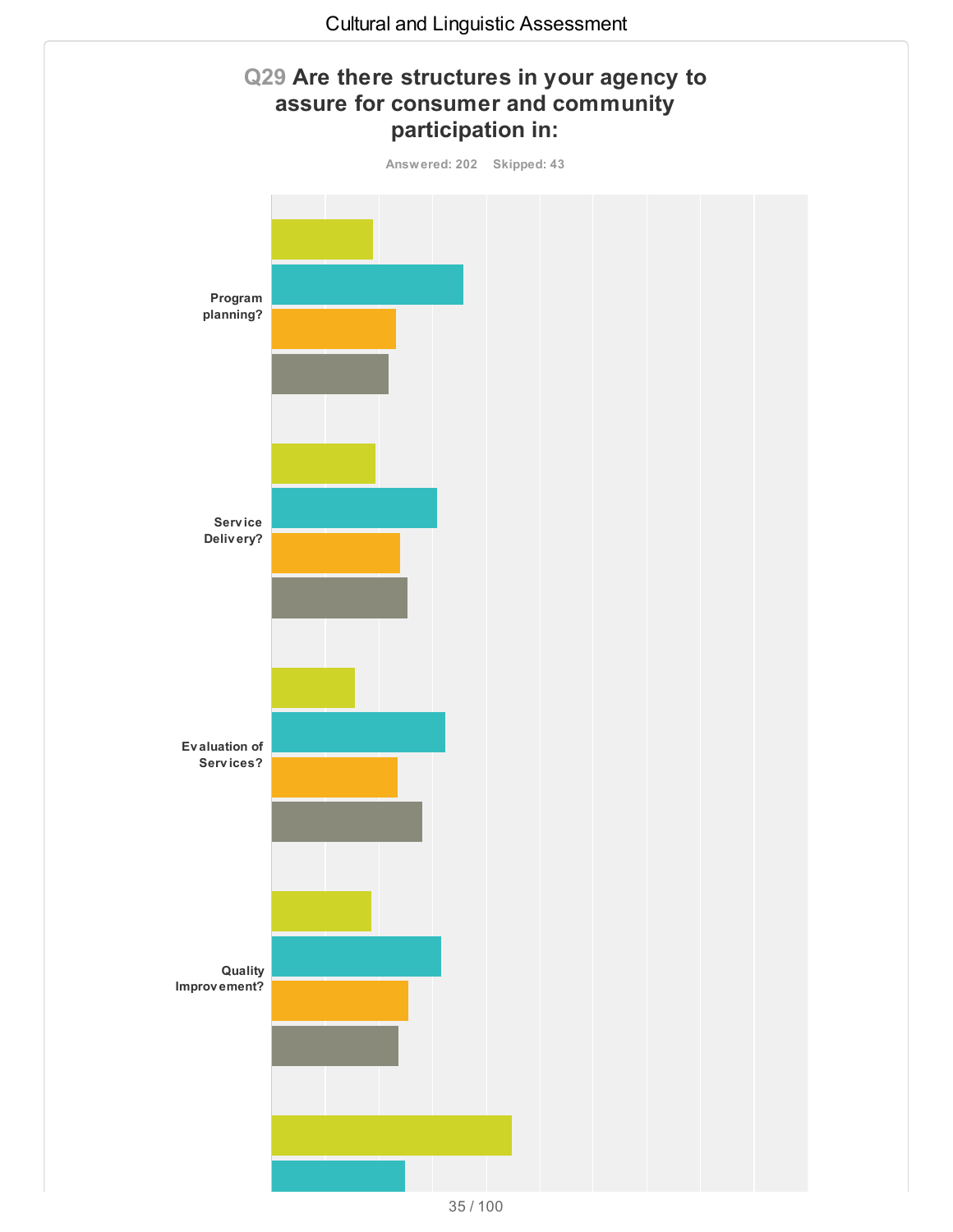

|                          | Not At All | <b>Sometimes</b> | <b>Fairly Often</b> | <b>Very Often</b> | Total |
|--------------------------|------------|------------------|---------------------|-------------------|-------|
| Program planning?        | 18.91%     | 35.82%           | 23.38%              | 21.89%            |       |
|                          | 38         | 72               | 47                  | 44                | 201   |
| Service Delivery?        | 19.50%     | 31.00%           | 24.00%              | 25.50%            |       |
|                          | 39         | 62               | 48                  | 51                | 200   |
| Evaluation of Services?  | 15.58%     | 32.66%           | 23.62%              | 28.14%            |       |
|                          | 31         | 65               | 47                  | 56                | 199   |
| Quality Improvement?     | 18.69%     | 31.82%           | 25.76%              | 23.74%            |       |
|                          | 37         | 63               | 51                  | 47                | 198   |
| <b>Hiring Practices?</b> | 44.90%     | 25.00%           | 14.80%              | 15.31%            |       |
|                          | 88         | 49               | 29                  | 30                | 196   |
| Performance Appraisal?   | 38.46%     | 30.77%           | 15.90%              | 14.87%            |       |
|                          | 75         | 60               | 31                  | 29                | 195   |
| Customer Satisfaction?   | 15.74%     | 29.95%           | 26.40%              | 27.92%            |       |
|                          | 31         | 59               | 52                  | 55                | 197   |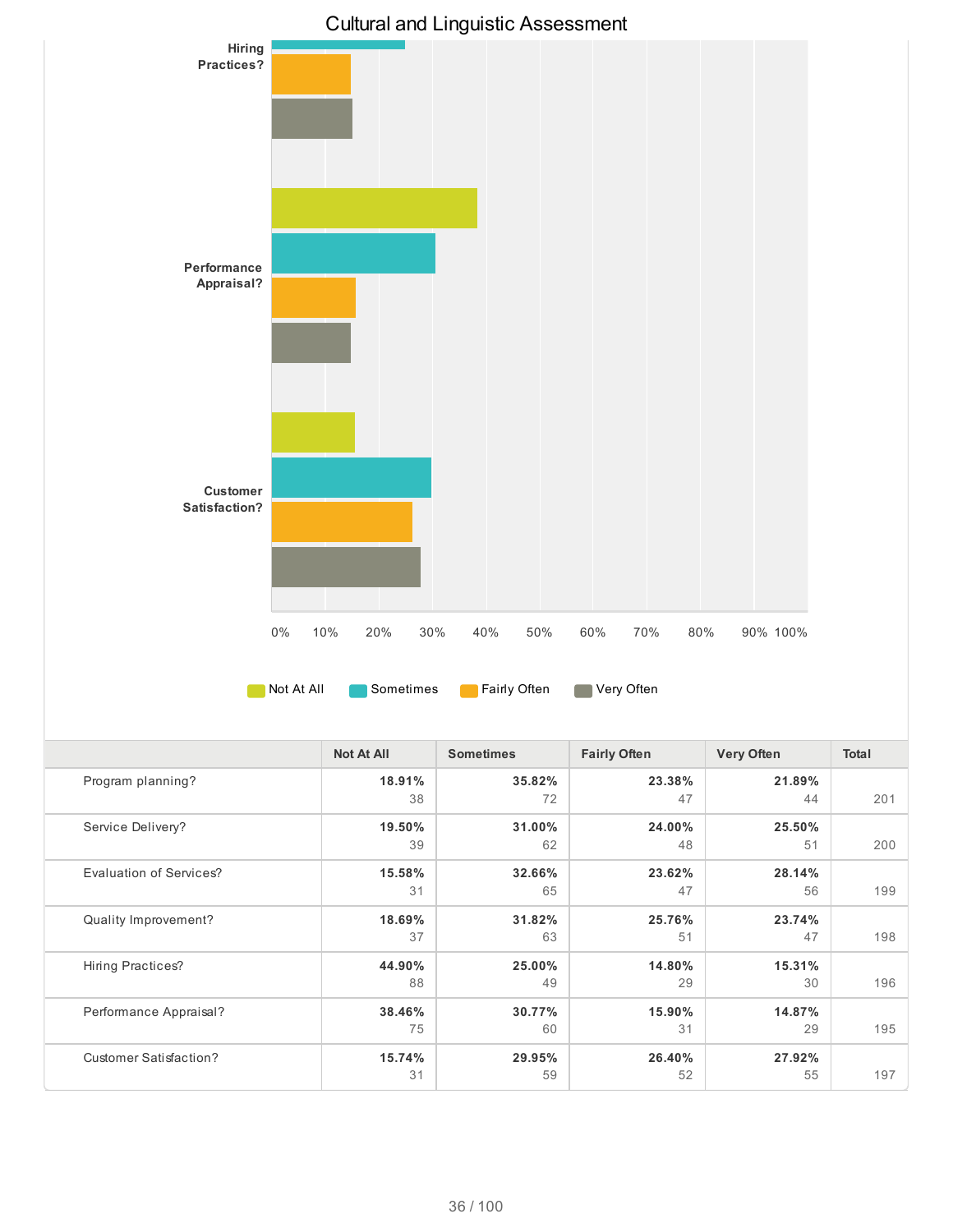

I don't know

**59.33%** 124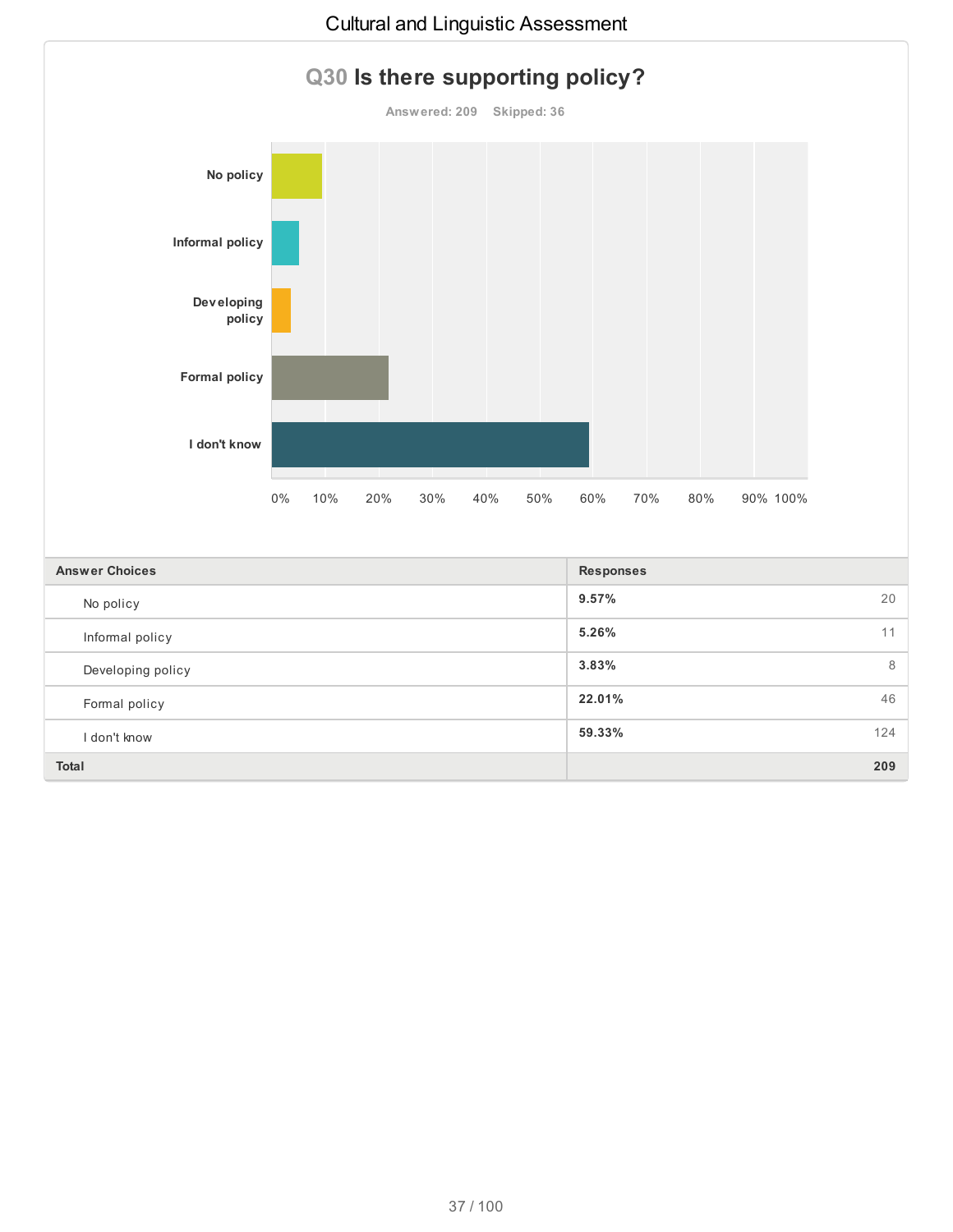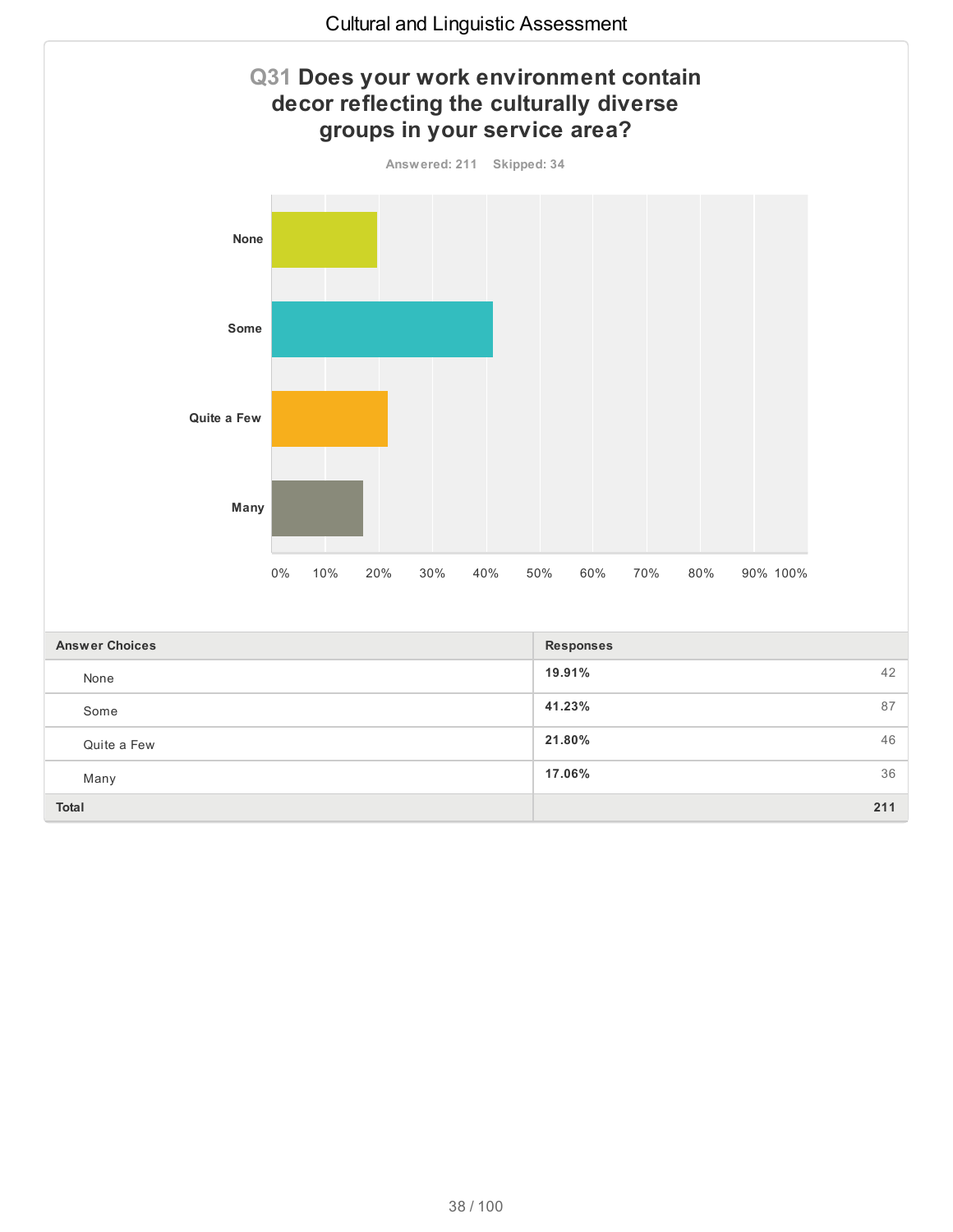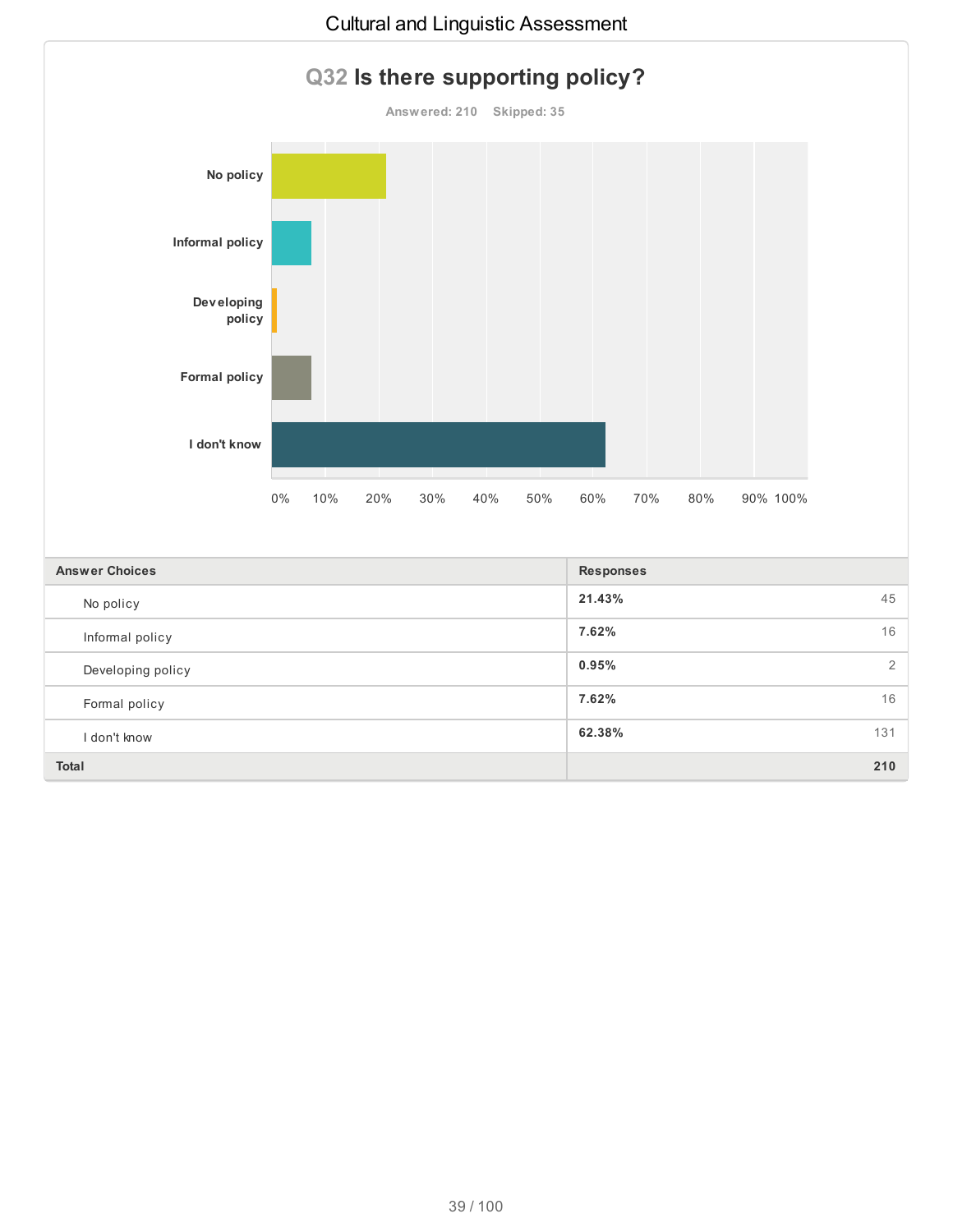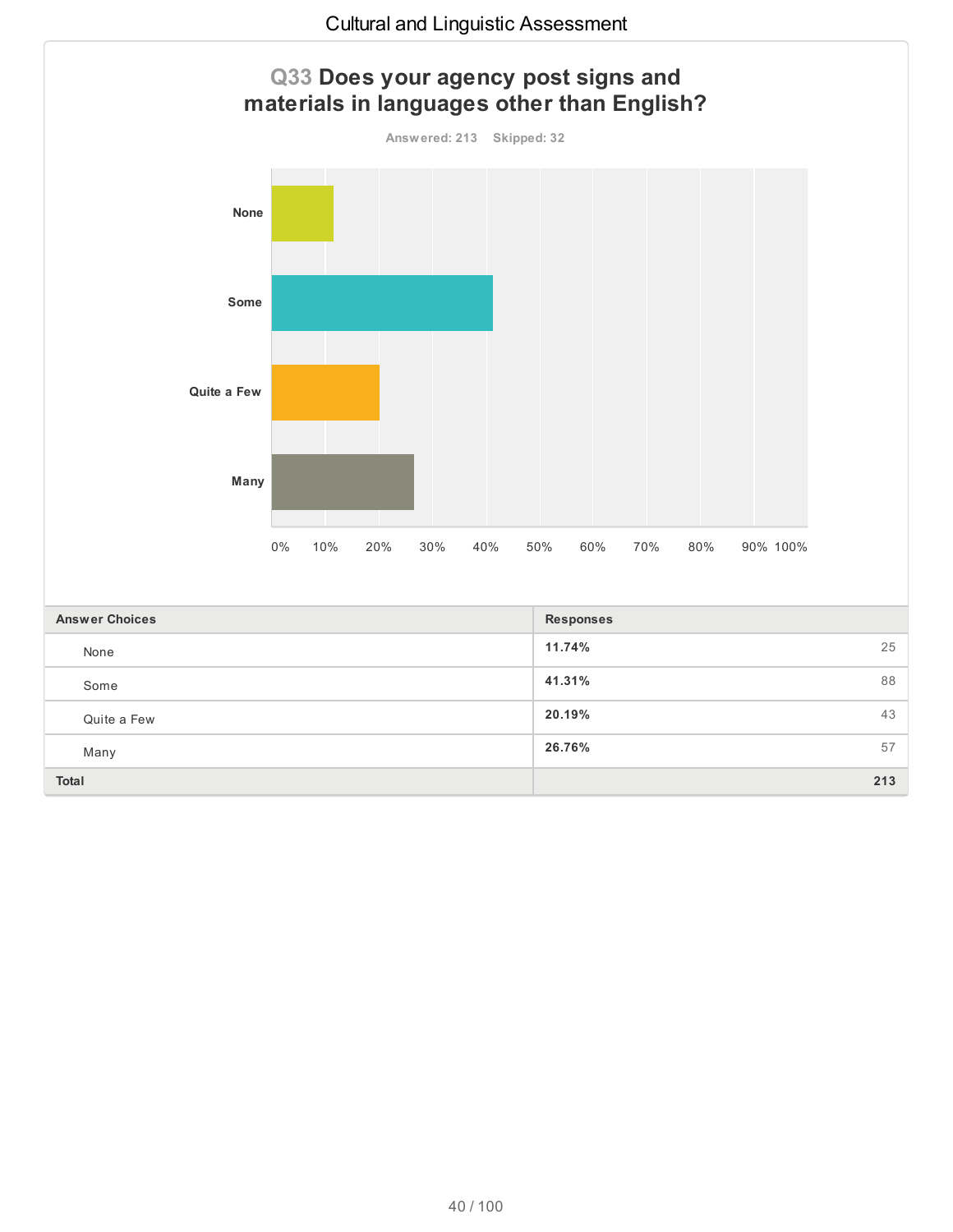

**9.52%** 20

**0.95%** 2

**20.95%** 44

**57.62%** 121

## Cultural and Linguistic Assessment

**Total 210**

Informal policy

Formal policy

I don't know

Developing policy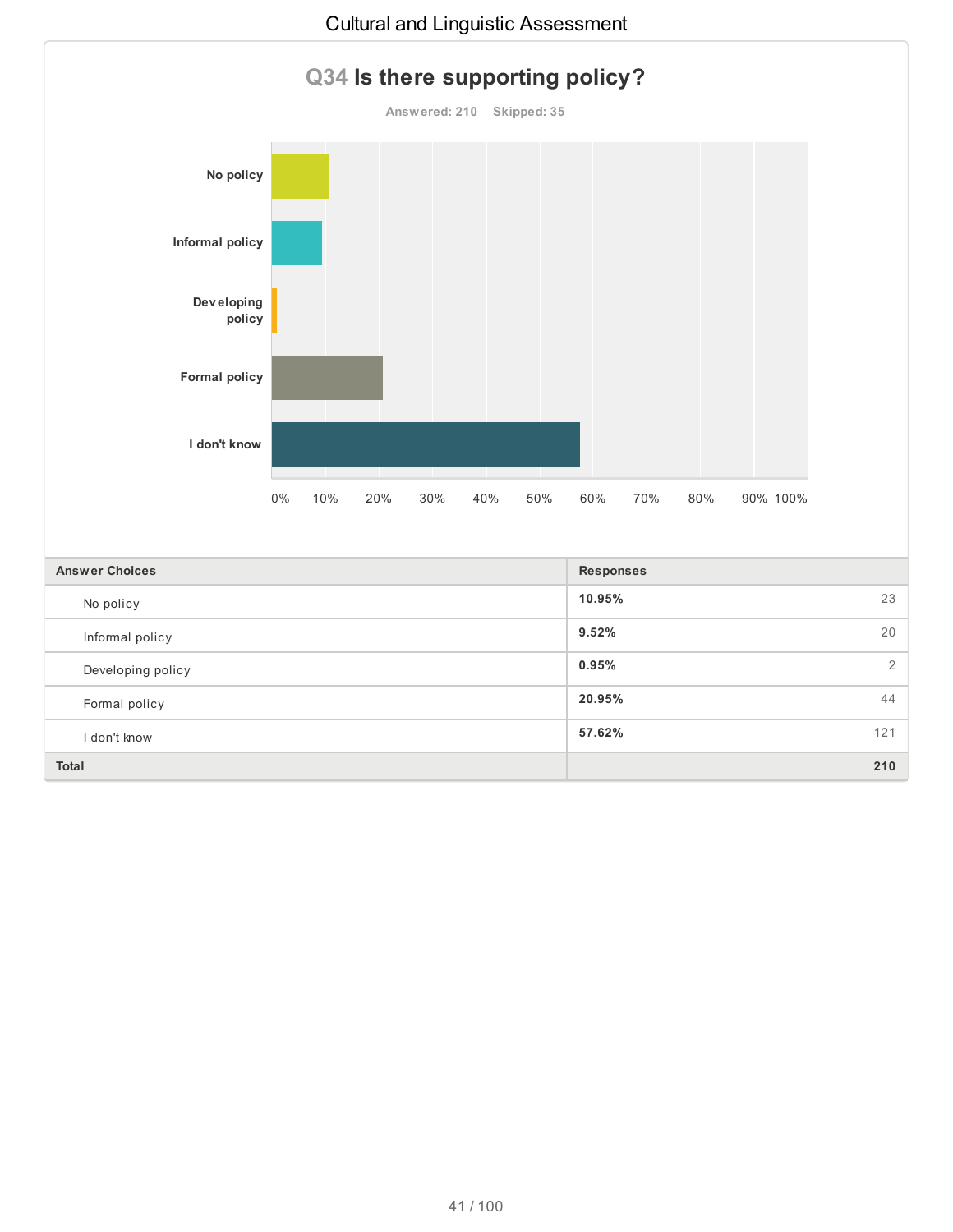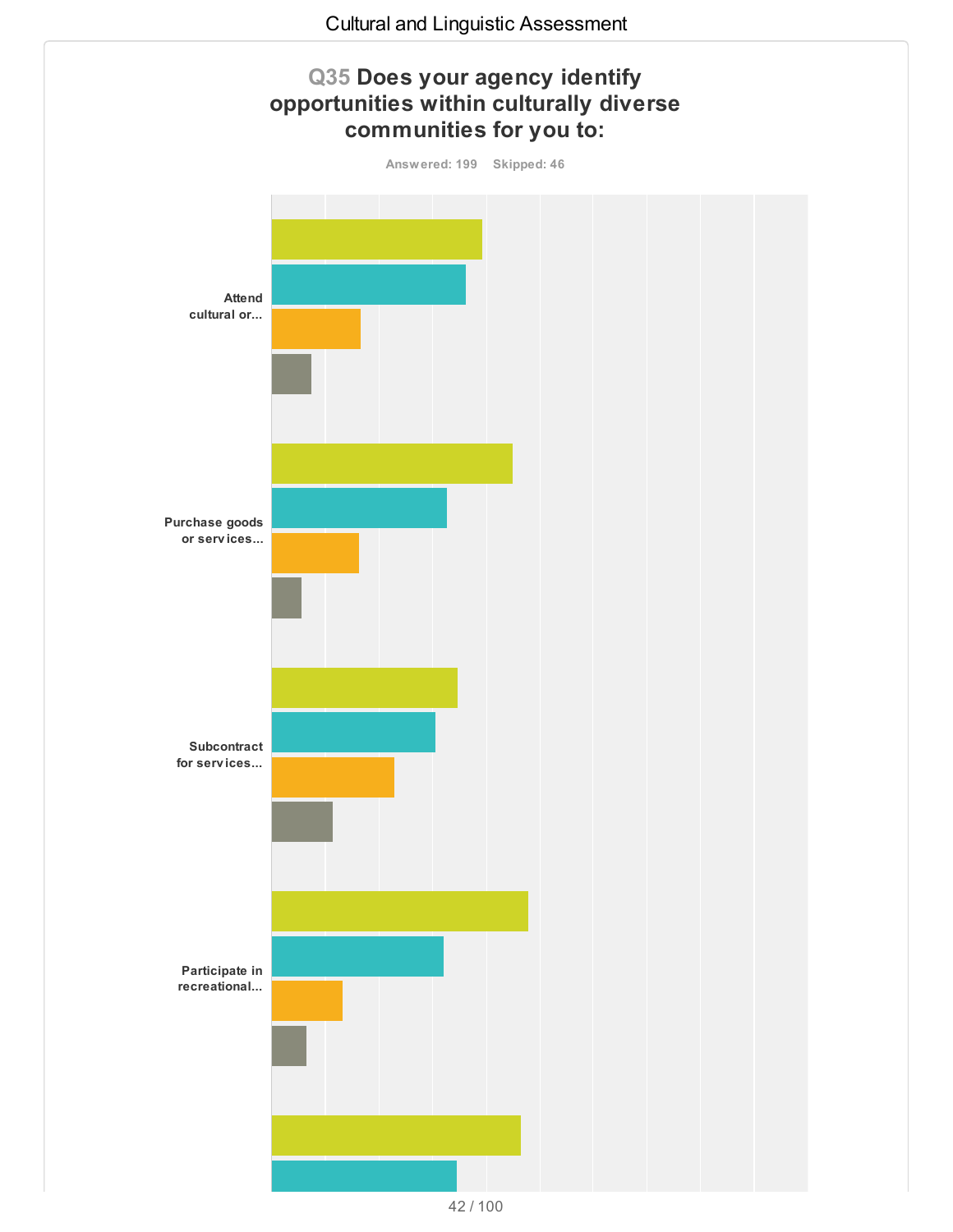

Subcontract for services from a variety of vendors?

Participate in recreational or leisure time activities?

Participate in community education activities?

Participate in career awareness days?

**34.90%** 67

**47.96%** 94

**46.63%** 90

**22.11%** 44 **30.73%** 59

**32.14%** 63

**34.72%** 67

**40.20%** 80 **22.92%** 44

**13.27%** 26

**10.88%** 21

**22.61%** 45 **11.46%**

**6.63%**

**7.77%**

**15.08%**

22 192

13 196

15 193

30 199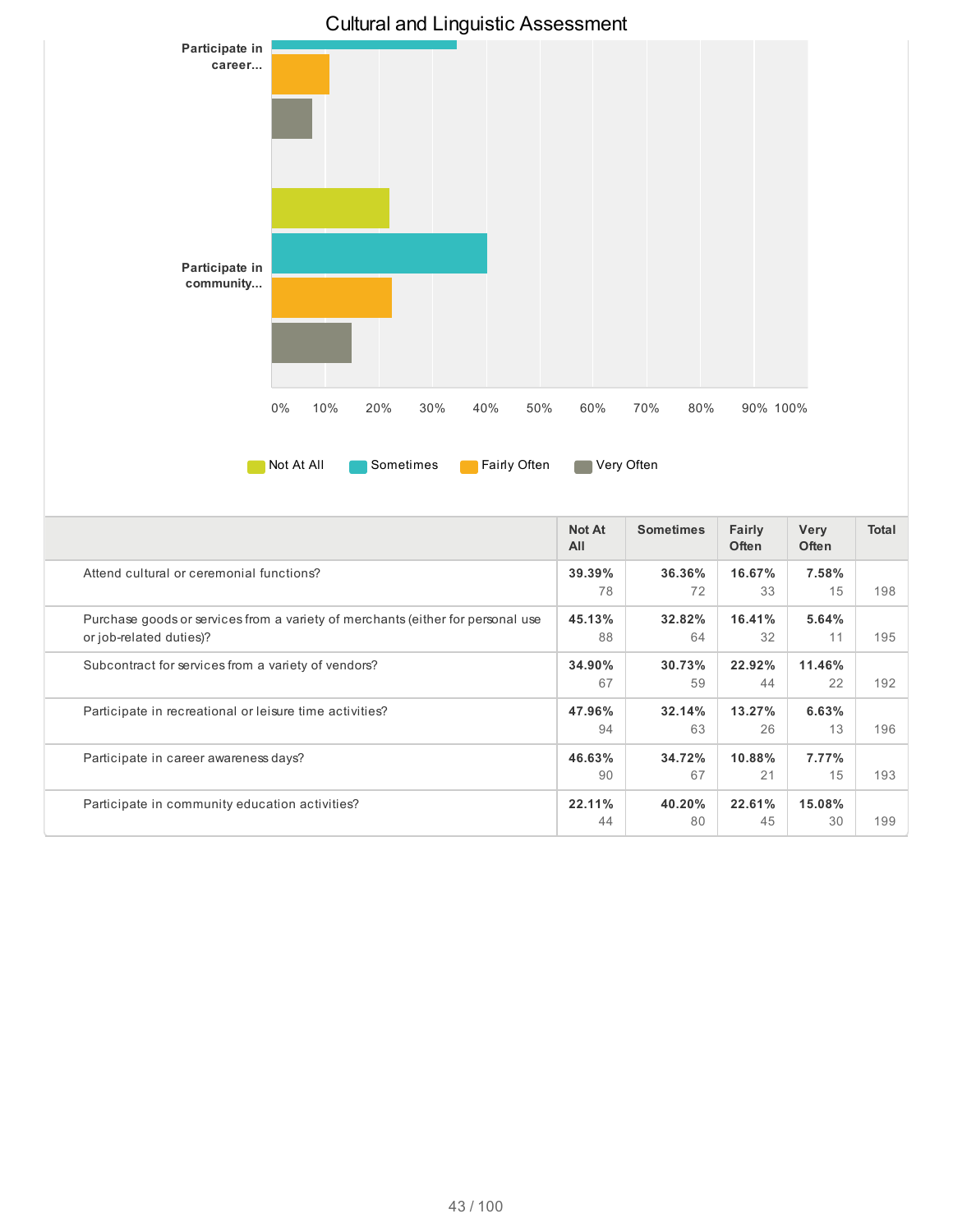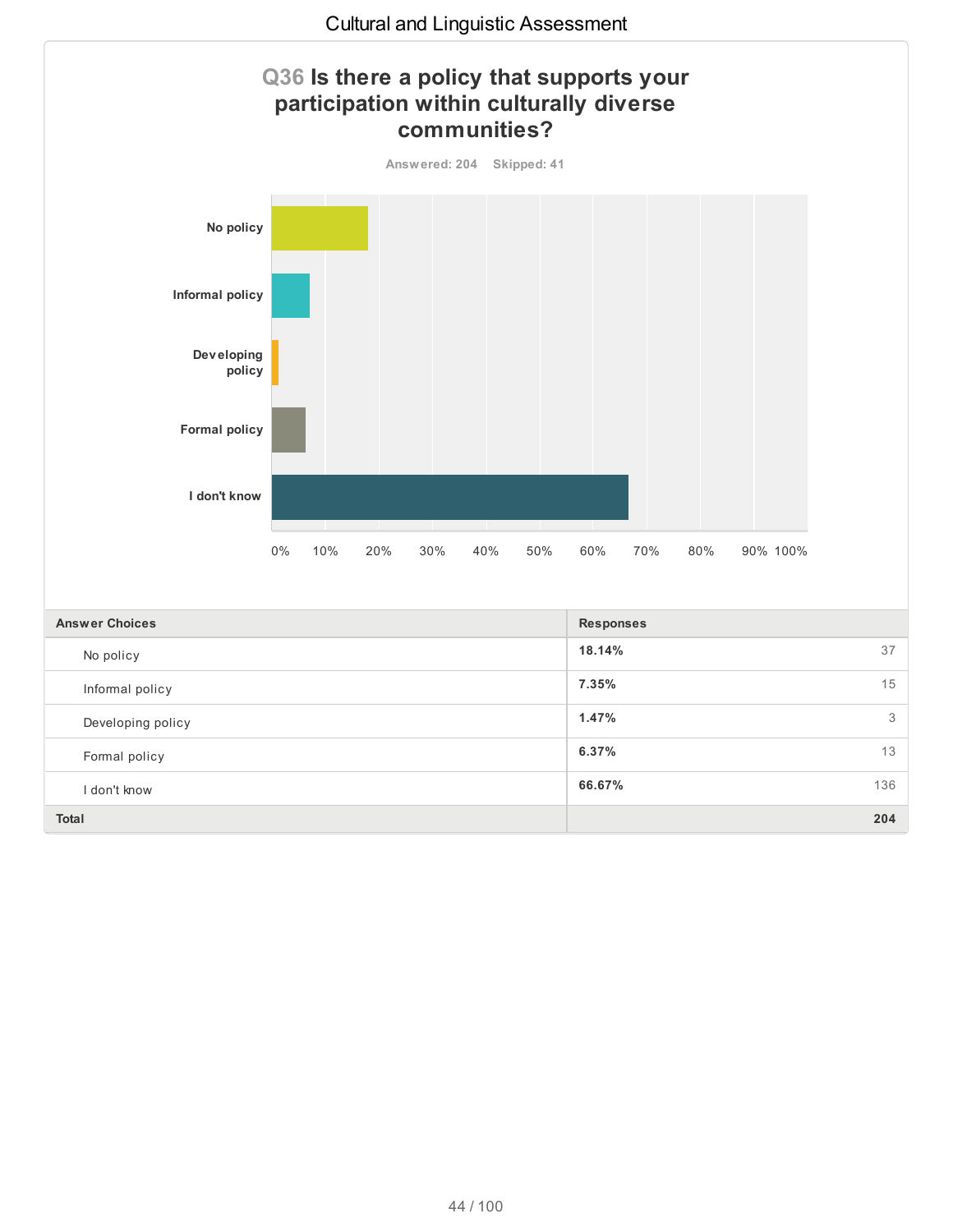

**11.06%** 22

**9.55%** 19

**Total 199**

Fairly Often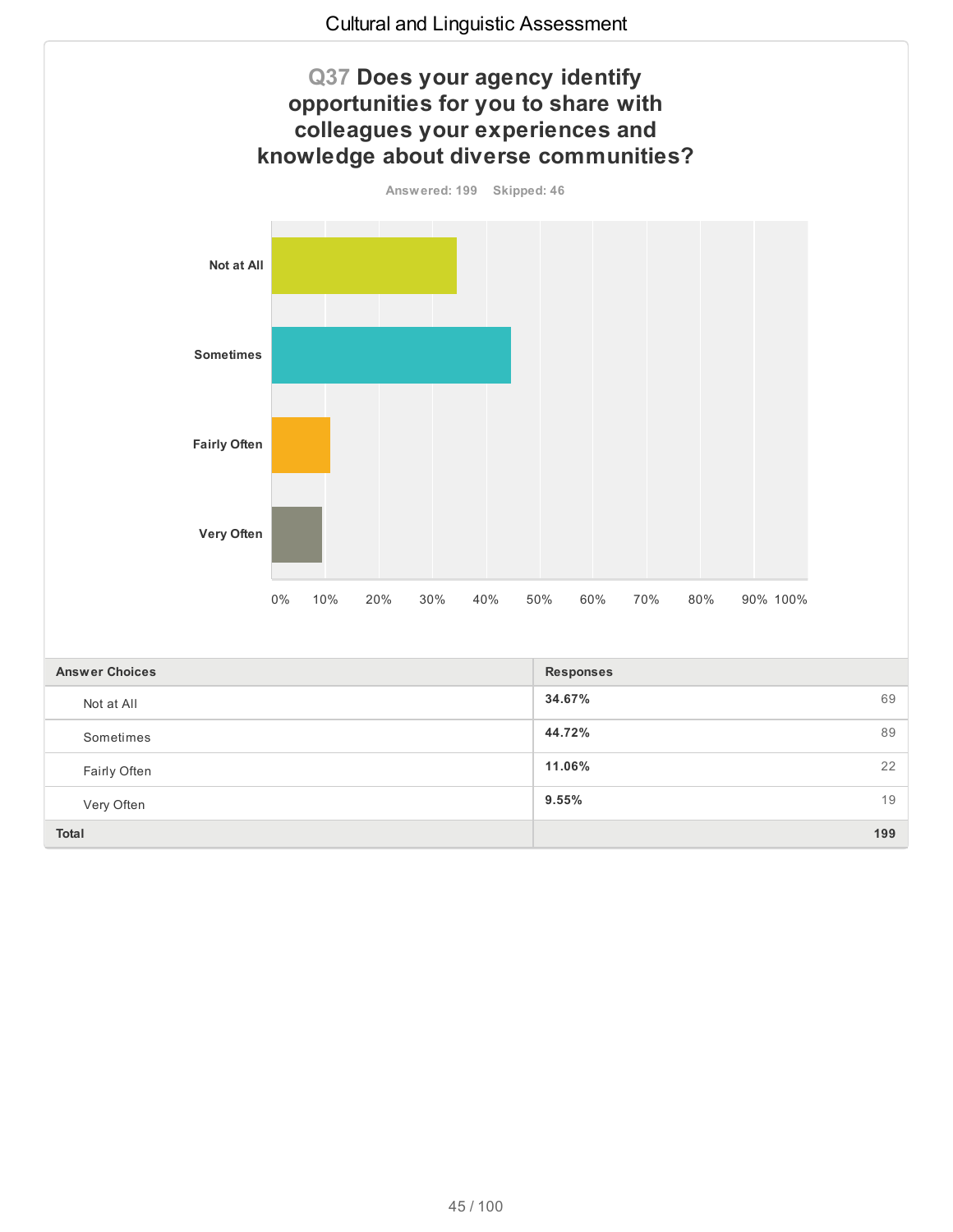

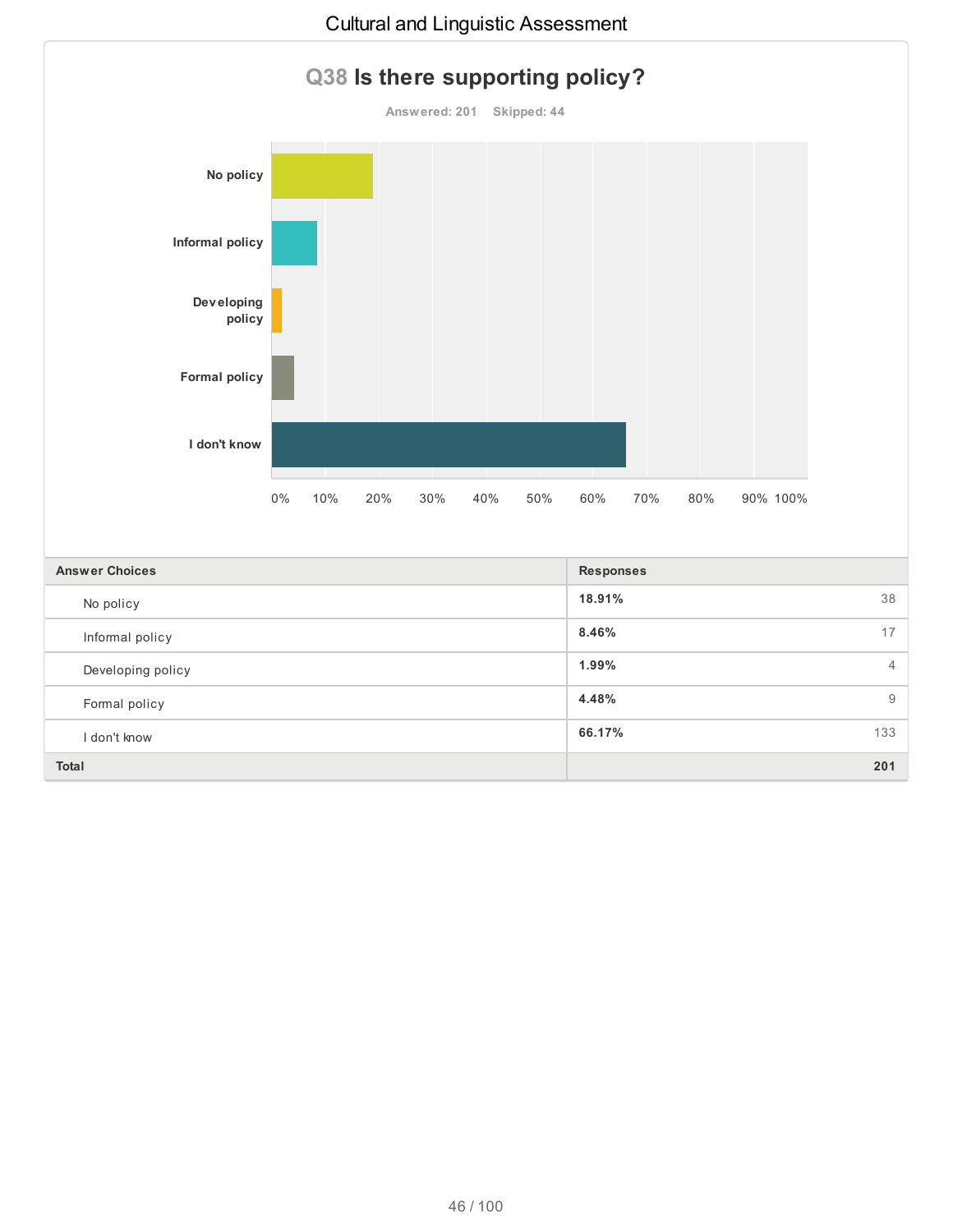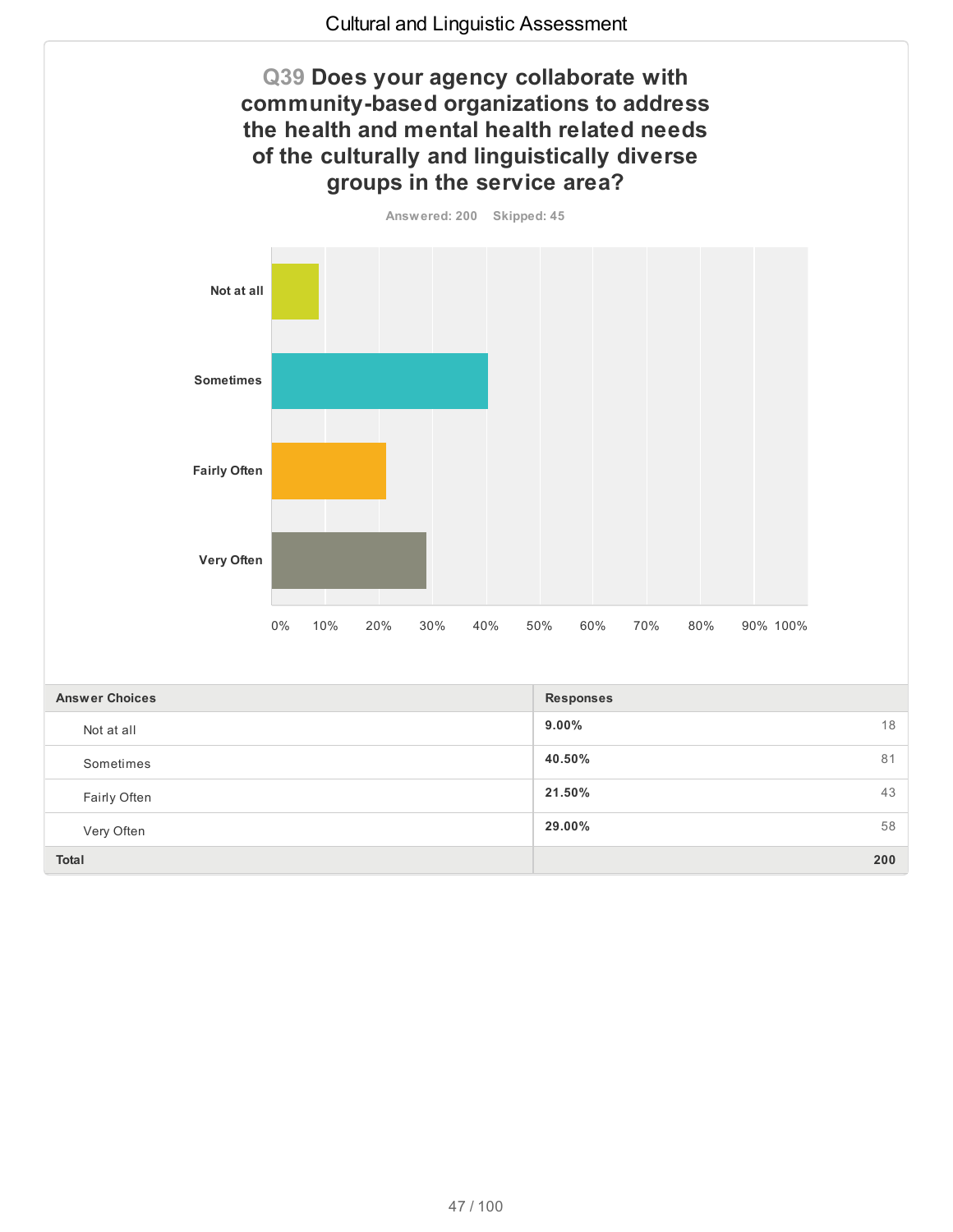

I don't know

**58.59%** 116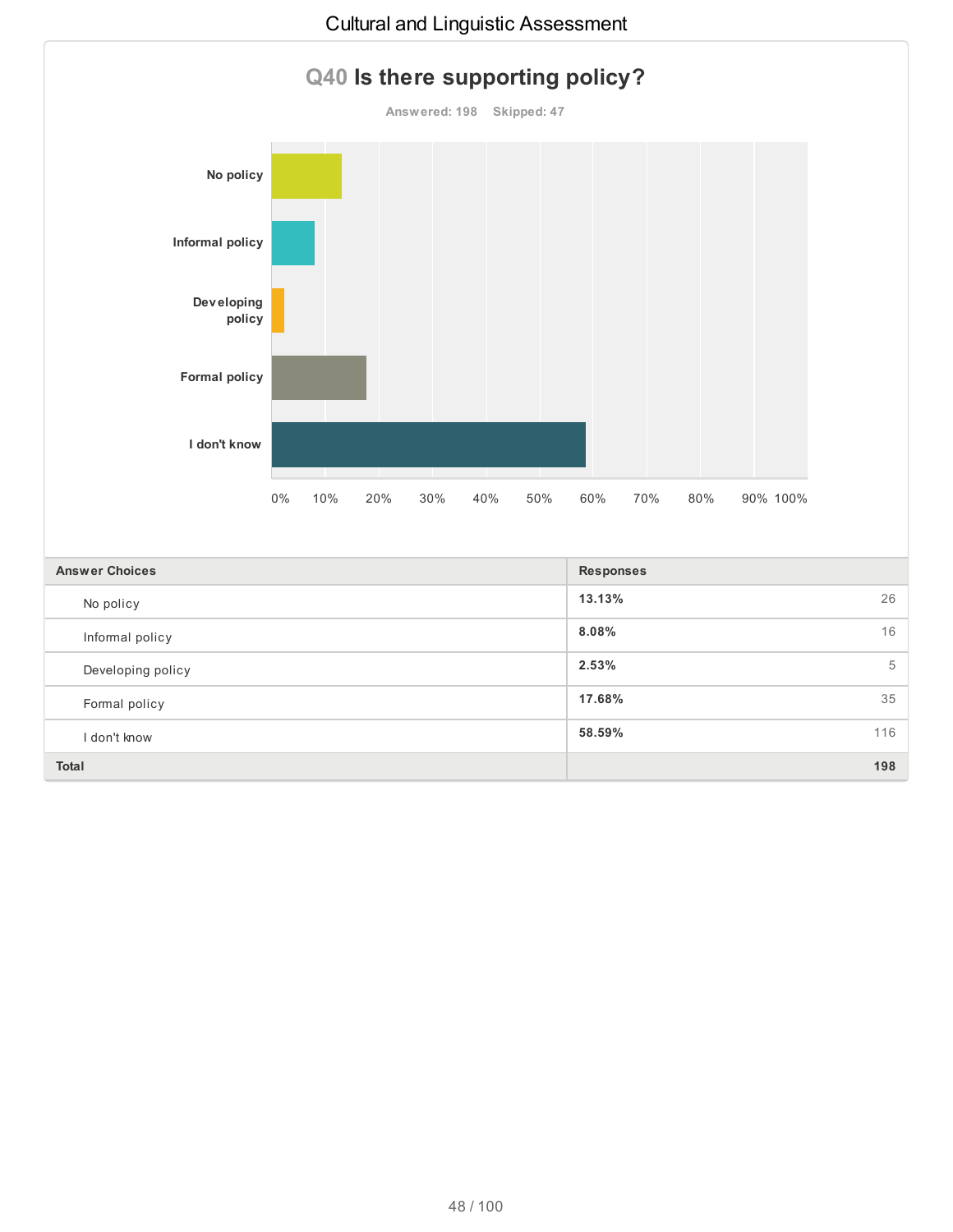





| <b>Answer Choices</b> | <b>Responses</b> |    |
|-----------------------|------------------|----|
| Not at all            | 23.23%<br>46     |    |
| Sometimes             | 45.96%           | 91 |
| Fairly Often          | 36<br>18.18%     |    |
| Very Often            | 12.63%<br>25     |    |
| Total                 | 198              |    |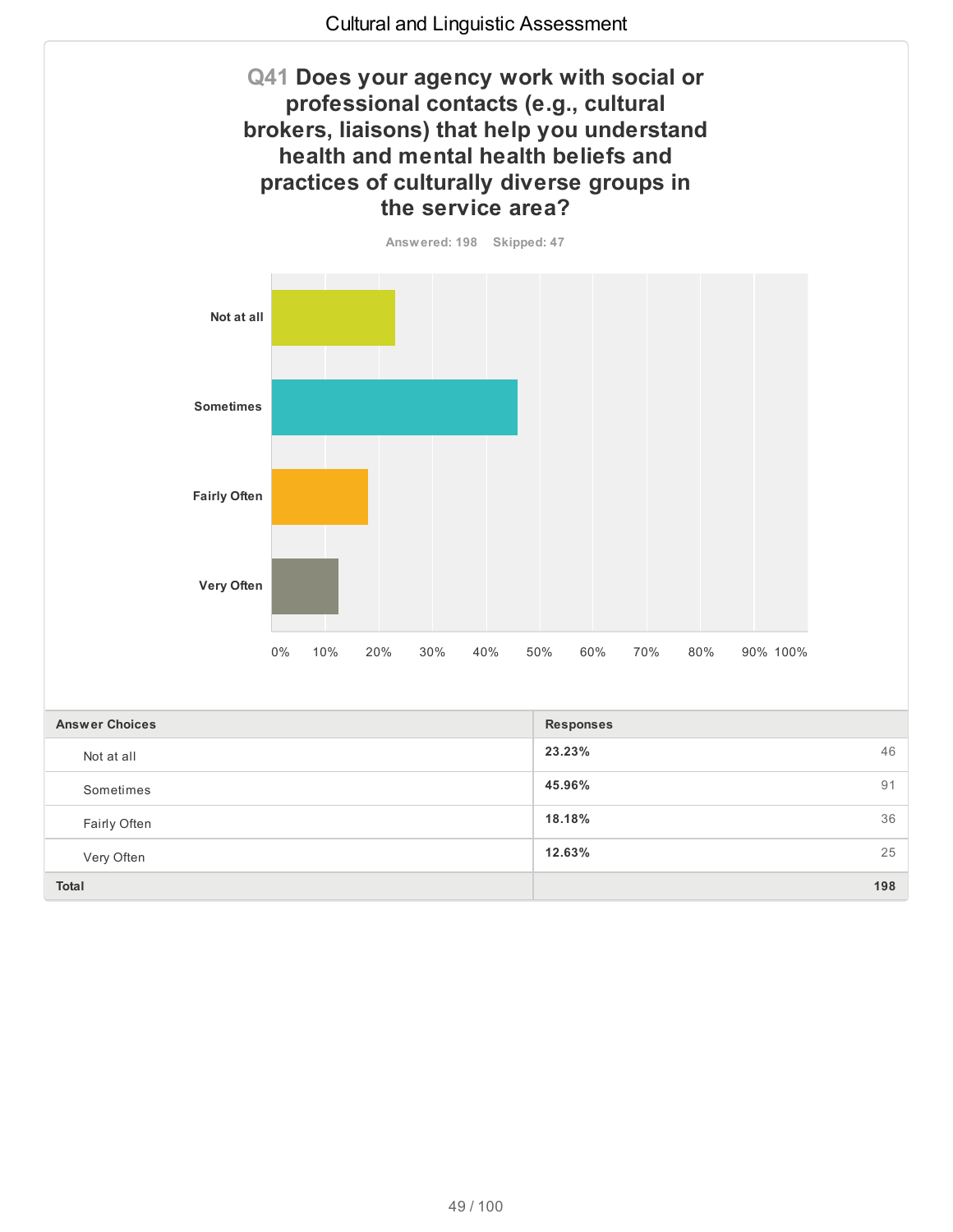

Formal policy

I don't know

**9.00%** 18

**63.00%** 126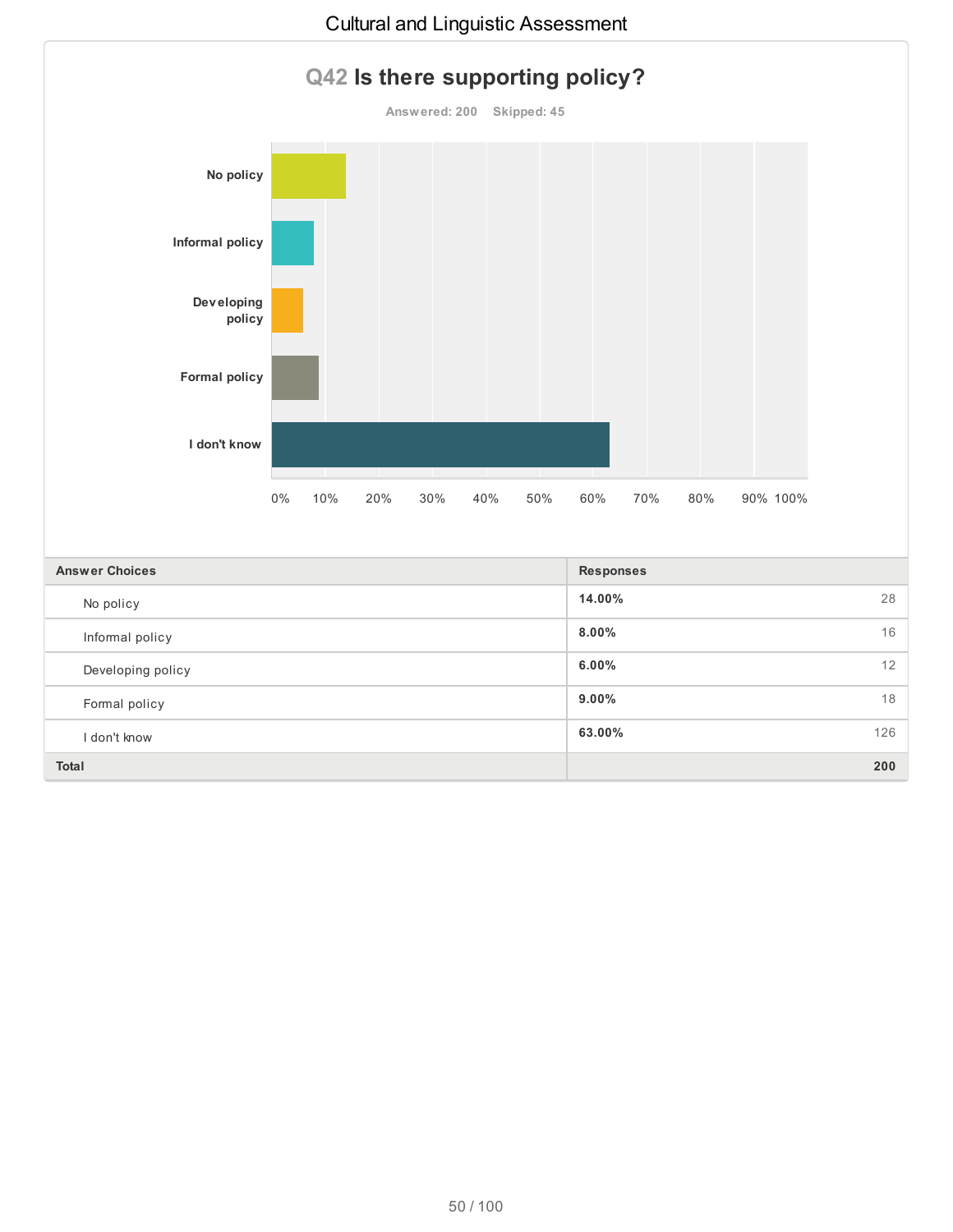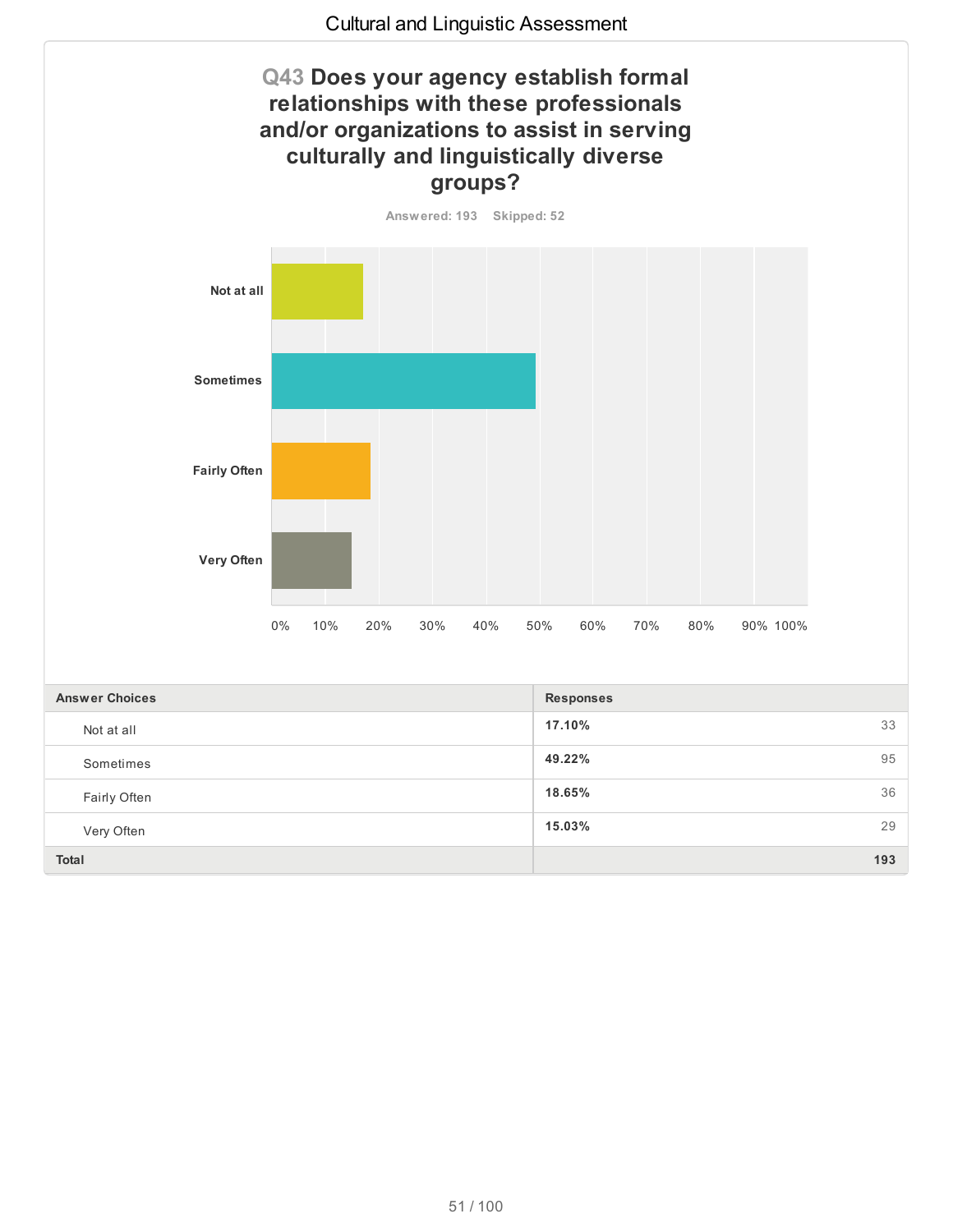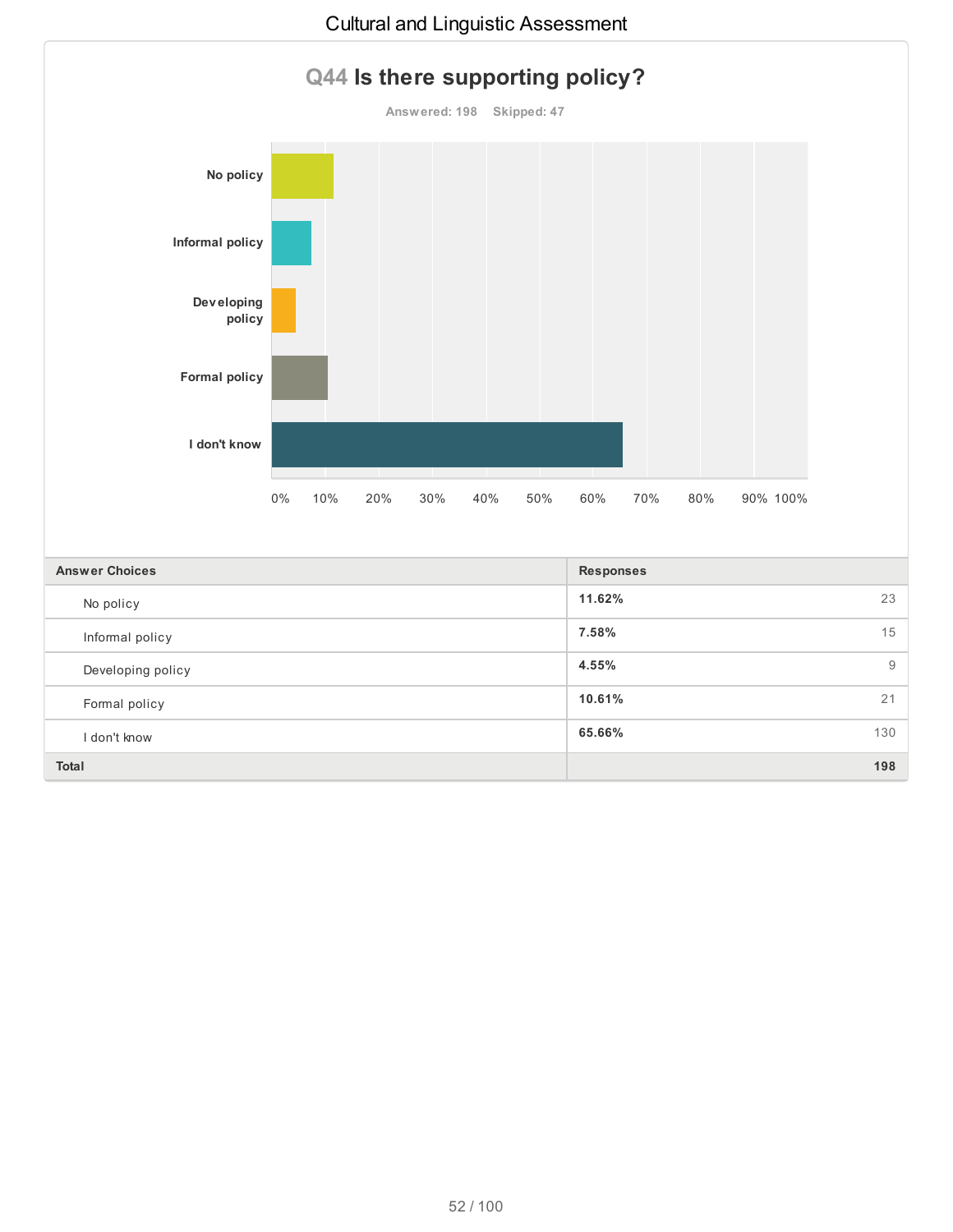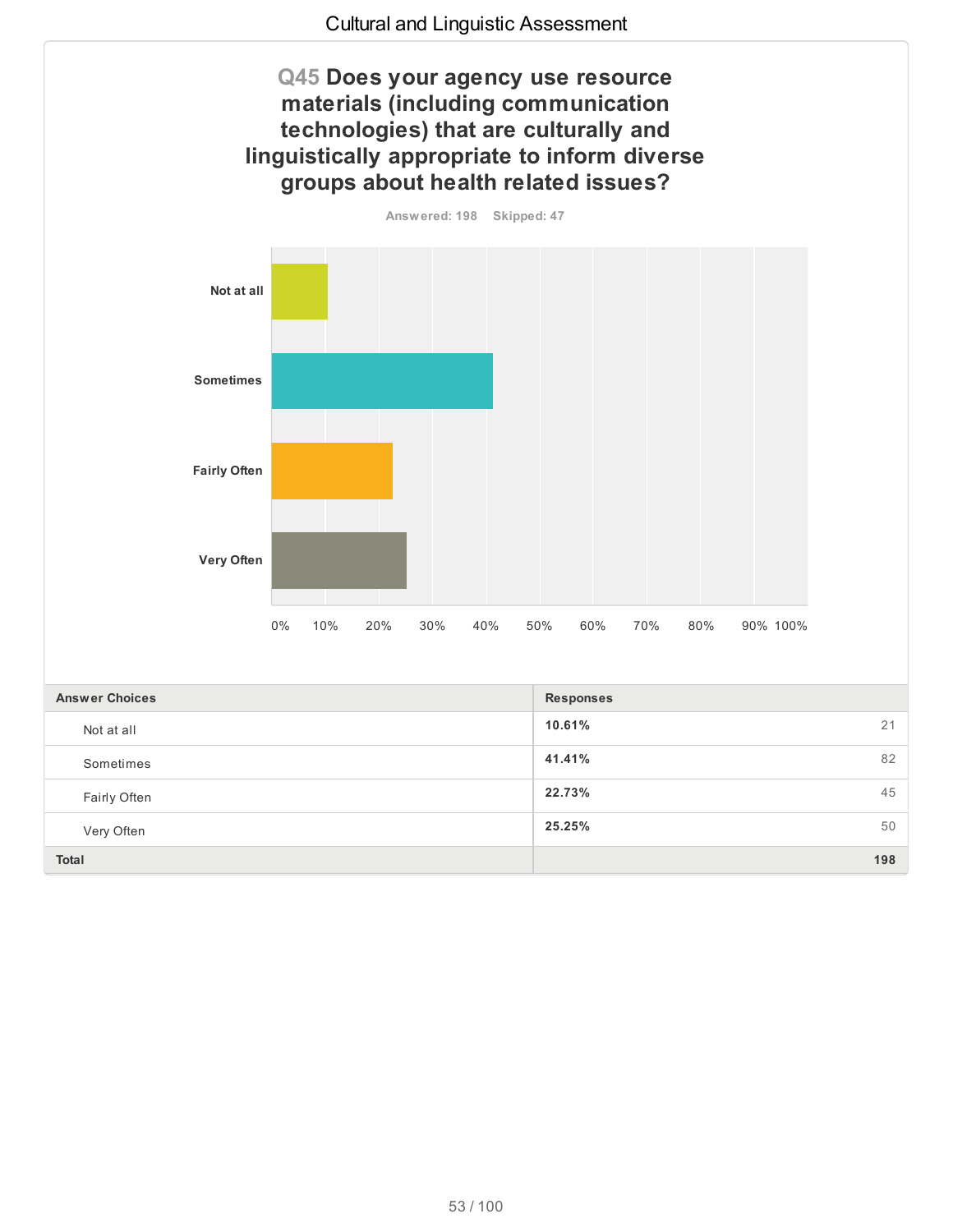

I don't know

**56.57%** 112

## Cultural and Linguistic Assessment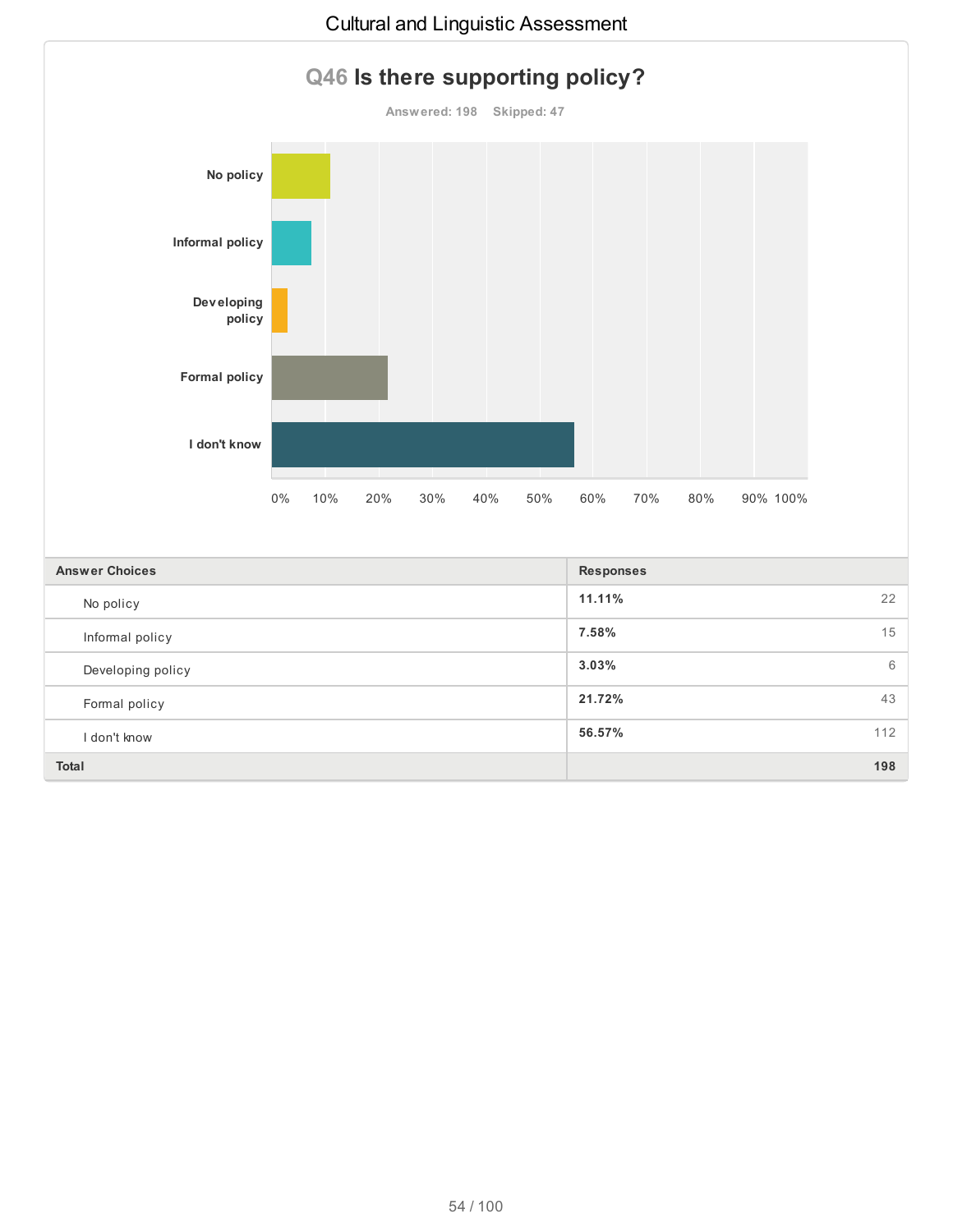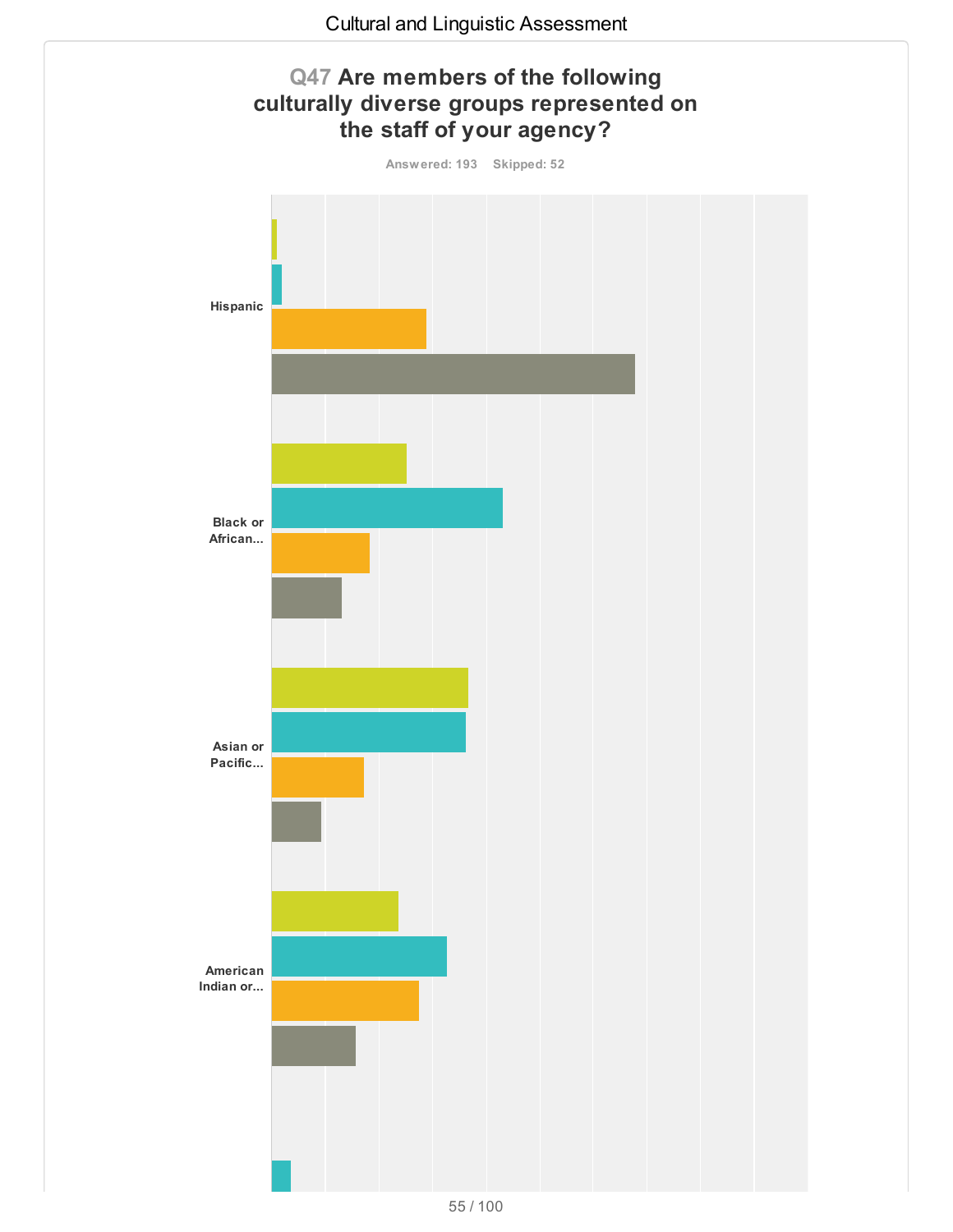

|                                                        | Not At All | <b>Barely</b> | <b>Fairly Well</b> | <b>Very Well</b> | <b>Total</b> |
|--------------------------------------------------------|------------|---------------|--------------------|------------------|--------------|
| Hispanic                                               | 1.04%      | 2.07%         | 29.02%             | 67.88%           |              |
|                                                        | 2          | 4             | 56                 | 131              | 193          |
| Black or African American                              | 25.26%     | 43.16%        | 18.42%             | 13.16%           |              |
|                                                        | 48         | 82            | 35                 | 25               | 190          |
| Asian or Pacific Islander                              | 36.84%     | 36.32%        | 17.37%             | 9.47%            |              |
|                                                        | 70         | 69            | 33                 | 18               | 190          |
| American Indian or Alaska Native                       | 23.81%     | 32.80%        | 27.51%             | 15.87%           |              |
|                                                        | 45         | 62            | 52                 | 30               | 189          |
| White                                                  | $0.00\%$   | 3.72%         | 26.06%             | 70.21%           |              |
|                                                        | $\Omega$   | 7             | 49                 | 132              | 188          |
| Lesbian, Gay, Bi, Transgender, and Questioning (LGBTQ) | $9.09\%$   | 32.62%        | 32.09%             | 26.20%           |              |
|                                                        | 17         | 61            | 60                 | 49               | 187          |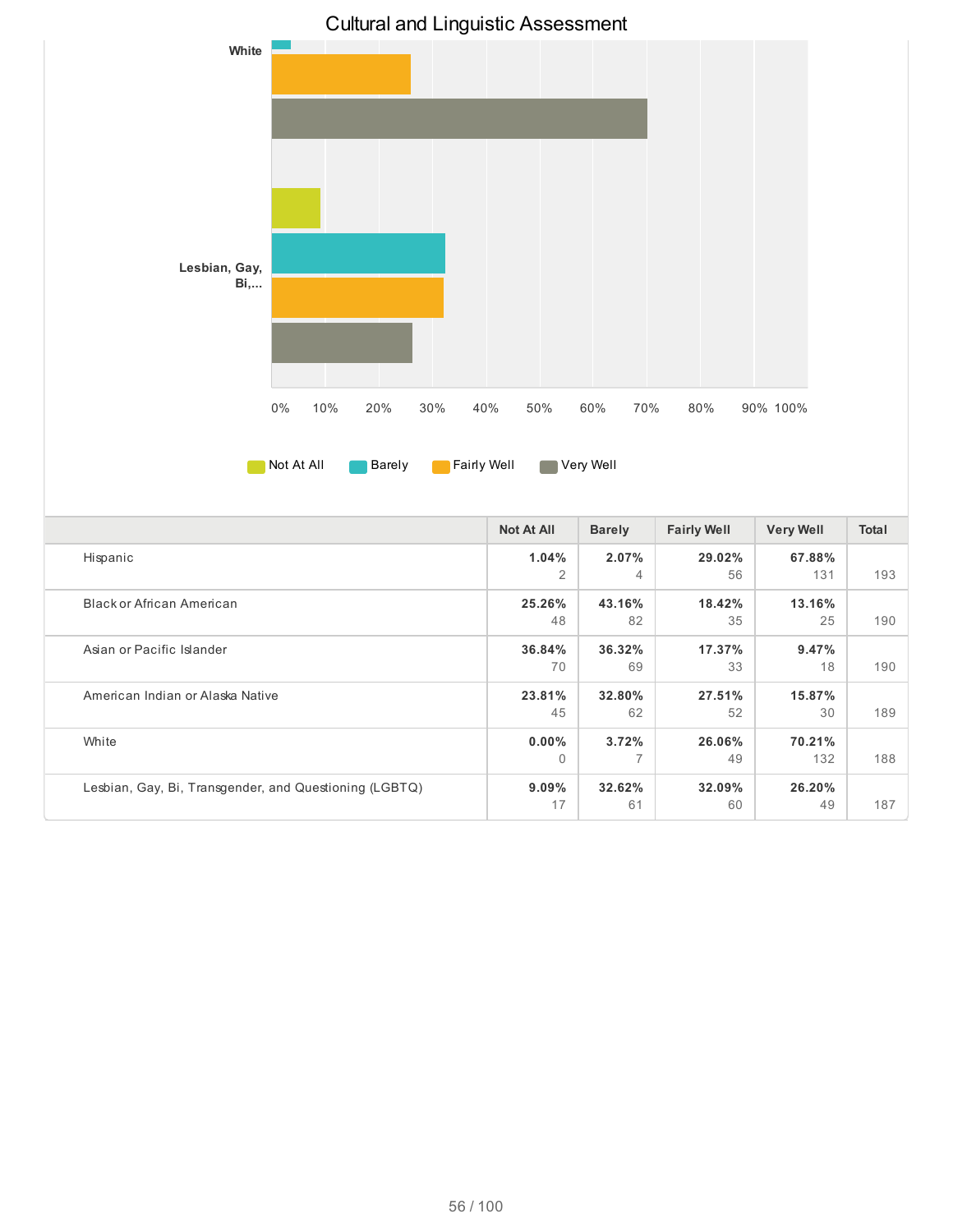

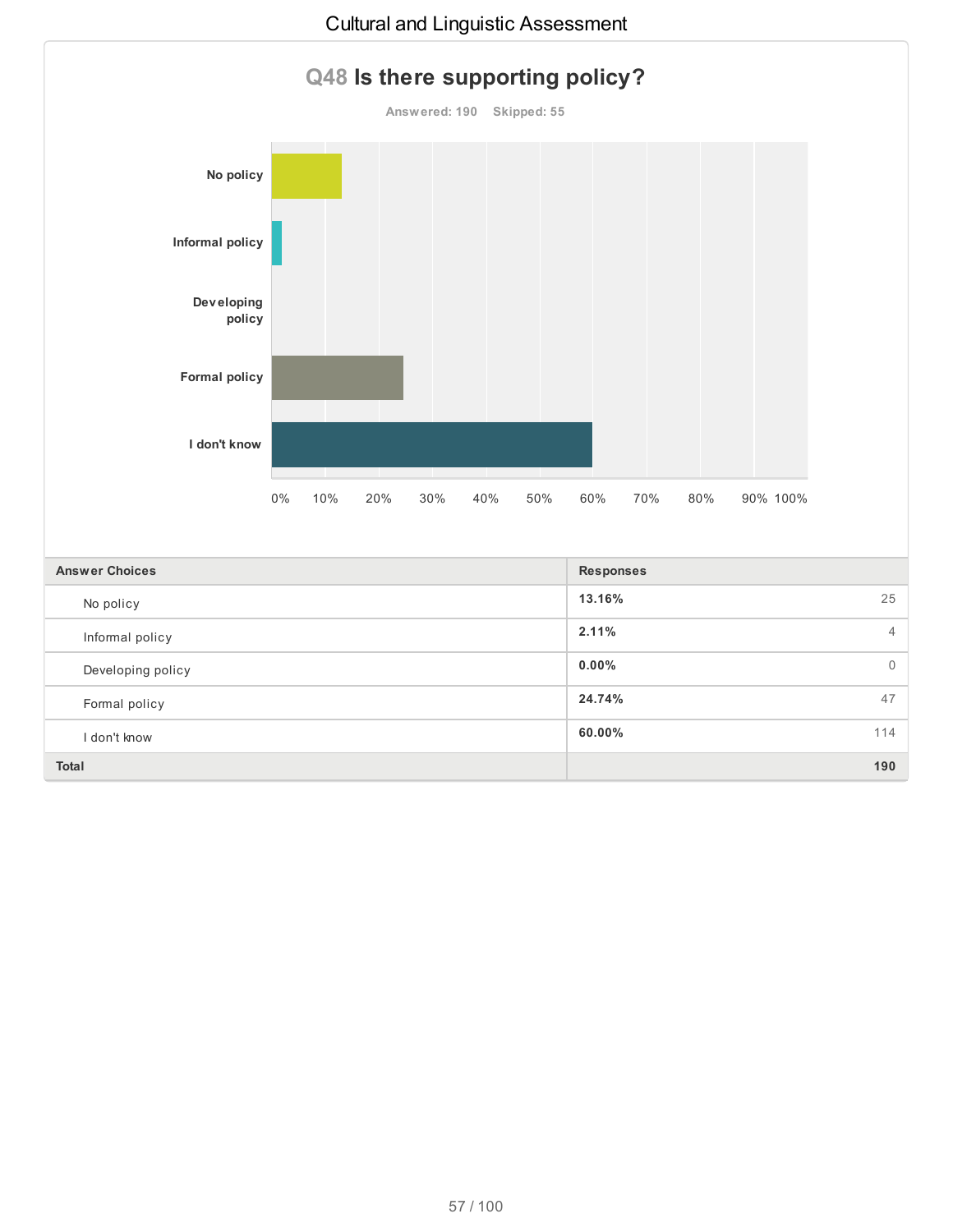

<sup>58</sup> / 100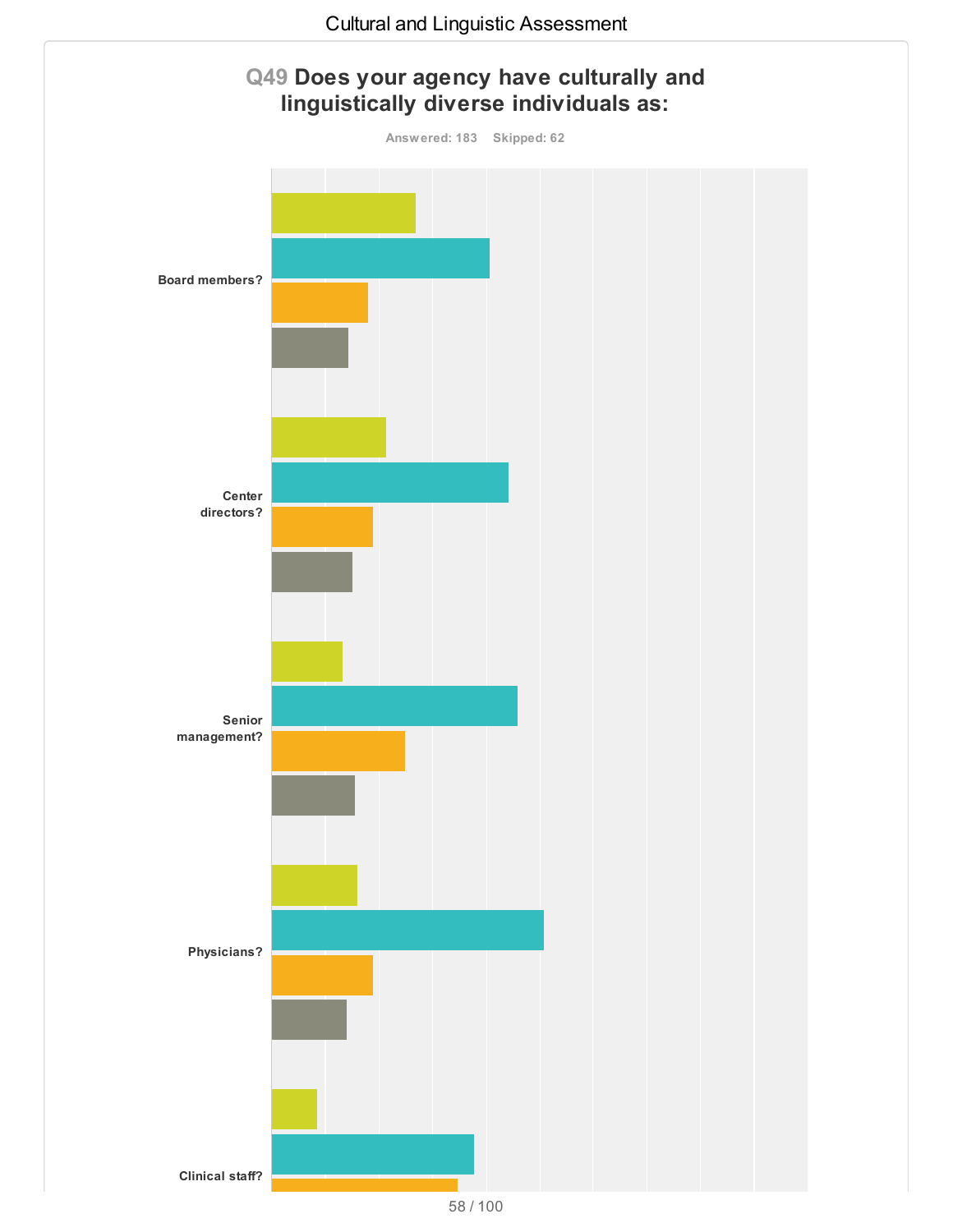

## Cultural and Linguistic Assessment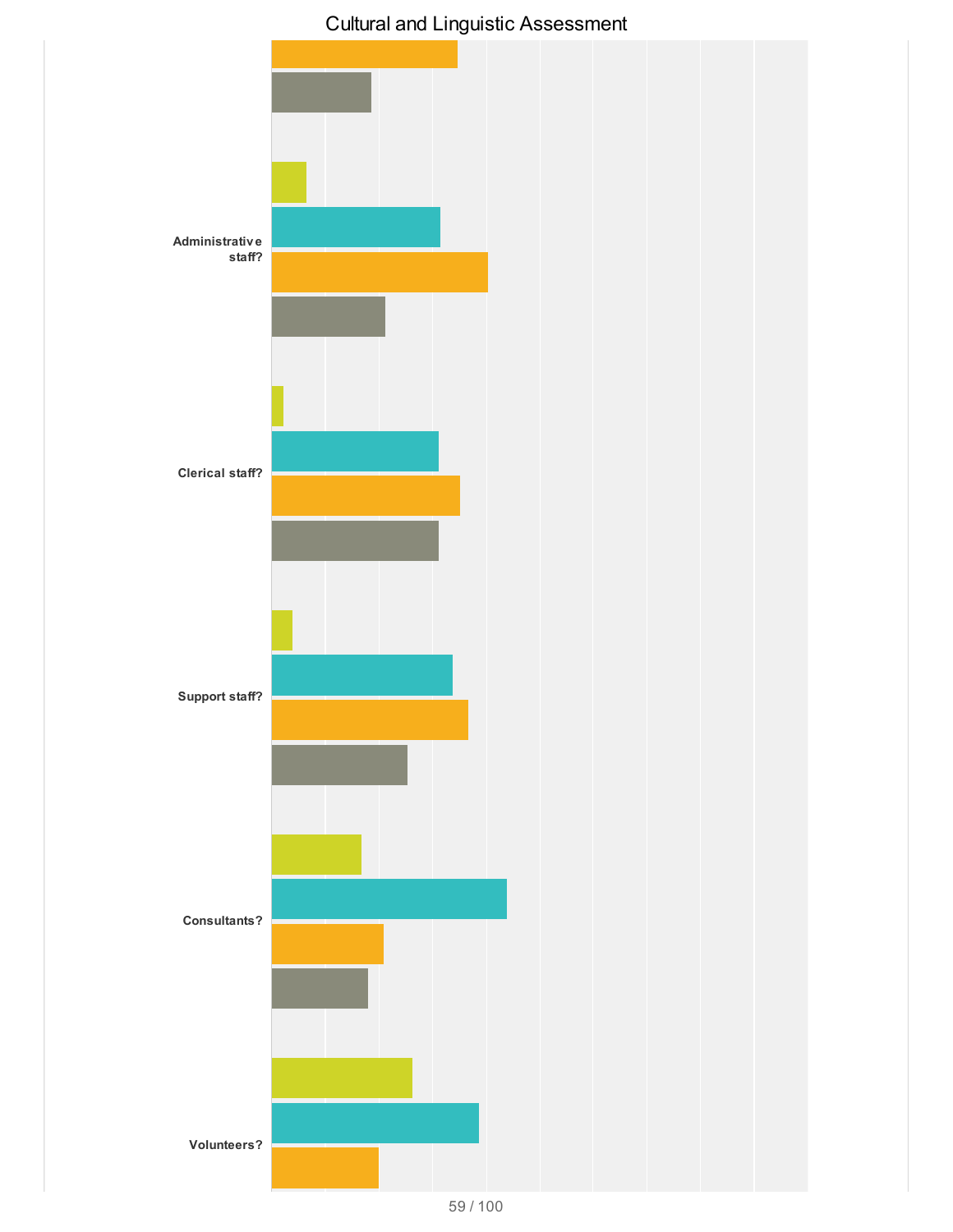

|                       | <b>None</b>  | <b>Some</b>  | Quite a Few  | Many         | <b>Total</b> |
|-----------------------|--------------|--------------|--------------|--------------|--------------|
| Board members?        | 26.88%<br>43 | 40.63%<br>65 | 18.13%<br>29 | 14.37%<br>23 | 160          |
| Center directors?     | 21.47%<br>35 | 44.17%<br>72 | 19.02%<br>31 | 15.34%<br>25 | 163          |
| Senior management?    | 13.37%<br>23 | 45.93%<br>79 | 25.00%<br>43 | 15.70%<br>27 | 172          |
| Physicians?           | 15.98%<br>27 | 50.89%<br>86 | 18.93%<br>32 | 14.20%<br>24 | 169          |
| Clinical staff?       | 8.57%<br>15  | 37.71%<br>66 | 34.86%<br>61 | 18.86%<br>33 | 175          |
| Administrative staff? | 6.74%<br>12  | 31.46%<br>56 | 40.45%<br>72 | 21.35%<br>38 | 178          |
| Clerical staff?       | 2.23%<br>4   | 31.28%<br>56 | 35.20%<br>63 | 31.28%<br>56 | 179          |
| Support staff?        | 3.89%<br>7   | 33.89%<br>61 | 36.67%<br>66 | 25.56%<br>46 | 180          |
| Consultants?          | 16.87%<br>28 | 43.98%<br>73 | 21.08%<br>35 | 18.07%<br>30 | 166          |
| Volunteers?           | 26.25%<br>42 | 38.75%<br>62 | 20.00%<br>32 | 15.00%<br>24 | 160          |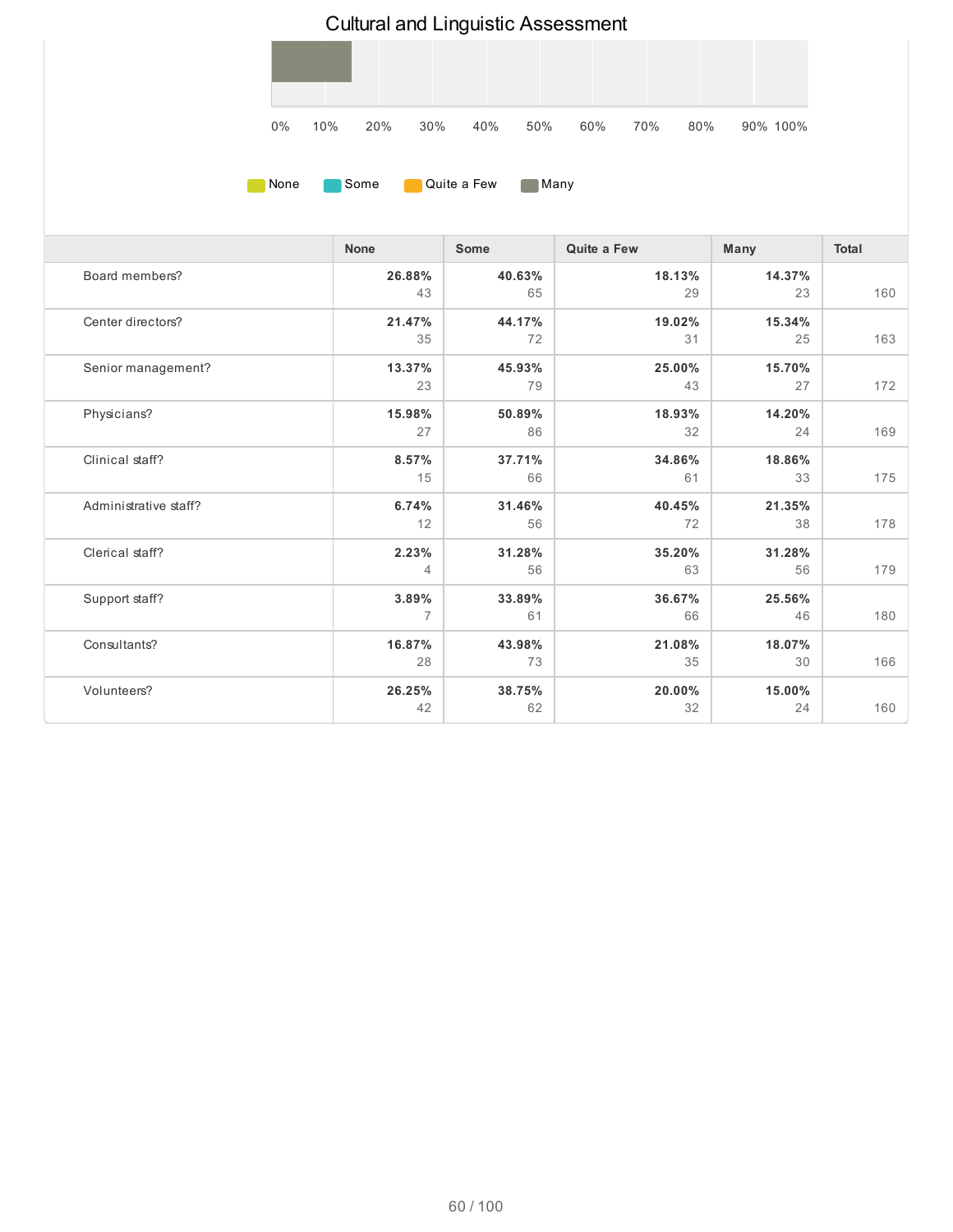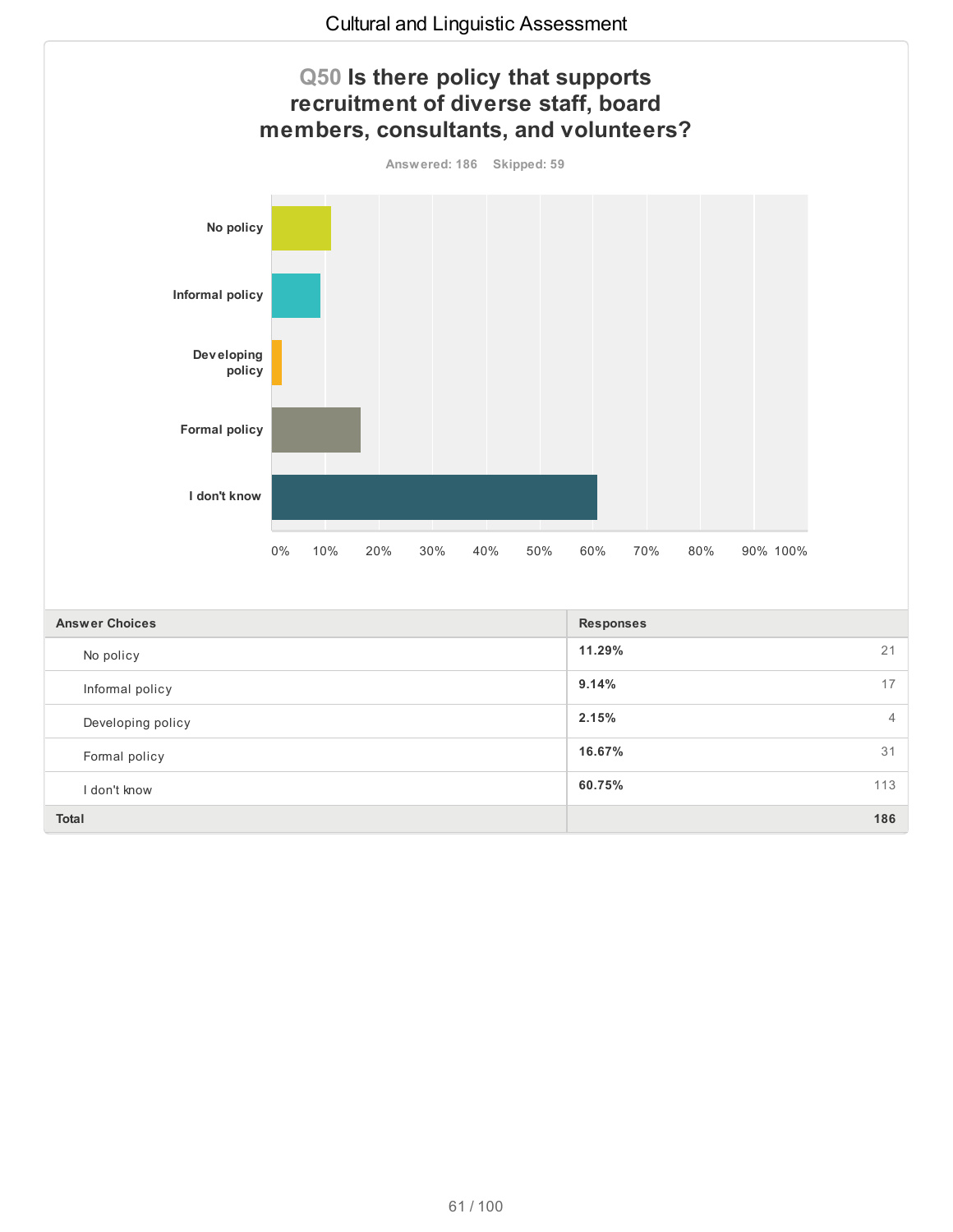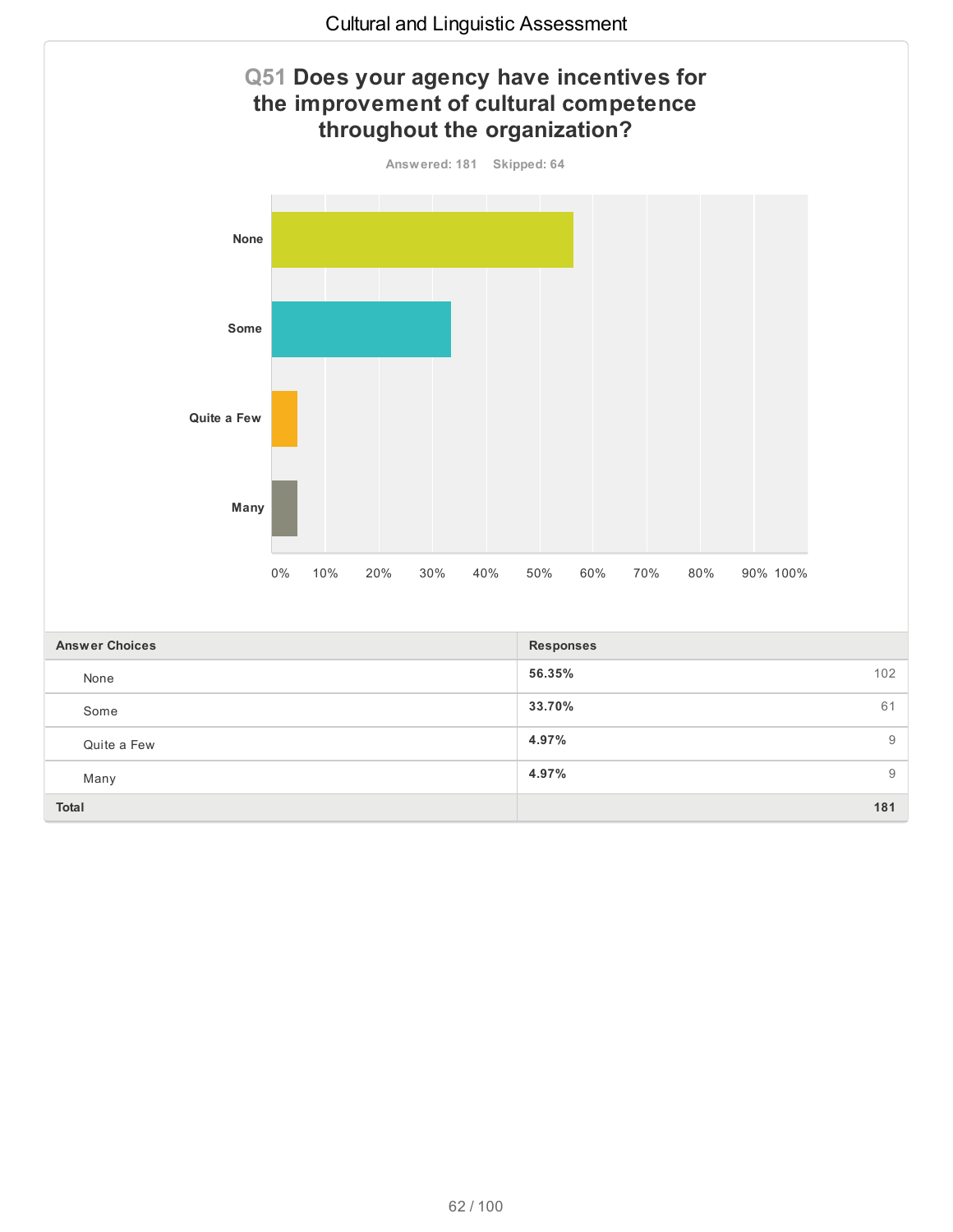

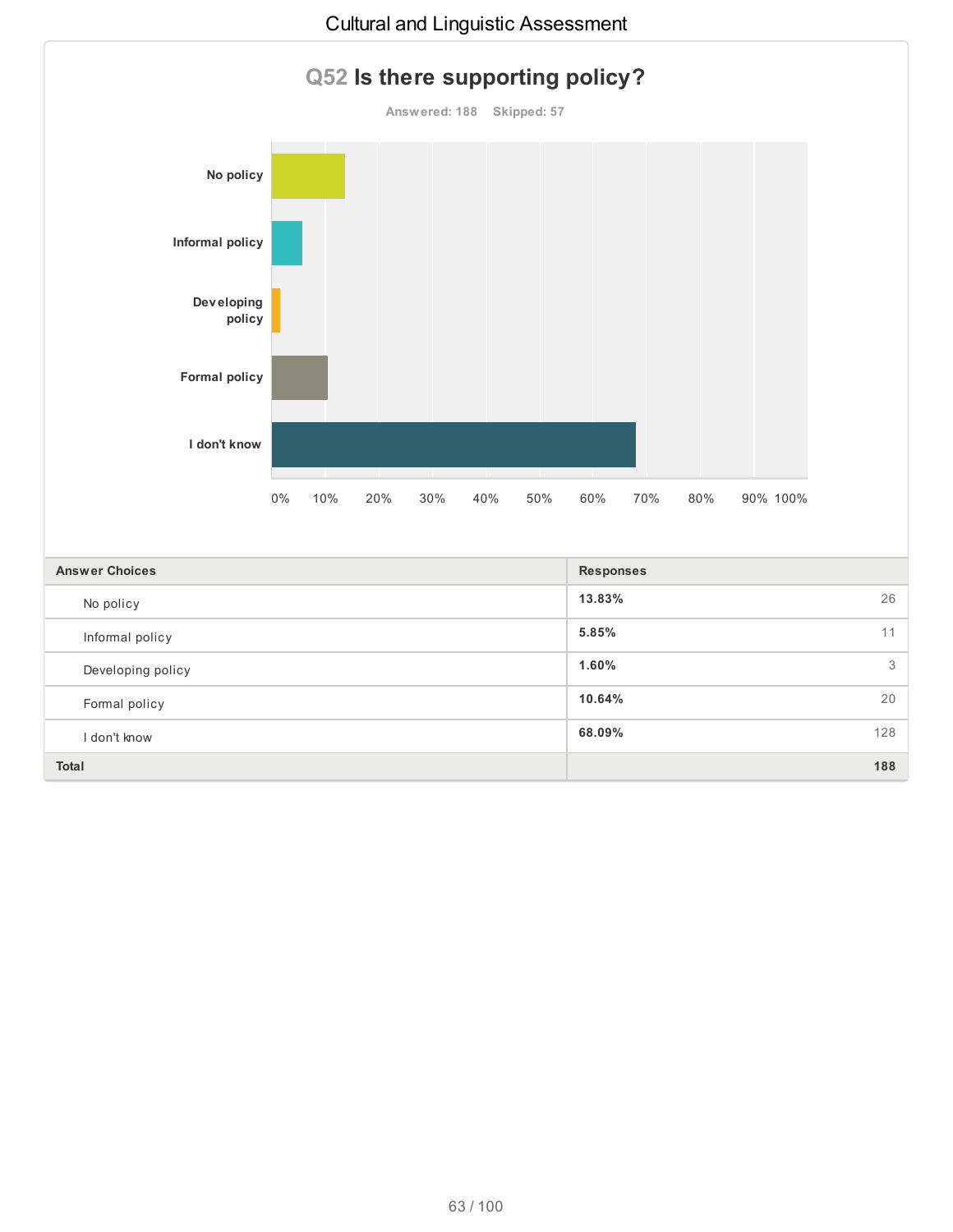

Hiring?

Retention?

Promotion?

**51.98%** 92

**34.29%** 60

**34.48%** 60 **48.02%**

**65.71%**

**65.52%**

85 177

115 175

114 174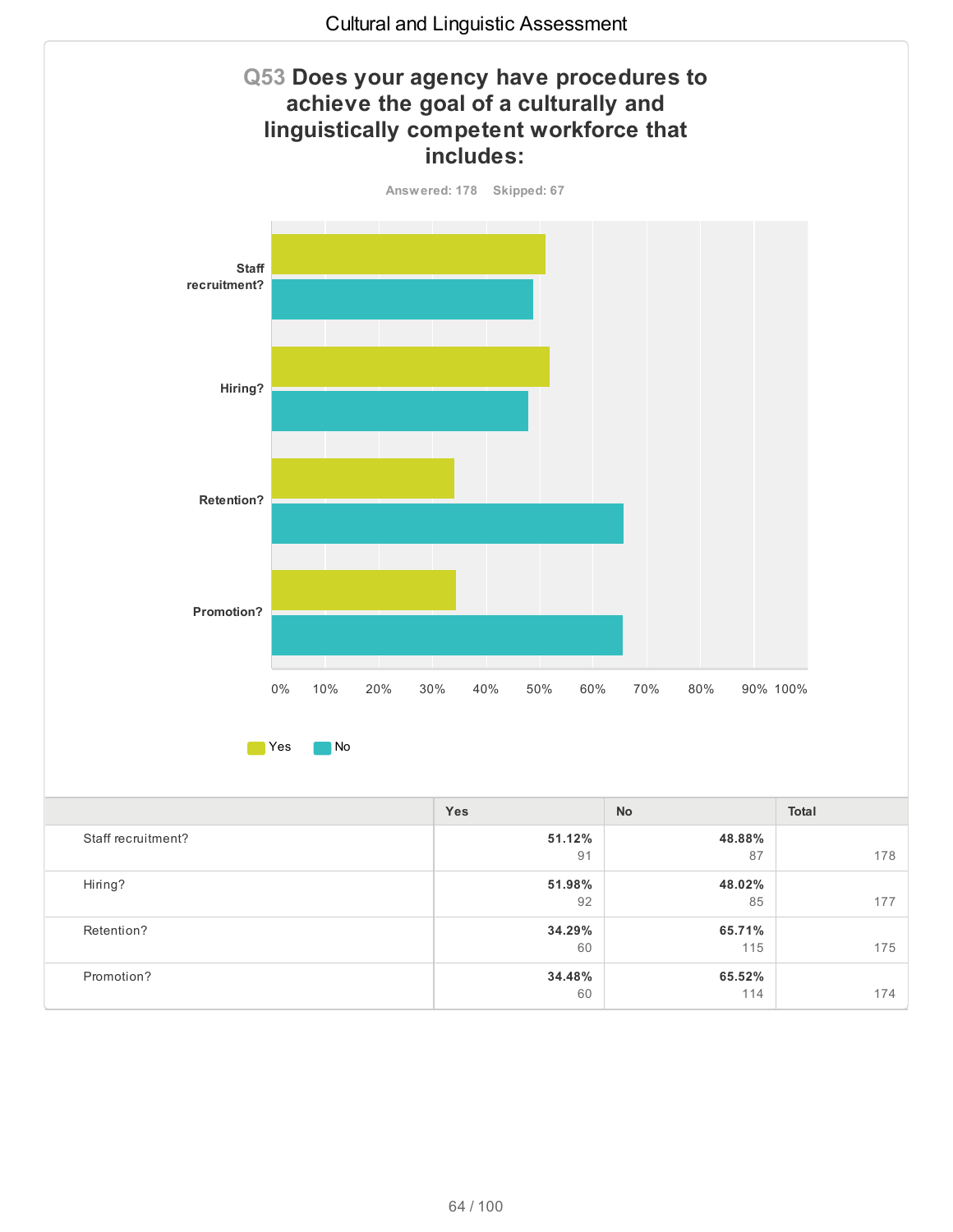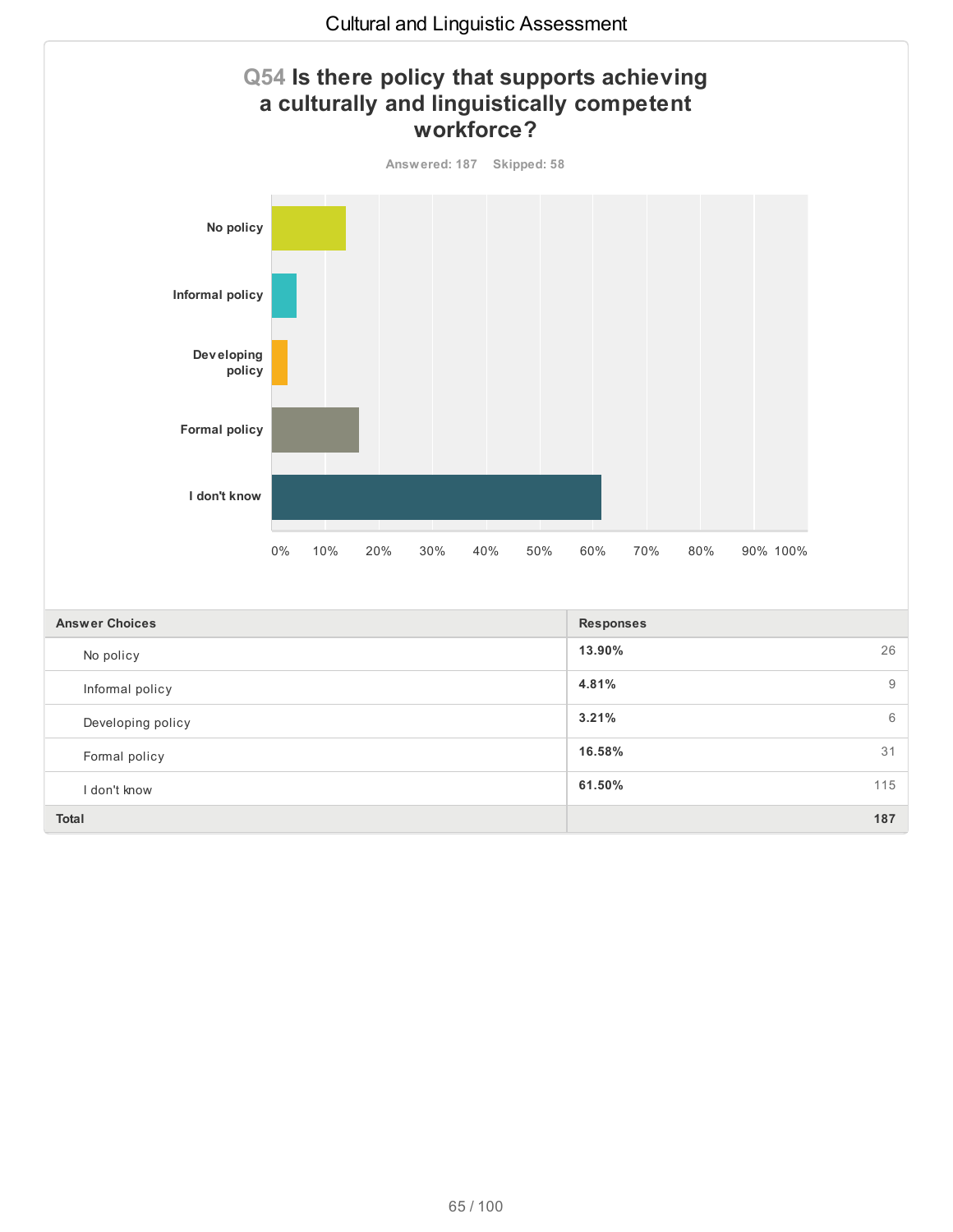

**19.35%** 36

**11.83%** 22

**Total 186**

Quite a Few

Many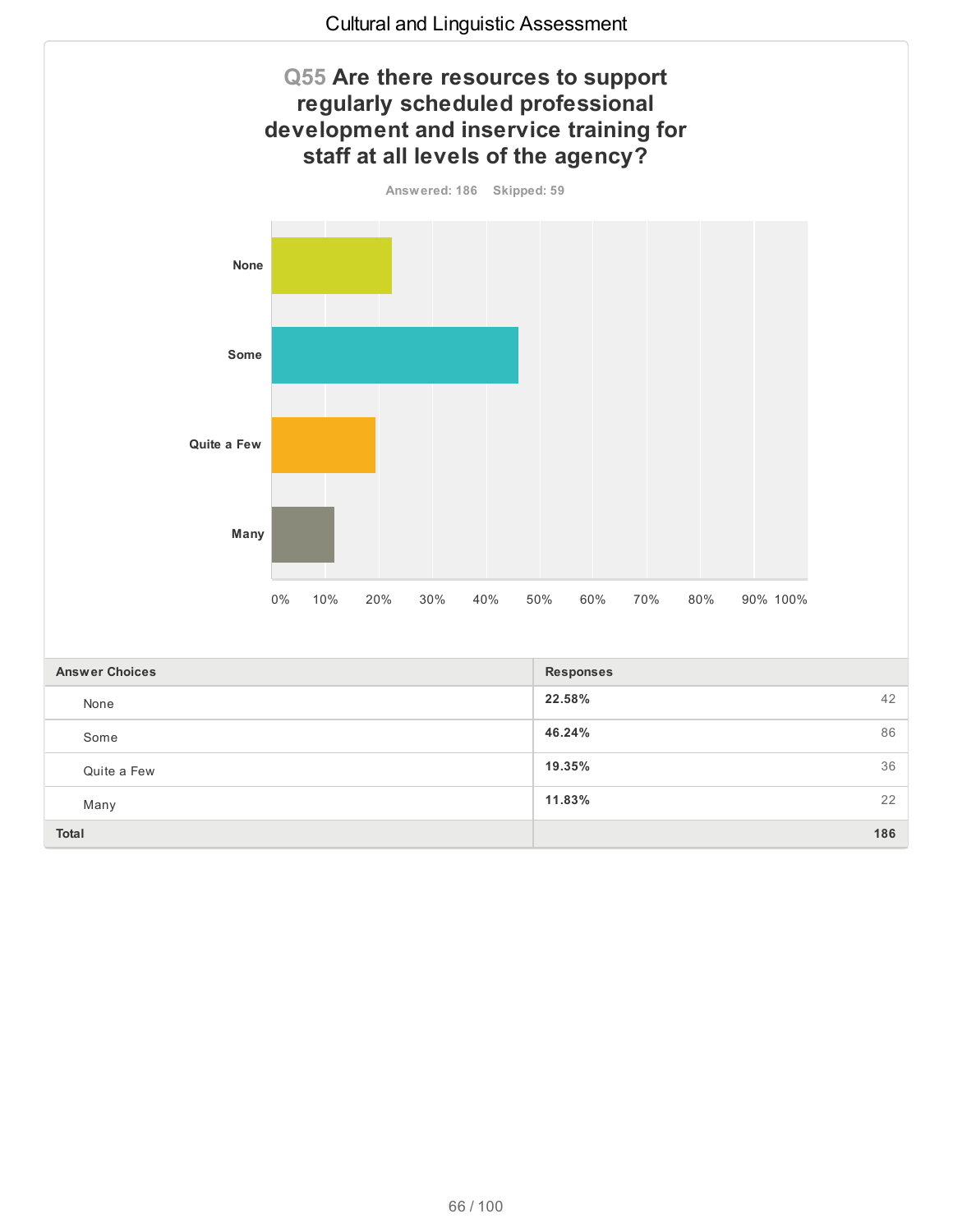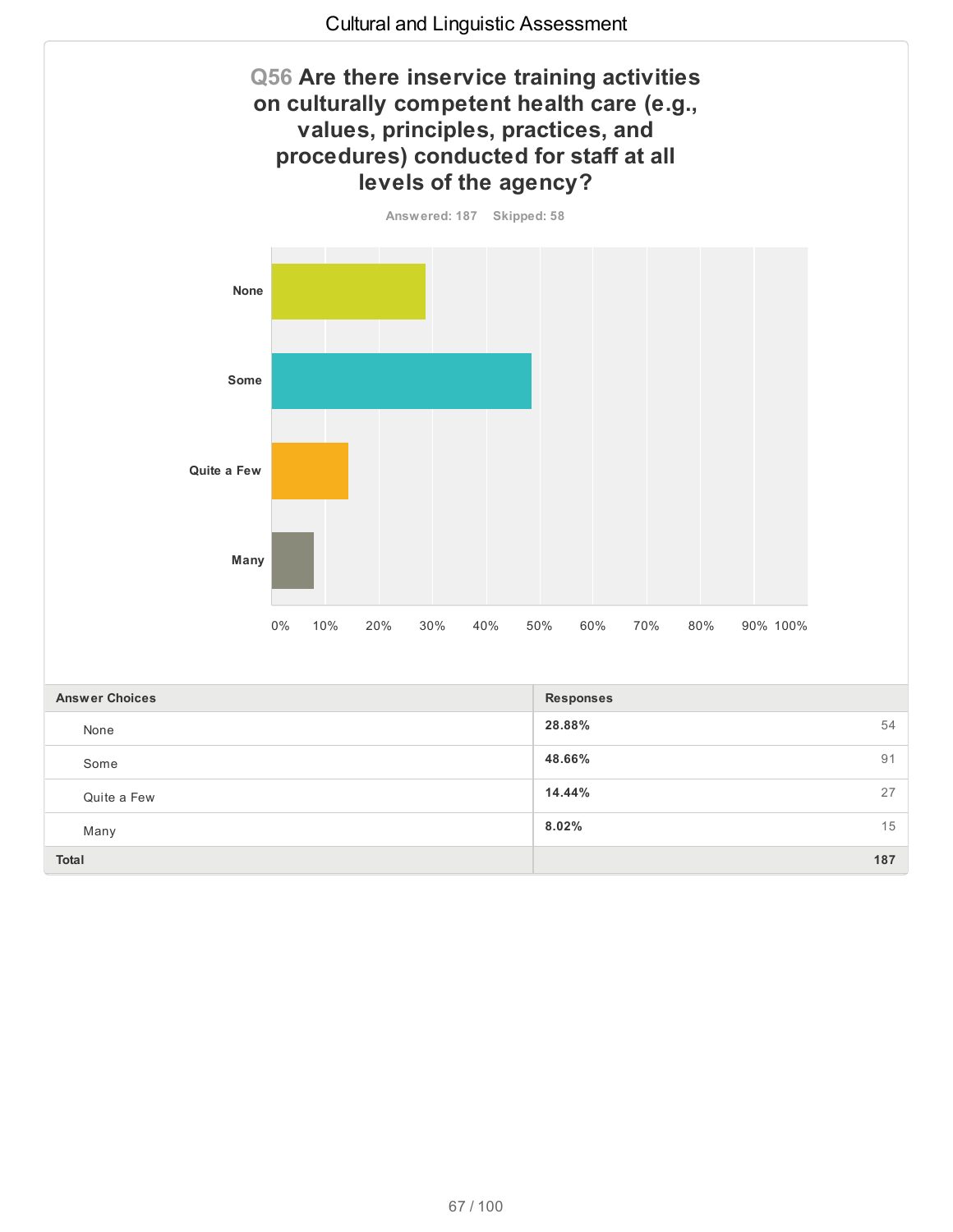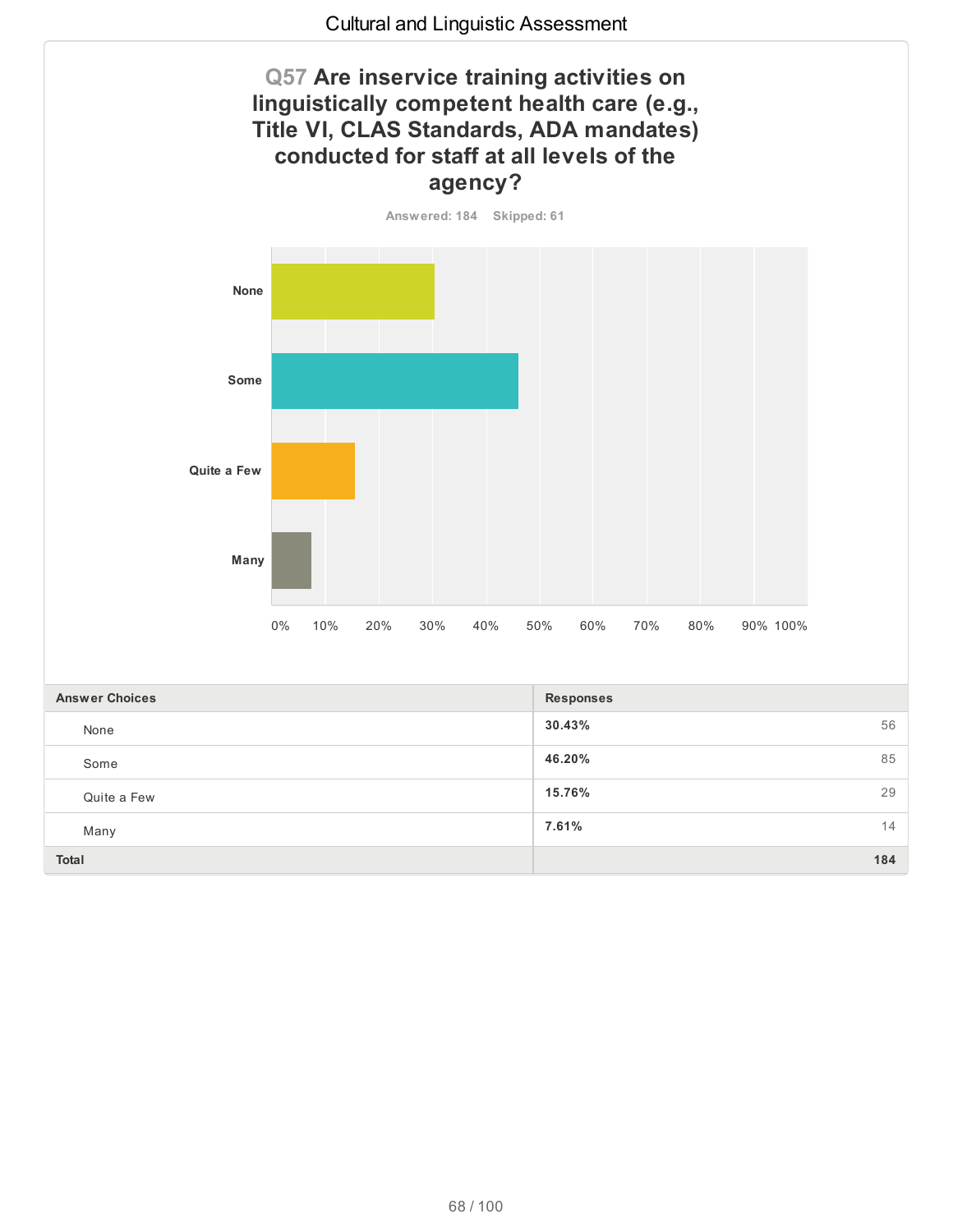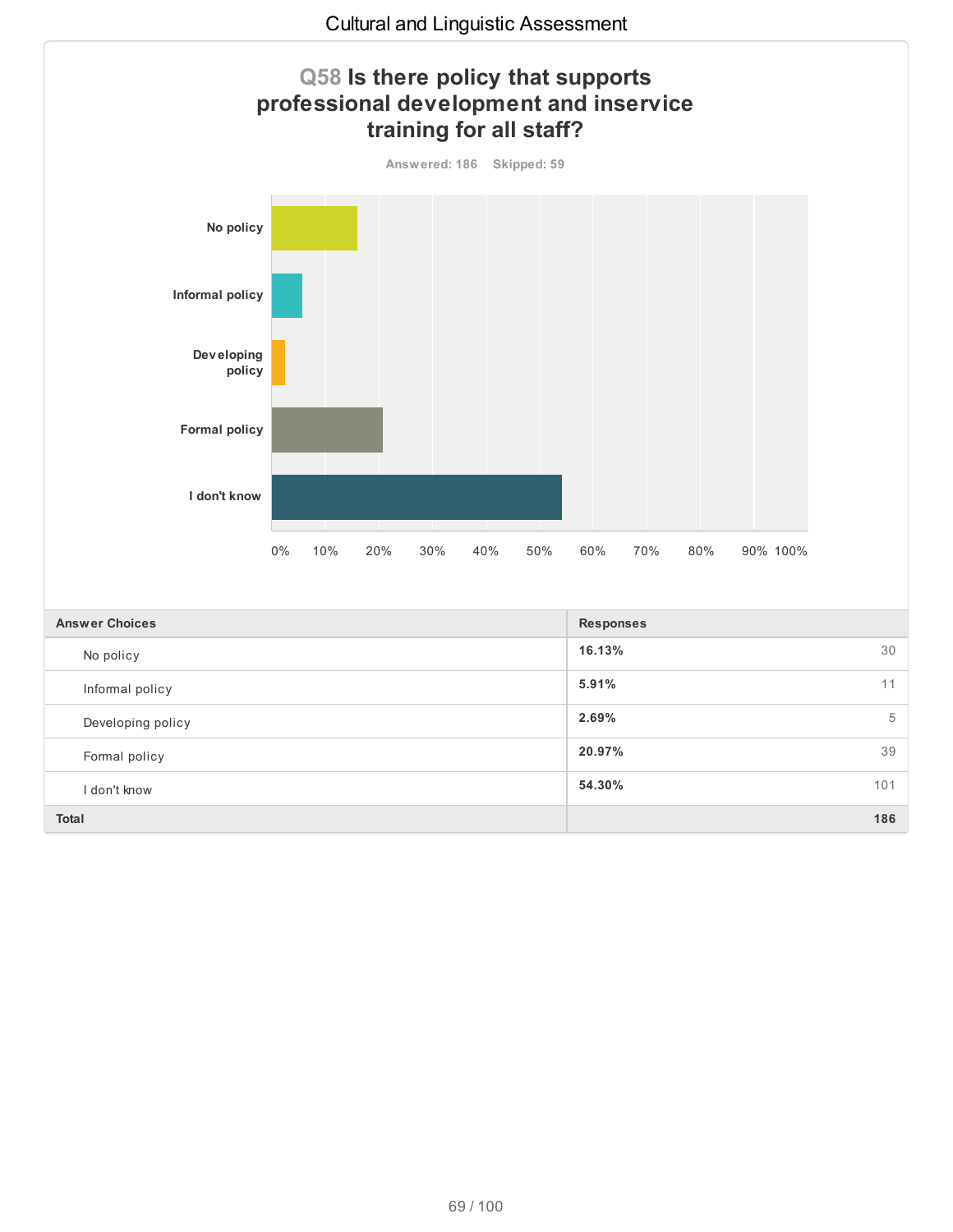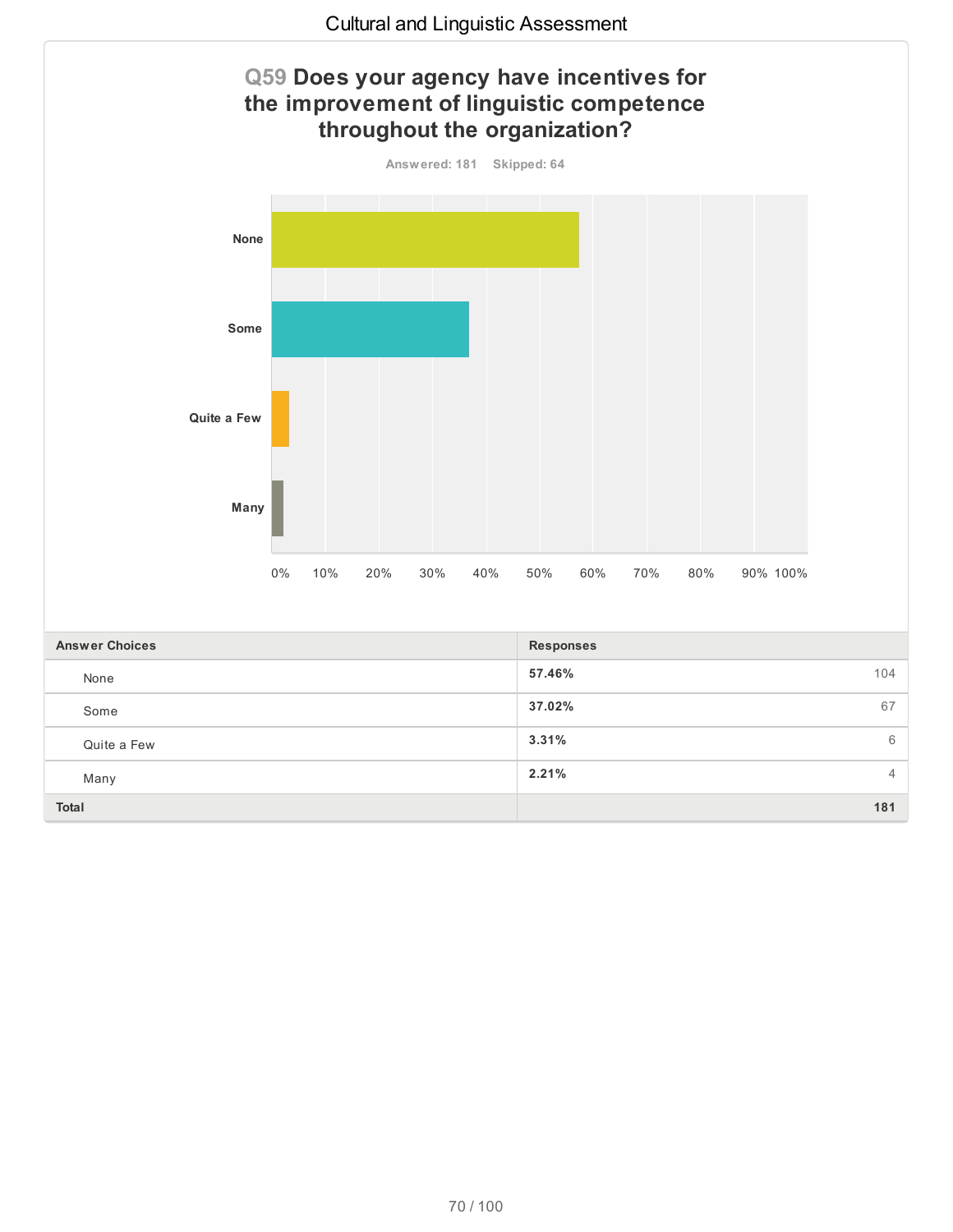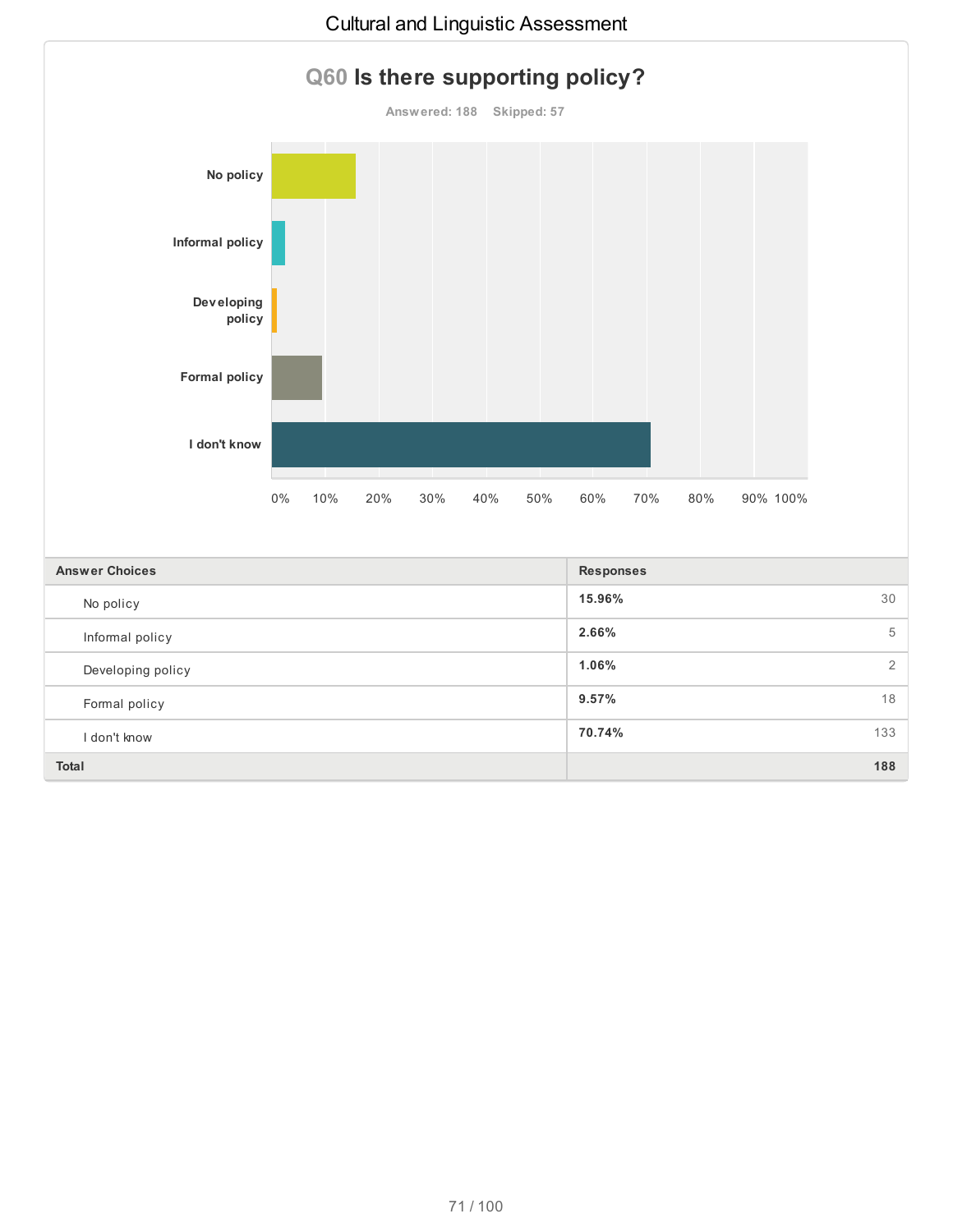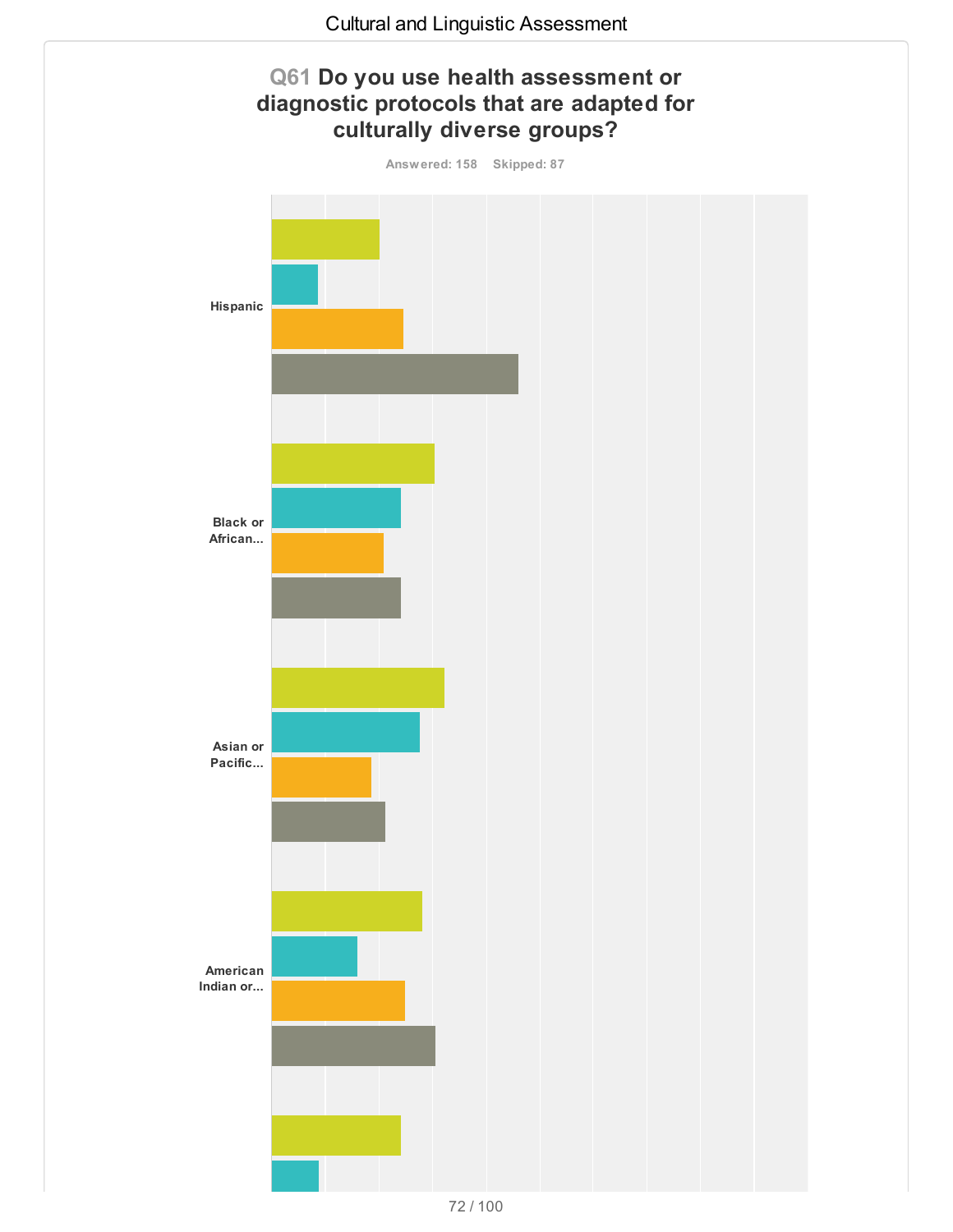

|                                                        | <b>Never</b> | <b>Seldom</b> | <b>Sometimes</b> | Regularly | <b>Total</b> |
|--------------------------------------------------------|--------------|---------------|------------------|-----------|--------------|
| Hispanic                                               | 20.25%       | 8.86%         | 24.68%           | 46.20%    |              |
|                                                        | 32           | 14            | 39               | 73        | 158          |
| Black or African American                              | 30.57%       | 24.20%        | 21.02%           | 24.20%    |              |
|                                                        | 48           | 38            | 33               | 38        | 157          |
| Asian or Pacific Islander                              | 32.26%       | 27.74%        | 18.71%           | 21.29%    |              |
|                                                        | 50           | 43            | 29               | 33        | 155          |
| American Indian or Alaska Native                       | 28.21%       | 16.03%        | 25.00%           | 30.77%    |              |
|                                                        | 44           | 25            | 39               | 48        | 156          |
| White                                                  | 24.20%       | 8.92%         | 20.38%           | 46.50%    |              |
|                                                        | 38           | 14            | 32               | 73        | 157          |
| Lesbian, Gay, Bi, Transgender, and Questioning (LGBTQ) | 32.90%       | 20.65%        | 23.23%           | 23.23%    |              |
|                                                        | 51           | 32            | 36               | 36        | 155          |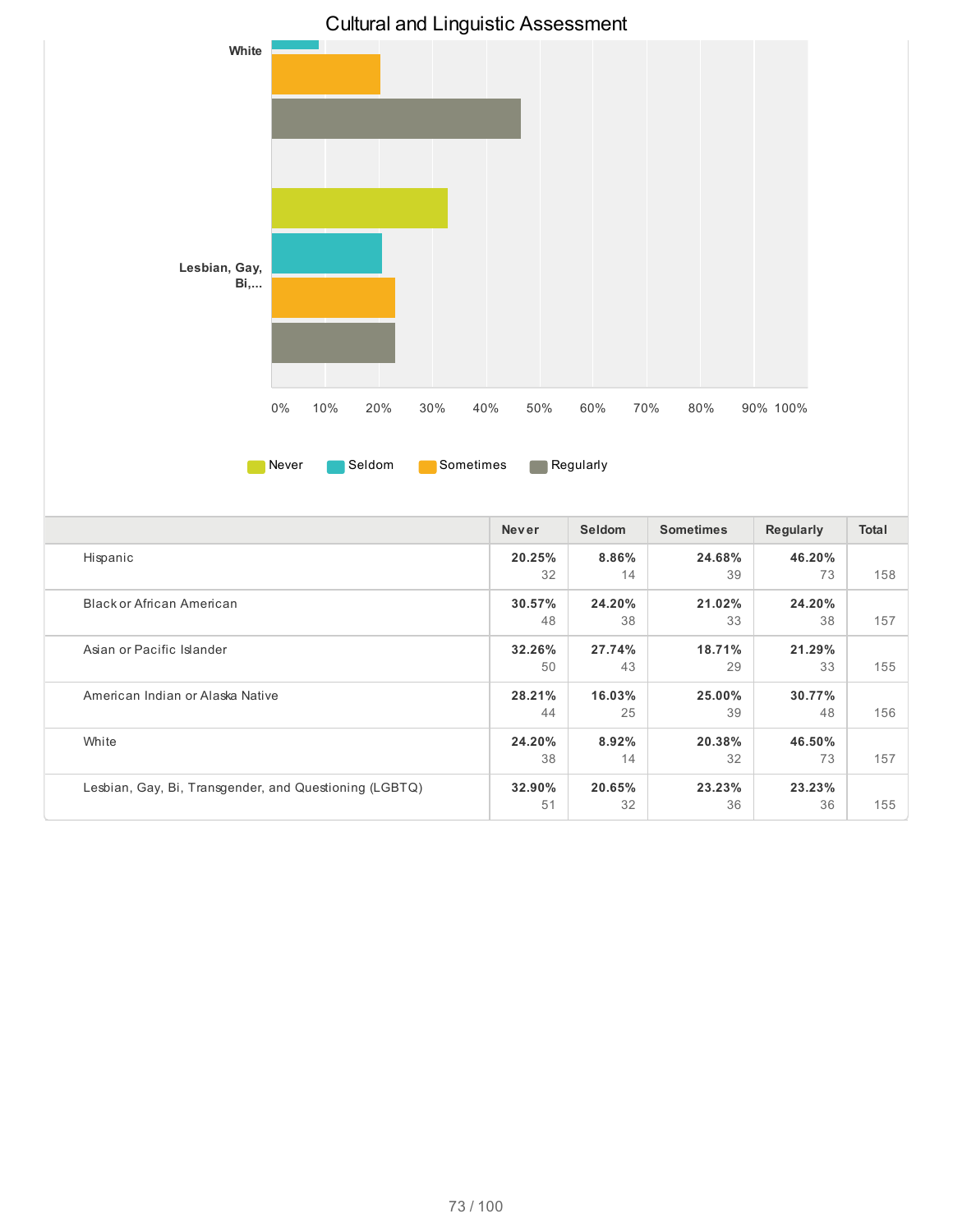

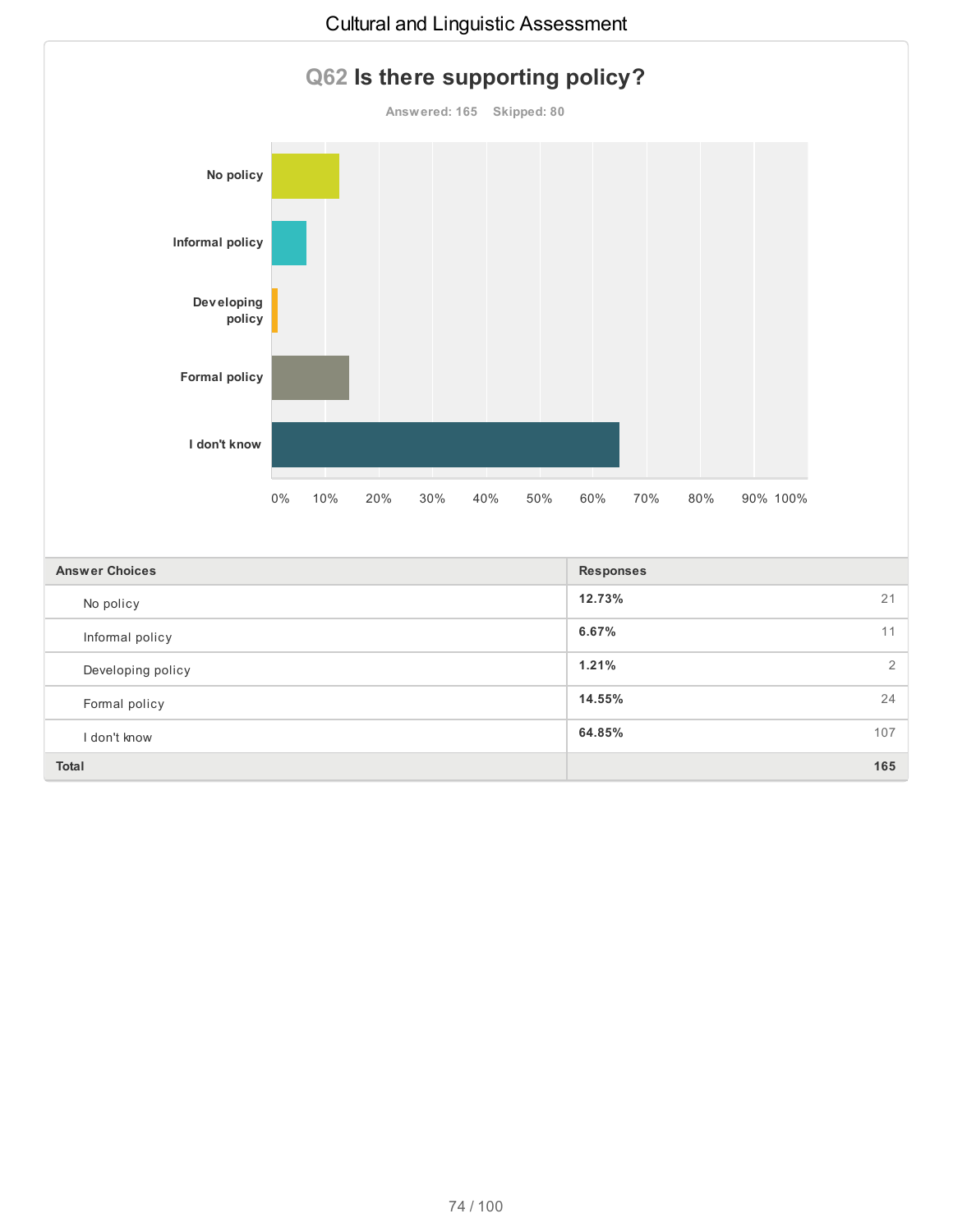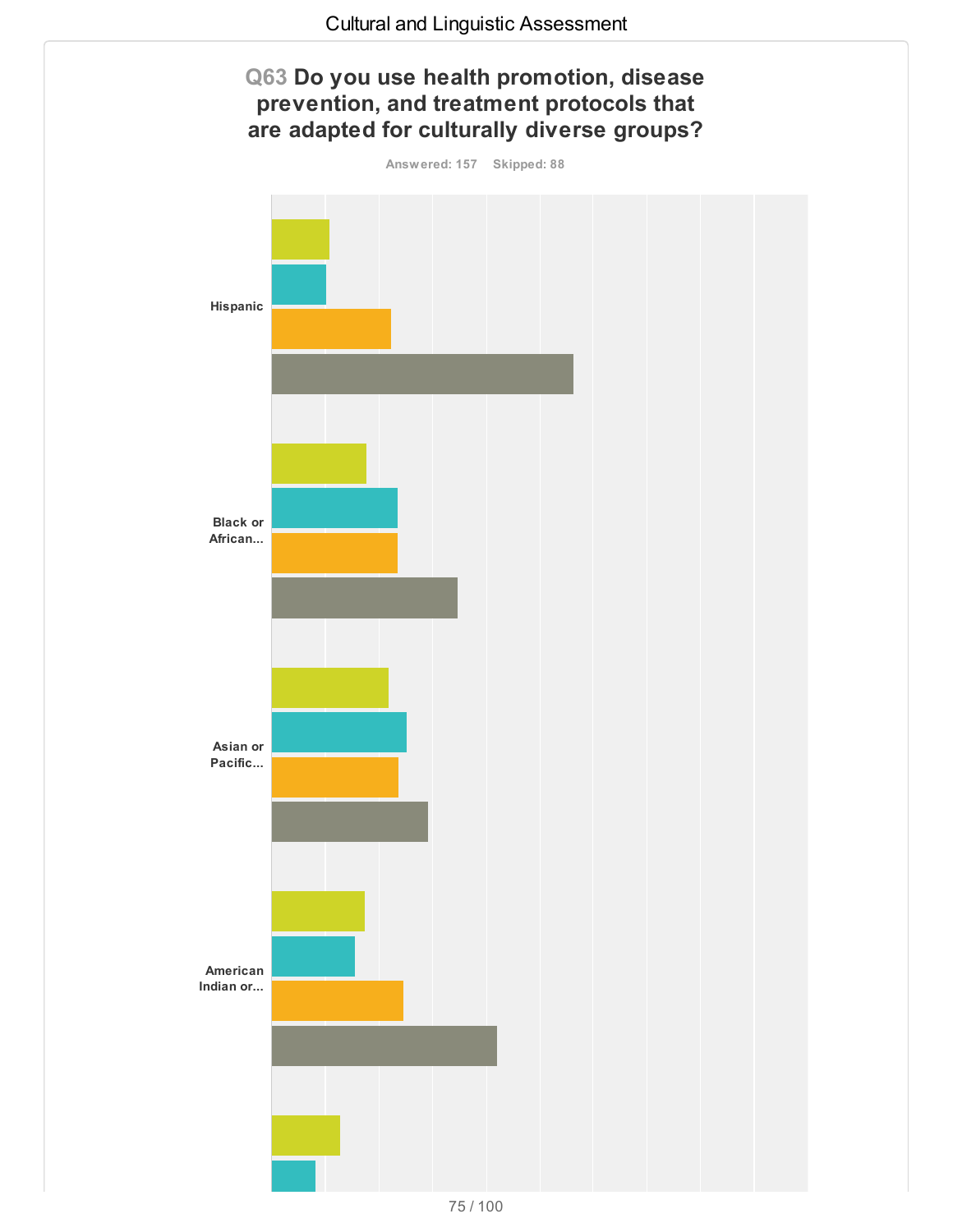

|                                                        | <b>Never</b> | <b>Seldom</b> | <b>Sometimes</b> | Regularly    | <b>Total</b> |
|--------------------------------------------------------|--------------|---------------|------------------|--------------|--------------|
| Hispanic                                               | 10.90%       | 10.26%        | 22.44%           | 56.41%       |              |
|                                                        | 17           | 16            | 35               | 88           | 156          |
| Black or African American                              | 17.76%<br>27 | 23.68%<br>36  | 23.68%<br>36     | 34.87%<br>53 | 152          |
| Asian or Pacific Islander                              | 21.85%<br>33 | 25.17%<br>38  | 23.84%<br>36     | 29.14%<br>44 | 151          |
| American Indian or Alaska Native                       | 17.53%<br>27 | 15.58%<br>24  | 24.68%<br>38     | 42.21%<br>65 | 154          |
| White                                                  | 12.90%<br>20 | 8.39%<br>13   | 21.94%<br>34     | 56.77%<br>88 | 155          |
| Lesbian, Gay, Bi, Transgender, and Questioning (LGBTQ) | 20.39%<br>31 | 17.11%<br>26  | 27.63%<br>42     | 34.87%<br>53 | 152          |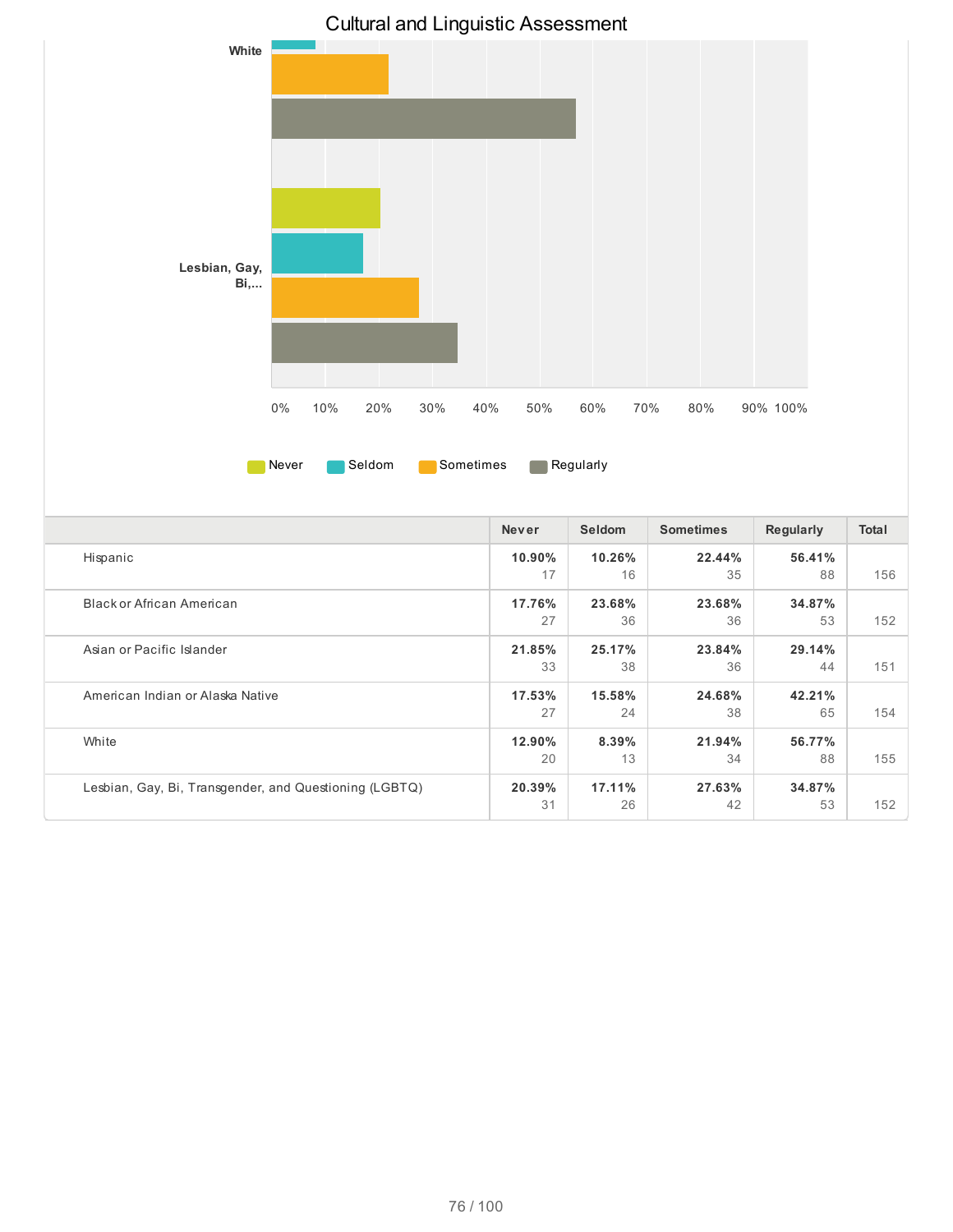

**1.82%** 3

**16.36%** 27

**63.03%** 104

**Total 165**

Developing policy

Formal policy

I don't know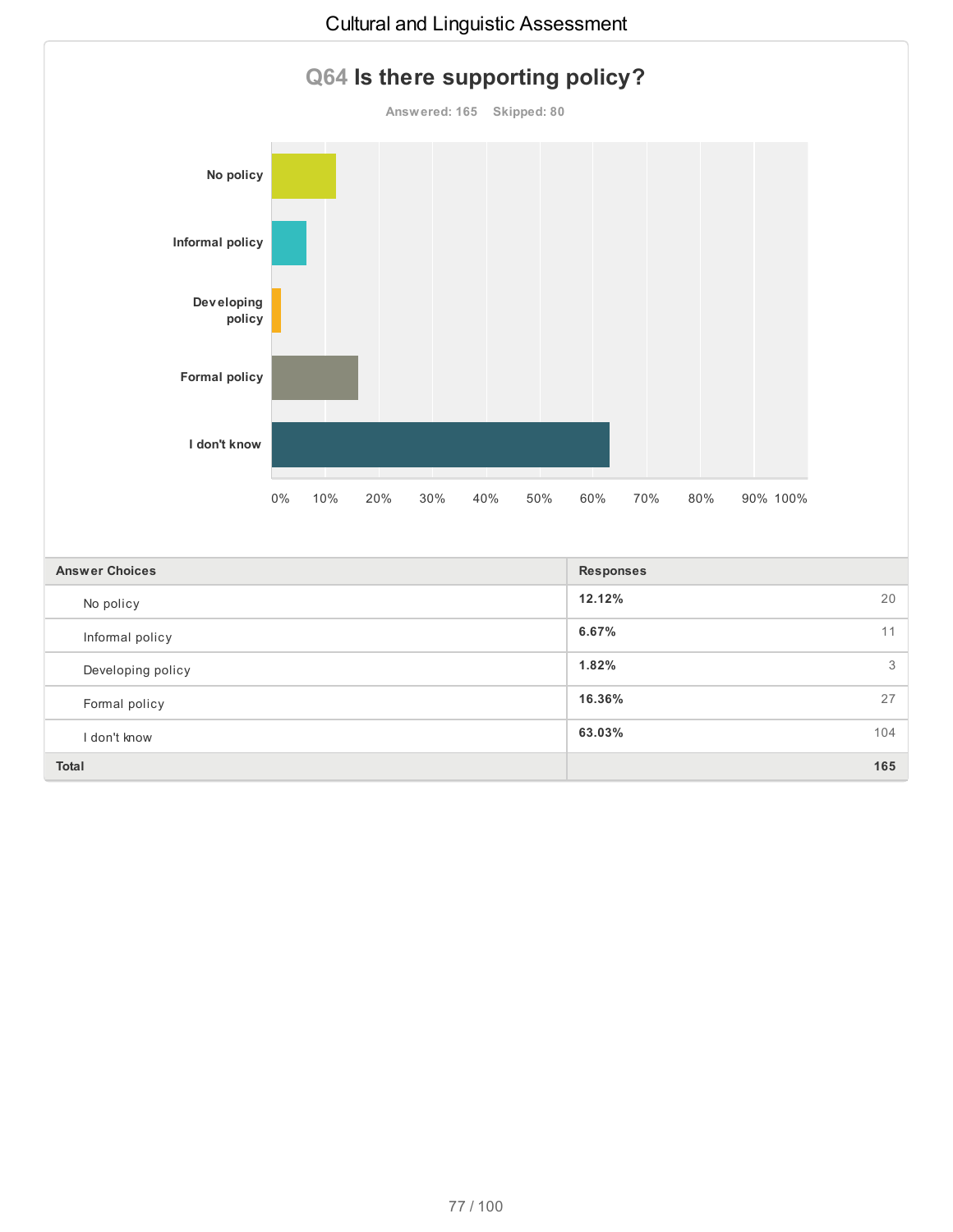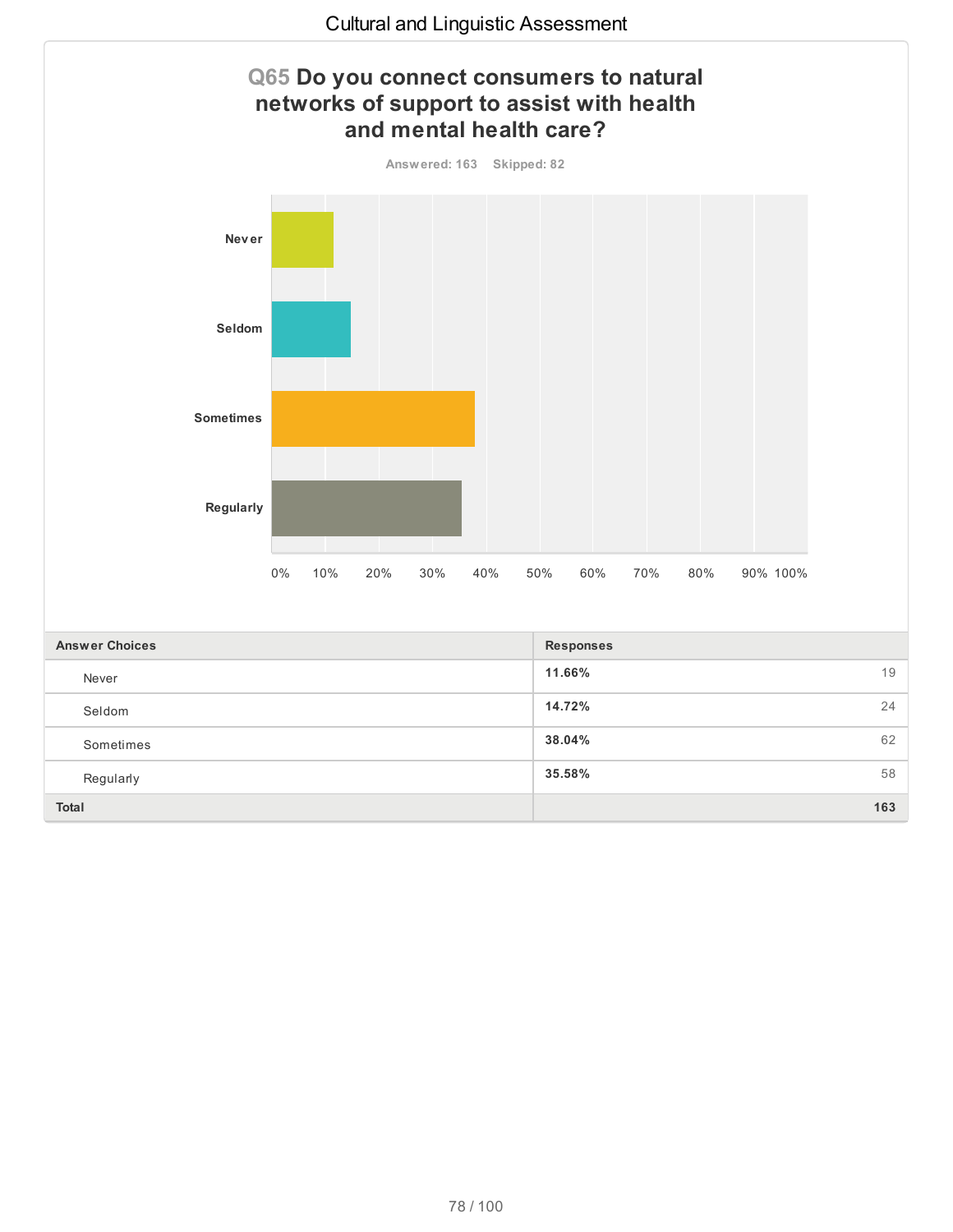

**1.20%** 2

**14.97%** 25

**62.28%** 104

**Total 167**

Developing policy

Formal policy

I don't know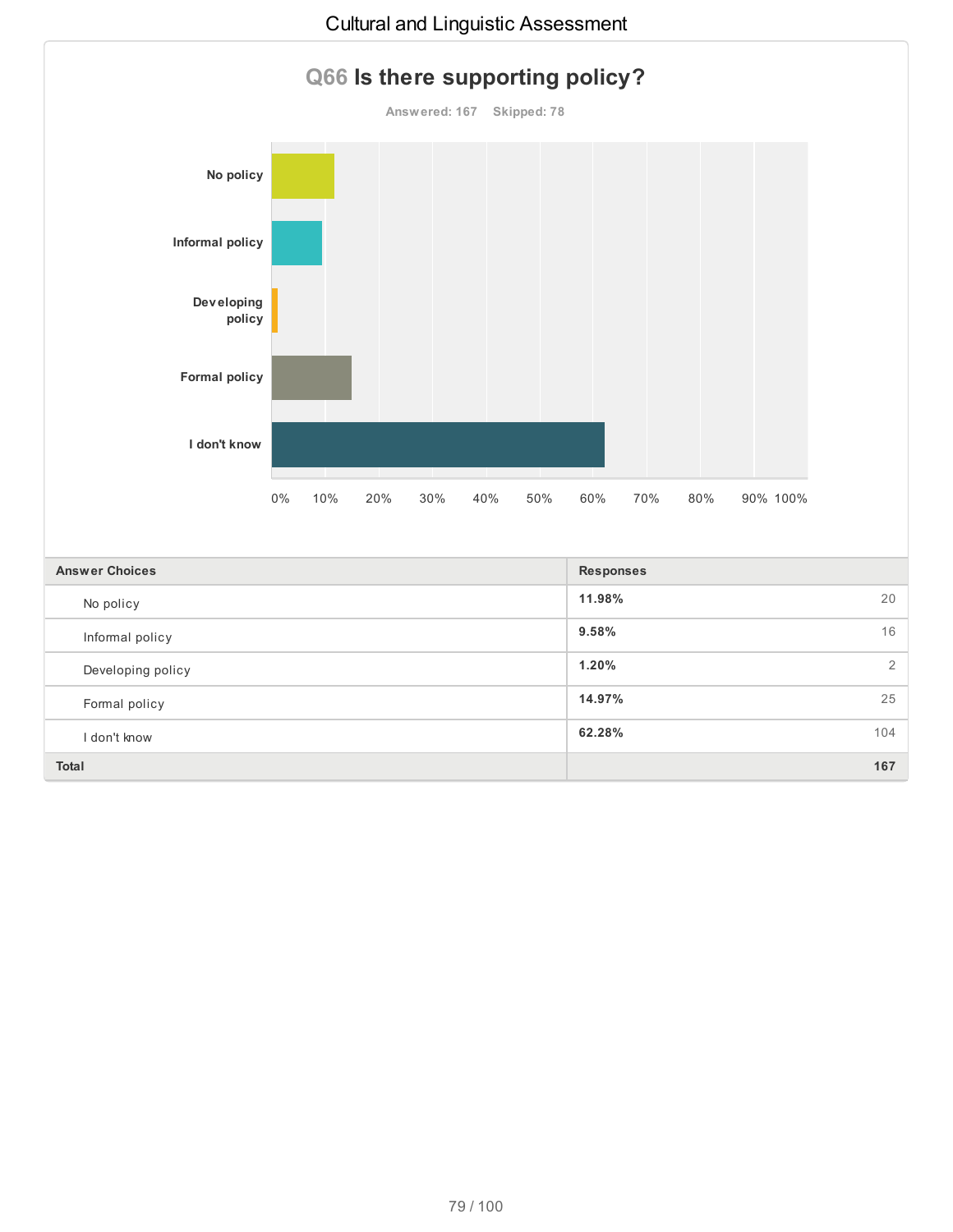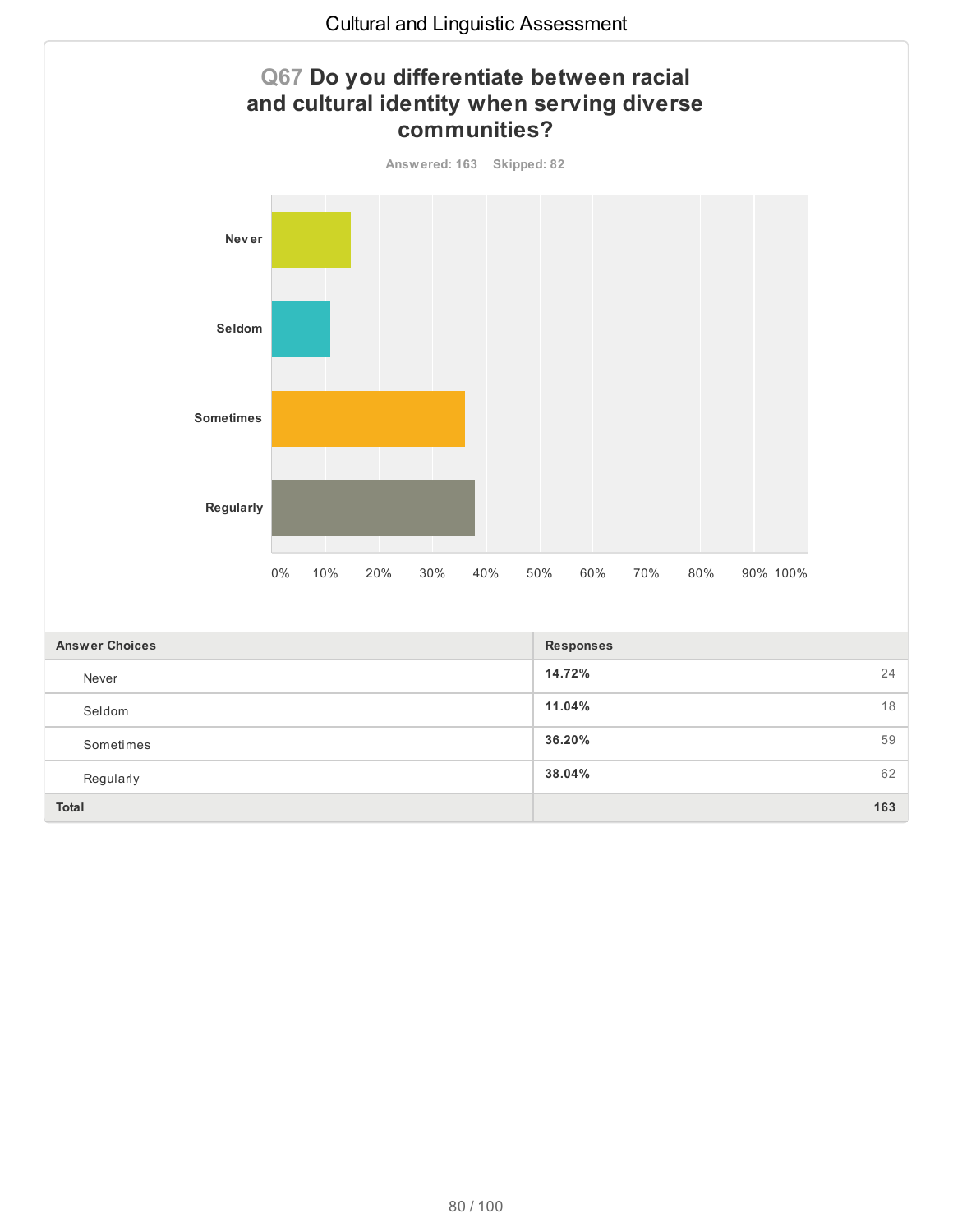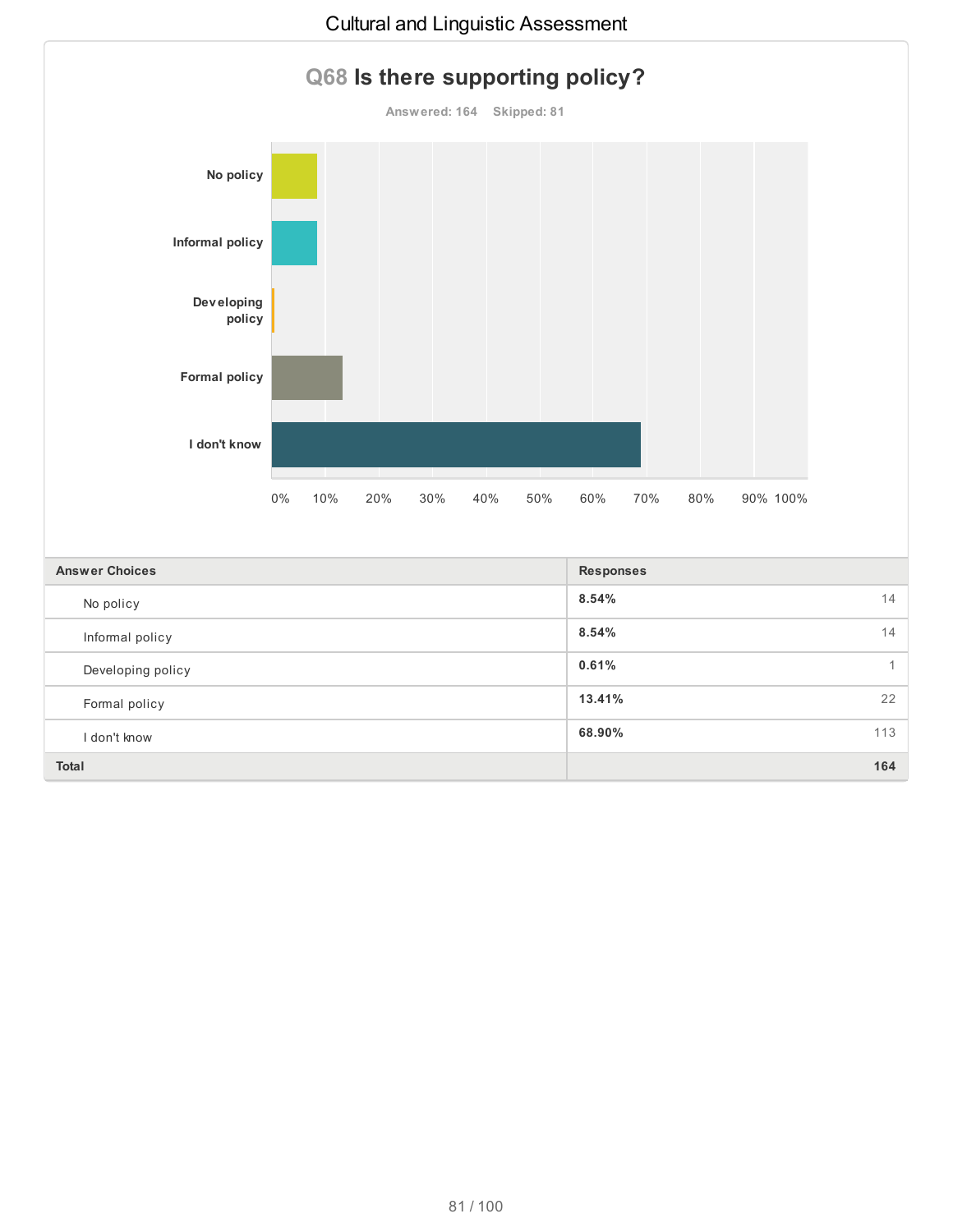**Q69 Does your agency inform consumers of their rights to language access services under Title VI of the Civil RIghts Act of 1964-Prohibition Against National Origin Discrimination and as required by the CLAS Standards 4-7 Federal mandates for language access?**



| <b>Answer Choices</b> | <b>Responses</b> |     |
|-----------------------|------------------|-----|
| Never                 | 15.82%           | 25  |
| Seldom                | 14.56%           | 23  |
| Sometimes             | 23.42%           | 37  |
| Regularly             | 46.20%           | 73  |
| Total                 |                  | 158 |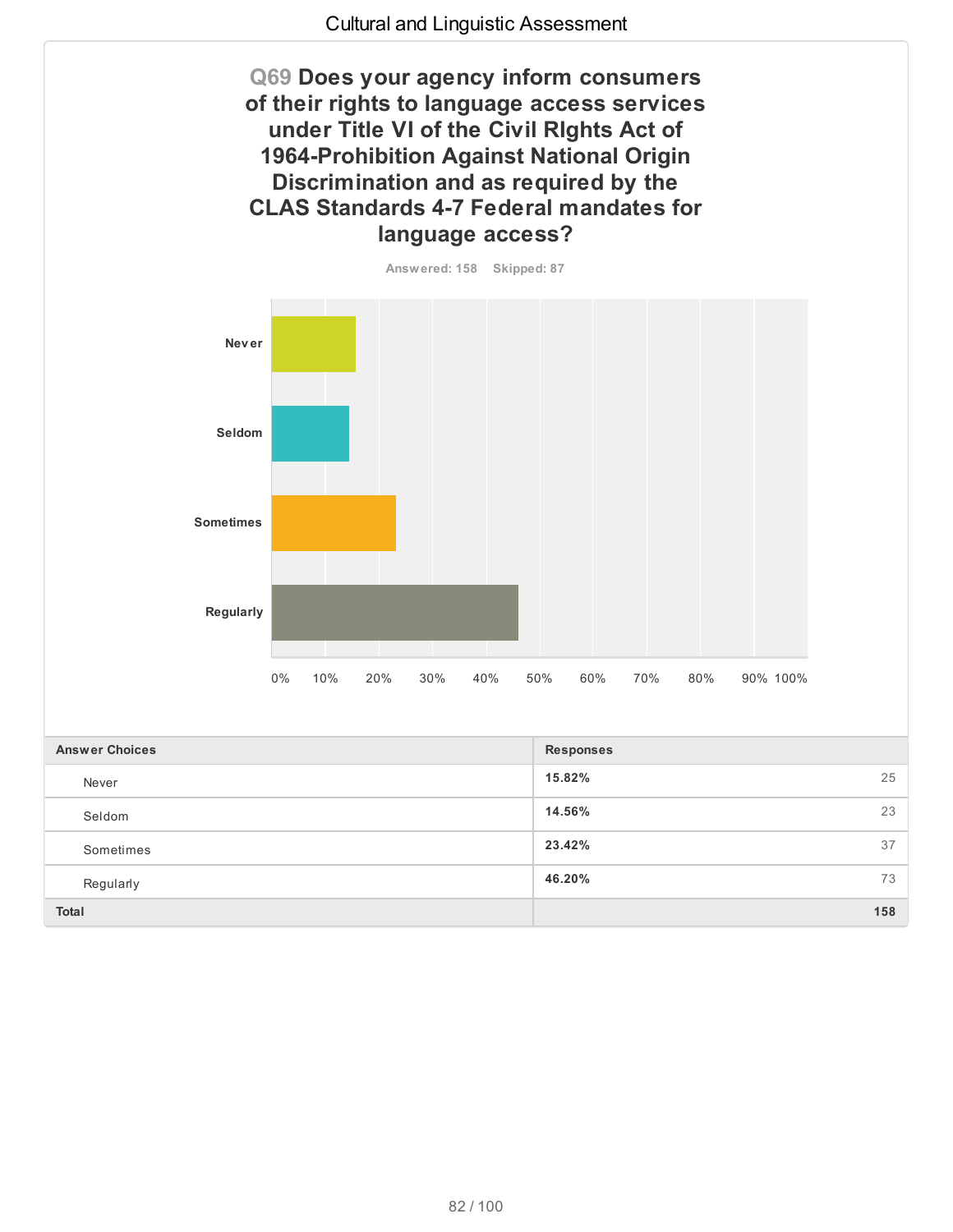

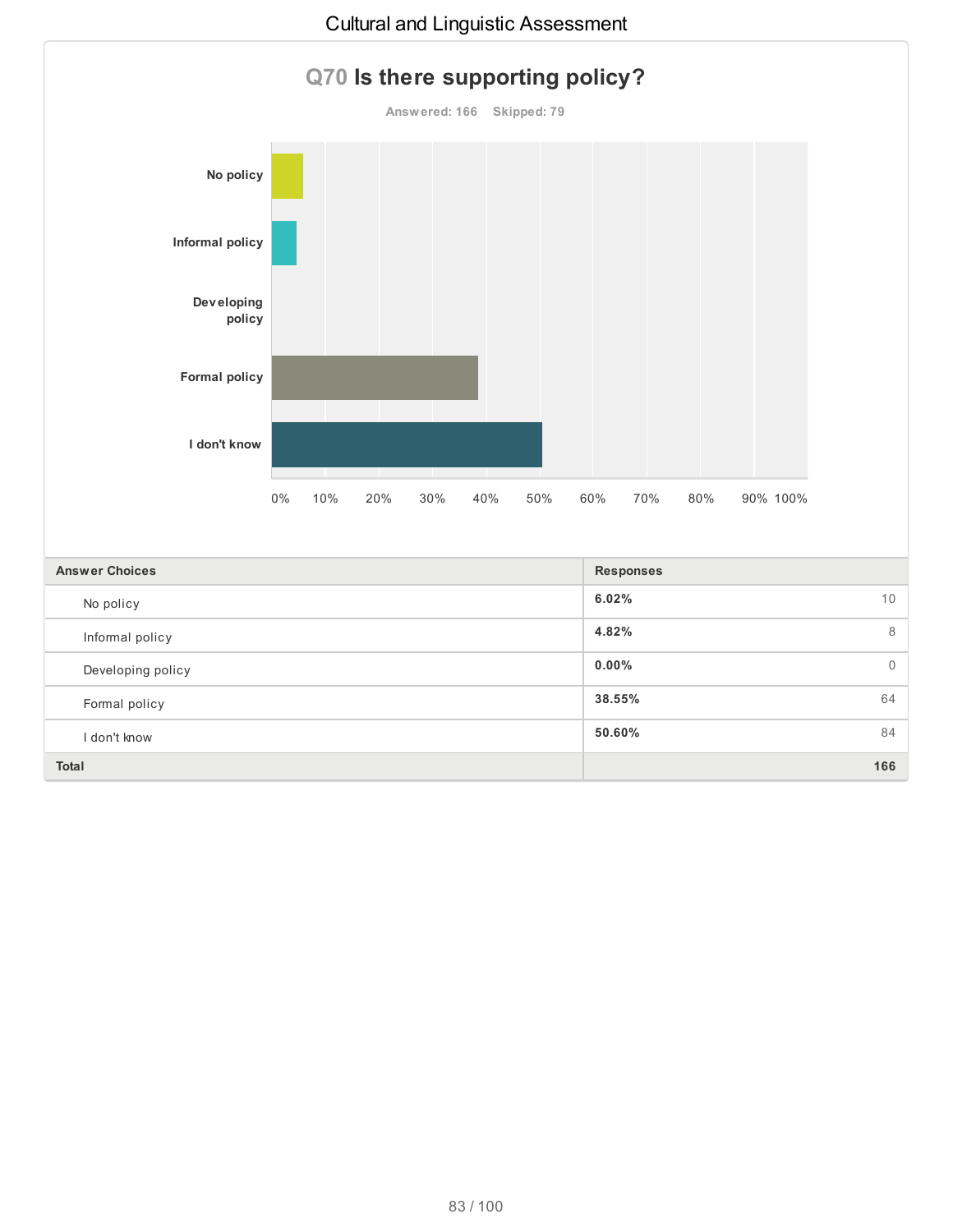

|                                 | <b>Never</b> | <b>Seldom</b> | <b>Sometimes</b> | Regularly    | <b>Total</b> |
|---------------------------------|--------------|---------------|------------------|--------------|--------------|
| Certified medical interpreters? | 26.45%<br>41 | 24.52%<br>38  | 22.58%<br>35     | 26.45%<br>41 | 155          |
| Trained medical interpreters?   | 23.08%<br>36 | 17.95%<br>28  | 27.56%<br>43     | 31.41%<br>49 | 156          |
| Sign language interpreters?     | 26.42%<br>42 | 31.45%<br>50  | 24.53%<br>39     | 17.61%<br>28 | 159          |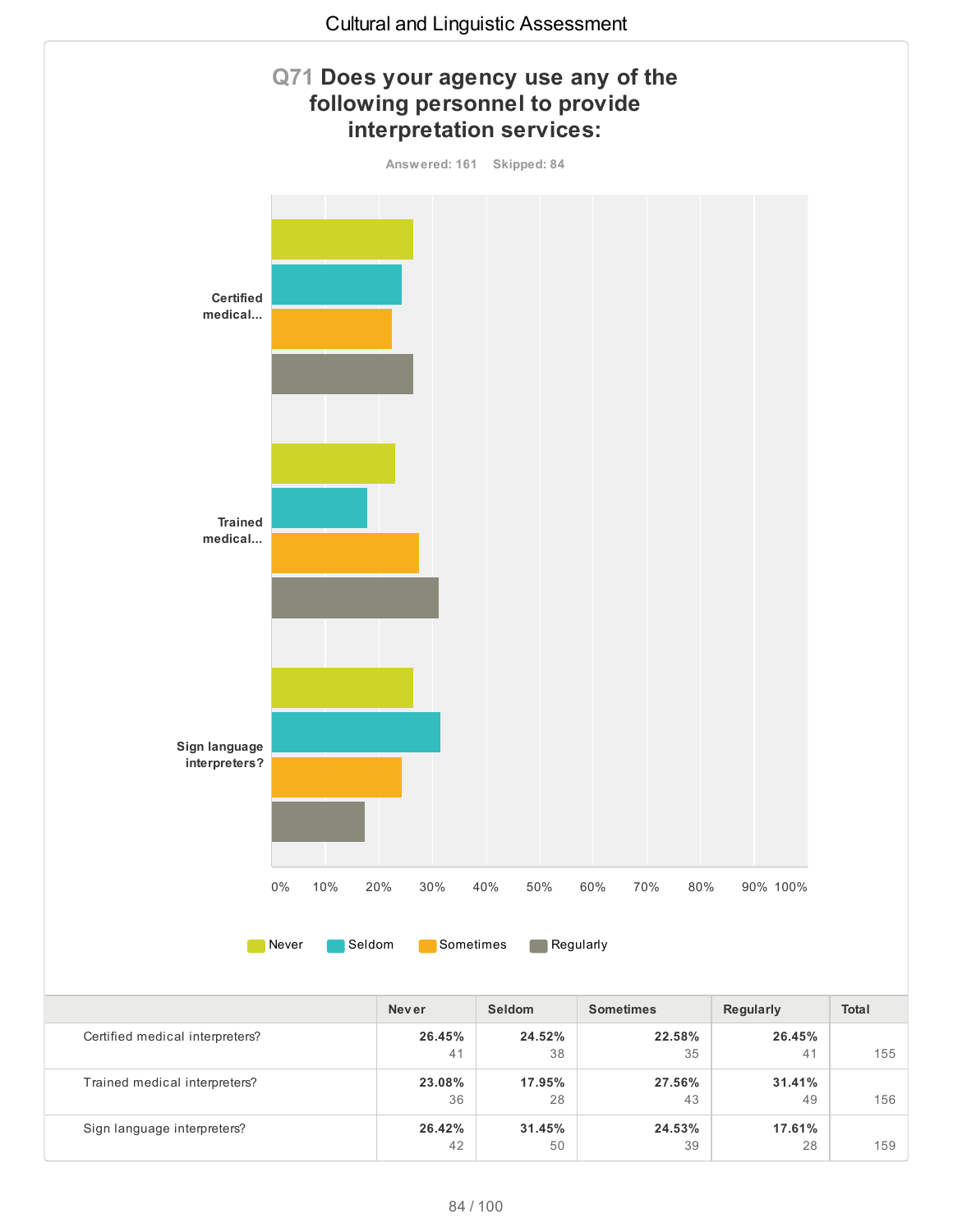

**Total 164**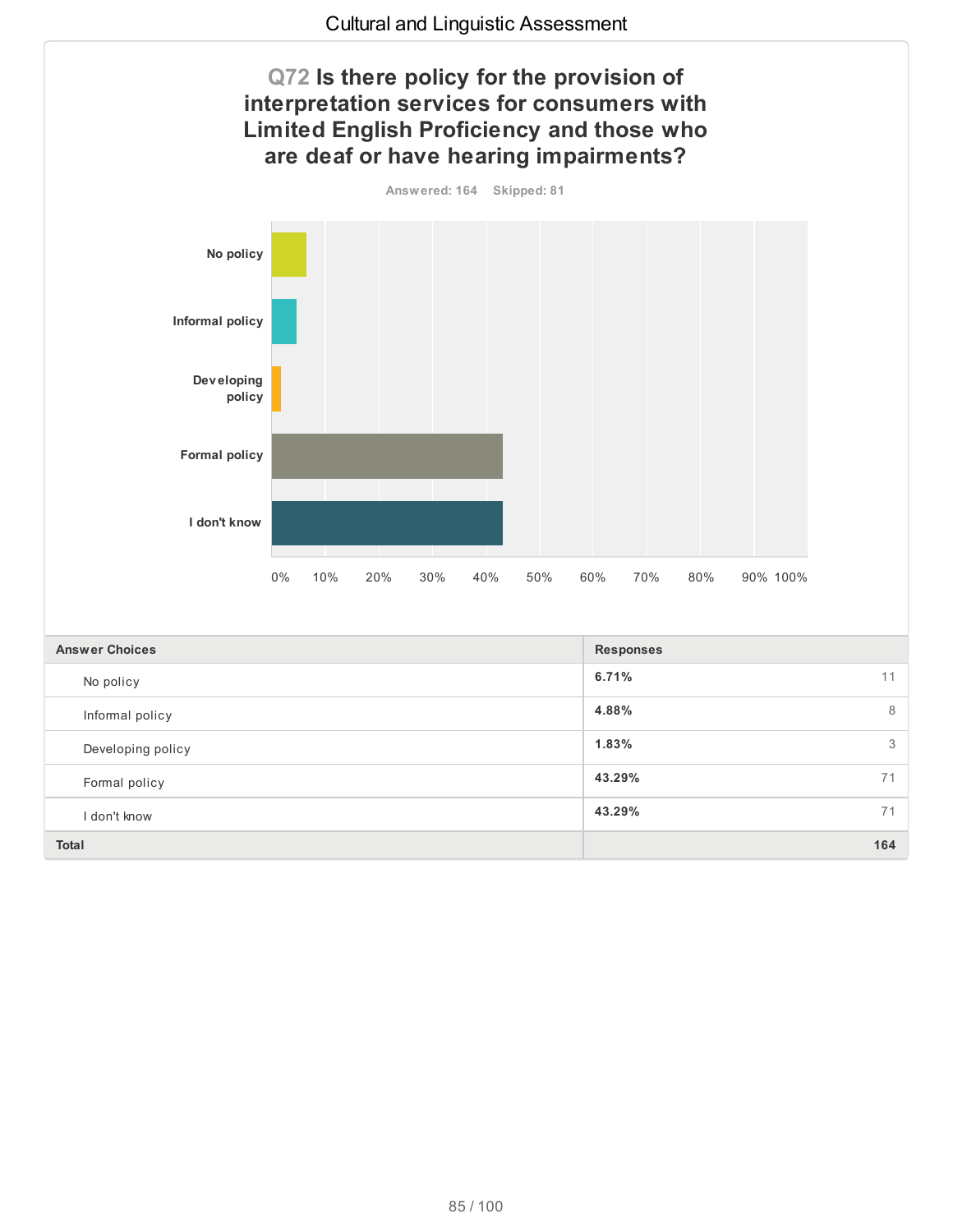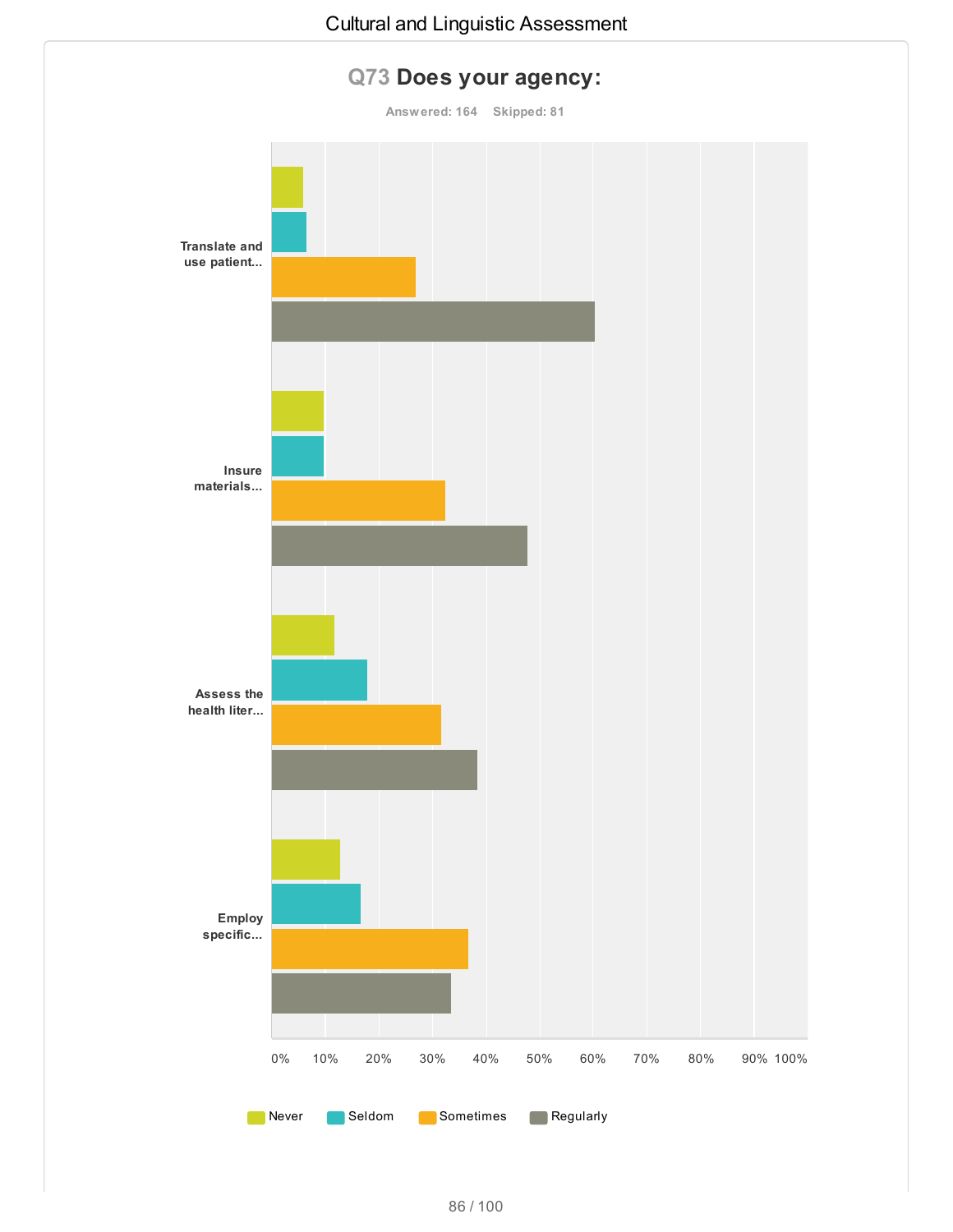|                                                                                                             | <b>Never</b> | Seldom       | <b>Sometimes</b> | <b>Regularly</b> | <b>Total</b> |
|-------------------------------------------------------------------------------------------------------------|--------------|--------------|------------------|------------------|--------------|
| Translate and use patient consent forms, educational materials and other<br>information in other languages? | 6.10%<br>10  | 6.71%<br>11  | 26.83%<br>44     | 60.37%<br>99     | 164          |
| Insure materials address the literacy needs of the consumer population?                                     | 9.82%<br>16  | 9.82%<br>16  | $32.52\%$<br>53  | 47.85%<br>78     | 163          |
| Assess the health literacy of consumers?                                                                    | 11.80%<br>19 | 18.01%<br>29 | 31.68%<br>51     | 38.51%<br>62     | 161          |
| Employ specific interventions based on the health literacy levels of<br>consumers?                          | 13.04%<br>21 | 16.77%<br>27 | 36.65%<br>59     | 33.54%<br>54     | 161          |

## Cultural and Linguistic Assessment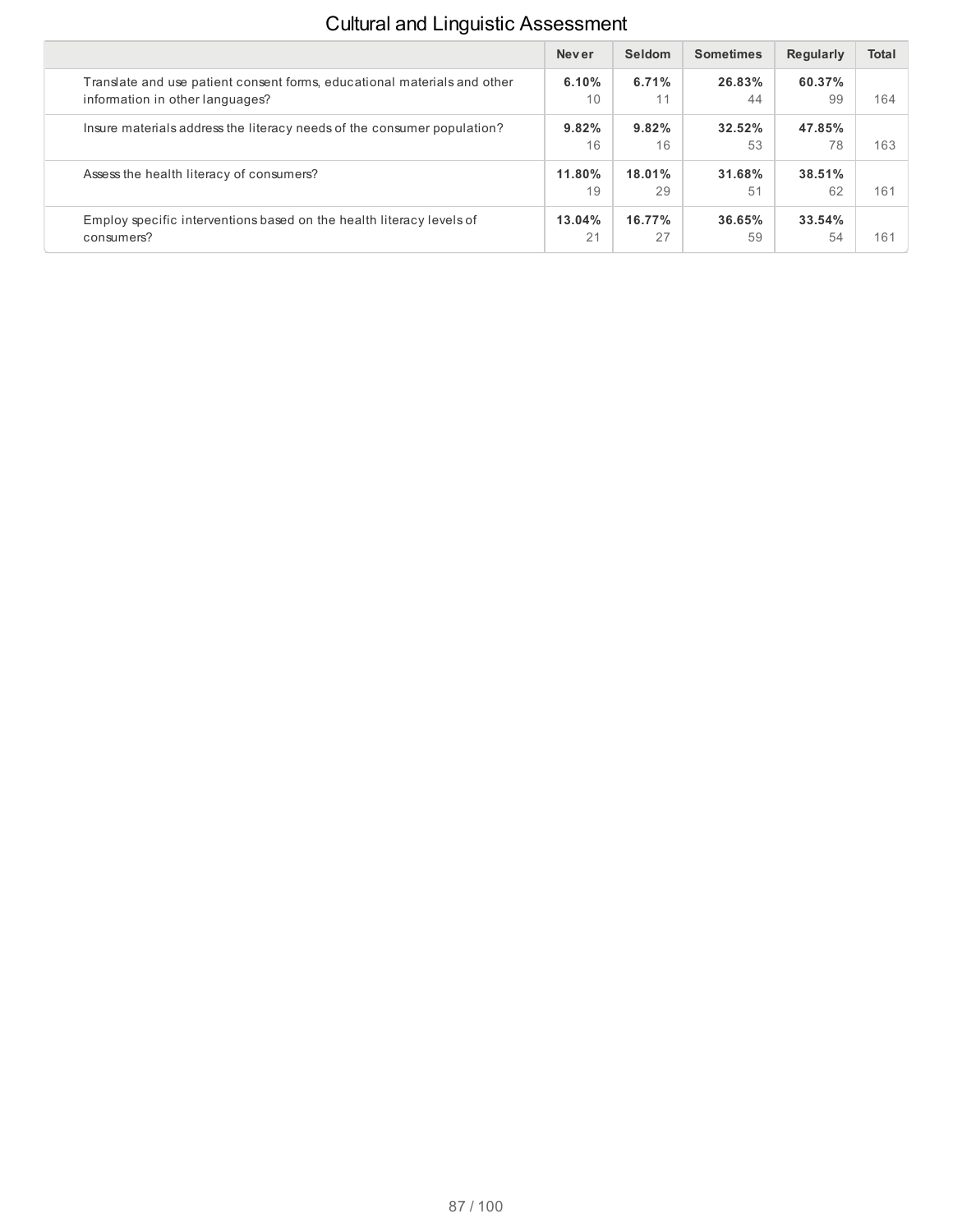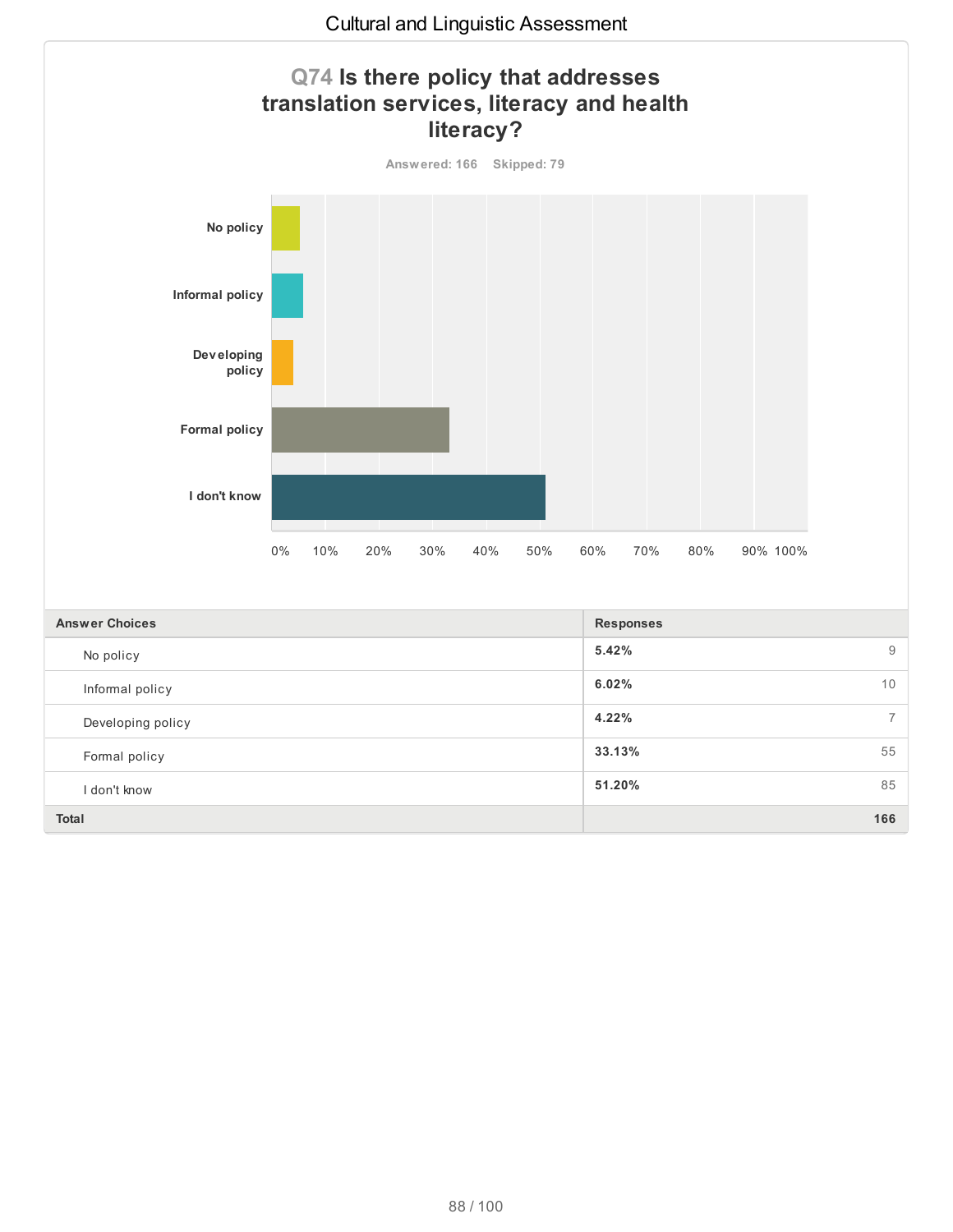

**18.30%** 28

**Total 153**

Regularly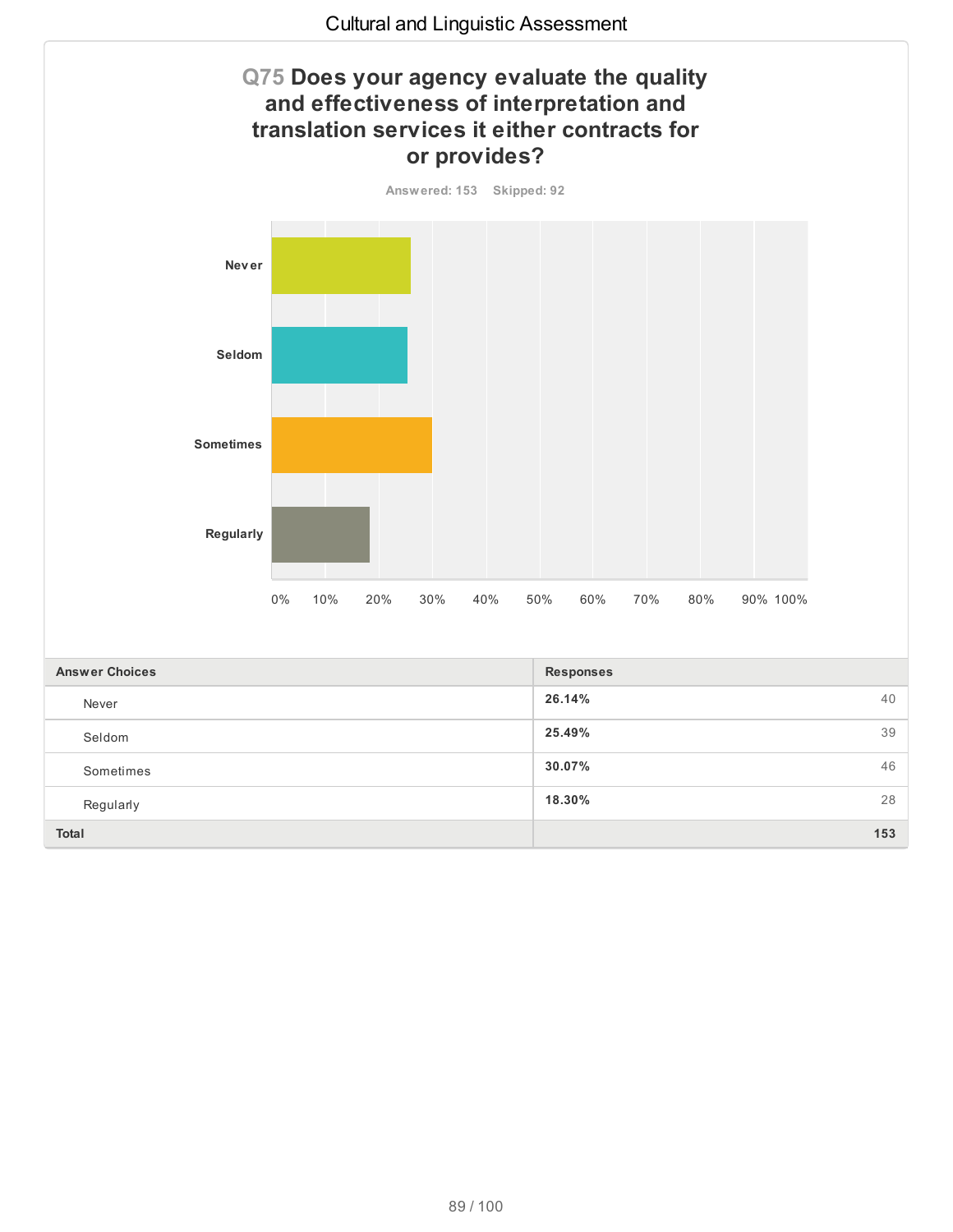

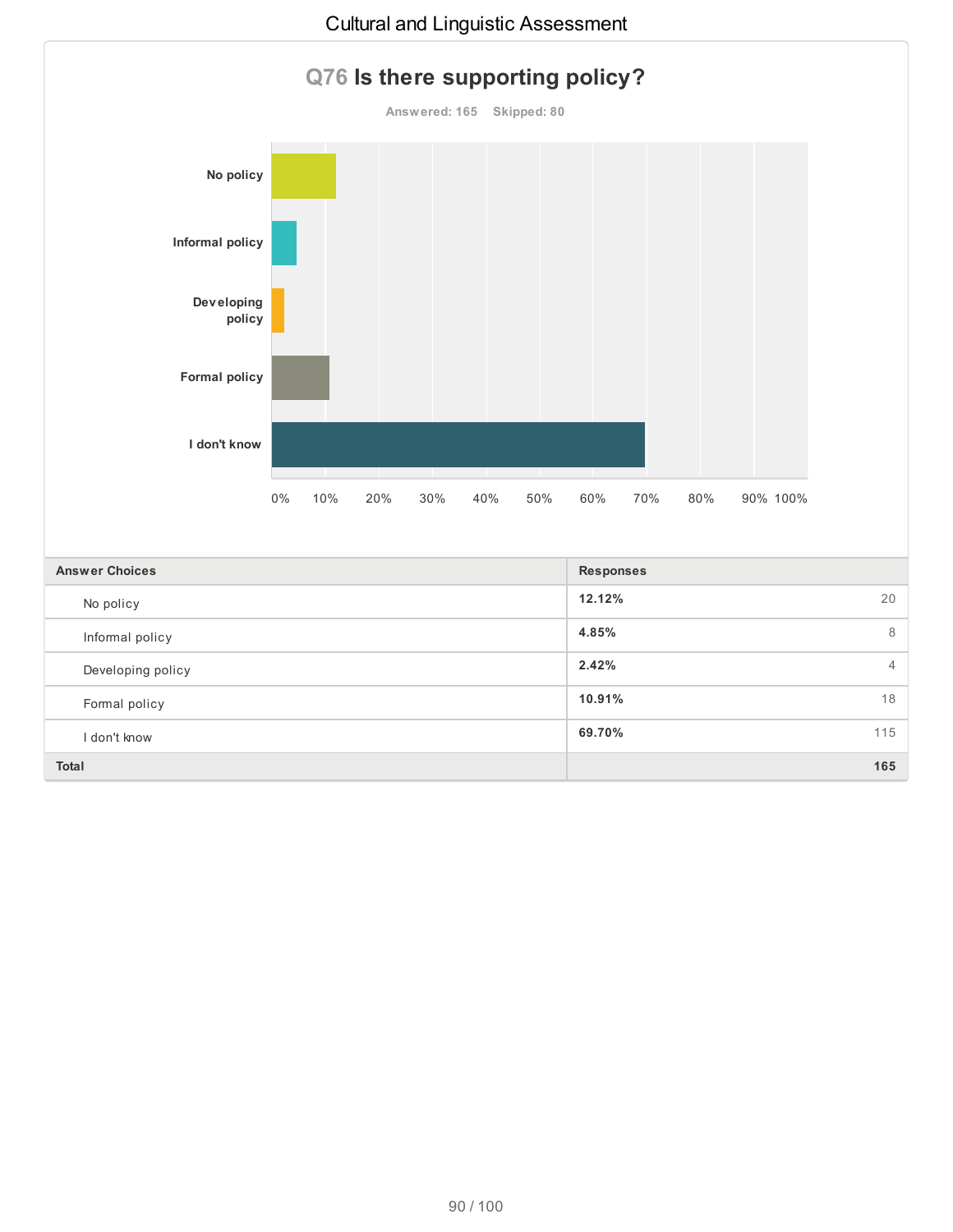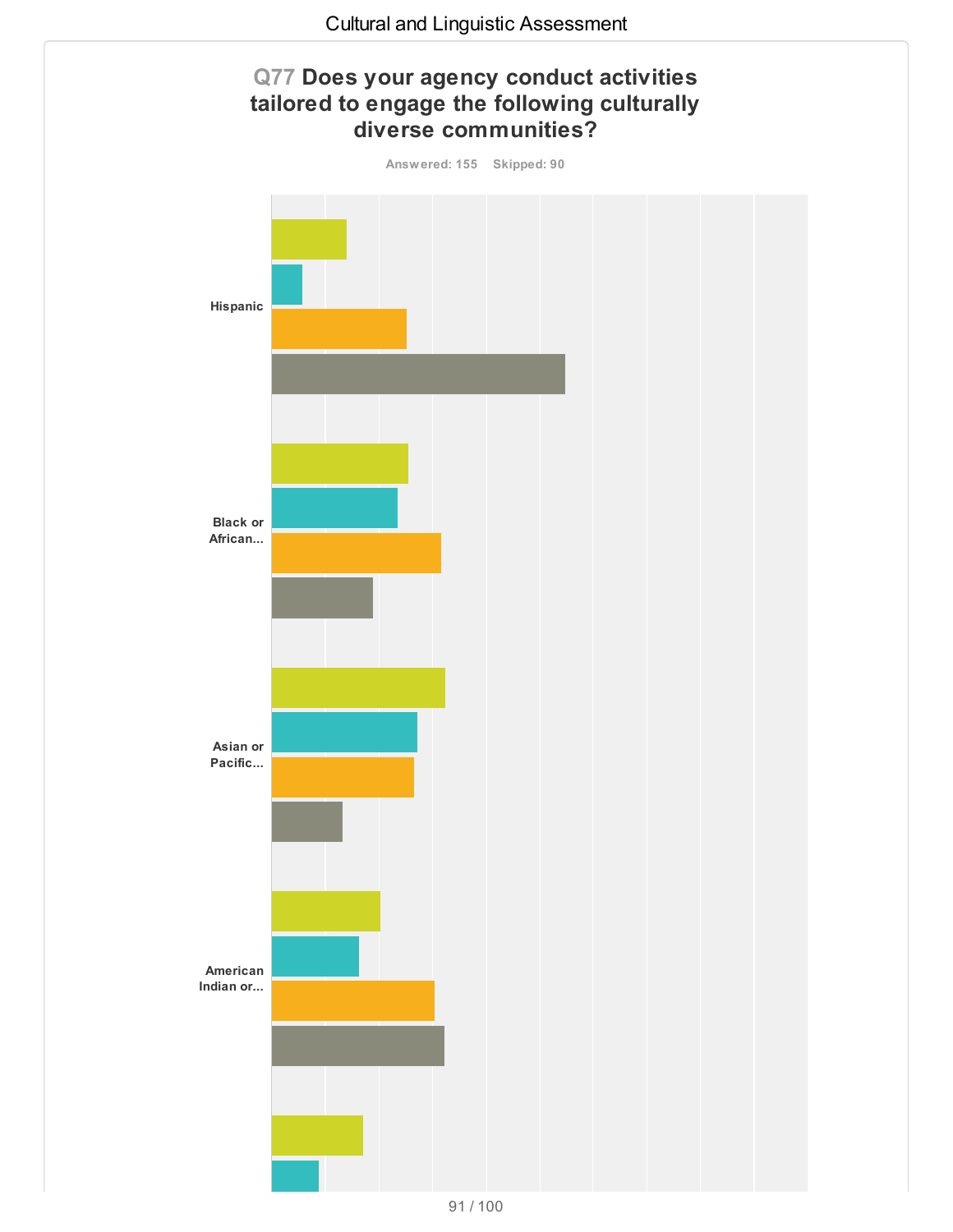

|                                                        | <b>Never</b> | <b>Seldom</b> | <b>Sometimes</b> | Regularly | <b>Total</b> |
|--------------------------------------------------------|--------------|---------------|------------------|-----------|--------------|
| Hispanic                                               | 14.19%       | 5.81%         | 25.16%           | 54.84%    |              |
|                                                        | 22           | 9             | 39               | 85        | 155          |
| <b>Black or African American</b>                       | 25.68%       | 23.65%        | 31.76%           | 18.92%    |              |
|                                                        | 38           | 35            | 47               | 28        | 148          |
| Asian or Pacific Islander                              | 32.67%       | 27.33%        | 26.67%           | $13.33\%$ |              |
|                                                        | 49           | 41            | 40               | 20        | 150          |
| American Indian or Alaska Native                       | 20.53%       | 16.56%        | 30.46%           | 32.45%    |              |
|                                                        | 31           | 25            | 46               | 49        | 151          |
| White                                                  | 17.12%       | $8.90\%$      | 26.03%           | 47.95%    |              |
|                                                        | 25           | 13            | 38               | 70        | 146          |
| Lesbian, Gay, Bi, Transgender, and Questioning (LGBTQ) | 28.08%       | 20.55%        | 30.82%           | 20.55%    |              |
|                                                        | 41           | 30            | 45               | 30        | 146          |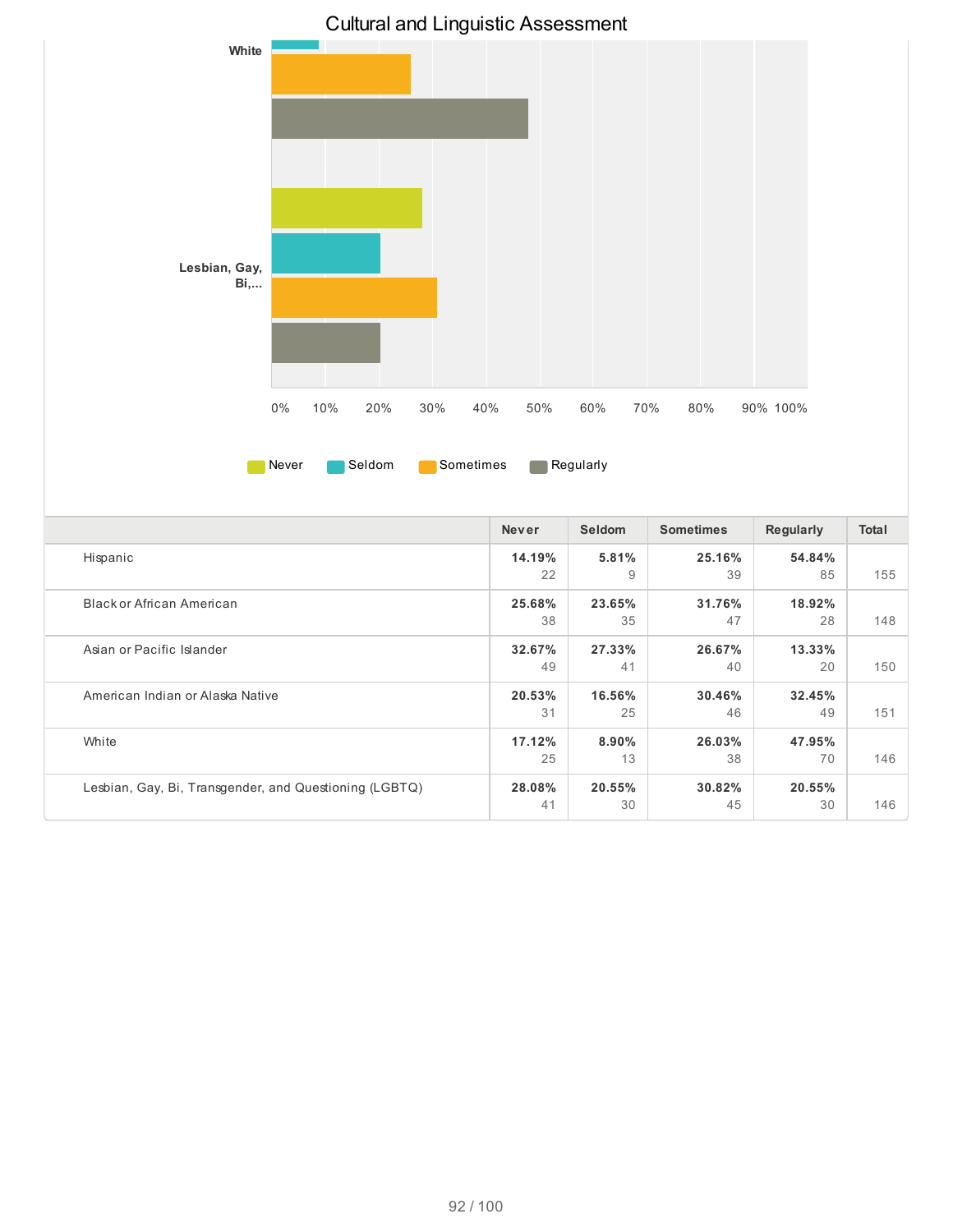

**Total 161**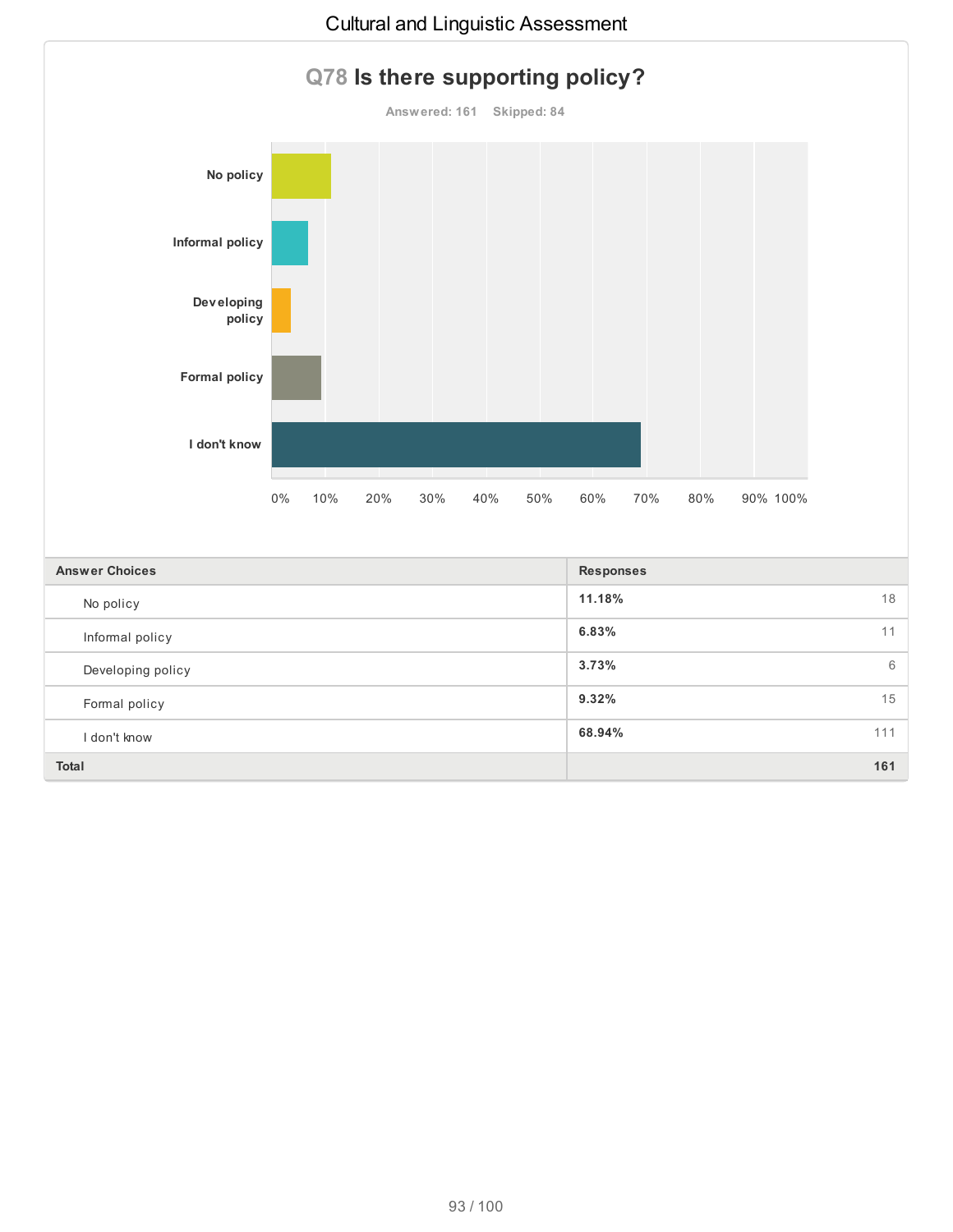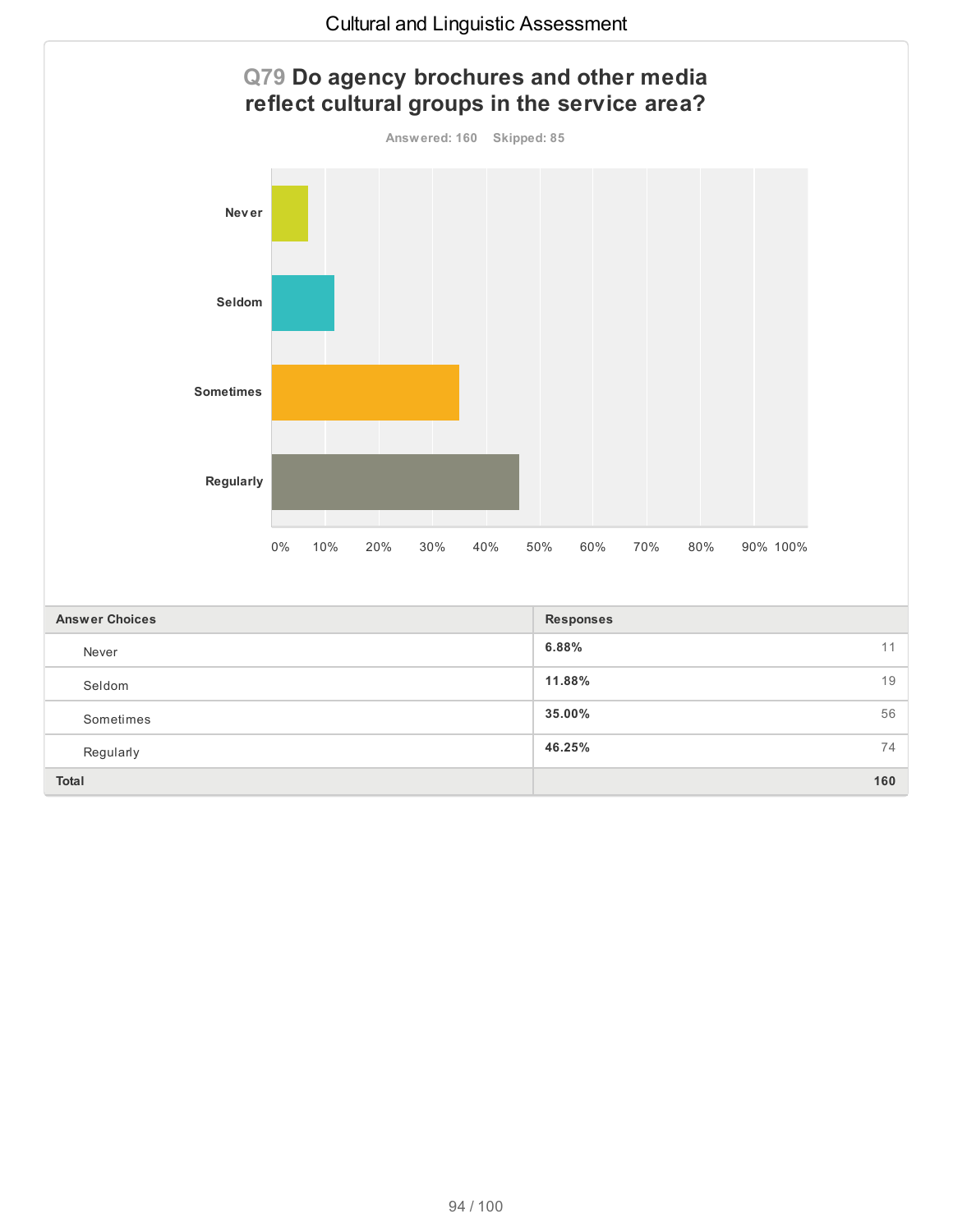

**Total 163**

## Cultural and Linguistic Assessment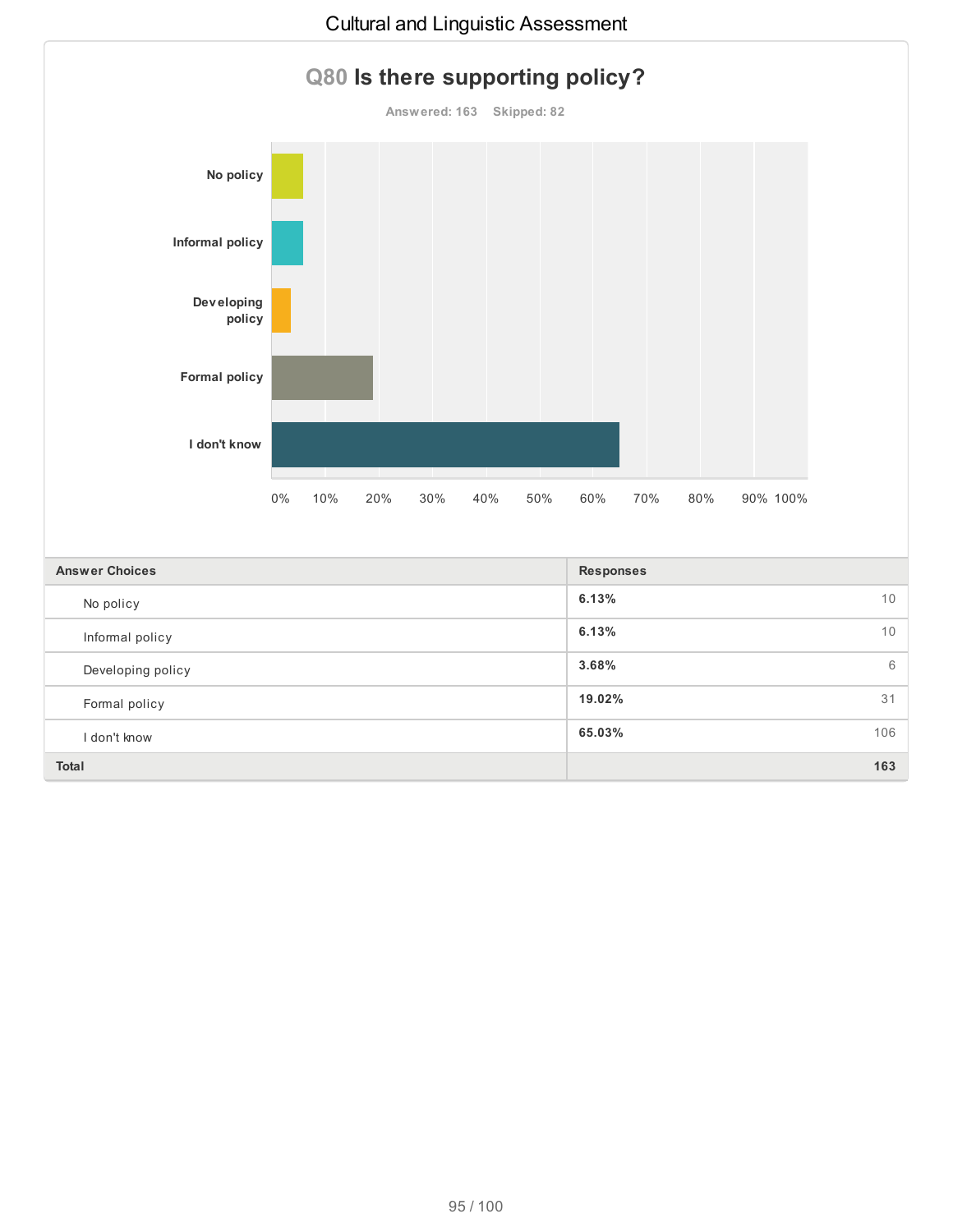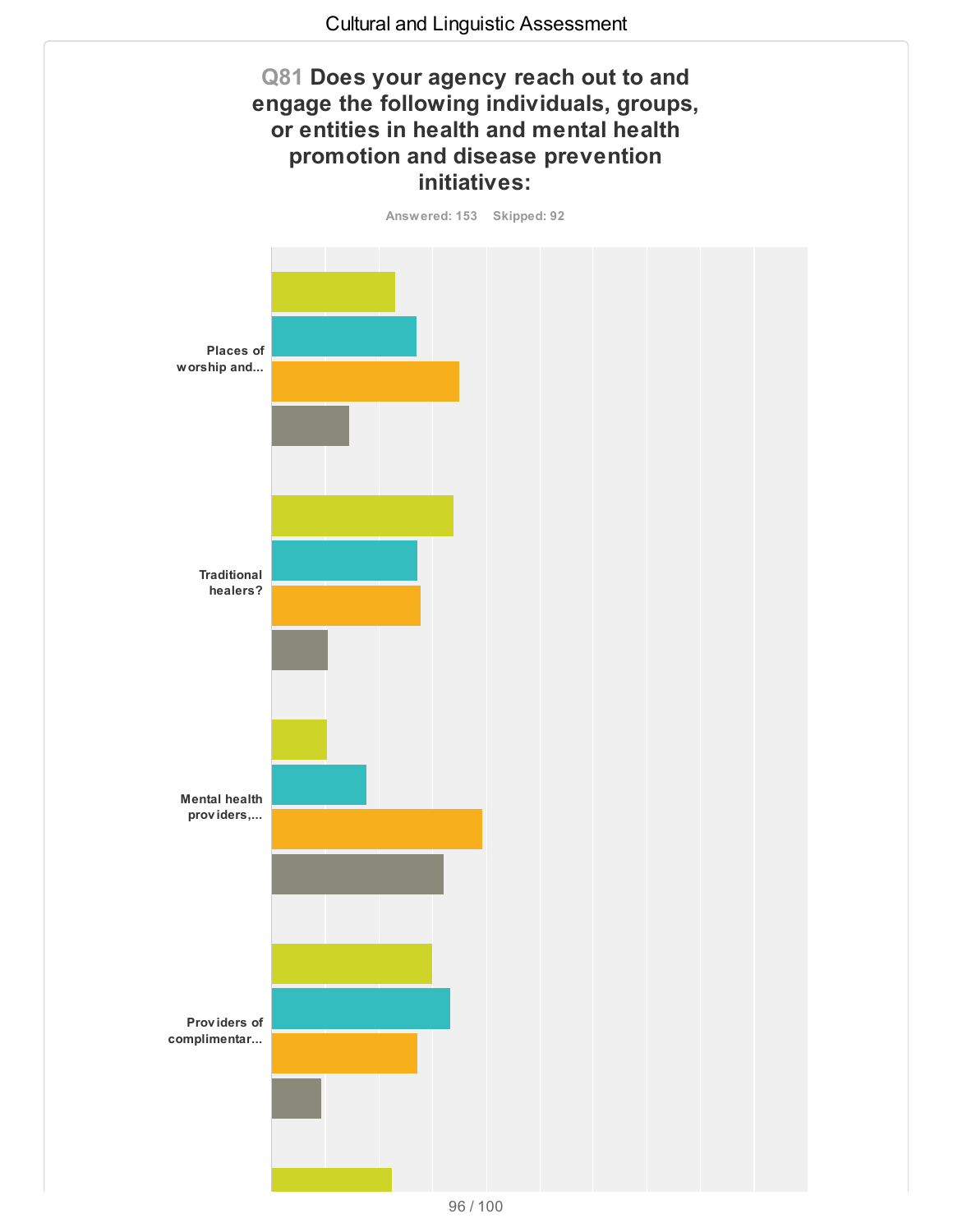

## Cultural and Linguistic Assessment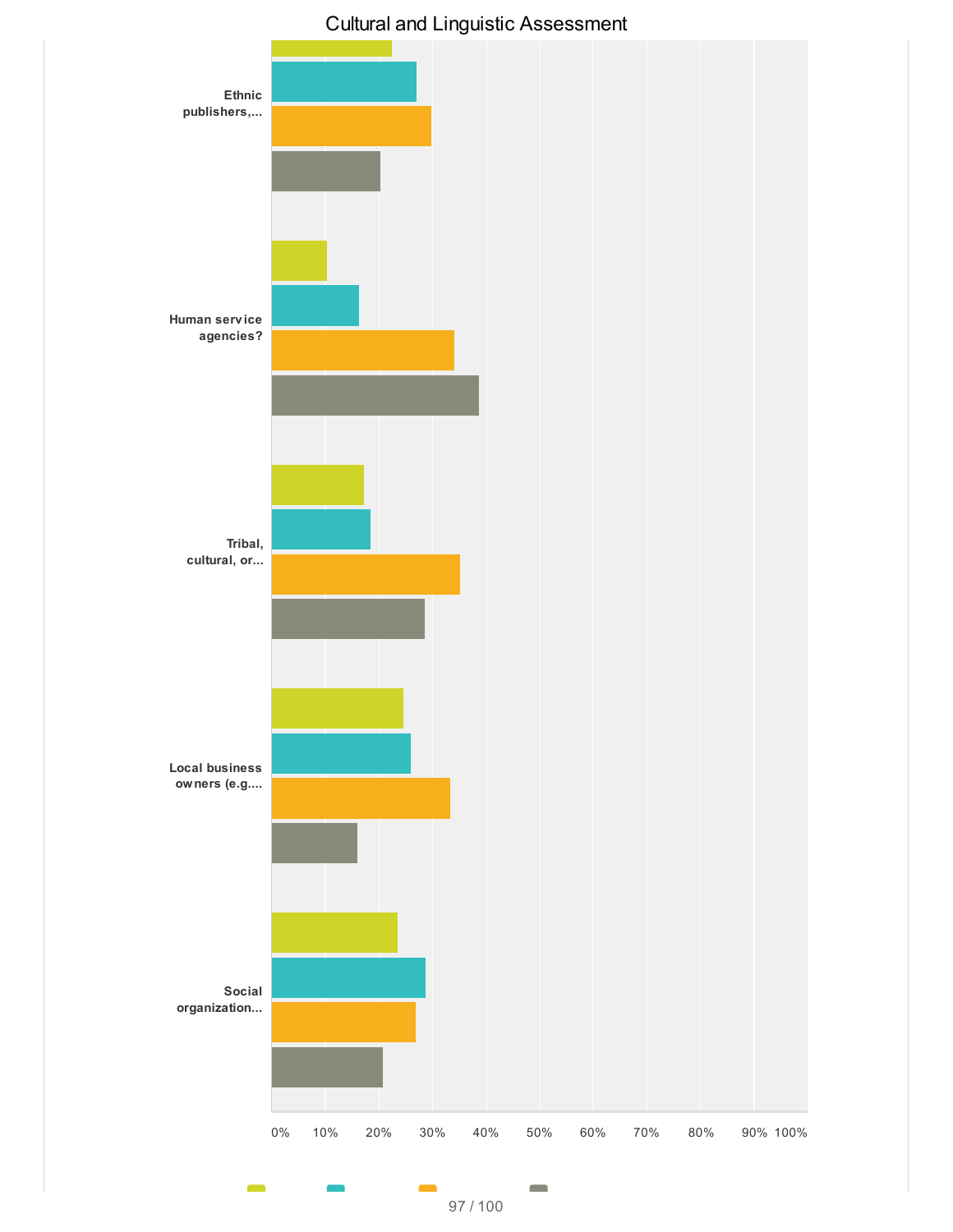

Cultural and Linguistic Assessment Never Seldom Sometimes Regularly

|                                                                                                                 | <b>Never</b> | Seldom       | <b>Sometimes</b> | Regularly    | <b>Total</b> |  |
|-----------------------------------------------------------------------------------------------------------------|--------------|--------------|------------------|--------------|--------------|--|
| Places of worship and spiritual leaders?                                                                        | 23.18%<br>35 | 27.15%<br>41 | 35.10%<br>53     | 14.57%<br>22 | 151          |  |
| Traditional healers?                                                                                            | 34.00%<br>51 | 27.33%<br>41 | 28.00%<br>42     | 10.67%<br>16 | 150          |  |
| Mental health providers, dentists, chiropractors, or licensed midwives?                                         | 10.53%<br>16 | 17.76%<br>27 | 39.47%<br>60     | 32.24%<br>49 | 152          |  |
| Providers of complimentary and alternative medicine?                                                            | 30.00%<br>45 | 33.33%<br>50 | 27.33%<br>41     | 9.33%<br>14  | 150          |  |
| Ethnic publishers, radio, cable or television stations or personalities, or other<br>ethnic media sources?      | 22.52%<br>34 | 27.15%<br>41 | 29.80%<br>45     | 20.53%<br>31 | 151          |  |
| Human service agencies?                                                                                         | 10.53%<br>16 | 16.45%<br>25 | 34.21%<br>52     | 38.82%<br>59 | 152          |  |
| Tribal, cultural, or advocacy organizations?                                                                    | 17.33%<br>26 | 18.67%<br>28 | 35.33%<br>53     | 28.67%<br>43 | 150          |  |
| Local business owners (e.g., barbers, sports clubs, restaurateurs, casinos, and<br>other ethnic businesses)?    | 24.67%<br>37 | 26.00%<br>39 | 33.33%<br>50     | 16.00%<br>24 | 150          |  |
| Social organizations (e.g., civic/neighborhood associations, sororities,<br>fraternities, ethnic associations)? | 23.49%<br>35 | 28.86%<br>43 | 26.85%<br>40     | 20.81%<br>31 | 149          |  |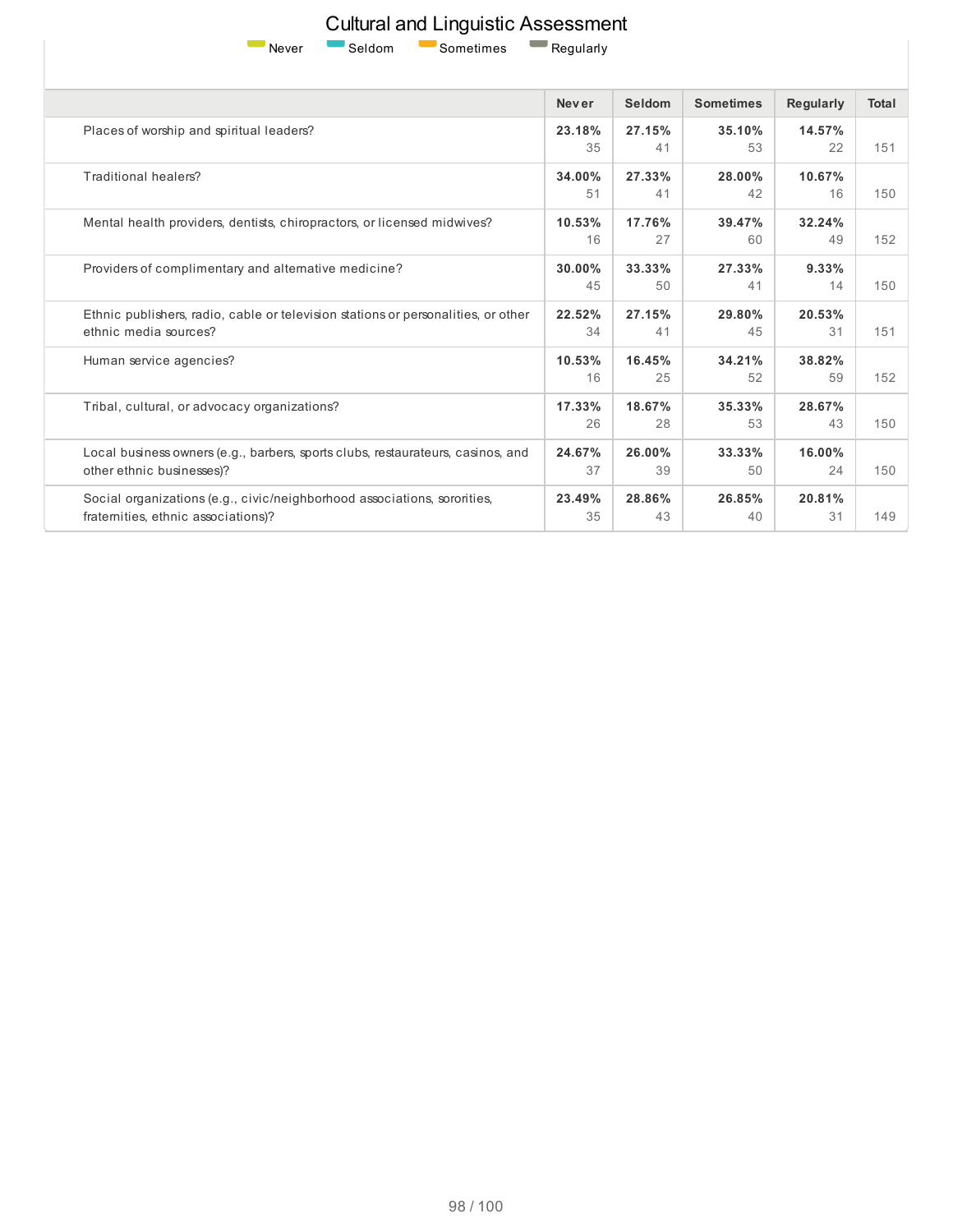